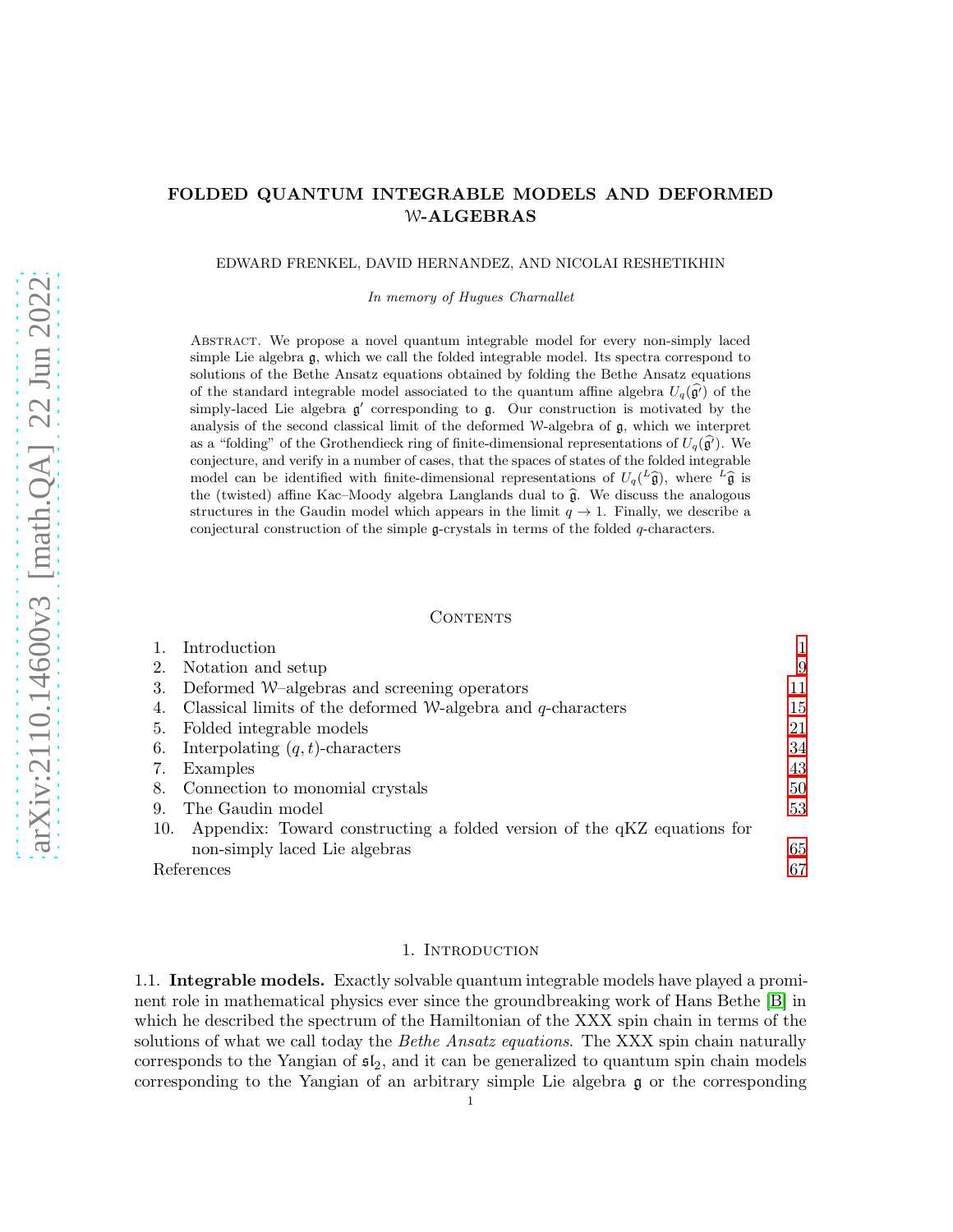quantum affine algebra  $U_q(\hat{\mathfrak{g}})$ . In this paper, we focus on the latter model, which we call XXZ-type model associated to  $U_q(\hat{\mathfrak{g}})$ .

Using the universal R-matrix of  $U_q(\hat{\mathfrak{g}})$ , one assigns a commuting family of Hamiltonians  $t_V(z), z \in \mathbb{C}$ , of this model, to every finite-dimensional representation V of  $U_q(\hat{\mathfrak{g}})$ , which is called an auxiliary space. These Hamiltonians, which are called the transfer-matrices, act on any finite-dimensional representation W of  $U_q(\hat{\mathfrak{g}})$ , which is called a *space of states* (or physical space) of the model. Moreover, the transfer-matrix construction extends to a compatible family of ring homomorphisms

<span id="page-1-1"></span>(1.1) 
$$
h_W : \operatorname{Rep} U_q(\widehat{\mathfrak{g}}) \to \operatorname{End}(W)[[z]]
$$

sending the class of V in the Grothendieck ring Rep  $U_q(\hat{\mathfrak{g}})$  of  $U_q(\hat{\mathfrak{g}})$  to the corresponding transfer-matrix  $t_V(z)$  acting on W (viewed as a formal power series in z with coefficients in End(W)). We will assume throughout that  $q \in \mathbb{C}^{\times}$  is not a root of unity.

In a generic situation, the spectra of these quantum Hamiltonians are expected to be in one-to-one correspondence with the solutions of the generalized Bethe Ansatz equations. For the XXZ-type model associated to  $U_q(\hat{\mathfrak{g}})$ , where  $\hat{\mathfrak{g}}$  is an arbitrary affine Kac–Moody algebra (twisted or untwisted) they were proposed in [\[OW,](#page-68-0) [RW,](#page-68-1) [R\]](#page-68-2). A pair of authors of the present paper subsequently conjectured in [\[FR3\]](#page-67-0) an explicit formula for the eigenvalues of the transfer-matrices  $t_V(z)$  corresponding to a given solution of these generalized Bethe Ansatz equations. This formula is written in terms of the  $q$ -character of  $V$ .

Another pair of authors of the present paper then extended the above construction to a larger algebra of quantum Hamiltonians [\[FH3\]](#page-67-1). Namely, the homomorphism  $h_W$  extends to a homomorphism

<span id="page-1-0"></span>(1.2) 
$$
h'_W : \text{Rep}' \to \text{End}(W)(u)[[z]],
$$

where Rep′ stands for the Grothendieck ring of the category O introduced in [\[HJ\]](#page-67-2) or its dual category  $\mathbb{O}^*$ . The corresponding transfer-matrices  $t_V(z, u)$  are formal power series in  $z$  with coefficients depending on an element  $u$  of the Cartan subgroup  $H$  of the simplyconnected Lie group G associated to  $\mathfrak g$ . The category  $\mathfrak O^*$  is topologically generated by the prefundamental representations  $R_j^{\pm}(z), j \in I$ , where I is the set of vertices of the Dynkin diagram of g. Hence the eigenvalues of the quantum Hamiltonians are determined by the eigenvalues of the Q-operators  $Q_j^{\pm}(z, u) = t_{R_j^{\pm}}(z, u)$ , the transfer-matrices associated in [\[FH3\]](#page-67-1) to the prefundamental representations  $R_j^{\pm}(z)$ .

It was proved in [\[FH3\]](#page-67-1) that up to a universal factor depending on the representation W, all eigenvalues of  $Q_j^+(z, u)$  on W (which are a priori formal power series in z) are in fact polynomials in z. Moreover, it follows from [\[FH3,](#page-67-1) [FH4\]](#page-67-3) that the roots of these polynomials are solutions of the Bethe Ansatz equations (more precisely, the u-dependent version of the Bethe Ansatz equations) under a certain non-degeneracy condition. (This condition was subsequently dropped in [\[FJMM\]](#page-67-4).) Finally, it was shown in [\[FH3\]](#page-67-1) that the eigenvalues of the transfer-matrix  $t_V(z, u)$  corresponding to a finite-dimensional representation V can be expressed in terms of the eigenvalues of the  $Q_j^+(z, u)$  and the q-character of V, proving the conjecture of [\[FR3\]](#page-67-0). These results provide a link between the spectra of the XXZ-type model associated to  $U_q(\hat{\mathfrak{g}})$  and the solutions of the corresponding Bethe Ansatz equations  $(BAE)$ .

Explicitly, if the space of states  $W$  is the tensor product of irreducible finite-dimensional representations of  $U_q(\hat{\mathfrak{g}})$  with the Drinfeld polynomials  $P_{i,k}, i \in I, k = 1, \ldots, N$ , then the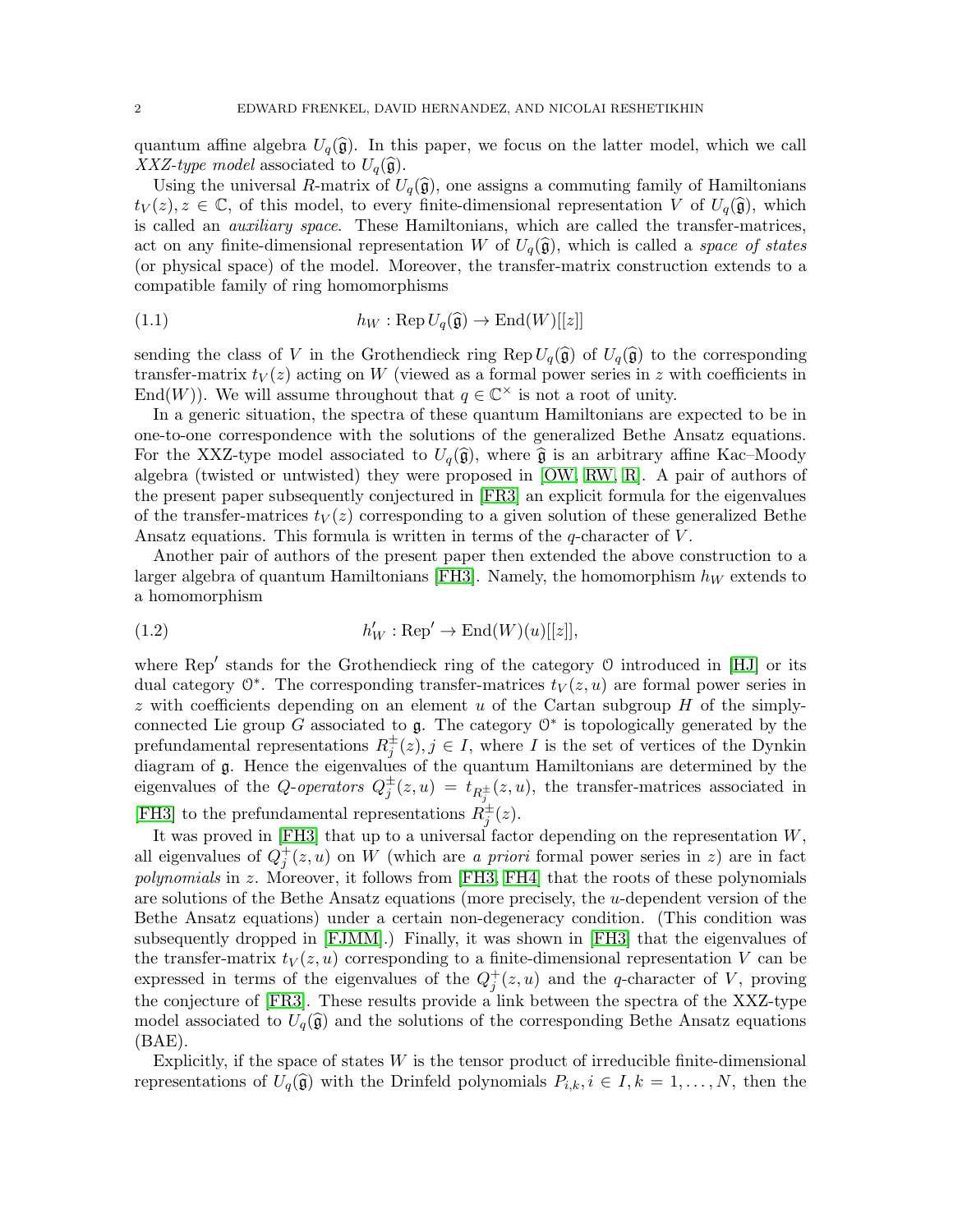BAE have the form:

<span id="page-2-0"></span>
$$
(1.3) \qquad \prod_{k=1}^{N} q_i^{\deg P_{i,k}} \frac{P_{i,k}(q_i^{-1}/w_r^{(i)})}{P_{i,k}(q_i/w_r^{(i)})} = -\prod_{s \neq r} \frac{w_r^{(i)} - w_s^{(i)} q_i^{-2}}{w_r^{(i)} - w_s^{(i)} q_i^2} \prod_{j \neq i} \prod_{s=1}^{m_j} \frac{w_r^{(i)} - w_s^{(j)} q^{-B_{ij}}}{w_r^{(i)} - w_s^{(j)} q^{B_{ij}}}
$$

with one equation for each root  $w_r^{(i)}$ ,  $r = 1, \ldots, m_i$ , of the *i*th Baxter polynomial  $Q_i^+(z)$ , with i ranging over the set I. Here  $(B_{ij})$  is the symmetrized Cartan matrix of  $\mathfrak{g}: B_{ij} = d_i C_{ij}$ , where  $(C_{ij})$  is the Cartan matrix and the  $d_i$  are relatively prime integers, and we set  $q_i = q^{d_i}$ .

 $\lambda$ 

Note that a typical factor on the right hand side of [\(1.3\)](#page-2-0) looks like this:

<span id="page-2-2"></span> $\mathcal{L}$ 

(1.4) 
$$
\frac{w_r^{(i)} - w_s^{(j)} q^{-B_{ij}}}{w_r^{(i)} - w_s^{(j)} q^{B_{ij}}}
$$

<span id="page-2-5"></span>1.2. Miura  $q$ -opers and folded Bethe Ansatz equations. In a recent paper [\[FKSZ\]](#page-67-5), certain geometric objects on  $\mathbb{CP}^1$  called *Miura*  $(G, q)$ -opers were introduced. It was shown in [\[FKSZ\]](#page-67-5) (see also the earlier work [\[KSZ\]](#page-68-3) in the case  $G = SL_n$ ) that there is a one-to-one correspondence between the set of Miura  $(G, q)$ -oper satisfying a non-degeneracy condition and the set of solutions of a system of equations which look very similar to the BAE associated to  $U_q(\widehat{\mathfrak{g}})$ .<sup>[1](#page-2-1)</sup>

<span id="page-2-3"></span>In these equations a typical factor with  $i \neq j$  reads

(1.5) 
$$
\frac{(w_r^{(i)} - w_s^{(j)}q)^{-C_{ji}}}{(w_r^{(i)} - w_s^{(j)}q^{-1})^{-C_{ji}}}, \quad \text{if} \quad i \neq j,
$$

where  $(C_{ij})$  is the Cartan matrix of g. If g is simply-laced, formulas [\(1.4\)](#page-2-2) and [\(1.5\)](#page-2-3) coincide and so the equations are just the standard BAE associated to  $U_q(\hat{\mathfrak{g}})$ . Therefore, in this case one obtains a "dual" description of the spectrum in terms of Miura  $(G, q)$ -opers, giving rise to what in [\[FKSZ\]](#page-67-5) was called the qDE/IM correspondence.

However, if  $\mathfrak g$  is not simply-laced, we obtain this way a different system of equations. A Yangian version of these equations first appeared in the work of Mukhin and Varchenko [\[MV1,](#page-68-4) [MV2\]](#page-68-5). We note that for  $\mathfrak{g} = B_{\ell}$  similar equations were also obtained in [\[DHKM\]](#page-67-6) in the context of 3d quiver gauge theories.

In this paper, we will call these equations the folded Bethe Ansatz equations because they can be obtained by "folding" the BAE for the simply-laced simple Lie algebra  $\mathfrak{g}'$  that gives rise to  $\mathfrak g$  (i.e.  $\mathfrak g'$  is equipped with an automorphism of order 2 or 3 whose invariant Lie subalgebra is g).

To explain this folding procedure and to illustrate the difference between the two types of BAE, consider the case of  $\mathfrak{g} = C_{\ell}$ . Then  $\mathfrak{g}' = A_{2\ell-1}$ . In this case  $d_i = 1$  for  $i = 1, ..., \ell - 1$ and  $d_{\ell} = 2$ . Therefore, the only factors [\(1.4\)](#page-2-2) for  $C_{\ell}$  with  $i \neq j$  and the powers of q different from  $\pm 1$  (which are the only powers of q appearing in the factors with  $i \neq j$  in the simply-laced cases) occur for  $i = \ell, j = \ell - 1$  or the other way around. The first of them is

<span id="page-2-4"></span>(1.6) 
$$
\frac{w_r^{(\ell)} - w_s^{(\ell-1)}q^2}{w_r^{(\ell)} - w_s^{(\ell-1)}q^{-2}} = \frac{w_r^{(\ell)} - w_s^{(\ell-1)}q^2}{w_r^{(\ell)} - w_s^{(\ell-1)}} \frac{w_r^{(\ell)} - w_s^{(\ell-1)}}{w_r^{(\ell)} - w_s^{(\ell-1)}q^{-2}}.
$$

.

<span id="page-2-1"></span><sup>&</sup>lt;sup>1</sup>More precisely, this was proved in [\[FKSZ\]](#page-67-5) for Miura-Plücker  $(G, q)$ -opers, but in the subsequent work  $|KZ|$  it was shown that this notion is equivalent to the notion of Miura  $(G, q)$ -oper.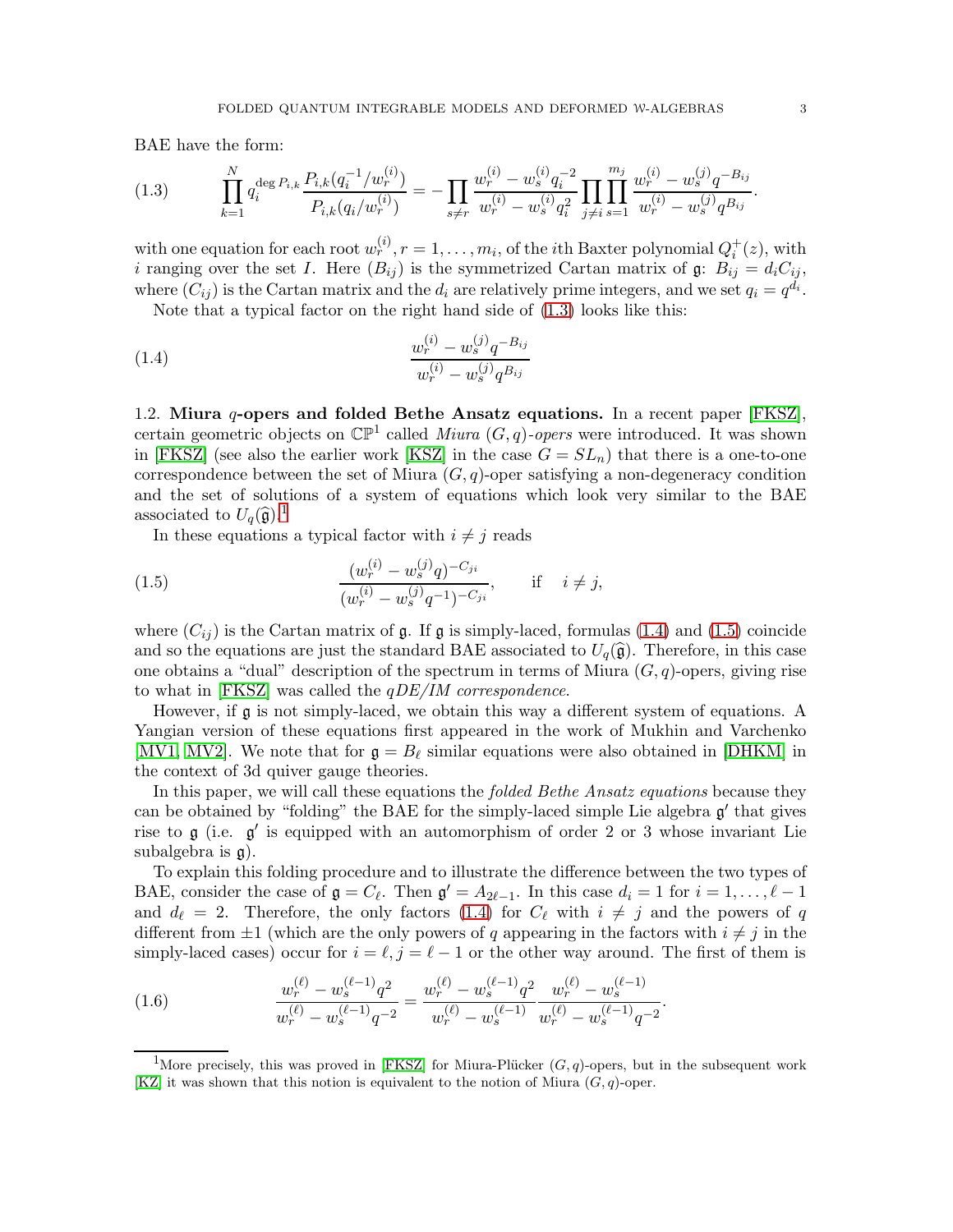On the other hand, since the entry  $C_{\ell-1,\ell}$  of the Cartan matrix of  $\mathfrak{g} = C_{\ell}$  is equal to  $-2$ , the corresponding factor [\(1.5\)](#page-2-3) reads

<span id="page-3-1"></span>(1.7) 
$$
\frac{(w_r^{(\ell)} - w_s^{(\ell-1)}q)^2}{(w_r^{(\ell)} - w_s^{(\ell-1)}q^{-1})^2}.
$$

It can be obtained by folding the expression of the form

<span id="page-3-0"></span>(1.8) 
$$
\frac{w_r^{(\ell)} - w_s^{(\ell-1)}q}{w_r^{(\ell)} - w_s^{(\ell-1)}q^{-1}} \frac{w_r^{(\ell)} - w_s^{(\ell+1)}q}{w_r^{(\ell)} - w_s^{(\ell+1)}q^{-1}}
$$

appearing in the BAE of the simply-laced Lie algebra  $\mathfrak{g}' = A_{2\ell-1}$ . Indeed, the automorphism of the Dynkin diagram of  $A_{2\ell-1}$  preserves the  $\ell$ th vertex and exchanges the  $(\ell-1)$ st and the  $(\ell + 1)$ st vertices. If we accordingly identify the variables  $w_s^{(\ell-1)}$  and  $w_s^{(\ell+1)}$  in the expression [\(1.8\)](#page-3-0), we obtain the factor  $(1.7)$ . This is what we mean by folding the BAE of a simply-laced Lie algebra  $\mathfrak{g}'$ .

Note that the difference between  $(1.7)$  and  $(1.6)$  (as its RHS shows) is the difference between  $f(w)^2$  and  $f(wq)f(wq^{-1})$ .

Remark 1.1. After the first version of this paper was posted on arXiv, Heng-Yu Chen and Taro Kimura informed us about their paper [\[CK\]](#page-67-7), in which they considered two classical limits of the deformed W-algebra  $W_{q,t}(\mathfrak{g})$  in the context of the corresponding 5D fractional quiver gauge theory introduced in [\[KP2\]](#page-68-7) (where these classical limits are interpreted as the two Nekrasov–Shatashvili limits). They obtained a version of the folded Bethe Ansatz equations of the present paper from the analysis of the partition function of this theory in one of these limits. They did not consider the folded integrable model, which is the main focus of the present paper, where these equations naturally appear from certain subspaces of finite-dimensional representations of quantum affine algebras (see Section [5\)](#page-20-0).  $\Box$ 

1.3. Folded integrable model. According to [\[FKSZ\]](#page-67-5), non-degenerate Miura  $(G, q)$ -opers encode solutions of the folded BAE. But which integrable model do these equations correspond to?

In this paper (Section [5\)](#page-20-0) we propose a conjectural answer to this question. Namely, we conjecture the existence of what we will call the *folded integrable model* for every nonsimply laced simple Lie algebra g, whose spectra give rise to solutions of the folded BAE (under a genericity condition). This folded integrable model combines in a non-trivial way representations of the quantum affine algebra  $U_q(\widehat{g}')$ , where  $g'$  is the corresponding simply-laced Lie algebra (these appear as the *auxiliary spaces* of the folded model) and representations of the quantum affine algebra  $U_q^{\dagger}(\hat{\theta})$ , where  $^L\hat{\theta}$  is the twisted affine Kac– Moody algebra which is Langlands dual to  $\hat{\mathfrak{g}}$  (these appear as the spaces of states of the folded model).

Remark 1.2. Note that to the twisted quantum affine algebra  $U_q(\frac{L}{\mathfrak{g}})$  one can also associate an XXZ-type quantum integrable model. It is constructed in the same way as for the untwisted quantum affine algebras, and its spectra correspond to the solutions of the BAE that were proposed in [\[RW,](#page-68-1) [R\]](#page-68-2). But this model is different from the folded model. Namely, the typical factors of the BAE of this model read

(1.9) 
$$
\frac{(w_r^{(i)})^{-C_{ji}} - (w_s^{(j)}q)^{-C_{ji}}}{(w_r^{(i)})^{-C_{ji}} - (w_s^{(j)}q^{-1})^{-C_{ji}}}, \quad \text{if} \quad i \neq j,
$$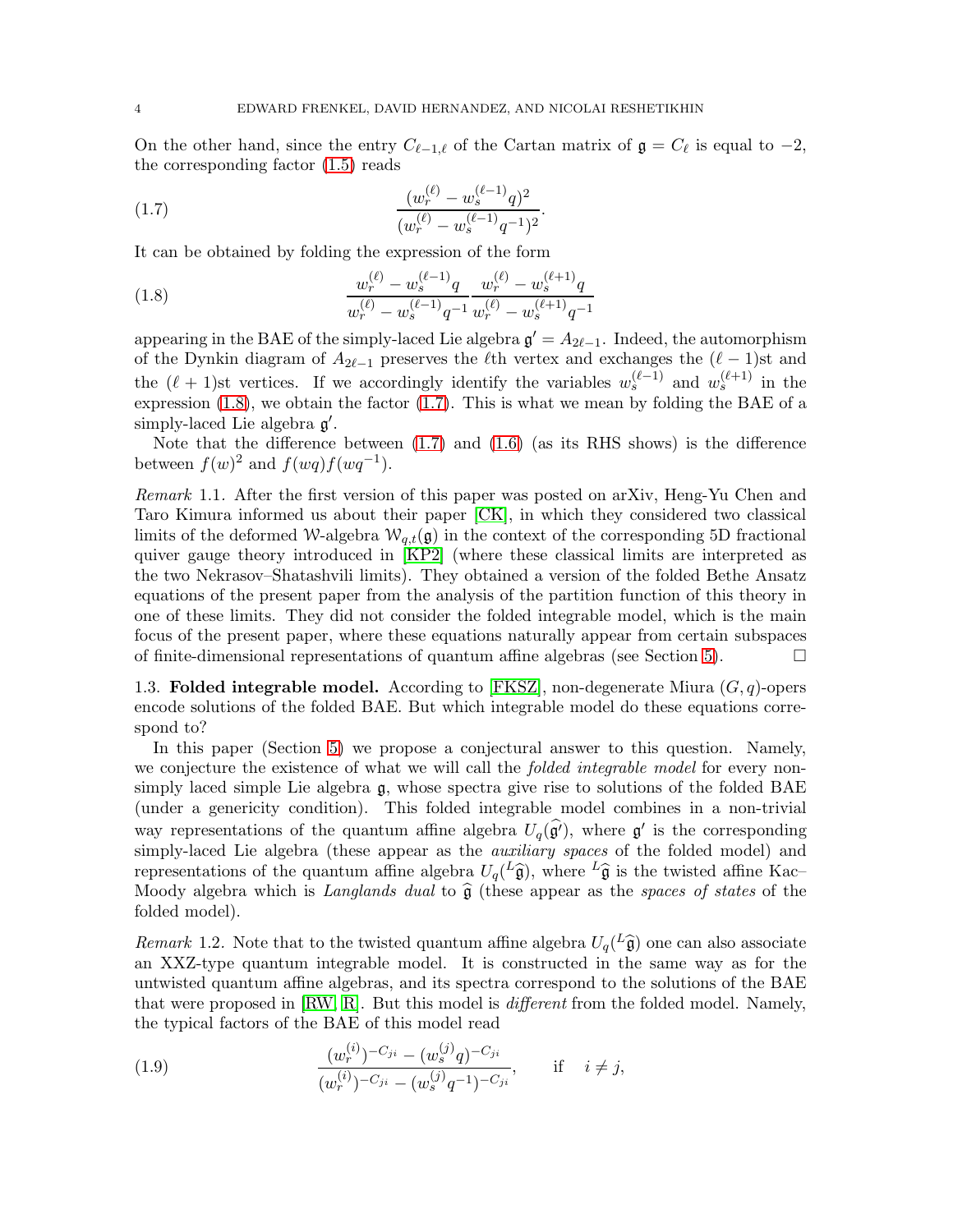so they differ from the factors [\(1.5\)](#page-2-3).

<span id="page-4-0"></span>For example, in the case of  $\mathfrak{g} = C_{\ell}$ , instead of the factor [\(1.7\)](#page-3-1) we have

$$
(1.10) \qquad \frac{(w_r^{(\ell)})^2 - (w_s^{(\ell-1)}q)^2}{(w_r^{(\ell)})^2 - w_s^{(\ell-1)}q^{-1})^2} = \frac{w_r^{(\ell)} - w_s^{(\ell-1)}q}{w_r^{(\ell)} - w_s^{(\ell-1)}q^{-1}} \frac{w_r^{(\ell)} + w_s^{(\ell-1)}q}{w_r^{(\ell)} + w_s^{(\ell-1)}q^{-1}}.
$$

Thus, it can be obtained by folding the expression [\(1.8\)](#page-3-0) if we also multiply the spectral parameter by  $-1$ , i.e. identify  $w_s^{(\ell-1)}$  and  $-w_s^{(\ell+1)}$  in [\(1.8\)](#page-3-0) (rather than  $w_s^{(\ell-1)}$  and  $w_s^{(\ell+1)}$ ). In other words, the difference between [\(1.7\)](#page-3-1) and [\(1.10\)](#page-4-0) is the difference between  $f(w)^2$  and  $f(w)f(-w)$ . And similarly for other Lie algebras corresponding to an automorphism of order 2. In the case of  $g = G_2$ , when the automorphism has order 3, it's the difference between  $f(w)^3$  and  $f(w)f(w\epsilon) f(w\epsilon^{-1})$ , where  $\epsilon = e^{2\pi i/3}$ .

1.4. QQ-system. There is an important intermediate object between the spectra of the XXZ-type model associated to  $U_q(\hat{\mathfrak{g}})$  and the corresponding BAE called the QQ-system. It was introduced in [\[MRV1,](#page-68-8) [MRV2\]](#page-68-9) in the context of affine opers. In [\[FH4\]](#page-67-3), it was shown that this  $QQ$ -system naturally arises in the context of the homomorphisms  $h'_W$  (see the above formula [\(1.2\)](#page-1-0)). Namely, in addition to the set of prefundamental representations  $R_j^+(z), j \in I$ , discussed above there is another set of representations, denoted by  $X_j(z), j \in$ I, in the category  $\mathbb{O}^*$ , such that properly rescaled classes of these two sets satisfy the  $QQ$ system. In other words, if we assign to  $R_j^+(z)$ ,  $j \in I$ , the above Q-operators  $Q_j(z, u)$  and to  $X_j(z)$ ,  $j \in I$ , the transfer-matrix  $\tilde{Q}_j(z, u)$  (the image of  $X_j(z)$  under the homomorphism  $h'_W$ , where W is a finite-dimensional representation of  $U_q(\hat{\mathfrak{g}})$ , then these operators, properly rescaled, will satisfy the  $QQ$ -system.<sup>[2](#page-4-1)</sup> Note that for  $\mathfrak{g} = \mathfrak{sl}_2$ , this is the quantum Wronskian relation introduced in [\[BLZ\]](#page-66-2), which provided the initial motivation for this line of research.

Thus, the QQ-system encodes universal relations between the classes of the representations  $R_j^+(z)$  and  $X_j(z)$ ,  $j \in I$  in Rep' which translate under the homomorphism [\(1.2\)](#page-1-0) into relations between the corresponding transfer-matrices, and hence their eigenvalues, on any representation  $W^3$  $W^3$ 

As explained in [\[MRV1,](#page-68-8) [MRV2,](#page-68-9) [FH4\]](#page-67-3), the Bethe Ansatz equations [\(1.3\)](#page-2-0) follow directly from the QQ-system under a certain non-degeneracy condition. In fact, from the point of view of the preceding paragraph, the QQ-system is more fundamental to the question of describing the spectra of the XXZ-type models than the Bethe Ansatz equations.

Likewise, for the folded BAE: As shown in [\[FKSZ\]](#page-67-5), these equations are equivalent to the QQ-system proposed in [\[FKSZ\]](#page-67-5) (under a non-degeneracy condition). We will call the latter system the *folded QQ-system* because it can be obtained by folding the  $QQ$ -system associated to the simply-laced Lie algebra  $g'$ . Thus, this system appears as an intermediate object between Miura  $(G, q)$ -opers and the folded BAE.

In this paper we show that this folded QQ-system also appears naturally as a relation satisfied by the transfer-matrices of our (conjectural) folded integrable model associated to a non-simply laced Lie algebra g. The folded BAE equations follow from the folded QQ-system under a non-degeneracy condition.

<span id="page-4-1"></span><sup>&</sup>lt;sup>2</sup>It was called  $Q\widetilde{Q}$ -system in [\[FH4\]](#page-67-3) but here, for the sake of brevity, we follow the terminology of [\[FKSZ\]](#page-67-5) and call it the QQ-system.

<span id="page-4-2"></span><sup>&</sup>lt;sup>3</sup>The fact that the same  $QQ$ -system arises both from the affine opers and the eigenvalues of the transfermatrices is a manifestation of the affine Langlands duality proposed in [\[FF\]](#page-67-8) and further elucidated in [\[FH4\]](#page-67-3). However, we will not discuss this duality in the present paper.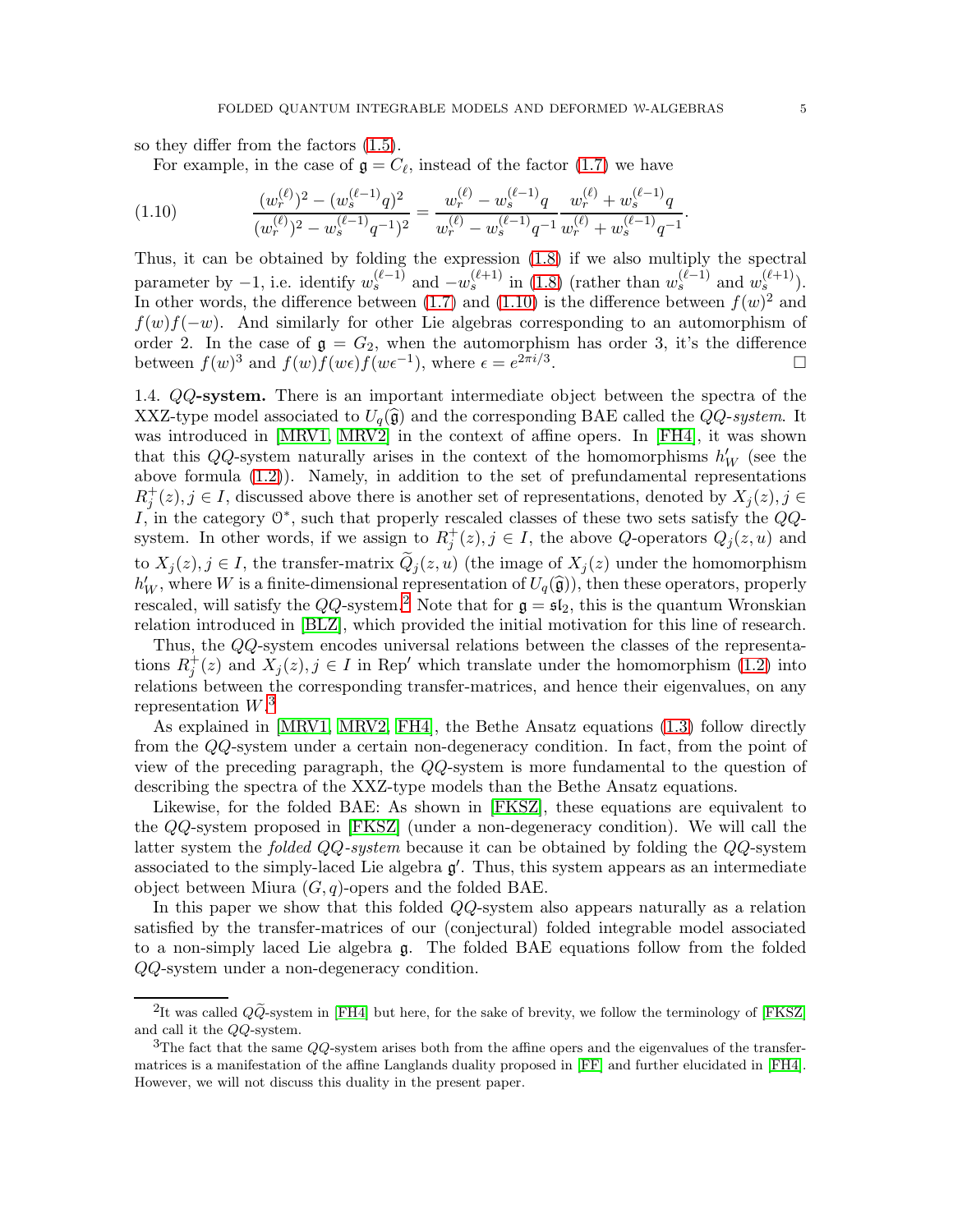1.5. Deformed W-algebras. Valuable insights about the folded quantum integrable model can be learned from the deformed W-algebras introduced by two of the authors of the present paper in [\[FR2\]](#page-67-9). Recall that this is a two-parameter algebra  $W_{q,t}(\mathfrak{g})$  associated to a simple Lie algebra g. Recently, the algebra  $W_{q,t}(g)$  found interesting applications in the study of four-dimensional supersymmetric gauge theories, see [\[Ne,](#page-68-10) [KP1,](#page-68-11) [AFO,](#page-66-3) [KP2,](#page-68-7) [EP\]](#page-67-10).

The deformed W-algebra has two classical limits, in which the algebra becomes commutative, and equipped with a Poisson structure: the first occurs when  $t \to 1$  and the second when  $q \rightarrow 1$ .

The first limit,  $W_{q,1}(\mathfrak{g})$ , is relatively well understood. It is isomorphic to the center  $Z_q(\widehat{\mathfrak{g}})$ of  $U_q(\hat{\mathfrak{g}})$  at the critical level. The corresponding commutative algebra of generating fields can be identified, via a version of the transfer-matrix construction (see [\[RS,](#page-68-12) [FR1\]](#page-67-11)), with the representation ring Rep  $U_q(\hat{\mathfrak{g}})$ .<sup>[4](#page-5-0)</sup> Moreover, under this identification the free field realization of  $W_{q,1}(\mathfrak{g})$  becomes the q-character homomorphism (this was the motivation behind the definition of the q-characters in [\[FR3\]](#page-67-0)).

If g is simply-laced, then the second classical limit,  $W_{1,t}(\mathfrak{g})$ , coincides with the first one upon replacing t with q. But if  $\mathfrak g$  is not simply-laced, the second limit is substantially different from the first one. In [\[FR2\]](#page-67-9),  $\mathcal{W}_{1,t}(\mathfrak{g})$  was linked to the t-deformed Drinfeld–Sokolov reduction of the loop group associated to G introduced in [\[FRS,](#page-67-12) [SS\]](#page-68-13) and some observations were made connecting elements of  $W_{1,t}(\mathfrak{g})$  to the q-characters of  $U_q(\widehat{\mathfrak{g}}^{\vee})$ , where  $\widehat{\mathfrak{g}}^{\vee}$  is the twisted affine algebra associated to  $\mathfrak{g}'$  and  $\sigma$ . But that's pretty much all that has been known about the limit  $q \to 1$  until now.

In the present paper, we argue that it is this limit that is relevant to the "folded structures" that we discuss here, including the folded Bethe Ansatz equations and the folded integrable models. Thus, we can learn a lot about these models by studying this limit. Its hybrid nature, i.e. the fact that it mixes in a non-trivial way quantum affine algebras  $g'$  and  $L_{\hat{\mathbf{g}}}$ , shows that  $W_{1,t}(\mathbf{g})$  is a fascinating Poisson algebra that deserves further investigation.

The deformed W-algebra  $W_{a,t}(\mathfrak{g})$  creates a bridge between the two classical limits, and hence between the XXZ-type quantum integrable model associated to  $U_q(\hat{\mathfrak{g}})$  and the corresponding folded quantum integrable model. However, the non-commutative nature of  $W_{q,t}(\mathfrak{g})$  makes deriving practical consequences of this bridge a daunting task. For this reason, in this paper we replace  $W_{q,t}(\mathfrak{g})$  with its simplified commutative version introduced by two of the authors in  $[FH2]$  under the name *interpolating*  $(q, t)$ -*characters*. Using a slight refinement of these objects, we make our conjectures concerning the folded quantum integrable models more precise. This also enables us to explicitly verify our conjectures in a number of non-trivial cases (see Section [7\)](#page-42-0).

1.6. Connection to qKZ equations and quantum  $q$ -Langlands correspondence. It is known that the critical level limit of the solutions of the qKZ equations corresponding to  $U_q(\hat{\mathfrak{g}})$  give rise to eigenvectors of the XXZ-type model associated to  $U_q(\hat{\mathfrak{g}})$ . Thus, the  $qKZ$  system provides a deformation of the latter model.<sup>[5](#page-5-1)</sup> This can also be seen from the fact that for a large class of representations of  $U_q(\hat{g})$ , the difference operators of the qKZ

<span id="page-5-0"></span><sup>&</sup>lt;sup>4</sup>More precisely, there is a homomorphism Rep  $U_q(\widehat{\mathfrak{g}}) \to Z_q(\widehat{\mathfrak{g}})[[z^{\pm 1}]]$ , so that every  $V \in \text{Rep } U_q(\widehat{\mathfrak{g}})$  gives rise to a formal power series  $T_V(z)$ , and the Fourier coefficients of these series topologically generate  $Z_q(\hat{\mathfrak{g}})$ , see [\[FR3,](#page-67-0) Section 8.1].

<span id="page-5-1"></span><sup>&</sup>lt;sup>5</sup>The XXZ-type model is already quantum, but here by a deformation we mean a non-commutative deformation of the commutative algebra of quantum Hamiltonians of the XXZ-type model. Therefore, it is a kind of "second quantization."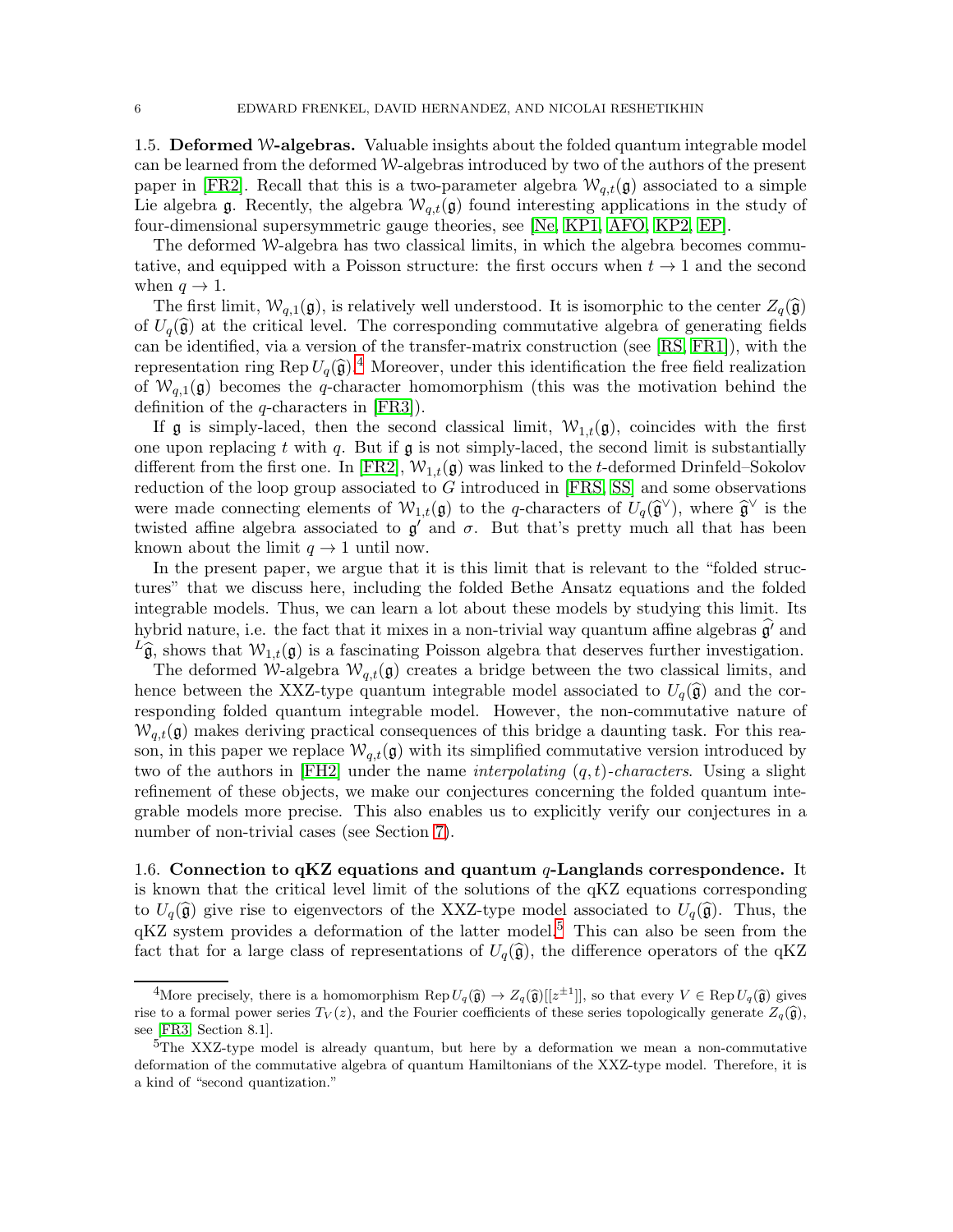system become in the critical level limit the transfer-matrices of the XXZ-type model (see Proposition [10.1\)](#page-65-0).

In [\[AFO\]](#page-66-3), a quantum q-Langlands correspondence was proposed. For a simply-laced simple Lie algebra g, it sets up a correspondence between solutions of the qKZ system associated to  $U_t(\widehat{\mathfrak{g}})$  and the deformed conformal blocks associated to  $\mathcal{W}_{q,t}(\widehat{\mathfrak{g}})$ . Here q depends on the level of  $U_t(\hat{\mathfrak{g}})$  in such a way that the limit  $q \to 1$  corresponds to the critical level limit. In this limit the quantum  $q$ -Langlands correspondence essentially becomes the statement that the Hamiltonians of the XXZ-type model associated to  $U_t(\widehat{\mathfrak{g}})$  correspond to elements of  $W_{1,t}(\hat{\mathfrak{g}})$ . If  $\mathfrak g$  is simply-laced, then  $W_{1,t}(\hat{\mathfrak g})$  indeed coincides with Rep  $U_t(\hat{\mathfrak g})$ , so this statement comes down to the existence of the homomorphisms  $h_W$  given by formula [\(1.1\)](#page-1-1).

However, if g is not simply-laced, the algebra  $W_{1,t}(\hat{\mathfrak{g}})$  is no longer isomorphic to Rep  $U_t(\hat{\mathfrak{g}})$ and hence does not give rise to the Hamiltonians of the standard XXZ-type model associated to  $U_t(\hat{\mathfrak{g}})$ , which are the transfer-matrices associated to finite-dimensional representations of  $U_t(\hat{\mathfrak{g}})$ . Rather, as we argue in this paper, it gives rise to the Hamiltonians of the folded quantum integrable model associated to g. These Hamiltonians correspond to the transfermatrices associated to finite-dimensional representations of  $U_t(\mathfrak{g}')$  rather than  $U_t(\hat{\mathfrak{g}})$ .

This suggests that for non-simply laced  $\mathfrak g$  the quantum q-Langlands correspondence might be more subtle. Namely, it follows from the preceding paragraph that the system of qdifference equations appearing on one side of this correspondence is not the usual qKZ system associated to  $U_t(\hat{\mathfrak{g}})$ . If this were the usual qKZ system associated to  $U_t(\hat{\mathfrak{g}})$ , then in the critical limit we would recover the eigenvectors of the XXZ-type model associated to  $U_t(\widehat{\mathfrak{g}})$ , but this would be inconsistent with the limit on the other side of the correspondence which yields  $W_{1,t}(\mathfrak{g})$ . As we discussed above, the latter is not the algebra of Hamiltonians of the XXZ-type model associated to  $U_t(\widehat{\mathfrak{g}})$ , but rather the algebra of Hamiltonians of the folded quantum integrable model introduced in the present paper.

What should replace the qKZ system associated to  $U_t(\hat{\mathfrak{g}})$  in the quantum q-Langlands correspondence for non-simply laced g? The above discussion shows that this modified qKZ system should have the property that the leading terms of its solutions in the critical level limit are eigenvectors of the folded integrable system associated to g. As far as we know, the existence of such modified qKZ system is an open question at the moment (naive ways to "fold" the qKZ system associated to  $g'$  don't seem to work, see the Appendix of this paper). But we expect that this question can be answered using the geometric and K-theoretic methods of [\[AFO\]](#page-66-3). Perhaps, these equations can also be constructed purely algebraically. We hope to return to this question elsewhere.

1.7. The Gaudin limit. To gain further insights, it is instructive to consider the limit in which the second parameter, denoted by  $t$  in the previous subsection, also goes to 1. In this limit, the XXZ-type model associated to  $U_t(\hat{\mathfrak{g}})$  becomes the Gaudin model associated to g  $[FFR, F]$  $[FFR, F]$ ; more precisely, its modification with a twist parameter  $\chi$ , an element of the Cartan subalgebra of g [\[Ry,](#page-68-14) [FFT,](#page-67-16) [FFRy\]](#page-67-17). It turns out that in the limit  $t \to 1$  the folded integrable model associated to g that we discuss in this paper becomes the Gaudin model associated to  $L_{\mathfrak{g}}$ . Thus, in the Gaudin limit we do not find any new quantum integrable models. In part, this is because in this limit the irreducible finite-dimensional representations of  $U_q(\hat{\mathfrak{g}})$  decompose into a direct sum of irreducible representations of the finite-dimensional Lie algebra g, so the affine Langlands duality  $\hat{g} \rightarrow L\hat{g}$  reduces to the finite-dimensional Langlands duality  $\mathfrak{g} \to L \mathfrak{g}$ , which was discovered in [\[FFR\]](#page-67-14).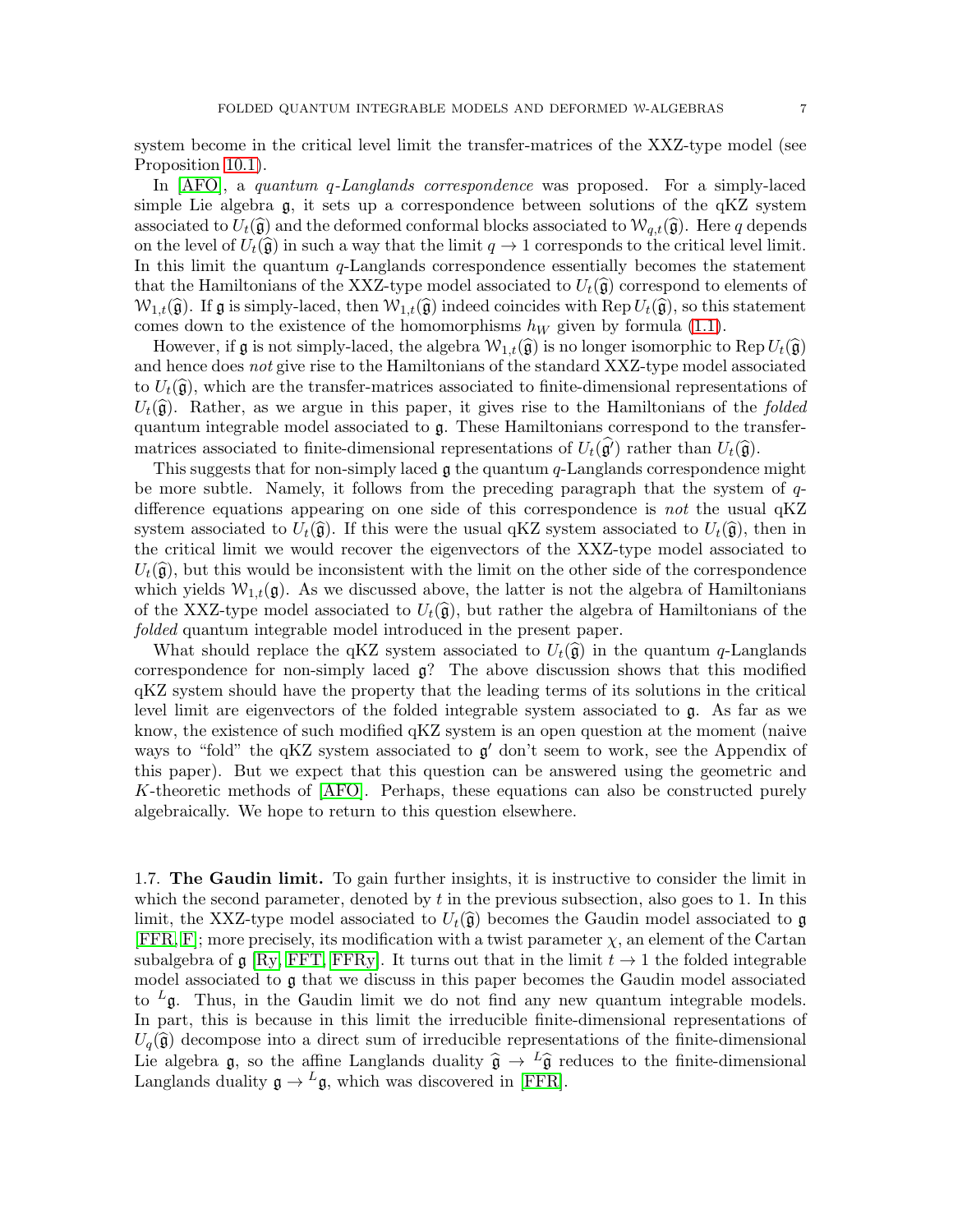However, even in this limit, as we will show in Section [9,](#page-52-0) one can observe some intriguing effects related to folding. In particular, using the results of [\[FFRy\]](#page-67-17), we will construct embeddings of tensor products of irreducible representations of  $L_g$  into tensor products of the corresponding irreducible representations of  $g'$  (see Theorem [9.5\)](#page-57-0). In fact, it's a family of embeddings depending on  $\chi$  (which is assumed to be regular and generic). It maps eigenvectors of the <sup>L</sup>g-Gaudin model with the twist  $\chi$  to eigenvectors of the corresponding g ′ -Gaudin model. Under a certain assumption (see Conjecture [9.10](#page-61-0) in the case of a single irreducible representation) this embedding can be constructed explicitly.

1.8. Plan of the paper. In Section [2](#page-8-0) we fix our notation for the Lie algebras and twoparameter Cartan matrices. In Section [3](#page-10-0) we recall the definition of the deformed W–algebra  $W_{q,t}(\mathfrak{g})$  from [\[FR2\]](#page-67-9). We then consider its two classical limits. The first limit,  $t \to 1$ , is relatively well understood; it can be identified with the Grothendieck ring of finitedimensional representations of  $U_q(\hat{\mathfrak{g}})$  as we recall in Section [3.3.](#page-12-0) In Section [3.4](#page-13-0) we obtain a description of the second limit,  $q \to 1$  (which was much less understood), analogous to the description of the  $t \to 1$  limit (see Propositions [3.2](#page-13-1) and [3.3\)](#page-13-2). In Section [4](#page-14-0) we recall the relation between the  $t \to 1$  limit of the deformed W-algebra and the ring of q-characters of finite-dimensional representations of  $U_q(\hat{\mathfrak{g}})$ . We then relate the  $q \to 1$  limit to what we call the ring of *folded t-characters* of finite-dimensional representations of  $U_t(\hat{\mathfrak{g}}')$ , where  $\mathfrak{g}'$ is the simply-laced Lie algebra from which g is obtained as the Lie subalgebra fixed by an automorphism (see Theorem [4.3\)](#page-18-0). We also discuss the link between this limit and the difference Drinfeld–Sokolov reduction. Finally, in Section [4.6](#page-19-0) we introduce the folded Bethe Ansatz equations.

In Section [5](#page-20-0) we describe the *folded quantum integrable model* in which the spectra of the Hamiltonians conjecturally correspond to solutions of the folded Bethe Ansatz equations (see Conjectures [5.15](#page-26-0) and [5.16\)](#page-27-0). In Section [6](#page-33-0) we recall the interpolating  $(q, t)$ -characters from [\[FH2\]](#page-67-13), which may be viewed as commutative algebra analogues of elements of the noncommutative W-algebra  $W_{q,t}(\mathfrak{g})$ . We then construct a refined version of the interpolating  $(q, t)$ -characters. They are elements of a ring depending on the parameters q and t, which is equipped with 5 interesting specialization homomorphisms to the rings of  $q$ - and t-characters of various affine Kac–Moody algebras related to  $\mathfrak g$  (see Theorem [6.6\)](#page-37-0). In Section [6.5](#page-40-0) we partially prove our conjectures in the important case of  $\sigma$ -fundamental representations (these are the irreducible finite-dimensional representations of  $U_q(\hat{g}')$  with the  $\sigma$ -invariant highest monomials of smallest possible degrees). In Section [7](#page-42-0) we present a number of explicit examples confirming our Conjectures [5.15](#page-26-0) and [5.16.](#page-27-0) In Section [8](#page-49-0) we formulate a conjecture linking the folded t-characters to Kashiwara's extension of Nakajima's monomial model of crystals to non-simply laced Lie algebras. In Section [9,](#page-52-0) we consider the Gaudin limit of the the folded quantum integrable models. In the Appendix we discuss a possible construction of a folded version of the qKZ equations for non-simply laced Lie algebras.

1.9. Acknowledgments. We thank M. Aganagic, P. Koroteev, A. Okounkov, and A. Zeitlin for useful discussions. E.F. and D.H. were partially supported by a grant from the France-Berkeley Fund of UC Berkeley. N.R. was partially supported by the NSF grant DMS-1902226.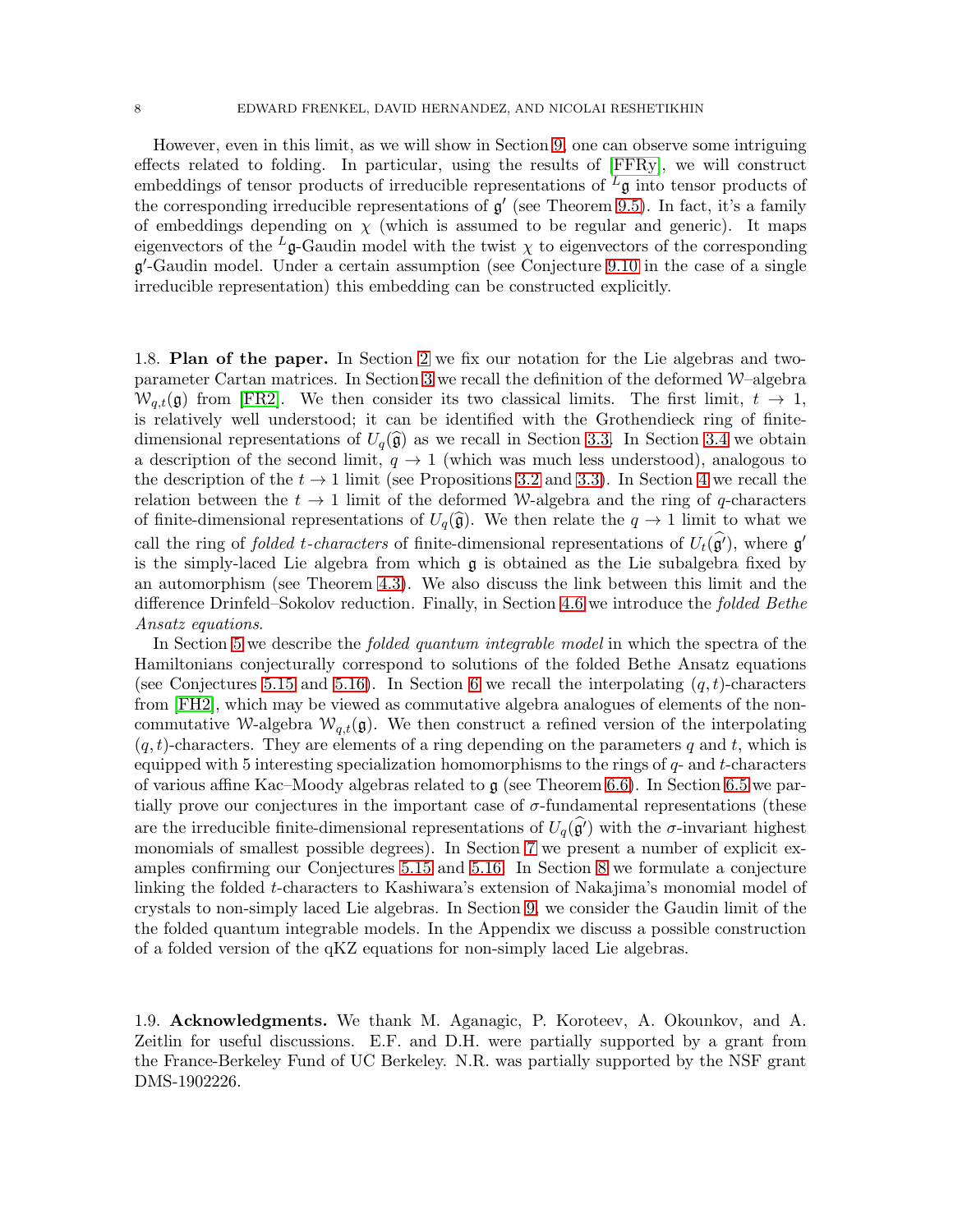## 2. NOTATION AND SETUP

<span id="page-8-0"></span>2.1. Lie algebra. Let g be a simple Lie algebra of rank  $\ell$  and  $I = \{1, \ldots, \ell\}$  the set of vertices of the Dynkin diagram of  $\mathfrak{g}$ . Let  $(\cdot, \cdot)$  be the invariant inner product on  $\mathfrak{g}$ , normalized so that the square of the maximal root equals 2. Let  $\{\alpha_1, \ldots, \alpha_\ell\}$  and  $\{\omega_1, \ldots, \omega_\ell\}$  be the sets of simple roots and of fundamental weights of g, respectively. We have:

$$
(\alpha_i, \omega_j) = \frac{(\alpha_i, \alpha_i)}{2} \delta_{i,j}.
$$

Let d be the maximal number of edges connecting two vertices of the Dynkin diagram of  $\mathfrak{g}$ . Thus,  $d = 1$  for simply-laced  $\mathfrak{g}, d = 2$  for  $B_{\ell}, C_{\ell}, F_4$ , and  $d = 3$  for  $G_2$ . We set  $\epsilon = e^{i\pi/d}$ .

Set

$$
D = \text{diag}(d_1, \ldots, d_\ell),
$$

where

$$
(2.1) \t\t d_i = d \frac{(\alpha_i, \alpha_i)}{2}.
$$

All  $d_i$ 's are integers, which are relatively prime with each other. For simply-laced  $\mathfrak{g}, D$  is the identity matrix.

Now let  $C = (C_{ij})_{1 \le i,j \le \ell}$  be the *Cartan matrix* of **g**. We have:

$$
C_{ij} = \frac{2(\alpha_i, \alpha_j)}{(\alpha_i, \alpha_i)}.
$$

Denote by  $(I_{ij})_{1\leq i,j\leq\ell}$  the *incidence matrix*,

$$
I_{ij} = 2\delta_{i,j} - C_{ij}.
$$

Let  $B = (B_{ij})_{1 \leq i,j \leq \ell}$  be the following matrix:

 $B = DC$ .

i.e.,

$$
B_{ij} = d(\alpha_i, \alpha_j).
$$

The weights  $\rho$  and  $\rho^{\vee}$  are defined by  $(\rho^{\vee}, \alpha_i) = 1$ ,  $d(\rho, \alpha_i) = d_i$  for any  $1 \leq i \leq \ell$ .

### <span id="page-8-1"></span>2.2. Lie algebras involved. We list here all Lie algebras involved in our study:

- g is a simple finite-dimensional Lie algebra.
- $^L$ **g** is its Langlands dual Lie algebra. For example, if  $\mathfrak{g} = B_{\ell}$ , then  $^L$ **g** =  $C_{\ell}$ .
- $\bullet$   $\hat{g}$  is the untwisted affine Kac–Moody algebra, which is the central extension of  $\mathfrak{g}[t, t^{-1}]$ . For example, if  $\mathfrak{g} = B_{\ell}$ , then  $\widehat{\mathfrak{g}} = B_{\ell}^{(1)}$  $\stackrel{(1)}{\ell}$ .
- $\bullet$   $^L$ g is the untwisted affine Kac–Moody algebra, which is the central extension of  $L_{\mathfrak{g}}[t, t^{-1}]$ . For example, if  $\mathfrak{g} = B_{\ell}$ , then  $\widehat{L_{\mathfrak{g}}} = C_{\ell}^{(1)}$  $\stackrel{\scriptscriptstyle(1)}{\ell}$ .
- ${}^{L}\hat{\mathfrak{g}}$  is the affine Kac–Moody algebra that is *affine* Langlands dual to  $\hat{\mathfrak{g}}$ . If  $\mathfrak{g}$  is simply-laced, then  $L\hat{\mathfrak{g}} = \hat{\mathfrak{g}}$ . But if  $\mathfrak{g}$  is non-simply laced, then  $L\hat{\mathfrak{g}}$  is a twisted affine Kac–Moody algebra. Note that  $L\hat{\mathfrak{g}}$  contains  $L\mathfrak{g}$  as the constant Lie subalgebra. For example, if  $\mathfrak{g} = B_{\ell}$ , then  ${}^{L}\widehat{\mathfrak{g}} = A_{2\ell}^{(2)}$ .  $2^{(2)}_{2\ell-1}$  (whose constant subalgebra is  $^L\mathfrak{g} = C_{\ell}$ ); and if  $\mathfrak{g} = C_{\ell}$ , then  ${}^{L}\widehat{\mathfrak{g}} = D_{\ell+1}^{(2)}$  (whose constant subalgebra is  ${}^{L}\mathfrak{g} = B_{\ell}$ ).
- $\mathfrak{g}'$  is the unique *simply-laced* Lie algebra equipped with an automorphism  $\sigma$  of order d such that the Lie subalgebra of  $\sigma$ -invariants in  $\mathfrak{g}'$  is  $\mathfrak{g}$  (i.e.  $\mathfrak{g} = (\mathfrak{g}')^{\sigma}$ ). For example, if  $\mathfrak{g} = B_{\ell}$ , then  $\mathfrak{g}' = D_{\ell+1}$ ; and if  $\mathfrak{g} = C_{\ell}$ , then  $\mathfrak{g}' = A_{2\ell-1}$ .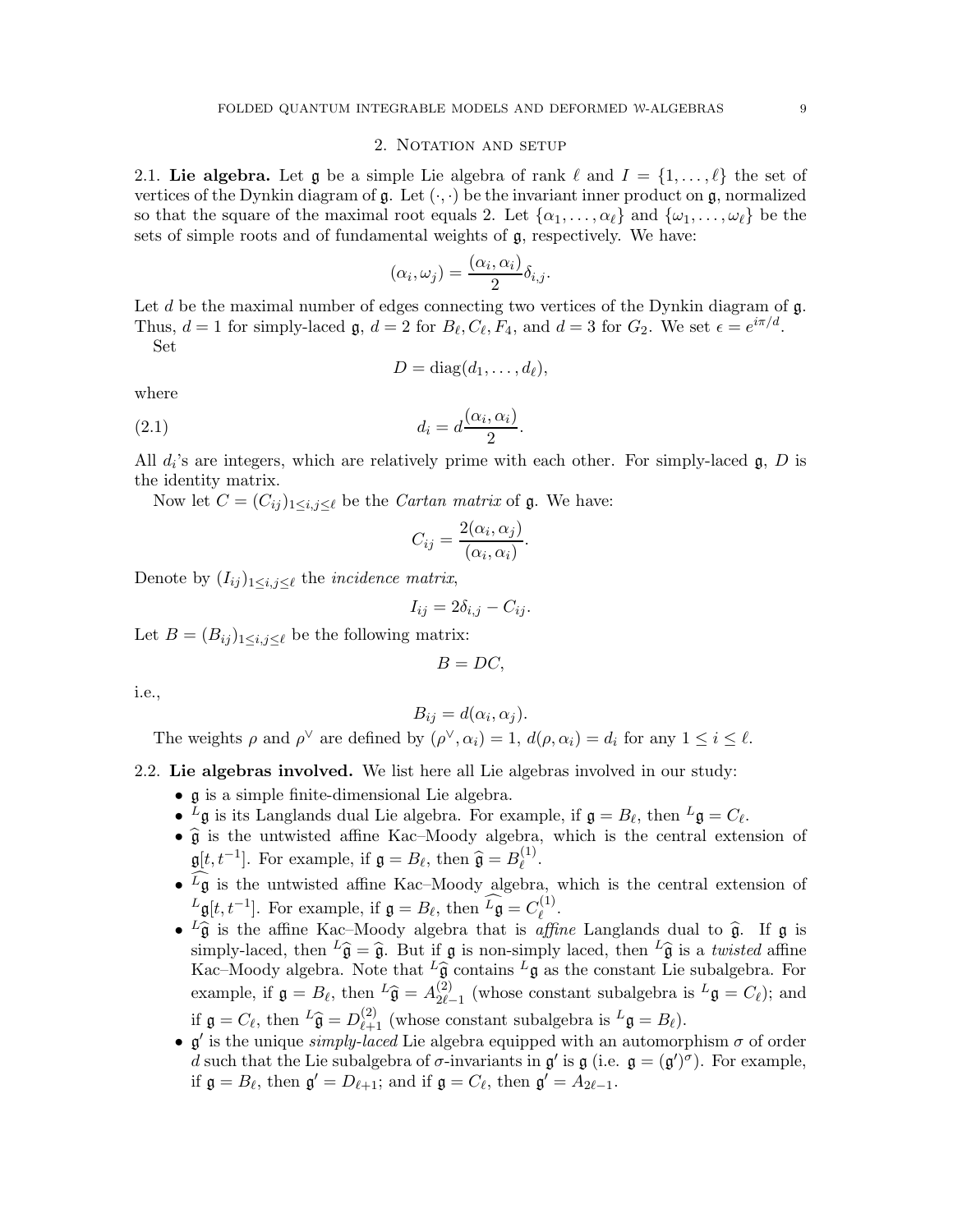•  $\hat{\mathfrak{g}}^{\vee}$  is  $\hat{\mathfrak{g}}$ , if  $\mathfrak{g}$  is simply-laced. If  $\mathfrak{g}$  is non-simply laced, then  $\hat{\mathfrak{g}}^{\vee}$  is the twisted affine Kac– Moody algebra corresponding to  $\mathfrak{g}'$  and  $\sigma$ . Note that its constant Lie subalgebra is **g** itself. For example,  $(B_{\ell}^{(1)})$  $(D_{\ell}^{(1)})^{\vee} = D_{\ell+1}^{(2)}$  (its constant subalgebra is  $B_{\ell}$ ), and  $(C_{\ell}^{(1)})$  $\binom{1}{\ell}^{\vee}$  =  $A_{2\ell}^{(2)}$  $2l_{2\ell-1}$  (its constant subalgebra is  $C_{\ell}$ ). Note also that we have  $\hat{\mathfrak{g}}^{\vee} = L(L\mathfrak{g})$ .

It might be better to denote  $\widehat{\mathfrak{g}}^{\vee}$  by  $\mathfrak{g}'^{(d)}$ , but we will use below the notation  $\widehat{\mathfrak{g}}^{\vee}$  because it was used in [\[FR2\]](#page-67-9).

Let us denote by  $I'$  the set of vertices of the Dynkin diagram of  $\mathfrak{g}'$ . Then  $\sigma$  acts on  $I'$ and the quotient is in bijection with the set  $I$  of vertices of the Dynkin diagram of  $I$ . Note that the automorphism  $\sigma$  of the Dynkin diagram of  $\mathfrak{g}'$  acts on the objects labeled by the nodes of this diagram (such as simple roots, fundamental weights, etc.).

2.3. Two-parameter Cartan matrices. We follow the notation of [\[FR2\]](#page-67-9), Sect. 2, except that we replace q by  $q^{-1}$  (however, for  $t = 1$  this notation is consistent with the notation of [\[FR3\]](#page-67-0)).

Now let  $q, t$  be non-zero complex numbers which are not roots of unity. We will use the standard notation for  $n \in \mathbb{Z}$ 

$$
[n]_q = \frac{q^n - q^{-n}}{q - q^{-1}}.
$$

Let

$$
q_i = q^{d_i}.
$$

We define  $\ell \times \ell$  matrices  $C(q,t)$ ,  $D(q,t)$ , and  $B(q,t)$  by the formulas

(2.2) 
$$
C_{ij}(q,t) = (q_i t + q_i^{-1} t^{-1}) \delta_{i,j} - [I_{ij}]_q,
$$

(2.3) 
$$
D(q,t) = \text{diag}([d_1]_q, \dots, [d_\ell]_q),
$$

$$
B(q, t) = D(q, t)C(q, t).
$$

Thus,

(2.4) 
$$
B_{ij}(q,t) = [d_i]_q \left( (q^{d_i}t + q^{-d_i}t^{-1}) \delta_{i,j} - [I_{ij}]_q \right).
$$

It is easy to see that the matrix  $B(q, t)$  is symmetric. For simply-laced  $\mathfrak{g}$ ,

$$
C_{ij}(q,t) = B_{ij}(q,t) = (qt + q^{-1}t^{-1})\delta_{i,j} - I_{ij}.
$$

We note that the determinants of these matrices are non-zero polynomials in  $q$  and  $t$ . Hence they are invertible over the field of rational functions in  $q$  and  $t$ .

Clearly, the limits of  $C(q, t)$ ,  $D(q, t)$ , and  $B(q, t)$  as both  $q \to 1$  and  $t \to 1$  coincide with  $C, D, \text{ and } B,$  respectively. We also have

$$
B_{ij}(q,1) = [B_{ij}]_q, \qquad C_{ij}(q,1) = (q_i + q_i^{-1})\delta_{i,j} + [C_{ij}]_q \delta_{i \neq j},
$$

and

$$
B_{ij}(1,t) = d_i((t + t^{-1})\delta_{ij} - I_{ij}).
$$

Let  $C(q) = C(q, 1)$ . It is invertible over the field of rational functions in q. We denote its inverse by  $C(q)$ .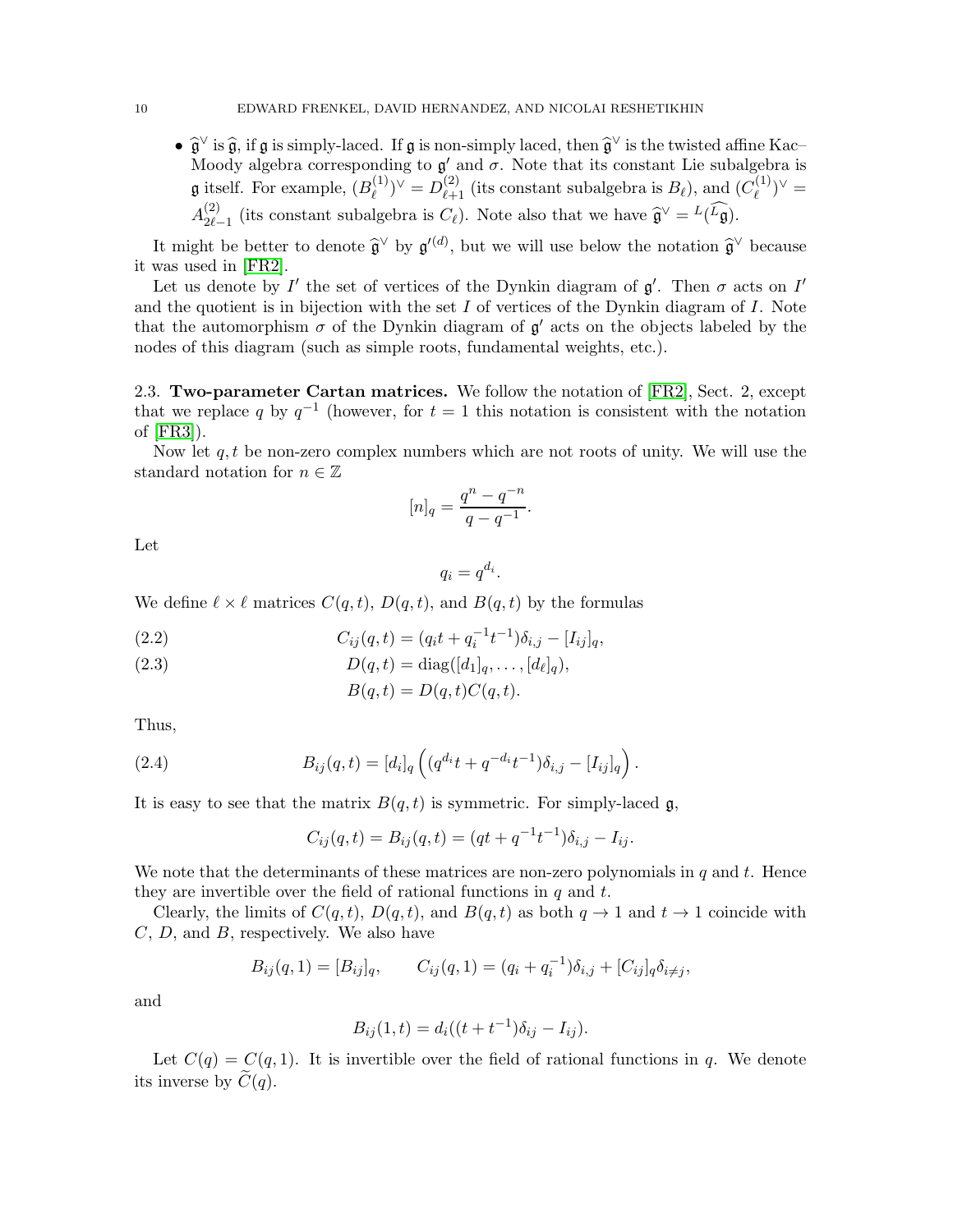# 3. Deformed W–algebras and screening operators

<span id="page-10-0"></span>In this section we recall the definition of the deformed W–algebra  $W_{q,t}(\mathfrak{g})$  and related objects from [\[FR2\]](#page-67-9). We will then look at the two classical limits  $t \to 1$  and  $q \to 1$ , which are defined as the intersections of the kernels of two sets of classical screening operators. The  $t \to 1$  limit was described in [\[FR2,](#page-67-9) [FR3,](#page-67-0) [FM\]](#page-67-18) and is closely related to the Grothendieck ring Rep  $U_q(\hat{\mathfrak{g}})$  and the corresponding q-characters (as we recall in the next section). A new result of this section is the analogous description of the  $q \to 1$  limit (see Propositions [3.2](#page-13-1)) and [3.3\)](#page-13-2).

3.1. **Heisenberg algebra**  $\mathcal{H}_{q,t}(\mathfrak{g})$ . Let  $\mathcal{H}_{q,t}(\mathfrak{g})$  be the Heisenberg algebra with generators  $a_i[n], i = 1, \ldots, \ell; n \in \mathbb{Z}$ , and relations

(3.1) 
$$
[a_i[n], a_j[m]] = \frac{1}{n}(q^n - q^{-n})(t^n - t^{-n})B_{ij}(q^n, t^n)\delta_{n,-m}
$$

where  $1 \leq i, j \leq \ell; n, m \in \mathbb{Z} \setminus \{0\}.$ 

Here and in what follows, it is understood that the 0th generator commutes with all other generators:  $[a_i[0], a_j[m]] = 0$ , for all  $m \in \mathbb{Z}$ .

The algebra  $\mathcal{H}_{q,t}(\mathfrak{g})$  becomes commutative in the limit  $q \to 1$  and in the limit  $t \to 1$ .

The generators  $a_i[n]$  are "root" type generators of  $\mathcal{H}_{q,t}(\mathfrak{g})$ . There is a unique set of "fundamental weight" type generators,  $y_i[n], i = 1, \ldots, \ell; n \in \mathbb{Z}$ , that satisfy:

(3.2) 
$$
[a_i[n], y_j[m]] = \frac{1}{n}(q_i^n - q_i^{-n})(t^n - t^{-n})\delta_{i,j}\delta_{n,-m}.
$$

They have the following commutation relations:

(3.3) 
$$
[y_i[n], y_j[m]] = \frac{1}{n}(q^n - q^{-n})(t^n - t^{-n})M_{ij}(q^n, t^n)\delta_{n,-m},
$$

where  $(M_{ij}(q,t))_{1\leq i,j\leq\ell}$  is the following matrix

(3.4) 
$$
M(q,t) = D(q,t)C(q,t)^{-1}
$$

$$
= D(q,t)B(q,t)^{-1}D(q,t).
$$

<span id="page-10-1"></span>We have

(3.5) 
$$
a_i[n] = \sum_{j=1}^{\ell} C_{ji}(q^n, t^n) y_j[n].
$$

We will use the colon notation for the standard normally ordered product of elements of this algebra. Introduce the generating series

<span id="page-10-2"></span>(3.6) 
$$
A_i(z) = t^{2(\rho^{\vee}, \alpha_i)} q^{2d(\rho, \alpha_i) + 2a_i[0]} : \exp \left( \sum_{m \neq 0} a_i[m] z^{-m} \right) ;
$$

(3.7) 
$$
Y_i(z) = t^{2(\rho^{\vee}, \omega_i)} q^{2d(\rho, \omega_i) + 2y_i[0]} : \exp\left(\sum_{m \neq 0} y_i[m] z^{-m}\right) :
$$

Recall that  $(\rho^{\vee}, \alpha_i) = 1, d(\rho, \alpha_i) = d_i$ .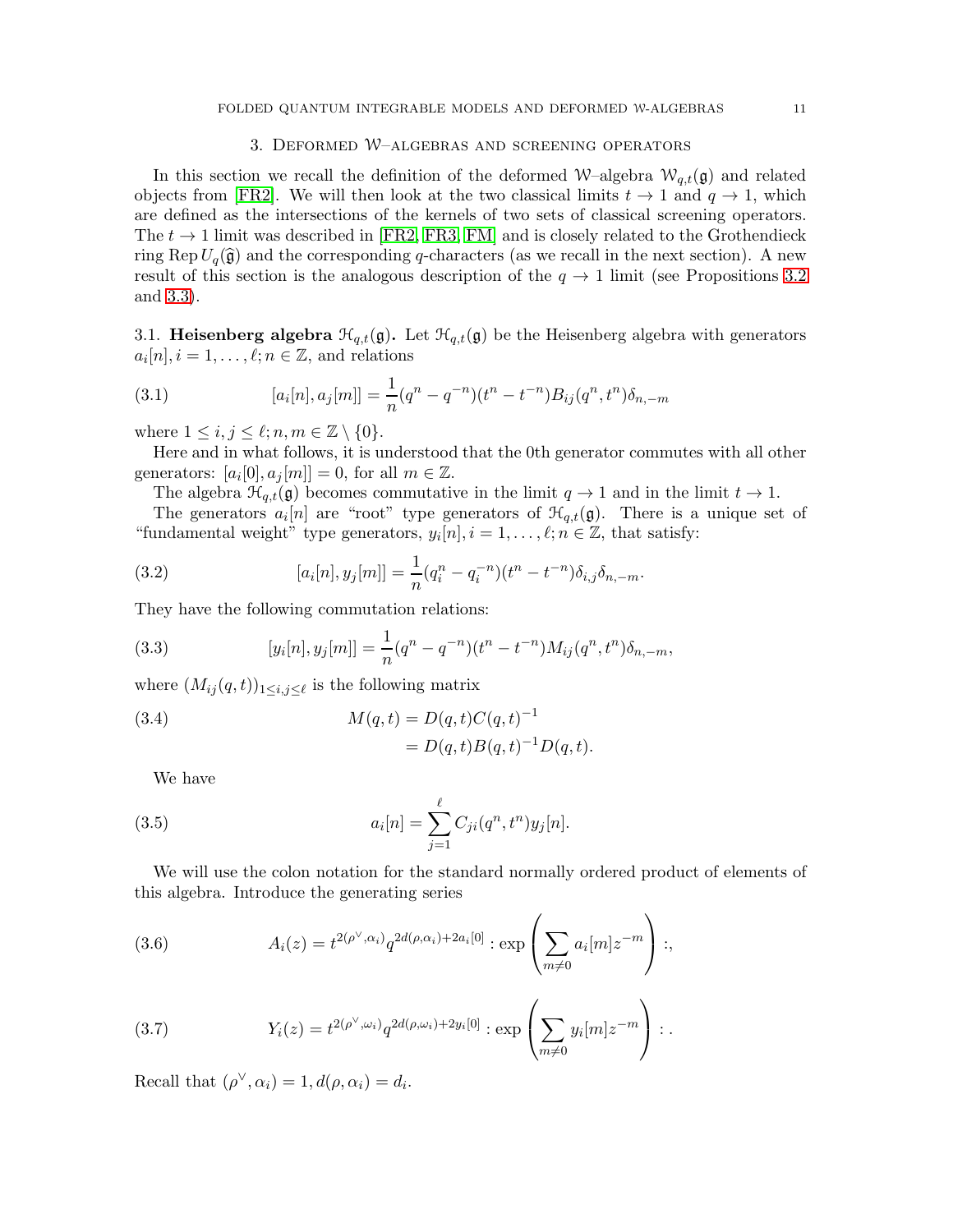Formula [\(3.5\)](#page-10-1) implies that

$$
(3.8) \quad A_i(z) =: Y_i(zq_i t) Y_i(zq_i^{-1} t^{-1})
$$
  
\$\times \prod\_{j:I\_{ji}=1} Y\_j(z)^{-1} \prod\_{j:I\_{ji}=2} Y\_j(zq)^{-1} Y\_j(zq^{-1})^{-1} \prod\_{j:I\_{ji}=3} Y\_j(zq^2)^{-1} Y\_j(z)^{-1} Y\_j(zq^{-2})^{-1}\$.

Thus, for g of non-simply laced type, the two classical limits of  $A_i(z)$  are quite different: when  $t \to 1$ , we have

<span id="page-11-0"></span>
$$
(3.9) \quad A_i(z) = Y_i(zq_i)Y_i(zq_i^{-1})
$$
  
\$\times \prod\_{j:I\_{ji}=1} Y\_j(z)^{-1} \prod\_{j:I\_{ji}=2} Y\_j(zq)^{-1}Y\_j(zq^{-1})^{-1} \prod\_{j:I\_{ji}=3} Y\_j(zq^2)^{-1}Y\_j(z)^{-1}Y\_j(zq^{-2})^{-1}\$

but when  $q \to 1$ , we have a much simpler expression

<span id="page-11-1"></span>(3.10) 
$$
A_i(z) = Y_i(zt)Y_i(zt^{-1}) \prod_{j \neq i} Y_j(z)^{-I_{ji}}.
$$

<span id="page-11-3"></span>*Remark* 3.1. (1) The first limit [\(3.9\)](#page-11-0) coincides with the monomial  $A_{i,z}$  which appears in the theory of q-characters of finite-dimensional representations of quantum affine algebras introduced in [\[FR3\]](#page-67-0). This is not surprising because, as explained in [\[FR3\]](#page-67-0) and in Section [4.1](#page-15-0) below, the q-characters may be viewed as limits of the fields from  $\mathbf{W}_{q,t}$  as  $t \to 1$ .

(2) There is a surprising connection between the second limit [\(3.10\)](#page-11-1) and Kashiwara's extension to non-simply laced  $\mathfrak{g}$  [\[K3\]](#page-68-15) of Nakajima's monomial model for crystals of  $U_t(\mathfrak{g})$  [\[N2\]](#page-68-16). Let us recall that Nakajima's monomial realization was originally motivated by its relation with the q-characters in the symmetric cases. It turned out that this crystal realization was a consequence of the embedding theorem [\[K1\]](#page-68-17), which makes sense in the symmetrizable case [\[K3\]](#page-68-15). But the relation between the monomial model and the q-characters was lost for non-simply laced types. Here we suggest an analogous relation, in which the role of the  $t \to 1$  classical limit of  $\mathbf{W}_{q,t}(\mathfrak{g})$  (whose free field realization is essentially the same as the q-character homomorphism, see Remark [4.1\)](#page-15-1) is played by the  $q \to 1$  classical limit.

Recall that in the monomial model the vertices of the crystal are represented by certain monomials in the variables  $Y_i(t^k)^{\pm 1}$ , and the crystal operators are obtained by multiplying them with some special monomials corresponding to the simple roots. In the simply-laced case, these are the monomials  $A_{i,a}^{\pm 1}$  occurring in the q-character theory (as in formula [\(3.9\)](#page-11-0)). But in the non-simply laced case the monomials  $A_{i,a}^{\pm 1}$  in formula [\(3.9\)](#page-11-0) do not work. Instead, as explained in [\[K3\]](#page-68-15), we have to replace these monomials  $A_{i,a}^{\pm 1}$  with other monomials. A direct comparison shows that Kashiwara's monomials coincide with the monomials in the above formula [\(3.10\)](#page-11-1). We formulate a precise conjecture about this in Section [8](#page-49-0) below.  $\Box$ 

<span id="page-11-2"></span>3.2. Screening operators and definition of  $W_{q,t}(\mathfrak{g})$ . Recall that we have two sets of screening operators introduced in [\[FR2\]](#page-67-9):  $S_i^+(z)$  and  $S_i^-(z)$ ,  $i = 1, \ldots, \ell$ . They satisfy the difference equations:

(3.11) 
$$
S_i^+(zq_i) =: A_i(z)S_i^+(zq_i^{-1}) ;
$$

and

(3.12) 
$$
S_i^-(zt) =: A_i(z)S_i^-(zt^{-1}):.
$$

The deformed W-algebra  $W_{q,t}(\mathfrak{g})$  was defined in [\[FR2\]](#page-67-9) as the intersection of kernels of the residues  $S_i^+$  of  $S_i^+(z), i \in I$ , or of the residues  $S_i^-$  of  $S_i^-(z), i \in I$ .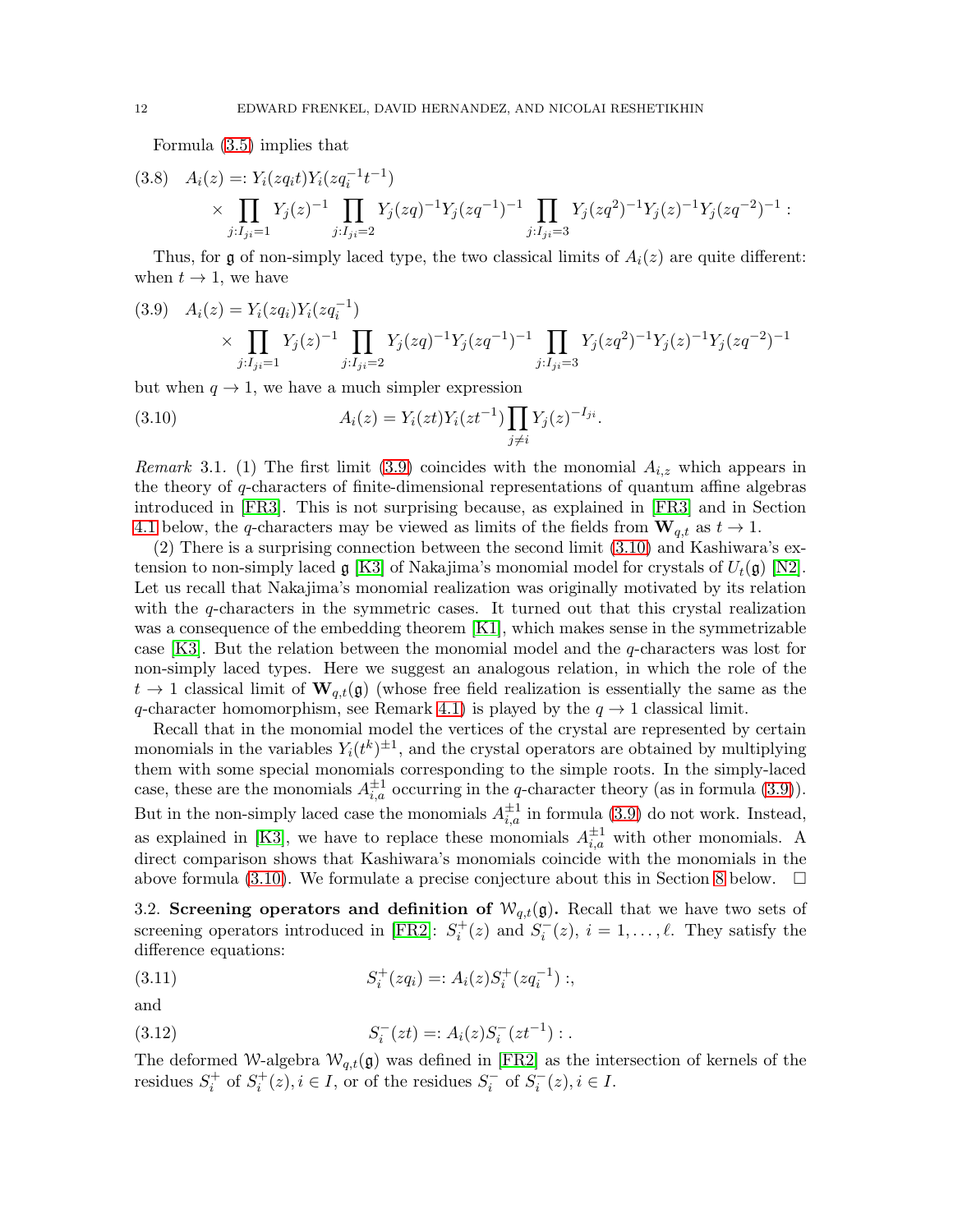More precisely,  $W_{q,t}(\mathfrak{g})$  was defined in [\[FR2\]](#page-67-9) as the associative topological algebra depending on two parameters q and t, which is topologically generated by the Fourier coefficients of certain fields from a deformed chiral algebra  $\mathbf{W}_{q,t}(\mathfrak{g})$ . The latter was defined in [\[FR2\]](#page-67-9) as the maximal subalgebra commuting with the screening operators  $S_i^{\pm}, i \in I$ , in a deformed chiral algebra  $\mathbf{H}_{q,t}(\mathfrak{g})$  constructed from the Heisenberg algebra  $\mathcal{H}_{q,t}(\mathfrak{g})$ .

In the classical limits  $t \to 1$  (resp.  $q \to 1$ ),  $\mathbf{H}_{q,t}(\mathfrak{g})$  becomes commutative:

(3.13) 
$$
\mathbf{H}_{q,1}(\mathfrak{g})=\mathbb{C}[Y_j(zq^{n_j})^{\pm 1}]_{j\in I,n_j\in\mathbb{Z}},\qquad \mathbf{H}_{1,t}(\mathfrak{g})=\mathbb{C}[Y_j(zt^{n_j})^{\pm 1}]_{j\in I,n_j\in\mathbb{Z}}.
$$

The corresponding classical limit of  $\mathbf{W}_{q,t}(\mathfrak{g})$  is a commutative subalgebra of this polynomial algebra, which is equal to the intersection of the kernels of the classical screening operators  $S_i^+$  (resp.  $S_i^-$ ),  $i \in I$ .

We will call these limits as the *classical* W-*algebras* and denote them by  $\mathcal{K}_q^+(\mathfrak{g})$  and  $\mathcal{K}_t^-(\mathfrak{g})$ , respectively. Below we describe both of these algebras. We will see that they are quite different if g is non-simply laced.

<span id="page-12-0"></span>3.3. The  $t \to 1$  limit. In the limit  $t \to 1$ , the family  $S_i^+, i \in I$ , survives and gives rise to the following derivations

$$
S_i^+:\mathbb{C}[Y_j(zq^{n_j})^{\pm 1}]_{n_j\in\mathbb{Z}}\to \left(\bigoplus_{m\in\mathbb{Z}}\mathbb{C}[Y_j(zq^{n_j})^{\pm 1}]_{n_j\in\mathbb{Z}}\otimes S_i^+(zq^m)\right)/(S_i^+(zq_i^2)-A_i(zq_i)S_i^+(z))
$$

acting by the formula

(3.14) 
$$
S_i^+ \cdot Y_j (zq^{n_j})^{\pm 1} = \pm \delta_{ij} Y_j (zq^{n_j})^{\pm 1} \otimes S_i^+ (zq^{n_j}).
$$

<span id="page-12-2"></span>The following isomorphism was proved in [\[FR3,](#page-67-0) Proposition 6] and [\[FM,](#page-67-18) Proposition 5.2]:

(3.15) 
$$
\operatorname{Ker} S_i^+ = \mathbb{C}[Y_j( zq^{n_j})^{\pm 1}]_{j \neq i; n_j \in \mathbb{Z}} \otimes \mathbb{C}[Y_i( zq^{n_i}) (1 + A_i (zq^{n_i} q_i)^{-1})]_{n_i \in \mathbb{Z}},
$$

where  $A_i(z)$  is given by formula [\(3.9\)](#page-11-0). Now set

<span id="page-12-3"></span>(3.16) 
$$
\mathcal{K}_q^+(\mathfrak{g}) := \bigcap_{i \in I} \text{Ker } S_i^+.
$$

Thus,  $\mathcal{K}_q^+(\mathfrak{g})$  is the  $t \to 1$  limit of  $\mathbf{W}_{q,t}(\mathfrak{g})$ . The following theorem was proved in [\[FM,](#page-67-18) Theorem 5.1].

<span id="page-12-1"></span>**Theorem 3.1.** (1) The commutative algebra  $\mathcal{K}_q^+(\mathfrak{g})$  is isomorphic to  $\text{Rep}_z U_q(\widehat{\mathfrak{g}})$ , the Grothendieck ring of the tensor subcategory  $\mathfrak{C}_{\mathbb{Z}}$  of the category of finite-dimensional representations of  $U_q(\hat{\mathfrak{g}})$  whose objects are representations with the Jordan-Hölder constituents having Drinfeld polynomials with roots in  $q^{\mathbb{Z}}$ .

(2) Under this isomorphism, the embedding  $\mathcal{K}_q^+(\mathfrak{g}) \to \mathbf{H}_{q,1}(\mathfrak{g})$  becomes the q-character homomorphism.

From Theorem [3.1](#page-12-1) we obtain a natural basis of  $\mathcal{K}_q^+(\mathfrak{g})$  consisting of the q-characters of simple modules from  $\mathcal{C}_{\mathbb{Z}}$ . It is known that these are parametrized by dominant monomials, i.e. monomials in the variables  $Y_j( zq^{n_j}), j \in I, n_j \in \mathbb{Z}$ , with only non-negative powers. In particular, the elements of this basis corresponding to the degree one dominant monomials  $Y_j(zn^j)$  coincide with the q-characters of the corresponding fundamental representations (those are known to contain a unique dominant monomial, see  $[FR3, Corollary 4,1]$ ).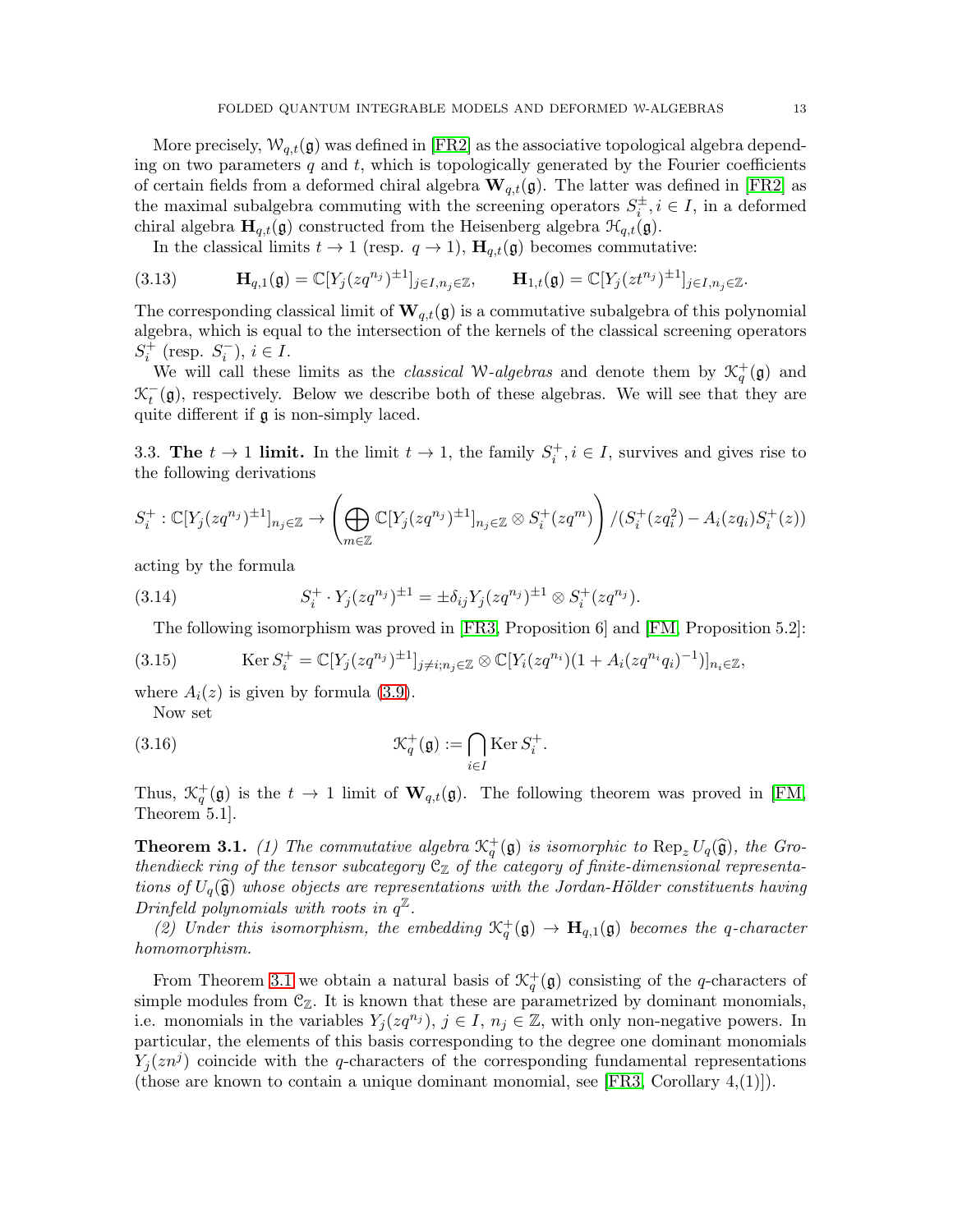<span id="page-13-0"></span>3.4. The  $q \to 1$  limit. Now consider the limit  $q \to 1$ . Then it is the family  $S_i^-, i \in I$ , that survives and gives rise to the derivations

$$
S_i^-: \mathbb{C}[Y_j(zt^{n_j})^{\pm 1}]_{n_j \in \mathbb{Z}} \to \left(\bigoplus_{m \in \mathbb{Z}} \mathbb{C}[Y_j(zt^{n_j})^{\pm 1}]_{n_j \in \mathbb{Z}} \otimes S_i^+(zt^m)\right) / (S_i^-(zt^2) - A_i(zt)S_i^-(z))
$$

acting by the formula

(3.17) 
$$
S_i^- \cdot Y_j(zt^{n_j})^{\pm 1} = \pm \delta_{ij} Y_j(zt^{n_j})^{\pm 1} \otimes S_i^- (zt^{n_j}),
$$

where  $A_i(z) = Y_i(zt)Y_i(zt^{-1})Y_j(z)^{-I_{ji}}$  (formula [\(3.10\)](#page-11-1)).

We have the following analogue of the isomorphism  $(3.15)$  (it is equivalent to  $(3.15)$ ) if g is simply-laced, but for a non-simply laced Lie algebra g this statement is new, as far as we know).

<span id="page-13-1"></span>Proposition 3.2. We have

(3.18) 
$$
\operatorname{Ker} S_i^- = \bigcap_{i \in I} \mathbb{C}[Y_j(zt^{n_j})^{\pm 1}]_{j \neq i; n_j \in \mathbb{Z}} \otimes \mathbb{C}[Y_i(zt^{n_i})(1 + A_i(zt^{n_i+1})^{-1})]_{n_i \in \mathbb{Z}}
$$

where  $A_i(z) = Y_i(zt)Y_i(zt^{-1}) \prod_{j \neq i} Y_j(z)^{-I_{ji}}$  (formula [\(3.10\)](#page-11-1)).

The proof is obtained by applying the argument used in the proof of [\(3.15\)](#page-12-2) in [\[FM,](#page-67-18) Proposition 5.2].

<span id="page-13-3"></span>Now set

(3.19) 
$$
\mathcal{K}_t^-(\mathfrak{g}) = \bigcap_{i \in I} \text{Ker } S_i^-.
$$

Thus,  $\mathcal{K}_q^-(\mathfrak{g})$  is the  $q \to 1$  limit of  $\mathbf{W}_{q,t}(\mathfrak{g})$ .

Unlike the limit  $t \to 1$  (see Theorem [3.1\)](#page-12-1), for non-simply laced g we do not have an identification of  $\mathcal{K}_t^-(\mathfrak{g})$  with the Grothendieck ring of a category of representation. Nonetheless, we do have a basis in  $\mathcal{K}_t^-(\mathfrak{g})$  analogous to the basis of the *q*-characters of simple modules in  $\mathcal{K}_q^+(\mathfrak{g})$ .

<span id="page-13-2"></span>**Proposition 3.3.** (1) Every element of  $\mathcal{K}_t^-(\mathfrak{g})$  is characterized by the multiplicities of the dominant monomials contained in it (i.e. monomials in the  $Y_{i,t^{n_j}}$ ,  $j \in I$ ,  $n_j \in \mathbb{Z}$ , with only non-negative powers).

(2) For every dominant monomial m, there is a unique element  $F(m)$  of  $\mathcal{K}_t^-(\mathfrak{g})$  such that m is the unique dominant monomial of  $F(m)$ . Therefore we obtain a basis  $\{F(m)\}\$  of  $\mathcal{K}^-(\mathfrak{g})$  parametrized by dominant monomials m.

Proof. The proof is the same as the proof in [\[H1,](#page-67-19) Theorem 5.13]. All that remains is to check the existence of the  $F(Y_i(zq^n))$  for rank 2 Lie algebras. For simply-laced types, this is true because we can use the ordinary  $q$ -characters of the fundamental representations. For type  $B_2$ , we find the following elements:

$$
F(Y_1(z)) = Y_1(z) + Y_1(zq^2)^{-1}Y_2(zq)^2 + 2Y_2(zq)Y_2(zq^3)^{-1} + Y_2(zq^3)^{-2}Y_1(zq^2) + Y_1(zq^4)^{-1},
$$
  
\n
$$
F(Y_2(z)) = Y_2(z) + Y_2(zq^2)^{-1}Y_1(zq) + Y_1(zq^3)^{-1}Y_2(zq^2) + Y_2(zq^4)^{-1},
$$

and for type  $G_2$  we find

$$
F(Y_1(z)) = Y_1(z) + Y_1(zq^2)^{-1}Y_2(zq)^3 + 3Y_2(zq)^2Y_2(zq^3)^{-1} + 3Y_2(zq)Y_2(zq^3)^{-2}Y_1(zq^2) + Y_2(zq^3)^{-3}Y_1(zq^2)^2 + 3Y_2(zq)Y_2(zq^3)Y_1(zq^4)^{-1} + 2Y_1(zq^2)Y_1(zq^4)^{-1} + 3Y_2(zq)Y_2(zq^5)^{-1} + Y_1(zq^4)^{-2}Y_2(zq^3)^3 + 3Y_2(zq^3)^{-1}Y_2(zq^5)^{-1}Y_1(zq^2) + 3Y_1(zq^4)^{-1}Y_2(zq^3)^2Y_2(zq^5)^{-1}
$$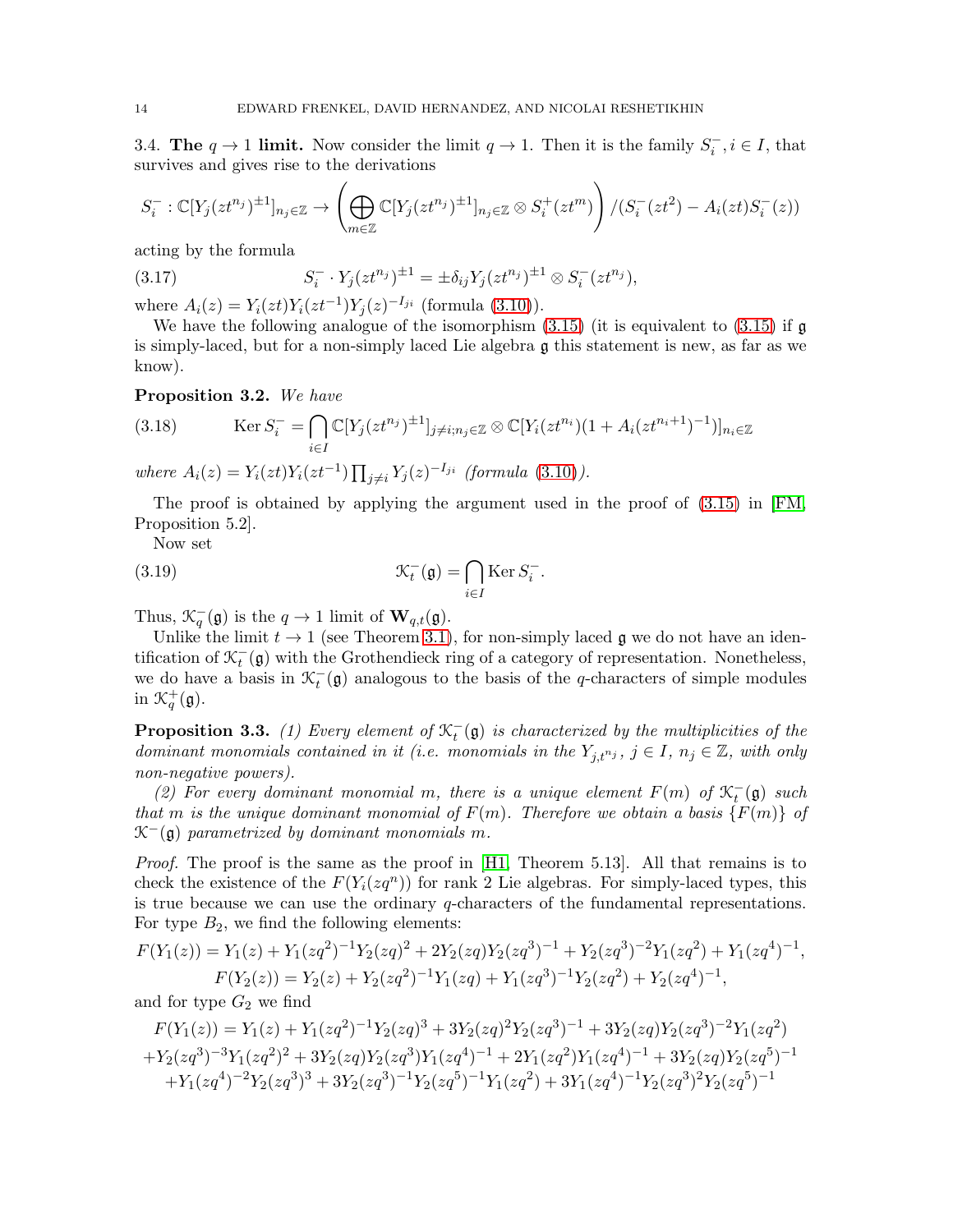FOLDED QUANTUM INTEGRABLE MODELS AND DEFORMED W-ALGEBRAS 15

$$
+3Y_2(zq^3)Y_2(zq^5)^{-2} + Y_2(zq^5)^{-3}Y_1(zq^4) + Y_1(zq^6)^{-1},
$$
  

$$
F(Y_2(z)) = Y_2(z) + Y_2(zq^2)^{-1}Y_1(zq) + Y_1(zq^3)^{-1}Y_2(zq^2)^2 + 2Y_2(zq^2)Y_2(zq^4)^{-1}
$$
  

$$
+Y_2(zq^4)^{-2}Y_1(zq^3) + Y_2(zq^4)Y_1(zq^5)^{-1} + Y_2(zq^6)^{-1}.
$$

This completes the proof, up to the fact that the algorithm may produce elements  $F(Y_i(zq^n))$ with an infinite number of terms. But it follows from Theorem [4.3](#page-18-0) below that the elements  $F(Y_i(zq^n))$  can also be obtained as folded q-characters of fundamental representations of  $U_q(\mathfrak{g}')$ , which do have finite numbers of terms.

It follows from Proposition [3.3](#page-13-2) that we have natural analogues  $F(Y_i(zt^n))$  of the qcharacters of the fundamental representations. We also have natural analogues of q-characters of the Kirillov–Reshetikhin modules (see Section [4.1](#page-15-0) below).

<span id="page-14-1"></span>Remark 3.2. This discussion motivates the following natural question: Is there a Hopf algebra  $\mathcal{A}_t(\mathfrak{g})$  (an analogue of  $U_t(\widehat{\mathfrak{g}})$ ) together with an injective (t-character) homomorphism

$$
\operatorname{Rep}_z \mathcal{A}_t(\mathfrak{g}) \to \mathbb{C}[Y_j(zt^{n_j})^{\pm 1}]_{j \in I; n_j \in \mathbb{Z}},
$$

where  $\text{Rep}_{z} \mathcal{A}_{t}(\mathfrak{g})$  is a subring of the Grothendieck ring of the category of finite-dimensional representations of  $A_t(\mathfrak{g})$ , whose image is  $\mathcal{K}_t^-(\mathfrak{g})$ ?

It is tempting to try to answer this question using an automorphism  $\sigma$  of the quantum affine algebra  $U_t(\widehat{\mathfrak{g}'})$  defined by formula [\(5.2\)](#page-20-1) below. The subalgebra  $(U_t(\widehat{\mathfrak{g}'}))^{\sigma}$  of  $\sigma$ -invariants acts on every finite-dimensional representation V of  $U_t(\hat{g}')$ . However, it is not clear how to define a comultiplication on the algebra  $(U_t(\widehat{\mathfrak{g}}))^\sigma$ . Hence it is not clear how one could define a quantum integrable model this way.  $\Box$ 

3.5. The deformed W-algebra for general q and t. The structure of the deformed chiral algebra  $\mathbf{W}_{q,t}(\mathfrak{g})$  for general values of q and t is much more complicated than that of its classical limits discussed above. Conjecture 1 of [\[FR2\]](#page-67-9) implies that every basis element of  $\mathbf{W}_{q,1}(\mathfrak{g}) = \mathcal{K}_q^+(\mathfrak{g})$  given by the q-character of a simple module over  $U_q(\widehat{\mathfrak{g}})$  can be deformed to a basis element of  $\mathbf{W}_{q,t}(\mathfrak{g})$  (i.e. an element of  $\mathbf{H}_{q,t}(\mathfrak{g})$  which lies in the kernel of the screening operators).

However, apart from a few explicit examples presented in [\[FR2\]](#page-67-9), there is no proof of existence of these elements in general. On the other hand, in [\[FH2\]](#page-67-13) a simplified, commutative version of  $\mathcal{W}_{q,t}(\mathfrak{g})$  was introduced, called the space of *interpolating*  $(q, t)$ -characters. These are defined from certain subrings which are modeled on what we expect the kernels of the screening operators to be (based on the description of the kernels of screening operators associated to the ordinary q-characters). We will recall this construction, and add further details to it, in Section [6.](#page-33-0)

At the moment, the relation between the interpolating  $(q, t)$ -characters and the deformed W-algebra  $\mathbf{W}_{q,t}(\mathfrak{g})$  is conjectural. However, as we will see below, for our purposes the  $(q, t)$ -characters provide a good substitute for elements of  $\mathbf{W}_{q,t}(\mathfrak{g})$ .

#### 4. CLASSICAL LIMITS OF THE DEFORMED W-ALGEBRA AND  $q$ -CHARACTERS

<span id="page-14-0"></span>In this section we first recall some details on the relation between the  $t \to 1$  limit of the deformed W-algebra and the q-characters of finite-dimensional representations of  $U_q(\hat{\mathfrak{g}})$ . We then relate the  $q \rightarrow 1$  limit to what we call *folded t*-characters of finite-dimensional representations of  $U_t(\hat{\mathfrak{g}}')$  (see Theorem [4.3\)](#page-18-0).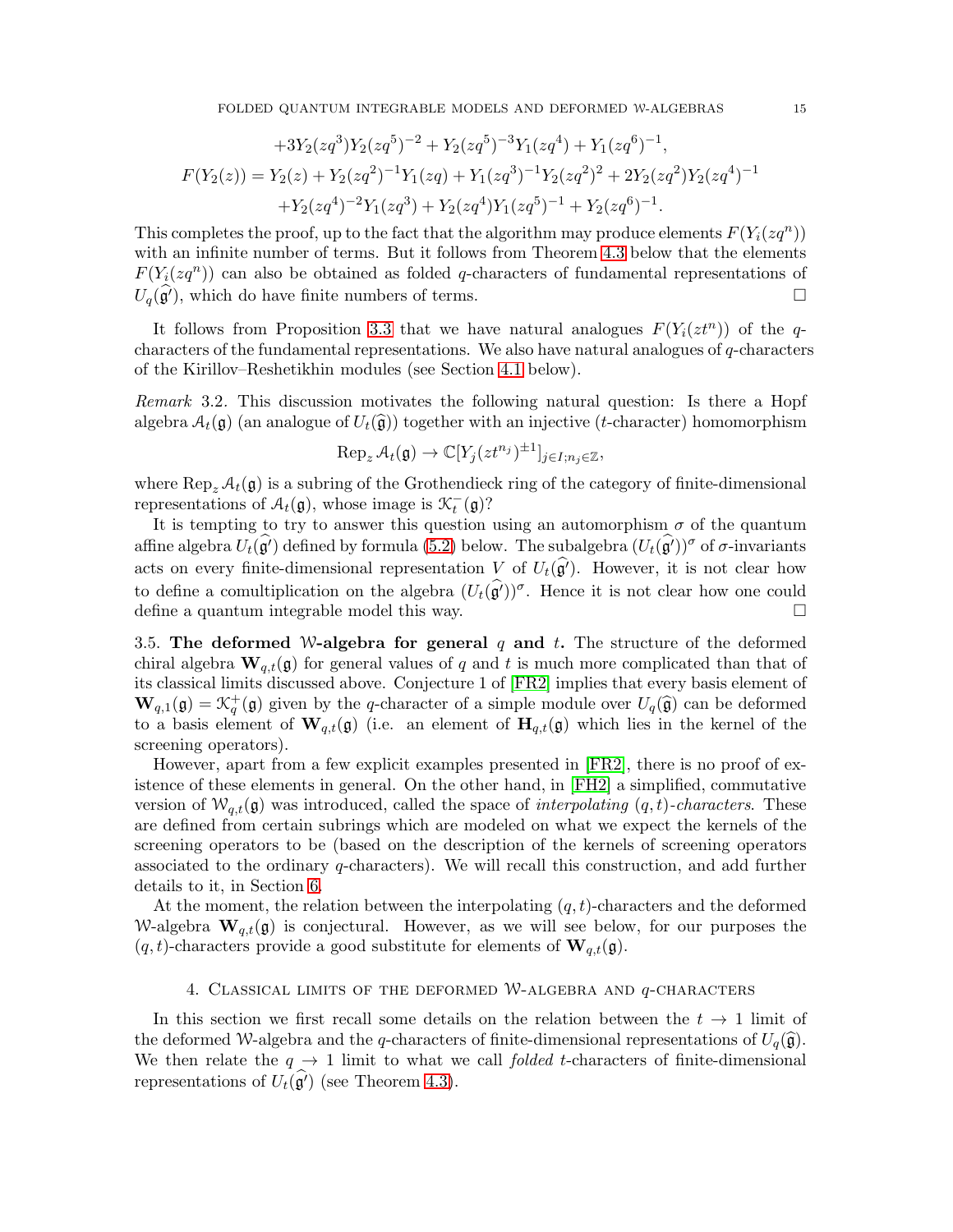<span id="page-15-0"></span>4.1. Reminder on the  $q$ -characters of representations of quantum affine algebras. First, consider the untwisted quantum affine algebra  $U_q(\hat{\mathfrak{g}})$ . Let Rep  $U_q(\hat{\mathfrak{g}})$  be the Grothendieck ring of finite-dimensional representations of  $U_q(\hat{\mathfrak{g}})$ . The q-character homomorphism [\[FR3\]](#page-67-0) is an injective ring homomorphism

<span id="page-15-2"></span>
$$
\chi_q: \operatorname{Rep} U_q(\widehat{\mathfrak{g}}) \to \mathcal{Y}_q = \mathbb{Z}[Y_{i,a}^{\pm 1}]_{i \in I, a \in \mathbb{C}^{\times}}.
$$

If we replace each  $Y_{i,a}$  by  $y_i$ , we recover the usual character homomorphism for the  $U_q(\mathfrak{g})$ module obtained by restriction of  $U_q(\hat{\mathfrak{g}})$ -module, which encodes its grading by the lattice of integral weights of a Cartan subalgebra of the Lie algebra g. In what follows, we will refer to these integral weights as  $g$ -weights. In particular, each monomial in  $\mathcal{Y}_q$  has a g-weight.

It is proved in [\[FR3,](#page-67-0) [FM\]](#page-67-18) (see also Theorem [3.1](#page-12-1) above) that

(4.1) 
$$
\operatorname{Im}(\chi_q) = \bigcap_{i \in I} \mathfrak{K}_{i,q},
$$

where

<span id="page-15-3"></span>(4.2) 
$$
\mathfrak{K}_{i,q} = \mathbb{Z}[Y_{j,a}^{\pm 1}, Y_{i,a}(1+A_{i,aq_i}^{-1})]_{j\neq i,a\in\mathbb{C}^{\times}}
$$

and  $A_{i,a}$  is defined by formula [\(3.9\)](#page-11-0), where we replace  $Y_i(za)$  with  $Y_{i,a}$ .

<span id="page-15-1"></span>Remark 4.1. Note that in the context of deformed W-algebras, it is convenient to restrict ourselves to the variables  $Y_j(zq^{n_j}), n_j \in \mathbb{Z}$  (i.e. restrict ourselves to the multiplicative lattice of spectral parameters  $a = zq^n, n \in \mathbb{Z}$ . But in the context of q-characters, we usually consider all spectral parameters  $a \in \mathbb{C}^{\times}$  and denote the corresponding variables by  $Y_{i,a}$  (see [\[FR3,](#page-67-0) Sect. 7] for more detail).

In particular, comparing formulas  $(3.16)$  and  $(3.15)$  with formulas  $(4.1)$  and  $(4.2)$ , respectively, we find that if we replace the variables  $Y_j( zq^{n_j}), n_j \in \mathbb{Z}$ , by the variables  $Y_{j,a}, a \in \mathbb{C}^{\times}$ , then  $\mathcal{K}_q^+$  becomes Im( $\chi_q$ ). That's what we mean by the statement that the  $t \to 1$  limit of the free field realization of  $\mathbf{W}_{q,t}(\mathfrak{g})$  corresponds to the q-character homomorphism of  $U_q(\widehat{\mathfrak{g}}).$ 

A monomial in  $\mathcal{Y}_q$  is called dominant if it is a product of positive powers of the  $Y_{i,a}, i \in$  $I, a \in \mathbb{C}^{\times}$ . A simple  $U_q(\hat{\mathfrak{g}})$ -module is uniquely characterized by the highest monomial (in the sense of its  $g$ -weight) in its q-character (this monomial encodes the data of the Drinfeld polynomials; for the definition of the latter, see Theorem 12.2.6 of [\[CP\]](#page-67-20)). This monomial is dominant. An element of  $\text{Im}(\chi_q)$  is characterized by the multiplicities of its dominant monomials. A  $U_q(\hat{\mathfrak{g}})$ -module is said to be affine-minuscule if its q-character has a unique dominant monomial.

If a dominant monomial is in  $\mathbb{Z}[Y_{i,a}^{\pm 1}]_{i \in I, a \in q^{\mathbb{Z}}}$ , then the q-character of the corresponding simple module also belongs to this subring.

A Kirillov–Reshetikhin (KR) module of  $U_q(\hat{\mathfrak{g}})$  is a simple module with the highest monomial of the form  $Y_{i,a}Y_{i,aq_i^2}\cdots Y_{i,aq_i^{2(k-1)}}$  with  $a \in \mathbb{C}^\times$ ,  $i \in I$  and  $k \geq 0$ .

It was proved in [\[N3,](#page-68-18) [H2\]](#page-67-21) that the KR modules of  $U_q(\hat{\mathfrak{g}})$  are affine-minuscule. For  $k = 1$ , that is for fundamental representations, this was proved in [\[FM\]](#page-67-18).

4.2. Twisted affine algebras. Next, consider the twisted quantum affine algebra  $U_t({}^L\hat{\mathfrak{g}})$ , and let Rep  $U_t({}^L\hat{\mathfrak{g}})$  be the Grothendieck ring of the category of its finite-dimensional representations.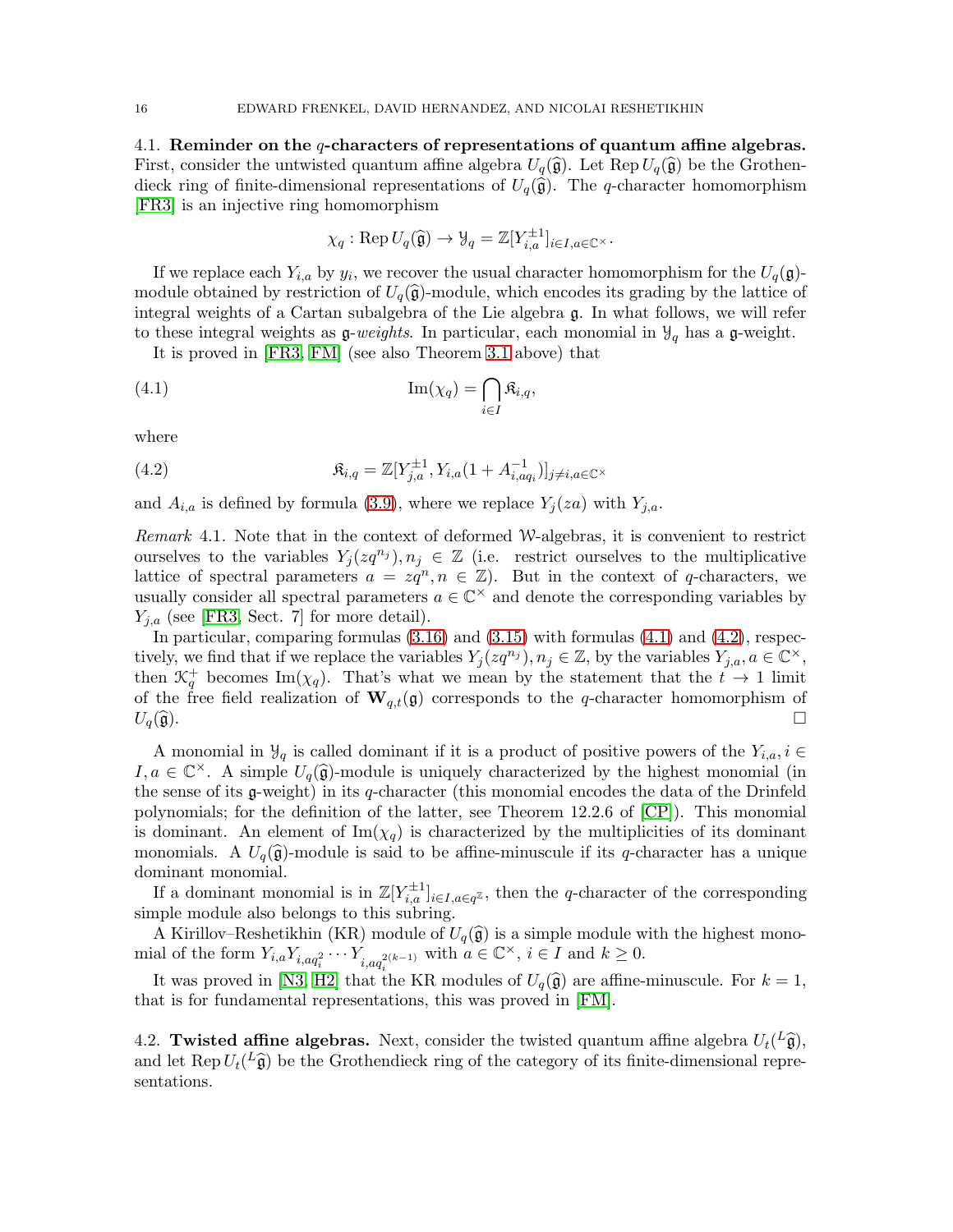The twisted t-character homomorphism [\[H3\]](#page-67-22) is an injective ring homomorphism

<span id="page-16-1"></span>
$$
\chi_t: \operatorname{Rep} U_t({}^L\widehat{\mathfrak{g}})\to \mathbb{Z}[Z^{\pm 1}_{i,a}{}^{\mathrm{d}\vee}_{i}]_{a\in\mathbb{C}^\times, i\in I},
$$

where we have set

(4.3) 
$$
d_i^{\vee} = d + 1 - d_i.
$$

These are the analogues of the  $d_i$  for the Langlands dual Lie algebra  ${}^L\mathfrak{g}$ .

As in the untwisted case, we have the notions of dominant monomials, affine-minuscule modules and KR modules. An element of  $\text{Im}(\chi_t)$  is again characterized by its dominant monomial and the KR modules of  $U_t({}^L\hat{\mathfrak{g}})$  are affine-minuscule, as proved in [\[H3\]](#page-67-22).

If a dominant monomial is in  $\mathbb{Z}[Z_{i,a}^{\pm 1}]_{a \in \epsilon^{\mathbb{Z}} t^{\mathbb{Z}}, i \in I}$ , then the twisted t-character of the corresponding simple module also belongs to this subring.

The image of  $\chi_t$  is equal to

$$
\bigcap_{i\in I} \mathbb{Z}[Z^{\pm 1}_{j,a^{d^\vee_j}}, Z_{i,a^{d^\vee_i}}(1+B^{-1}_{i,(at)^{d^\vee_i}})]_{j\neq i, a\in \mathbb{C}^\times},
$$

where

$$
B_{i,a} = Z_{i,at^{d_i^\vee}} Z_{i,at^{-d_i^\vee}} \times \prod_{j \sim i | d_j^\vee = d} Z_{j,a^{d_i}}^{-1} \times \prod_{j \sim i, a' | d_j^\vee = 1, (a')^{d_i^\vee} = a} Z_{j,a'}^{-1},
$$

where we write  $i \sim j$  if  $I_{ij} \neq 0$  (recall that  $(I_{ij})$  denotes the incidence matrix).

Note that a special definition should be used for the monomials  $B_{i,a}$  in the case of type  $A_{2n}^{(2)}$  $\binom{2}{2n}$ , but we are not considering this case here because this affine Kac–Moody algebra is not dual to an untwisted affine algebra (note that  $A_{2n}^{(2)}$ )  $_{2n}^{(2)}$  does not appear in Section [2.2\)](#page-8-1).

According to Theorem [3.1,](#page-12-1) the  $t \to 1$  limit  $\mathcal{K}_q^+(\mathfrak{g})$  of  $\mathbf{W}_{q,t}(\mathfrak{g})$  is isomorphic to Rep  $U_q(\widehat{\mathfrak{g}})$ so that the embedding of  $\mathbf{W}_{q,1}(\mathfrak{g})$  into  $\mathbf{H}_{q,1}(\mathfrak{g})$  becomes the q-character homomorphism.

Our task is to relate the  $q \to 1$  limit  $\mathcal{K}_t^-(\mathfrak{g})$  of  $\mathbf{W}_{q,t}(\mathfrak{g})$  to t-characters of representations of quantum affine algebras. We start with two examples and then derive a general result. The upshot is that  $\mathcal{K}_t^-(\mathfrak{g})$  is spanned by what we will call folded t-characters of  $U_t(\widehat{\mathfrak{g}'})$ , where  $g'$  is the simply-laced Lie algebra equipped with an automorphism whose invariant Lie subalgebra is  $\mathfrak g$  (the Dynkin diagram of  $\mathfrak g$  can be obtained by folding the Dynkin diagram of  $\mathfrak{g}'$ ). These are the t-characters of the finite-representations of  $U_t(\hat{\mathfrak{g}'})$  in which we identify the variables  $Y_i(z)$  and  $Y_{\sigma(i)}(z)$  for all  $i \in I'$ .

<span id="page-16-0"></span>4.3. **Examples.** Consider the case  $\mathfrak{g} = B_{\ell}$ . Then we have the following formula for the element  $T_1(z)$  of  $\mathbf{W}_{q,t}(B_\ell)$  corresponding to the first fundamental representation of  $U_q(B_\ell^{(1)}$  $\binom{1}{\ell}$ (see [\[FR2\]](#page-67-9), Sect. 5.1.2). Set

$$
J = \{1, ..., \ell, 0, \bar{\ell}, ..., \bar{1}\}
$$
  
\n
$$
\Lambda_i(z) =: Y_i( zq^{2i-2}t^{i-1}) Y_{i-1}(zq^{2i}t^i)^{-1} : , \qquad i = 1, ..., \ell - 1,
$$
  
\n
$$
\Lambda_{\ell}(z) =: Y_{\ell}(zq^{2\ell-3}t^{\ell-1}) Y_{\ell}(zq^{2\ell-1}t^{\ell-1}) Y_{\ell-1}(zq^{2\ell}t^{\ell})^{-1} : ,
$$
  
\n
$$
\Lambda_0(z) = \frac{(q+q^{-1})(qt-q^{-1}t^{-1})}{q^2t-q^{-2}t^{-1}} : Y_{\ell}(zq^{2\ell-3}t^{\ell-1}) Y_{\ell}(zq^{2\ell+1}t^{\ell+1})^{-1} : ,
$$
  
\n
$$
\Lambda_{\bar{\ell}}(z) =: Y_{\ell-1}(zq^{2\ell-2}t^{\ell}) Y_{\ell}(zq^{2\ell-1}t^{\ell+1})^{-1} Y_{\ell}(zq^{2\ell+1}t^{\ell+1})^{-1} : ,
$$
  
\n
$$
\Lambda_{\bar{\ell}}(z) =: Y_{i-1}(zq^{4\ell-2i-2}t^{2\ell-i}) Y_i(zq^{4\ell-2i}t^{2\ell-i+1})^{-1} : , \qquad i = 1, ..., \ell - 1.
$$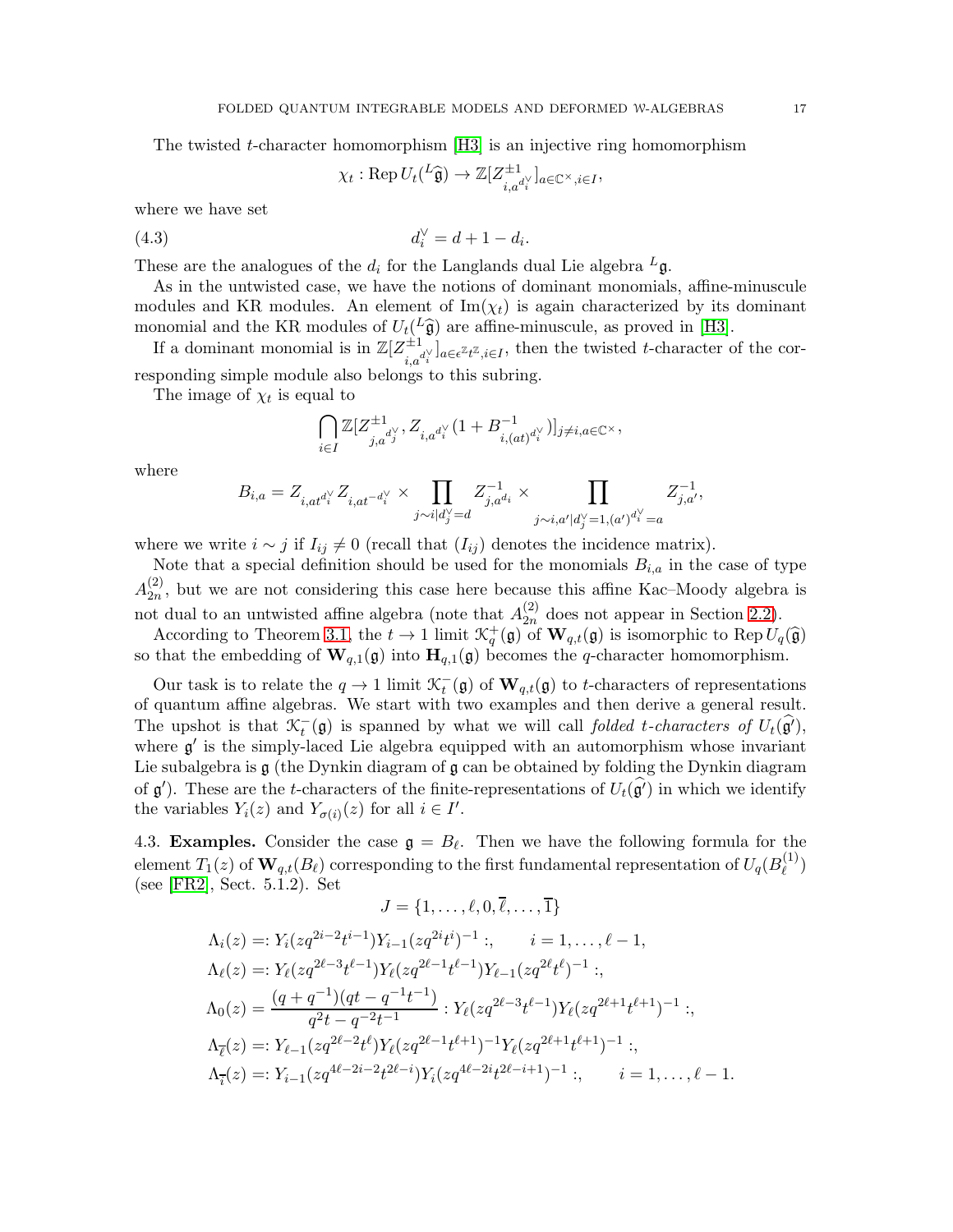Here and below we set  $Y_0(z) = 1$ . According to [\[FR2\]](#page-67-9),

(4.4) 
$$
T_1(z) = \sum_{i \in J} \Lambda_i(z)
$$

commutes with the screening operators  $S_i^{\pm}$ ,  $i = 1, ..., \ell$  and hence belongs to  $\mathbf{W}_{q,t}(B_{\ell})$ .

<span id="page-17-1"></span><span id="page-17-0"></span>The  $t \to 1$  limit of the rational function

(4.5) 
$$
f_{\ell}(q,t) = \frac{(q+q^{-1})(qt^{-1}-q^{-1}t)}{q^2t^{-1}-q^{-2}t}
$$

is equal to 1. Hence the limit of the above formula for  $T_1(z)$  as  $t \to 1$  has  $2\ell + 1$  terms, and one can check that it coincides with the  $q$ -character of the first fundamental representation of  $U_q(B_\ell^{(1)}$  $\binom{1}{\ell}$ .

Now consider the  $q \to 1$  limit of [\(4.4\)](#page-17-0). Note that  $f_{\ell}(1,t) = 2$ , so in this limit the term  $\Lambda_0(z)$  appears with coefficient 2. As observed in [\[FR2,](#page-67-9) Sect. 6.3], the  $q \to 1$  limit of  $T_1(z)$ looks like the t-character of  $U_t(D_{\ell+1}^{(2)})$  in which we remove all  $\epsilon$  factors. For this reason, it was conjectured in [\[FR2,](#page-67-9) Sect. 6.3] that the  $q \to 1$  limit of the elements of  $\mathbf{W}_{q,t}(\mathfrak{g})$  in general (which are, by definition, elements of  $\mathcal{K}_t^-(\mathfrak{g})$ ) should be given by the t-characters of finite-dimensional representations of  $U_t(\hat{\mathfrak{g}}^{\vee})$  in which we remove the  $\epsilon$  factors (note that  $D_{\ell+1}^{(2)} = (B_{\ell}^{(1)}$  $\binom{(1)}{\ell}^{\vee}.$ 

This conjecture is likely to be true, but the problem is that we don't know how to interpret this removal of  $\epsilon$  factors in terms of representation theory, and therefore this does not help us with constructing the corresponding integrable models. Hence in this paper we give a different interpretation of this limit.

To explain it, let's look more closely at the  $q \to 1$  limit of the formula [\(4.4\)](#page-17-0) for  $T_1(z)$ . This is an element of  $\mathcal{K}_t^{-}(B_\ell)$  given by the same formula [\(4.4\)](#page-17-0), where now

$$
\Lambda_i(z) = Y_i(zt^{i-1})Y_{i-1}(zt^i)^{-1}, \qquad i = 1, \dots, \ell - 1,
$$
  
\n
$$
\Lambda_\ell(z) = Y_\ell(zt^{\ell-1})^2 Y_{\ell-1}(zt^{\ell})^{-1},
$$
  
\n
$$
\Lambda_0(z) = 2Y_\ell(zt^{\ell-1})Y_\ell(zt^{\ell+1})^{-1},
$$
  
\n
$$
\Lambda_{\overline{\ell}}(z) = Y_{\ell-1}(zt^{\ell})Y_\ell(zt^{\ell+1})^{-2},
$$
  
\n
$$
\Lambda_{\overline{\ell}}(z) = Y_{i-1}(zt^{2\ell-i})Y_i(zt^{2\ell-i+1})^{-1}, \qquad i = 1, \dots, \ell - 1.
$$

Let's compare this formula with the  $q \to 1$  limit of the formula for  $T_1(z)$  from  $\mathbf{W}_{q,t}(D_{\ell+1})$ (see [\[FR2\]](#page-67-9), Sect. 5.1.4). It is an element  $\mathcal{K}_t^{-}(D_{\ell+1})$  given by formula [\(4.4\)](#page-17-0) but now with

$$
J = \{1, \ldots, \ell+1, \overline{\ell+1}, \ldots, \overline{1}\}
$$

$$
\Lambda_i(z) = Y_i(zt^{i-1})Y_{i-1}(t^i)^{-1}, \qquad i = 1, \dots, \ell - 1,
$$
  
\n
$$
\Lambda_\ell(z) = Y_{\ell+1}(zt^{\ell-1})Y_\ell(zt^{\ell-1})Y_{\ell-1}(zt^{\ell})^{-1},
$$
  
\n
$$
\Lambda_{\ell+1}(z) = Y_{\ell+1}(zt^{\ell-1})Y_\ell(zt^{\ell+1})^{-1},
$$
  
\n
$$
\Lambda_{\ell+1}(z) = Y_\ell(zt^{\ell-1})Y_{\ell+1}(zt^{\ell+1})^{-1},
$$
  
\n
$$
\Lambda_{\ell}(z) = Y_{\ell-1}(zt^{\ell})Y_\ell(zt^{\ell+1})^{-1}Y_{\ell+1}(zt^{\ell+1})^{-1}, \qquad i = 1, \dots, \ell - 1.
$$

By inspecting these formulas, we obtain the following result (recall that  $\mathcal{K}_t^-(\mathfrak{g})$  is defined in formula [\(3.19\)](#page-13-3)).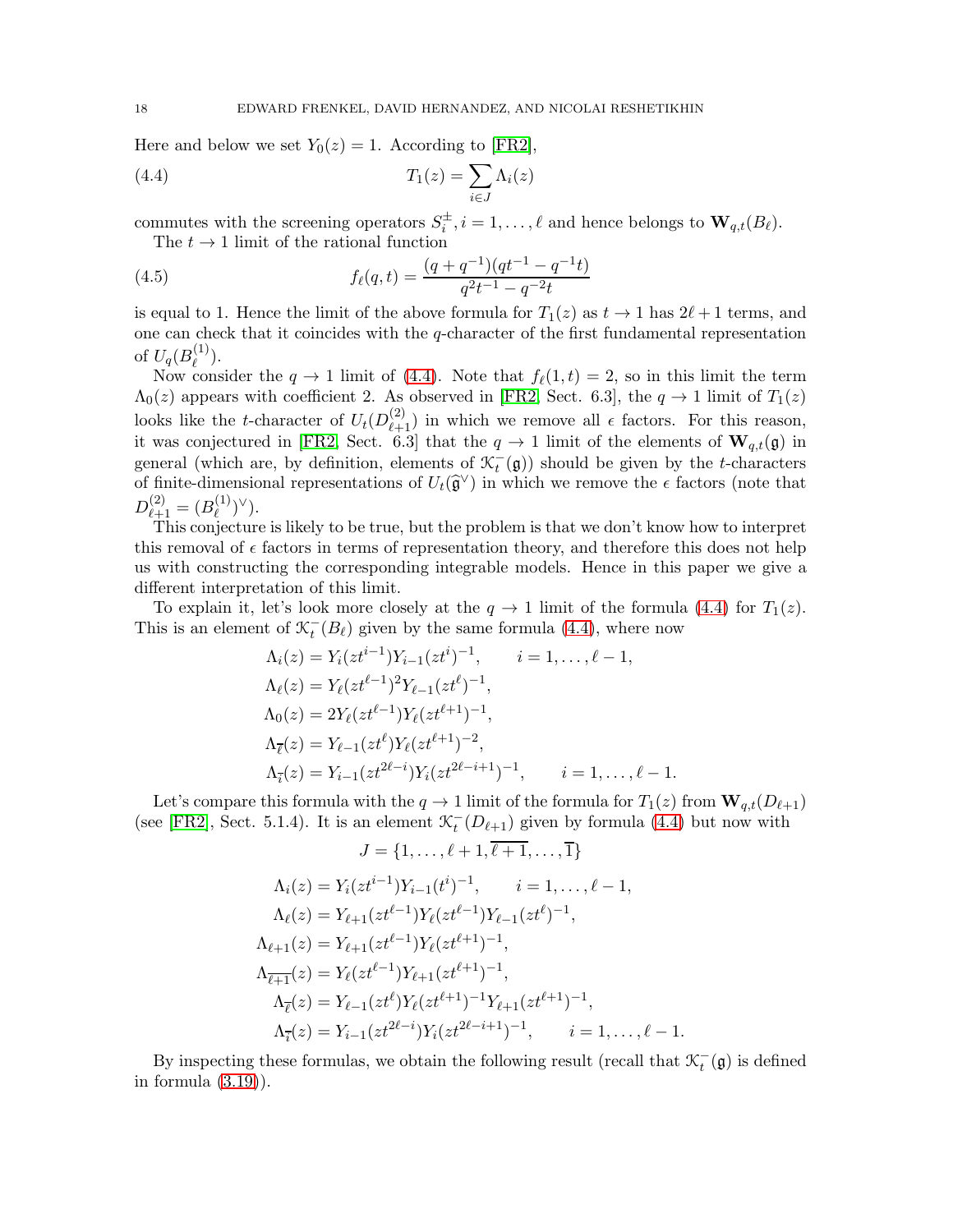<span id="page-18-1"></span>**Lemma 4.1.** If we identify the generators  $Y_{\ell+1}(z)$  with  $Y_{\ell}(z)$  for  $D_{\ell+1}$ , then the formula for  $T_1(z)$  in  $\mathcal{K}_t^-(D_{\ell+1})$  becomes the formula for  $T_1(z)$  in  $\mathcal{K}_t^-(B_{\ell})$ .

Now observe that in this case  $\mathfrak{g} = B_{\ell}$  and  $\mathfrak{g}' = D_{\ell+1}$ , with the corresponding automorphism  $\sigma$  exchanging the  $\ell$ th and the  $(\ell + 1)$ st nodes of the Dynkin diagram. Hence the identification of Lemma [4.1](#page-18-1) corresponds precisely to the folding of the Dynkin diagram of  $D_{\ell}$ , which gives the Dynkin diagram of  $B_{\ell}$ .

Let us apply the same procedure in the case  $\mathfrak{g} = C_{\ell}$ . Then  $\mathfrak{g}' = A_{2\ell-1}$  and  $\sigma$  exchanges the *i*th and the  $2\ell - i$ th nodes of the Dynkin diagram. Comparing formulas in Sects. 5.1.1 and 5.1.3 of [\[FR2\]](#page-67-9), we obtain

**Lemma 4.2.** Let us identify the generators  $Y_{2l-i}(z)$ ,  $i = 1, \ldots, l-1$ , with  $Y_i(z)$  for  $A_{2l-1}$ . Then the formula for  $T_1(z)$  in  $\mathcal{K}_t^-(A_{2\ell-1})$  becomes the formula for  $T_1(z)$  in  $\mathcal{K}_t^-(C_{\ell})$ .

<span id="page-18-2"></span>4.4. General case. Formula [\(3.10\)](#page-11-1) shows that if we impose the relations  $Y_i(z) = Y_{\sigma(i)}(z)$ for all  $i \in I'$ , then the generators  $A_i(z), i \in I'$  of  $\mathcal{K}_t^-(\mathfrak{g}')$  go to the corresponding generators  $A_i(z)$ ,  $i \in I$ , of  $\mathcal{K}_t^-(\mathfrak{g})$ . Here and below, abusing notation, we identify  $i \in I'$  with its image in  $I = I'/\langle \sigma \rangle$ .

Thus, we have natural commutative diagram

$$
\bigcap_{i\in I'} \mathbb{C}[Y_j(zt^{n_j})^{\pm 1}]_{j\neq i; n_j\in \mathbb{Z}} \otimes \mathbb{C}[Y_i(zt^{n_i})(1+A_i(zt^{n_i+1})^{-1})]_{n_i\in \mathbb{Z}} \longrightarrow \mathbb{C}[Y_j(zt^{n_j})^{\pm 1}]_{j\in I'; n_j\in \mathbb{Z}}
$$
\n
$$
\downarrow \qquad \qquad \downarrow
$$
\n
$$
\bigcap_{i\in I} \mathbb{C}[Y_j(zt^{n_j})^{\pm 1}]_{j\neq i; n_j\in \mathbb{Z}} \otimes \mathbb{C}[Y_i(zt^{n_i})(1+A_i(zt^{n_i+1})^{-1})]_{n_i\in \mathbb{Z}} \longrightarrow \mathbb{C}[Y_j(zt^{n_j})^{\pm 1}]_{j\in I; n_j\in \mathbb{Z}}
$$

with the vertical maps being surjective and the horizontal maps being injective. This proves the following theorem stating that  $\mathcal{K}_t^-(\mathfrak{g}) = \mathbf{W}_{1,t}(\mathfrak{g})$  is spanned by the t-characters of  $U_t(\widehat{\mathfrak{g}'})$ in which we identify  $Y_i(z)$  with  $Y_{\sigma(i)}(z)$ .

<span id="page-18-0"></span>**Theorem 4.3.** There is a surjective homomorphism  $\text{Rep}_z U_t(\hat{\mathfrak{g}'}) \to \mathfrak{K}_t^-(\mathfrak{g})$  that fits in the commutative diagram

$$
\begin{array}{ccc}\n\text{Rep}_{z} U_{t}(\widehat{\mathfrak{g}'}) & \xrightarrow{\sim} \bigcap_{i \in I'} \mathbb{C}[Y_{j}(zt^{n_{j}})^{\pm 1}]_{j \neq i; n_{j} \in \mathbb{Z}} \otimes \mathbb{C}[Y_{i}(zt^{n_{i}})(1 + A_{i}(zt^{n_{i}+1})^{-1})]_{n_{i} \in \mathbb{Z}} \\
& \downarrow & \downarrow & \downarrow & \downarrow & \downarrow \\
\mathcal{K}_{t}^{-}(\mathfrak{g}) & \xrightarrow{\sim} \bigcap_{i \in I} \mathbb{C}[Y_{j}(zt^{n_{j}})^{\pm 1}]_{j \neq i; n_{j} \in \mathbb{Z}} \otimes \mathbb{C}[Y_{i}(zt^{n_{i}})(1 + A_{i}(zt^{n_{i}+1})^{-1})]_{n_{i} \in \mathbb{Z}}\n\end{array}
$$

We will call the composition of the left vertical and the lower horizontal maps the *folded t*-character homomorphism and denote it by  $f_{\chi_t}$ :

(4.6) 
$$
{}^{f} \chi_t : \operatorname{Rep}_z U_t(\widehat{\mathfrak{g}'}) \to \mathbb{C}[Y_i(zt^{n_i})]_{i \in I}.
$$

It extends naturally to the entire Rep  $U_t(\hat{\mathfrak{g}'})$ . We will also call  $\mathcal{K}_t^-(\mathfrak{g})$  the folded t-character ring.

Thus, we obtain an interpretation of the  $q \to 1$  limit  $\mathcal{K}_t^-(\mathfrak{g})$  of  $\mathbf{W}_{q,t}(\mathfrak{g})$  as a "folding" of the Grothendieck ring of finite-dimensional representations of  $U_t(\mathfrak{g}')$ .

4.5. Connection to the Drinfeld–Sokolov reduction and the center of quantum affine algebra. In this subsection we briefly discuss links between the classical limits of  $W_{q,t}(\mathfrak{g})$  and other (Poisson) algebras.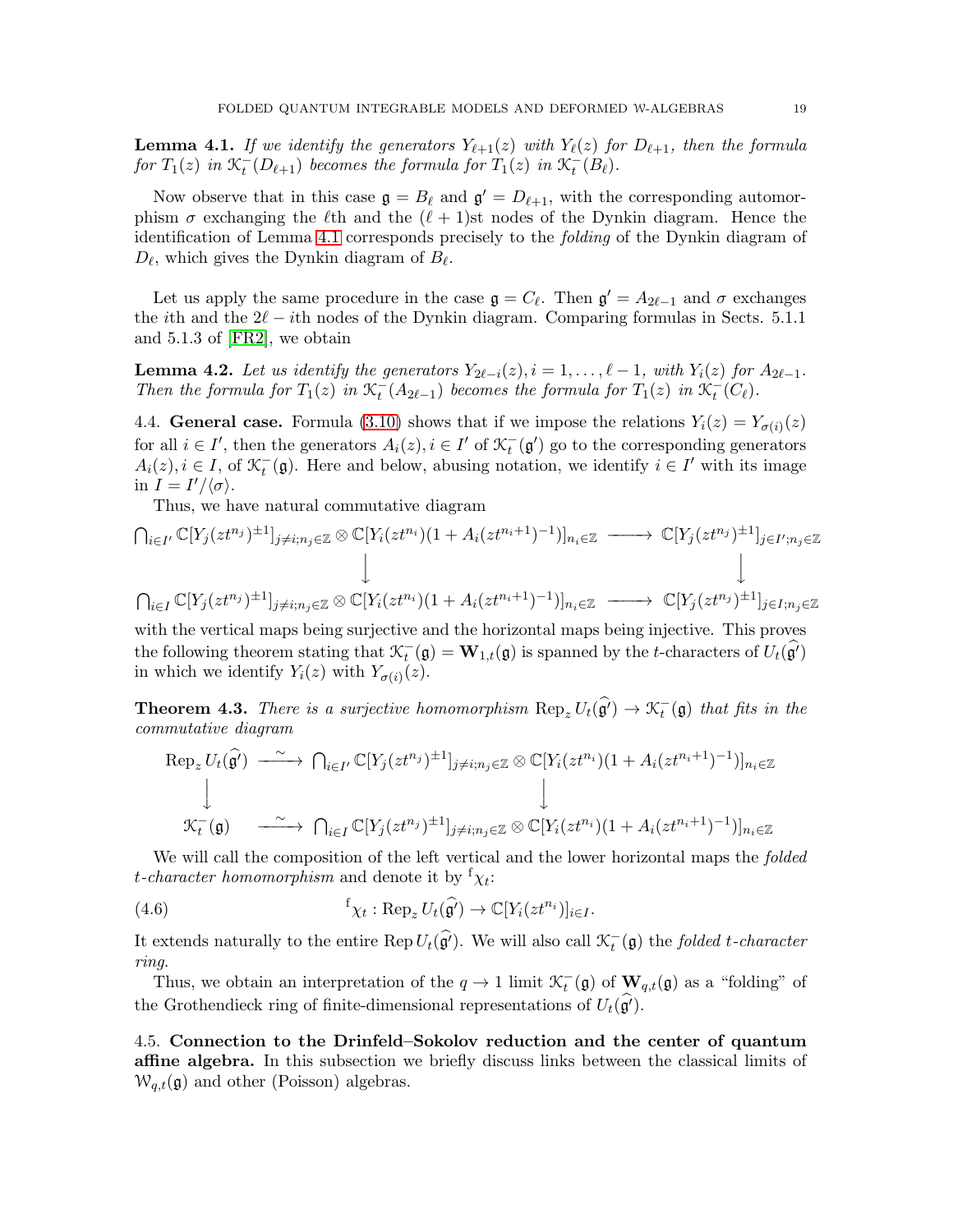First, Conjecture 3 of [\[FR2\]](#page-67-9) states that the limit  $q \to 1$  of  $\mathcal{W}_{q,t}(\mathfrak{g})$  is isomorphic, as a Poisson algebra, to the Poisson algebra obtained by the deformed Drinfeld–Sokolov reduction of  $G((z))$  with parameter  $p = t^d$ . This was confirmed by an explicit computations in the case of  $\mathfrak{g} = C_2$  presented in Appendix B of [\[FR2\]](#page-67-9).

Second, recall that the  $t \to 1$  limit of  $\mathcal{W}_{q,t}(\mathfrak{g})$  is isomorphic, as a commutative algebra, to the center  $Z_q(\hat{\mathfrak{g}})$  of  $U_q(\hat{\mathfrak{g}})$  at the critical level. Indeed, we can associate elements of  $Z_q(\widehat{\mathfrak{g}})$  to finite-dimensional representations of  $U_q(\widehat{\mathfrak{g}})$  using a "double" of the transfer-matrix construction [\[RS,](#page-68-12) [FR1\]](#page-67-11), and hence connect  $Z_q(\hat{\mathfrak{g}})$  to Rep  $U_q(\hat{\mathfrak{g}})$ , which is  $\mathcal{K}_q^+(\mathfrak{g}) = \mathbf{W}_{q,1}(\mathfrak{g})$ . In [\[FR1\]](#page-67-11), it was shown that in the case of  $\mathfrak{g} = A_{\ell}$  this is in fact an isomorphism of Poisson algebra. We expect this to be true for a general g as well.

If there exists an algebra  $A_t(\mathfrak{g})$  satisfying the properties of Remark [3.2,](#page-14-1) then it is reasonable to expect that the center of  $A_t(\mathfrak{g})$  at its "critical level" is isomorphic to the  $q \to 1$ limit of  $W_{q,t}(\mathfrak{g})$ .

Remark 4.2. Note that the limit of  $Z_q(\hat{\mathfrak{g}})$  as  $q \to 1$  is the center of  $U(\hat{\mathfrak{g}})$  at the critical level. According to the Feigin–Frenkel isomorphism, the latter is isomorphic to the classical W-algebra of the Langlands dual Lie algebra  $L_{\mathfrak{g}}$  (and not of  $\mathfrak{g}$ ). This is consistent with the fact that in the  $q \to 1$  limit the screening operators  $S_i^+$ , whose joint kernel is the Poisson algebra  $W_{q,1}(\mathfrak{g})$ , become the screening operators of the classical W-algebra of  $^L\mathfrak{g}$ .

<span id="page-19-0"></span>4.6. Bethe Ansatz equations from deformed W-algebras. First, consider the limit  $t \to 1$ , in which we obtain the algebra of q-characters of finite-dimensional representations of  $U_q(\hat{\mathfrak{g}})$ . In [\[FR3,](#page-67-0) Sect. 6.3], it was shown how to derive the corresponding Bethe Ansatz equation (BAE) from these q-characters. Namely, according to the conjecture in [\[FR3,](#page-67-0) Sect. 6.1], which was proved in [\[FH3\]](#page-67-1), the eigenvalues of the transfer-matrices on the representation  $W = \bigotimes_{j=1}^{N} V(\mathbf{P}_j)$  can be expressed (up to an overall factor) as the qcharacters in which we replace the variables  $Y_{i,a}$  by the ratios  $Q_i(aq_i^{-1})/Q_i(aq_i)$  of the corresponding Baxter polynomials. Then the seeming poles corresponding to the monomials of the form M and  $MA_{i,aq_i}^{-1}$  in the q-characters should cancel each other. Using formula [\(3.9\)](#page-11-0), we obtain the following BAE:

<span id="page-19-2"></span>
$$
(4.7) \qquad \prod_{k=1}^{N} q_i^{\deg P_{i,k}} \frac{P_{i,k}(q_i^{-1}/w_r^{(i)})}{P_{i,k}(q_i/w_r^{(i)})} = -\prod_{s \neq r} \frac{w_r^{(i)} - w_s^{(i)} q_i^{-2}}{w_r^{(i)} - w_s^{(i)} q_i^2} \prod_{j \neq i} \prod_{s=1}^{m_j} \frac{w_r^{(i)} - w_s^{(j)} q^{-B_{ij}}}{w_r^{(i)} - w_s^{(j)} q^{B_{ij}}}.
$$

where  $\{w_k^{(i)}\}$  ${k \choose k}$  is the set of roots of the *i*th Baxter polynomial  $Q_i(z)$ , and  $P_{j,i}(z)$ , j =  $1, \ldots, N; i = 1, \ldots, \ell$ , are the Drinfeld polynomials of W.

*Remark* 4.3. This formula corrects a typo in formula (6.6) of [\[FR3\]](#page-67-0); namely, the entries  $C_{li}$ of the Cartan matrix there should be replaced by the entries  $B_{li}$  of the *symmetrized* Cartan  $\Box$ 

Thus, the key point in deriving these BAE is formula [\(3.9\)](#page-11-0) expressing variables  $A_i(z)$  in terms of  $Y_i(z)$ .

Now consider the limit  $q \to 1$  and apply the argument of [\[FR3,](#page-67-0) Sect. 6.3] to formula [\(3.10\)](#page-11-1) instead of [\(3.9\)](#page-11-0). In the same way as in [\[FR3\]](#page-67-0) we then obtain the following equations:

<span id="page-19-1"></span>
$$
(4.8) \qquad \prod_{k=1}^{N} q_i^{\deg P_{i,k}} \frac{P_{i,k}(t^{-1}/w_r^{(i)})}{P_{i,k}(t/w_r^{(i)})} = -\prod_{s \neq r} \frac{w_r^{(i)} - w_s^{(i)} t^{-2}}{w_r^{(i)} - w_s^{(i)} t^2} \prod_{j \neq i} \prod_{s=1}^{m_j} \frac{(w_r^{(i)} - w_s^{(j)} t)^{-C_{ji}}}{(w_r^{(i)} - w_s^{(j)} t^{-1})^{-C_{ji}}}.
$$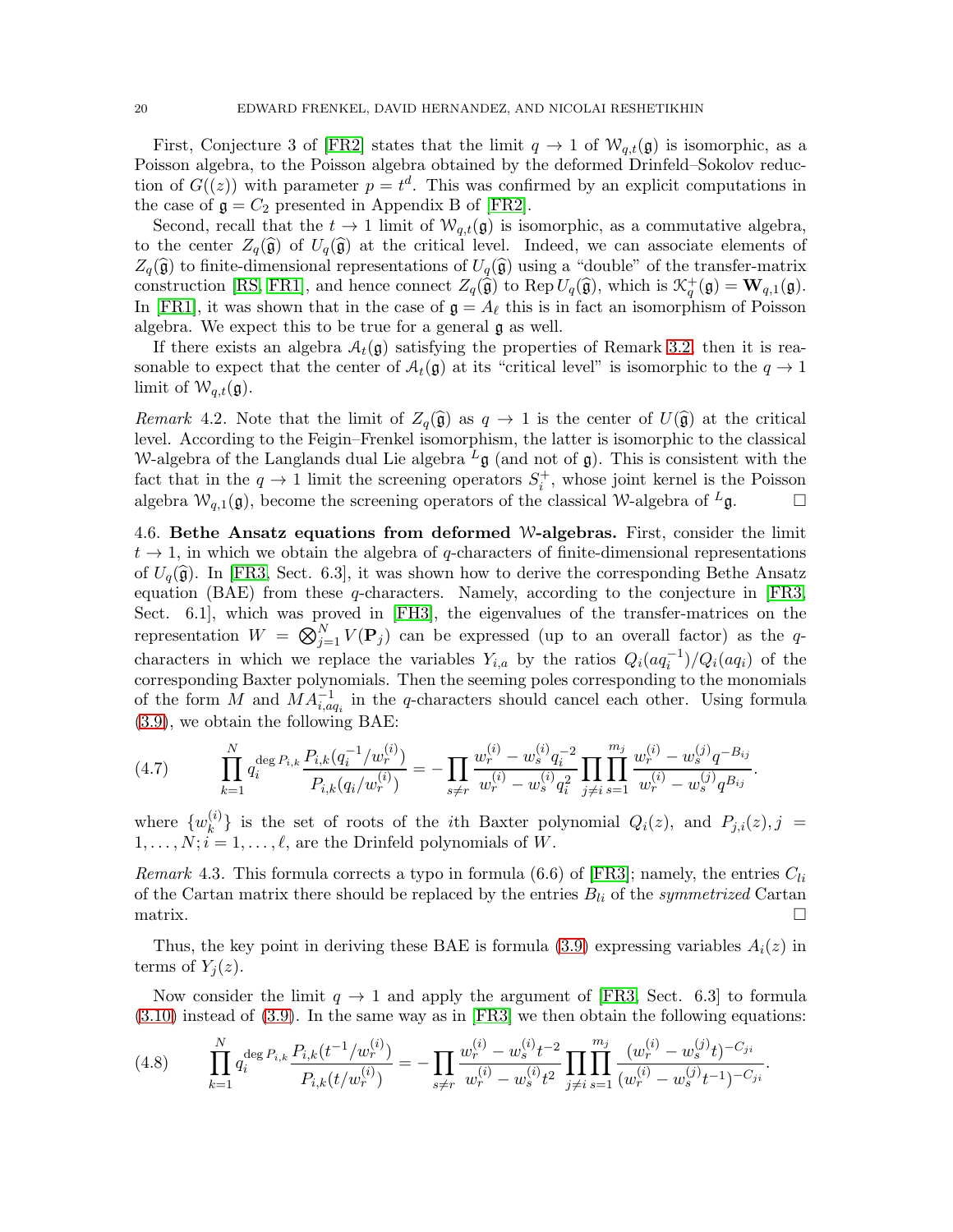This system is equivalent to the system of Bethe Ansatz equations obtained in [\[FKSZ\]](#page-67-5) (formula  $(6.16)$ ). It can also be obtained by folding the BAE corresponding to  $\mathfrak{g}'$ . See Section [1.2](#page-2-5) for the explanation of the procedure of folding. We summarize this in the following statement.

<span id="page-20-4"></span>**Proposition 4.4.** The system  $(4.8)$  corresponding to the Lie algebra  $\mathfrak{g}$  is equivalent to the system obtained by folding the BAE  $(4.7)$  corresponding to the Lie algebra  $\mathfrak{g}'$ , i.e. assuming that  $m_i = m_{\sigma(i)}$  for all  $i \in I'$ , identifying  $w_r^{(i)} \equiv w_r^{\sigma(i)}$ , and writing the equations in terms of the variables  $w_r^{(i)}$ ,  $i \in I$ .

### 5. Folded integrable models

<span id="page-20-0"></span>In this section we describe a novel quantum integrable model in which the spectra of the Hamiltonians correspond (conjecturally) to solutions of the Bethe Ansatz equations [\(4.8\)](#page-19-1).

<span id="page-20-3"></span>5.1. Action of an automorphism  $\sigma$ . Let W be a simple finite-dimensional representation of  $U_q(\hat{g}')$  whose highest monomial is  $\sigma$ -invariant, i.e. it is a monomial in the elements  $Y_{i,a}$ defined in Section [6.1](#page-33-1) below.<sup>[6](#page-20-2)</sup> Denote the corresponding highest  $\mathfrak{g}'$ -weight by  $\Lambda(W)$ . Clearly,  $\sigma(\Lambda(W)) = \Lambda(W).$ 

Denote by P the set of all  $\mathfrak{g}'$ -weights and by  $P^{\sigma}$  its subset of  $\sigma$ -invariant  $\mathfrak{g}'$ -weights. For  $\gamma \in P$ , denote by  $W_{\gamma} \subset W$  the weight  $\gamma$  subspace of W. Let  $\widehat{W}$  be the direct sum of the subspaces of W corresponding to  $\sigma$ -invariant  $\mathfrak{g}'$ -weights  $\gamma$ :

$$
\widehat{W} = \bigoplus_{\gamma \in P^{\sigma}} W_{\gamma},
$$

In particular,  $\widehat{W}$  contains the one-dimensional highest weight subspace  $W_{\Lambda(W)}$  of  $W$ .

Next, let  $\widetilde{W} \subset W$  be the direct sum of  $\ell$ -weight subspaces of W corresponding to the σ-invariant  $\ell$ -weights (equivalently, σ-invariant monomials in  $\chi_q(W)$ ). Associating to each  $\ell$ -weight the corresponding  $\mathfrak{g}'$ -weight, we obtain a grading on  $\widetilde{W}$  by  $\sigma$ -invariant  $\mathfrak{g}'$ -weights:

$$
\widetilde{W}=\bigoplus_{\gamma\in P^{\sigma}}\widetilde{W}_{\gamma}.
$$

We have an inclusion  $\widetilde{W} \subset \widehat{W}$  respecting the grading by ( $\sigma$ -invariant)  $\mathfrak{g}'$ -weights:

(5.1) 
$$
\widetilde{W}_{\gamma} \subset W_{\gamma}, \qquad \gamma \in P^{\sigma}.
$$

The restriction of this inclusion to  $W_{\Lambda(W)}$  is an isomorphism. Next, we define an automorphism of  $U_q(\mathfrak{g}^{\prime})$  corresponding to  $\sigma$  (abusing notation, we denote it in the same way).

**Lemma 5.1.** There is a unique algebra automorphism  $\sigma$  of  $U_q(\hat{g}')$  defined on the Drinfeld generators by the formulas

<span id="page-20-1"></span>(5.2) 
$$
\sigma(h_{i,r}) = h_{\sigma(i),r}, \qquad \sigma(x_{i,m}^{\pm}) = x_{\sigma(i),m}^{\pm}, \qquad \sigma(k_i^{\pm 1}) = k_{\sigma(i)}^{\pm 1}.
$$

*Proof.* One checks directly that the map  $\sigma$  preserves the relations between the Drinfeld generators.  $\Box$ 

<span id="page-20-2"></span><sup>&</sup>lt;sup>6</sup>More generally, we could consider the case when W is a tensor product of simple representations, with the same invariance property for its highest monomial (but not necessarily for each simple factor). However, we will not do so in this paper.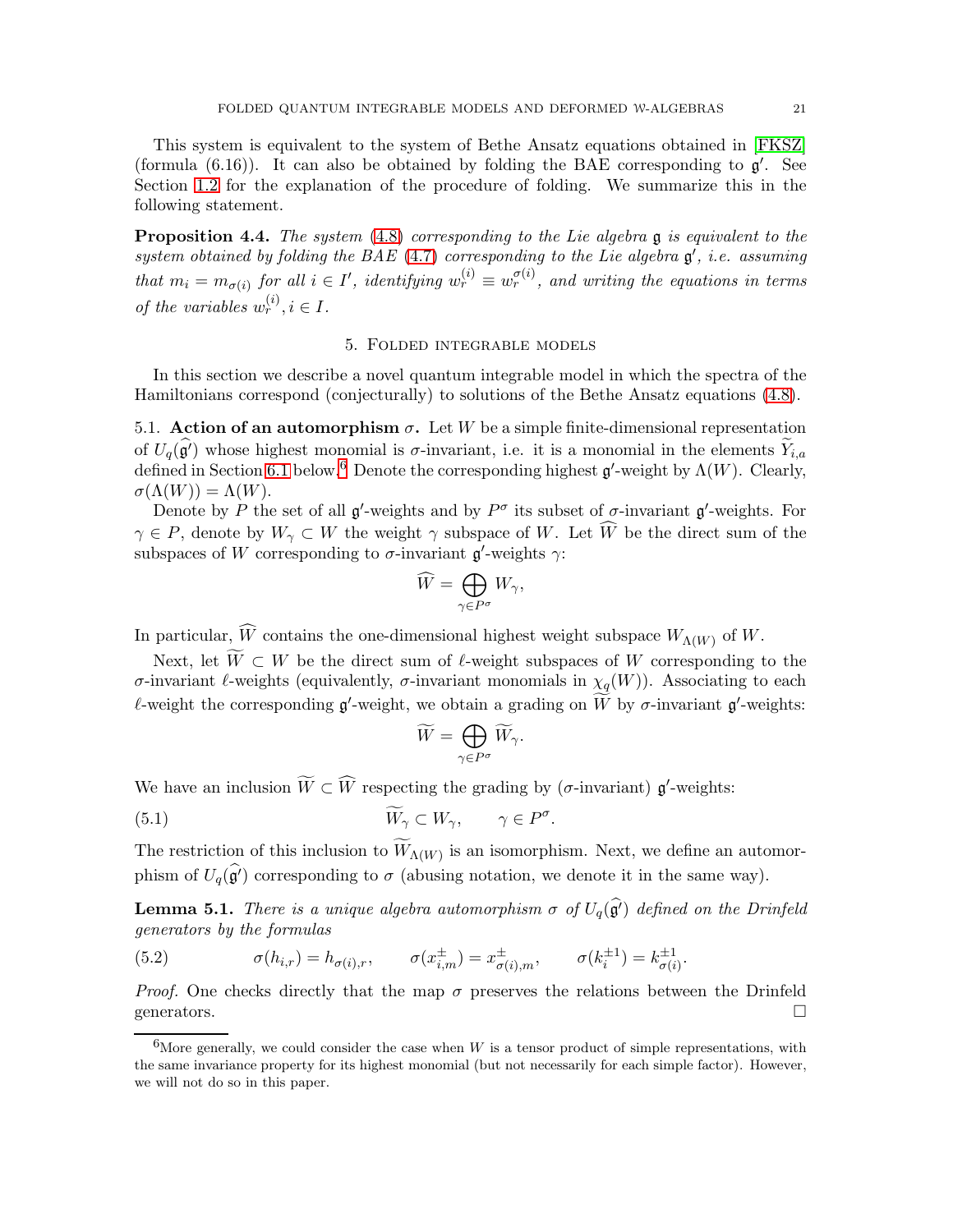We associate to W its twist by the automorphism  $\sigma$ . Namely, if  $\rho: U_q(\hat{\mathfrak{g}}') \to \text{End}(W)$ is the action of  $U_q(\hat{\mathfrak{g}}')$  on W, we define the  $\sigma$ -twisted action of  $U_q(\hat{\mathfrak{g}}')$  on the same vector space by the formula

<span id="page-21-0"></span>
$$
\rho_{\sigma}(g) = \rho(\sigma(g)), \qquad g \in U_q(\mathfrak{g}').
$$

<span id="page-21-1"></span>**Lemma 5.2.** (1) The representations  $(W, \rho)$  and  $(W, \rho_{\sigma})$  are isomorphic, and there is a unique linear automorphism  $\hat{\sigma} : W \to W$ , such that

(5.3) 
$$
\rho(\sigma(g)) = \hat{\sigma}\rho(g)\hat{\sigma}^{-1}, \qquad \forall g \in U_q(\hat{\mathfrak{g}'})
$$

and the restriction of  $\widehat{\sigma}$  to  $W_{\Lambda(W)}$  is the identity.

(2) The operator  $\hat{\sigma}$  maps every  $g'$ -weight (resp.  $\ell$ -weight) subspace of W corresponding to the  $\mathfrak{g}'$ -weight  $\gamma$  (resp. monomial M in  $Y_{i,a}$ ) to a  $\mathfrak{g}'$ -weight (resp.  $\ell$ -weight) subspace corresponding to  $\sigma(\gamma)$  (resp.  $\sigma(M)$ ). In particular, it preserves the subspaces  $\widehat{W}$  and  $\widetilde{W}$  and their graded components corresponding to  $\sigma$ -invariant  $\mathfrak{g}'$ -weights and  $\ell$ -weights, respectively.

*Proof.* (1) Drinfeld's classification of irreducible finite-dimensional representations of  $U_q(\mathfrak{g}')$ (see  $[CP]$ ) shows that such a representation W is generated by its one-dimensional highest weight subspace  $W_{\Lambda}$  and is determined by the eigenvalues of the Cartan–Drinfeld generators  $h_{i,r}$  on it, which are recorded by the highest monomial of its q-character (see Section [4.1\)](#page-15-0). Formulas [\(5.2\)](#page-20-1) imply that  $W_{\Lambda}$  is still the highest weight subspace of W under the twisted representation  $\rho_{\sigma}$ . The  $\sigma$ -invariance of the highest monomial of the representation  $(W, \rho)$ implies that the highest monomial of  $(W, \rho_{\sigma})$  is the same. Therefore there is an isomorphism  $\hat{\sigma}: W \to W$  intertwining the representations  $(W, \rho)$  and  $(W, \rho_{\sigma})$  of  $U_q(\mathfrak{g}')$  and preserving the one-dimensional subspace  $W_{\Lambda}$ . It follows that  $\hat{\sigma}$  satisfies formula [\(5.3\)](#page-21-0). By Schur's lemma, there is a unique such  $\hat{\sigma}$  that is equal to the identity on  $W_{\Lambda}$ .

(2) Let  $\{X_i, i \in I'\}$  be either  $\{k_i, i \in I'\}$  or  $\{h_{i,r}^{\text{ss}}, i \in I'\}$  with a fixed  $r \neq 0$ , where  $h_{i,r}^{\text{ss}}$  is the semi-simplification of the action of  $h_{i,r}$  on W. Suppose that v is a joint eigenvector of  $\{X_i, i \in I'\}$ , in W with the eigenvalues  $\lambda_i, i \in I'$ . Then

<span id="page-21-3"></span>(5.4) 
$$
X_i \cdot \widehat{\sigma}(v) = \widehat{\sigma}(\widehat{\sigma}^{-1}X_i\widehat{\sigma}) \cdot v = \widehat{\sigma}X_{\sigma^{-1}(i)} \cdot v = \lambda_{\sigma^{-1}(i)}\widehat{\sigma}(v).
$$

This completes the proof.  $\Box$ 

Remark 5.1. Let  $W^{\hat{\sigma}} \subset W$  be the subspace of vectors fixed by  $\hat{\sigma}$ . It contains  $W_{\Lambda(W)}$ and is stable under the action of the subalgebra  $U_q(\hat{g}')^{\sigma}$  of  $\sigma$ -invariant elements of  $U_q(\hat{g}')$ . However, in general  $W^{\hat{\sigma}}$  is not stable under the action of the Cartan generators  $k_i^{\pm 1}$ ,  $i \in I'$ or the Cartan–Drinfeld generators, and hence does not have a well-defined character or q-character. Besides, the invariant subalgebra  $U_q(\hat{g}')^{\sigma}$  does not have a natural structure of Hopf algebra and has other deficiencies, as can be shown by an argument similar to that of [\[H3,](#page-67-22) Section 2.7].

This is why we consider instead the subspaces  $\widehat{W}$  and  $\widetilde{W}$ . Their graded subspaces are preserved by  $\hat{\sigma}$ , and hence  $\widehat{W}$  and  $\widehat{W}$  have well-defined character and q-character, respectively. tively.  $\Box$ 

<span id="page-21-2"></span>5.2. XXZ-type model associated to  $U_q(\hat{\mathfrak{g}}')$ . Consider the Borel subalgebra  $U_q(\hat{\mathfrak{b}}')$  of  $U_q(\widehat{\mathfrak{g}'})$  and its category  $\mathbb{O}^*$  which contains the prefundamental representations  $R_j^+(a), R_j^-(a)$  $(j \in I', a \in \mathbb{C}^{\times})$  constructed in [\[HJ\]](#page-67-2).

For every  $j \in I'$ , we have the Q-operator  $Q_j^{\pm}(z, u) = t_{R_j^{\pm}}(z, u)$  associated in [\[FH3\]](#page-67-1) to the prefundamental representation  $R_j^{\pm}(z)$ . This operator is a formal power series in z, and it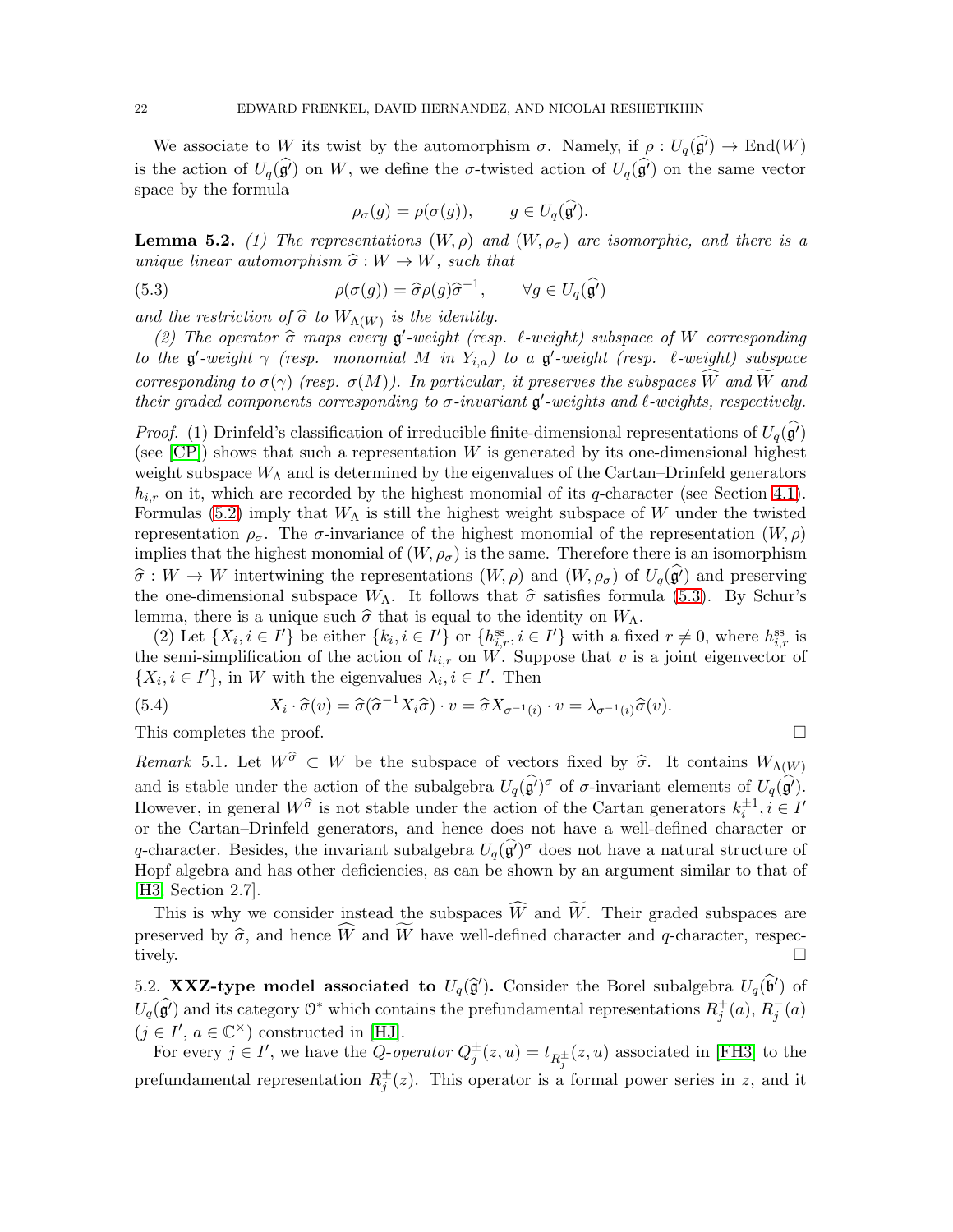More generally, for any V in the Grothendieck ring  $K_0(\mathbb{O}^*)$ , we have the corresponding transfer-matrix  $t_V(z, u)$ .

The transfer-matrices  $t_V(z, u), V \in K_0(\mathbb{O}^*)$  (in particular, operators  $Q_j^{\pm}(z, u), j \in I'$ ) commute with each other. These are the Hamiltonians of the XXZ-type model associated to  $U_q(\hat{g}')$ . Every finite-dimensional representation W of  $U_q(\hat{g}')$  decomposes into a direct sum of the generalized eigenspaces of these Hamiltonians. In this paper we will focus on the eigenvalues of these Hamiltonians and ignore the structure of the corresponding Jordan blocks. Hence we introduce the *semi-simplification*  $Q_i^{\pm,ss}$  $i^{\pm,ss}(z,u)$  of  $Q_i^{\pm}(z,u)$ , i.e. the unique diagonalizable operator on  $W$  whose eigenspaces and eigenvalues are the generalized eigenspaces and eigenvalues of  $Q_i^{\pm}(z, u)$ . It follows that each  $Q_i^{\text{ss}, \pm}$  $e_i^{\operatorname{ss},\pm}(z,u)$  can be expressed as a polynomial in the original operator  $Q_i^{\pm}(z, u)$ , and therefore  $Q_i^{\pm, ss}$  $\sum_{i=1}^{\infty}$  (*z*, *u*) commutes with all  $Q_j^{\pm}(z, u)$  and with all  $Q_j^{\pm, ss}$  $j^{\pm,ss}(z,u), j \in I'.$ 

Thus, for every  $u \in H'$ , we have a direct sum decomposition of W into joint eigenspaces of the operators  $Q_i^{\pm,ss}$  $j_j^{\pm,ss}(z,u), j \in I'$ . The following is proved in [\[FH3,](#page-67-1) Theorem 5.9] and [\[FH4\]](#page-67-3).

# <span id="page-22-0"></span>**Theorem 5.3.** Let W be a simple module over  $U_q(\hat{g}')$ . Then

(1) The eigenvalues of  $Q_i^{+,\text{ss}}$  $j^{\rm +, ss}(z,u)$  on  $W$  are polynomials in  $z,$  up to an overall function in z depending only on W. Generically, the roots of these polynomials yield a solution of the BAE  $(4.7)$  corresponding to  $\mathfrak{g}'$ .

(2) Every joint eigenspace of  $Q_i^{\pm,ss}$  $_{j}^{\pm, \rm ss}(z,u), j\in I', \ on\ W\ is\ a\ subspace\ of\ a\ \mathfrak{g}'\text{-weight subspace}$ of W corresponding to the  $\mathfrak{g}'$ -weight  $\Lambda(W) - \sum_{j\in I'} n_j \alpha_j$ , where  $n_j$  is the degree of the Baxter polynomial encoding the eigenvalue of  $Q_i^{+,\text{ss}}$  $j^{+,\text{ss}}(z,u).$ 

We call the polynomials in part (1) of this theorem the *Baxter polynomials*.

Part  $(1)$  of the theorem implies that the decomposition of W into a direct sum of joint eigenspaces of  $Q_i^{\pm,ss}$  $j^{\pm,ss}(z,u), j \in I'$ , is a refinement of the decomposition of W into a direct sum of its  $\mathfrak{g}'$ -weight subspaces. In other words, for every  $u \in H'$  and  $\gamma \in P$  (the set of  $\mathfrak{g}'$ -weights), the corresponding component  $W_{\gamma}$  of W is a direct sum

(5.5) 
$$
W_{\gamma} = \bigoplus_{\lambda \in \mathcal{E}_{\gamma}(u)} W_{\gamma,\lambda}(u)
$$

where  $\mathcal{E}_{\gamma}(u)$  is the set of distinct joint eigenvalues of  $Q_i^{\pm,ss}$  $j_j^{\pm, ss}(z, u), j \in I', \text{ on } W_\gamma, \text{ and } W_{\gamma, \lambda}(u)$ is the eigenspace corresponding to  $\lambda \in \mathcal{E}_{\gamma}(u)$ . Here  $\lambda$  denotes a collection  $\{\lambda_j^{\pm}(z, u), j \in I'\}$ of joint eigenvalues of  $Q_i^{\pm,ss}$  $j^{\pm,ss}(z,u), j \in I'$ 

As shown in [\[FH3,](#page-67-1) Proposition 5.5],  $Q_j^+(z, u)$  has a well-defined  $u \to 0$  limit, which is equal to

<span id="page-22-2"></span><span id="page-22-1"></span>
$$
T_j(z) = \exp\left(\sum_{m>0} z^m \frac{\widetilde{h}_{j,-m}}{[d_j]_q[m]_{q_j}}\right).
$$

This is a generating series of the Cartan–Drinfeld generators

(5.6) 
$$
\widetilde{h}_{j,-m} = \sum_{k \in I'} \widetilde{C}_{k,j}(q^m) h_{k,-m}.
$$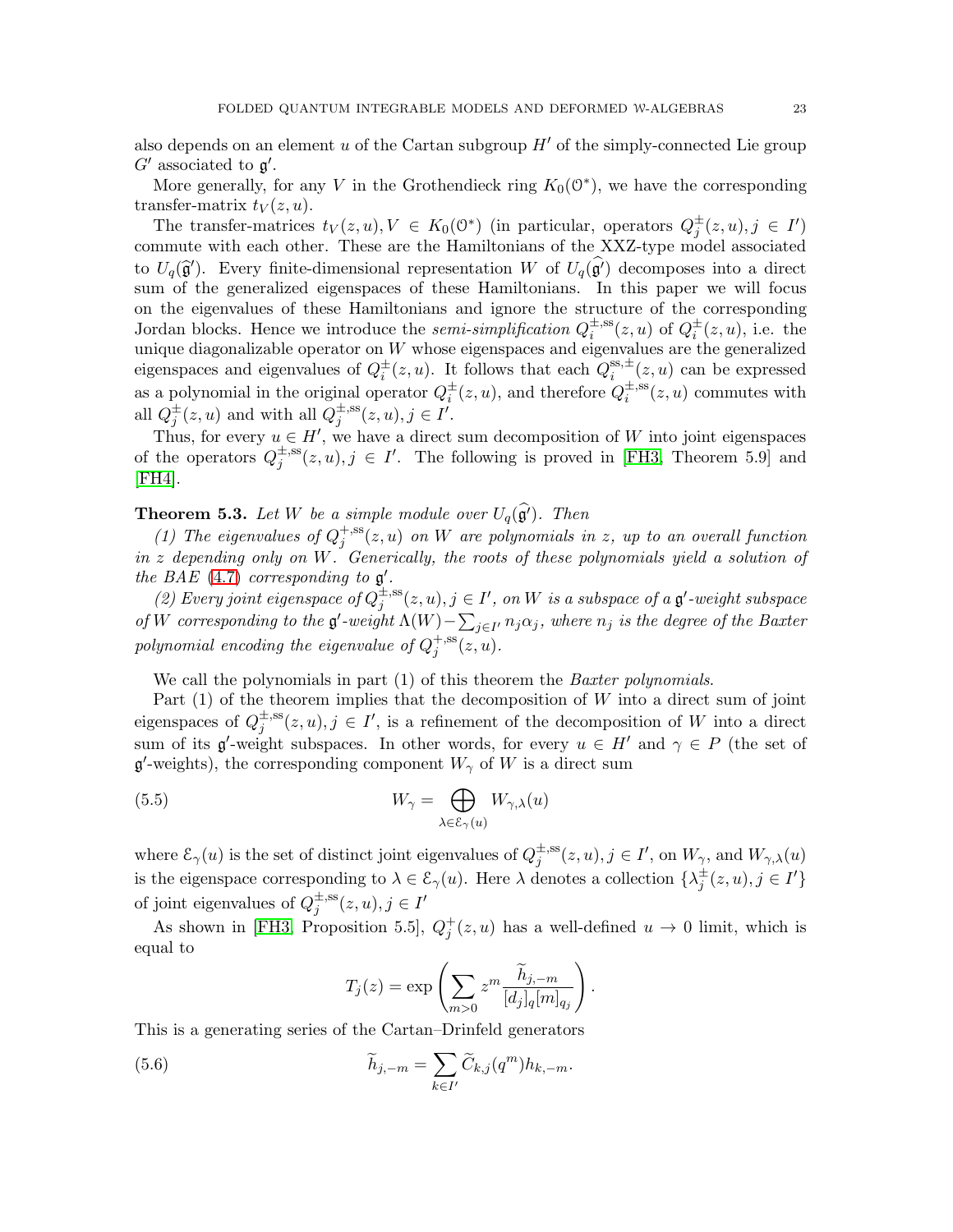According to this formula, we can recover all Cartan–Drinfeld generators  $h_{k,-m}$ ,  $k \in I', m >$ 0 from the  $T_j(z), j \in I'$ .

It follows that the set  $\mathcal{E}_{\gamma}(u)$  has a well-defined  $u \to 0$  limit, which we denote by  $\mathcal{E}_{\gamma}(0)$ . Moreover,  $\mathcal{E}_{\gamma}(0)$  can be identified with the set of  $\ell$ -weights with the underlying  $\mathfrak{g}'$ -weight  $\gamma$ . For each  $\ell$ -weight  $\lambda \in \mathcal{E}_{\gamma}(0)$ , the eigenspace  $W_{\gamma,\lambda}(0)$  is the corresponding  $\ell$ -weight subspace of  $W_{\gamma}$ .

Remark 5.2. The  $u \to 0$  limit of the Q-operator  $Q_j^-(z, u)$  is equal to  $(T_j(z))^{-1}$ . This follows from a direct computation or from the decomposition of  $R_{i,a}^+ \otimes R_{i,a}^-$  in  $K_0(0^*)$ . Indeed, it is equal to the class [1] of the trivial one-dimensional representation plus the classes of simple representations whose highest weights are equal to positive linear combinations of the simple roots, which implies that they do not contribute to the  $u \to 0$  limit.

<span id="page-23-2"></span>5.3. The invariant subspace. Let us apply the automorphism  $\sigma$  of the algebra  $U_q(\hat{g}$ <sup>'</sup>) given by formula [\(5.2\)](#page-20-1) to the transfer-matrices  $t_V(z, u)$ . Recall that they are constructed by taking the trace of u times the universal R-matrix R of  $U_q(\hat{g}')$  over V (see, e.g. [\[FH3\]](#page-67-1)).

**Lemma 5.4.** The automorphism  $\sigma$  is an automorphism of the Hopf algebra structure on  $U_q(\mathfrak{g}')$ . Moreover, it preserves the universal R-matrix  $\mathfrak{R}$  of  $U_q(\mathfrak{g}')$ :  $(\sigma \otimes \sigma)(\mathfrak{R}) = \mathfrak{R}$ .

Proof. One checks directly that the comultiplication defined on the Drinfeld–Jimbo generators is invariant under  $\sigma$ . For the *i*th Drinfeld–Jimbo generators, where  $i \in I'$ , this is obvious. For the the 0th Drinfeld–Jimbo generators, we use a formula expressing them in terms of the Drinfeld generators from [\[CP,](#page-67-20) p. 393].

The universal R-matrix of  $U_q(\hat{g}$  corresponds to the canonical element in the double of  $U_q(\mathfrak{b}_+)$  under the identification of this double (modulo the Cartan subalgebra with  $U_q(\mathfrak{g}'),$ see [\[D\]](#page-67-23). It follows from its definition that the automorphism  $\sigma$  is compatible with the double structure and therefore it sends the canonical element to itself. Hence it preserves the universal R-matrix of  $U_q(\mathfrak{g}')$ .

For any representation V in the category  $\mathcal{O}^*$ , denote by  $\sigma^*(V)$  the twist of V by the automorphism  $\sigma$  defined as in Section [5.1.](#page-20-3) It is clear that  $\sigma^*$  induces an automorphism of the Grothendieck ring  $K_0(\mathbb{O}^*)$ . By construction,  $\sigma^*(R_{j,a}^{\pm}) \simeq R_{\sigma(j)}^{\pm}$  $\sigma(j)$ <sub>,a</sub>. Note also that  $\sigma$ defines an automorphism of the Cartan subgroup  $H'$  of  $G'$ .

### Lemma 5.5. We have

<span id="page-23-0"></span>(5.7) 
$$
\sigma^{-1}(t_V(z, u)) = t_{\sigma^*(V)}(z, \sigma(u)), \qquad \sigma^{-1}(Q_j^{\pm}(z, u)) = Q_{\sigma(j)}^{\pm}(z, \sigma(u)).
$$

From now on, we will assume that u is  $\sigma$ -invariant, and hence defines an element of  $H = (H')^{\sigma}$ , which is a Cartan subgroup of the group  $G = (G')^{\sigma}$ . With this assumption, formulas [\(5.7\)](#page-23-0) become

(5.8) 
$$
\sigma^{-1}(t_V(z, u)) = t_{\sigma^*(V)}(z, u), \qquad \sigma^{-1}(Q_j^{\pm}(z, u)) = Q_{\sigma(j)}^{\pm}(z, u).
$$

<span id="page-23-1"></span>Now we come to a key definition.

**Definition 5.6.** We define the *invariant subspace* of W as

$$
W(u):=\bigoplus_{\gamma\in P^{\sigma}}W_{\gamma}(u),
$$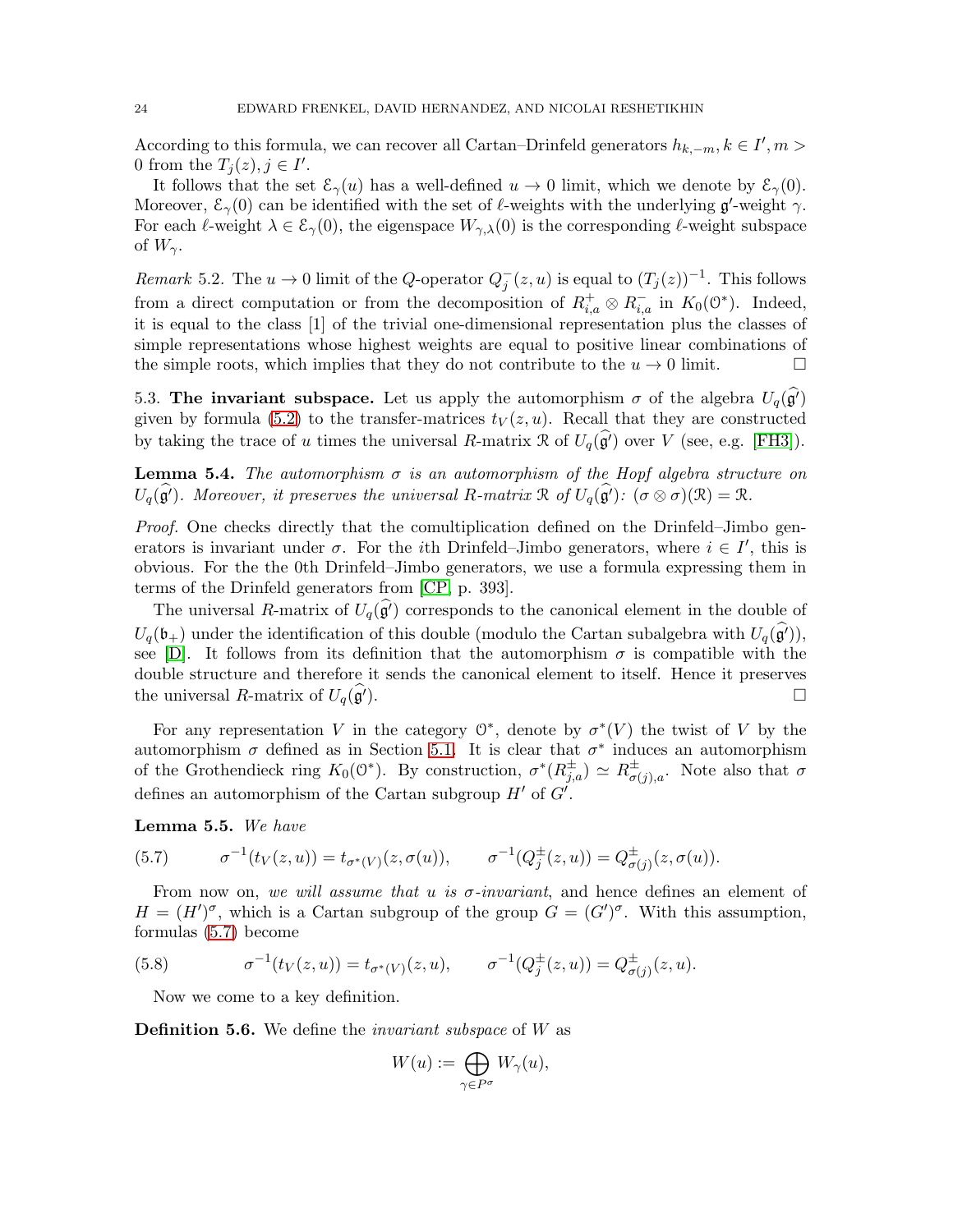where  $P^{\sigma}$  is the set of  $\sigma$ -invariant  $\mathfrak{g}'$ -weights and

(5.9) 
$$
W_{\gamma}(u) := \{ w \in W_{\gamma} \mid Q_j^{\pm, \text{ss}}(z, u). w = Q_{\sigma(j)}^{\pm, \text{ss}}(z, u). w, \forall j \in I' \} \subset \widehat{W}_{\gamma}.
$$

Since the prefundamental representations (topologically) generate the entire Grothendieck ring  $K_0(\mathbb{O}^*)$ , we have

<span id="page-24-3"></span>
$$
W_\gamma(u)=\{w\in W_\gamma\mid t^{\mathrm{ss}}_V(z,u).w=t^{\mathrm{ss}}_{\sigma^*(V)}(z,u).w,\forall [V]\in K_0(\mathbf{0}^*)\}.
$$

Using formula [\(5.8\)](#page-23-1) in the same way as in the proof of Lemma [5.2,](#page-21-1) we obtain the following result.

<span id="page-24-2"></span>**Lemma 5.7.**  $W_{\gamma}(u)$  is preserved by  $\hat{\sigma}$ .

We can also describe  $W_{\gamma}(u)$  as a span of joint eigenvectors of  $Q_i^{\pm,ss}$  $j^{\pm,ss}(z,u), j \in I'.$ 

**Lemma 5.8.**  $W_{\gamma}(u)$  is equal to the span of the joint eigenvectors of  $Q_{j}^{\pm,ss}$  $j^{\pm,ss}(z,u), j \in I', in$  $W_{\gamma}$  with eigenvalues  $\lambda_j^{\pm}(z, u), j \in I'$ , such that  $\lambda_j^{\pm}(z, u) = \lambda_{\sigma}^{\pm}$  $^{\pm}_{\sigma(j)}(z,u)$  for all  $j\in I'.$  In other words, in the notation of Section [5.2,](#page-21-2)

(5.10) 
$$
W_{\gamma}(u) = \bigoplus_{\lambda: \sigma(\lambda) = \lambda} W_{\gamma,\lambda}(u).
$$

*Proof.* Every vector  $v \in W_\gamma$  can be written as a linear combination of joint eigenvectors of  $Q_i^{\pm,\mathrm{ss}}$  $j^{\pm,ss}(z,u), j \in I'$ :

$$
(5.11) \t\t v = \sum a_{\lambda} v_{\lambda},
$$

where  $v_{\lambda}$  denotes an eigenvector with the collection of joint eigenvalues  $\lambda = \{\lambda_j^{\pm}(z, u), j \in$ I'}. Now, if  $v \in W_{\gamma}(u)$ , then

<span id="page-24-5"></span><span id="page-24-0"></span>
$$
\sum a_{\lambda} \lambda_j^{\pm}(z, u)v_{\lambda} = \sum a_{\lambda} \lambda_{\sigma(j)}^{\pm}(z, u)v_{\lambda},
$$

which implies that every collection  $\lambda = {\lambda_j^{\pm}(z, u), j \in I'}$  appearing in the decomposition [\(5.11\)](#page-24-0) with a non-zero coefficient  $a_{\lambda}$  must be  $\sigma$ -invariant, i.e.  $\lambda_j^{\pm}(z, u) = \lambda_{\sigma}^{\pm}$  $^{\pm}_{\sigma(j)}(z,u)$  for all  $j \in I'$ .

Now, the discussion after Theorem [5.3](#page-22-0) implies

<span id="page-24-1"></span>**Lemma 5.9.** We have  $W_{\gamma}(0) = \widetilde{W}_{\gamma}$ , i.e.  $W_{\gamma}(0)$  is spanned by the  $\ell$ -weight vectors corresponding to the  $\sigma$ -invariant  $\ell$ -weights whose underlying  $\mathfrak{g}'$ -weight is  $\gamma \in P^{\sigma}$ .

Remark [5.3](#page-25-0) below shows, however, that we do not expect the statement analogous to Lemma [5.9](#page-24-1) to hold for  $W_{\gamma}(u)$  with  $u \neq 0$ .

Lemma [5.7](#page-24-2) implies that  $W(u)$  is preserved by  $\hat{\sigma}$ . Lemma [5.9](#page-24-1) implies that  $W(0) = \widetilde{W}$ . We also record the following useful result.

<span id="page-24-4"></span>**Lemma 5.10.** Suppose that  $v \in W$  is an eigenvector of  $Q_i^{\pm,ss}$  $j^{\pm,\operatorname{ss}}(z,u), j\in I'$  (resp. an  $\ell\text{-weight}$ vector) such that  $\hat{\sigma}(v) = \mu v$ , where  $\mu$  is a scalar (thus,  $\mu$  is a d-th root of unity). Then the set of eigenvalues of  $Q_i^{\pm,ss}$  $j^{\pm,ss}(z,u), j \in I'$  on v (resp. the  $\ell$ -weight of v) is  $\sigma$ -invariant.

*Proof.* Let  $\lambda_j^{\pm}(z, u), j \in I'$ , be the eigenvalues of  $Q_j^{\pm, ss}$  $j^{\pm,ss}(z,u), j \in I'$  on v. Using formulas  $(5.8)$  and  $(5.3)$ , we obtain that

$$
\lambda^{\pm}_{\sigma(j)}(z,u)v = Q^{\pm, \text{ss}}_{\sigma(j)}(z,u) \cdot v = \hat{\sigma} Q^{\pm, \text{ss}}_j(z,u)\hat{\sigma}^{-1}(v)
$$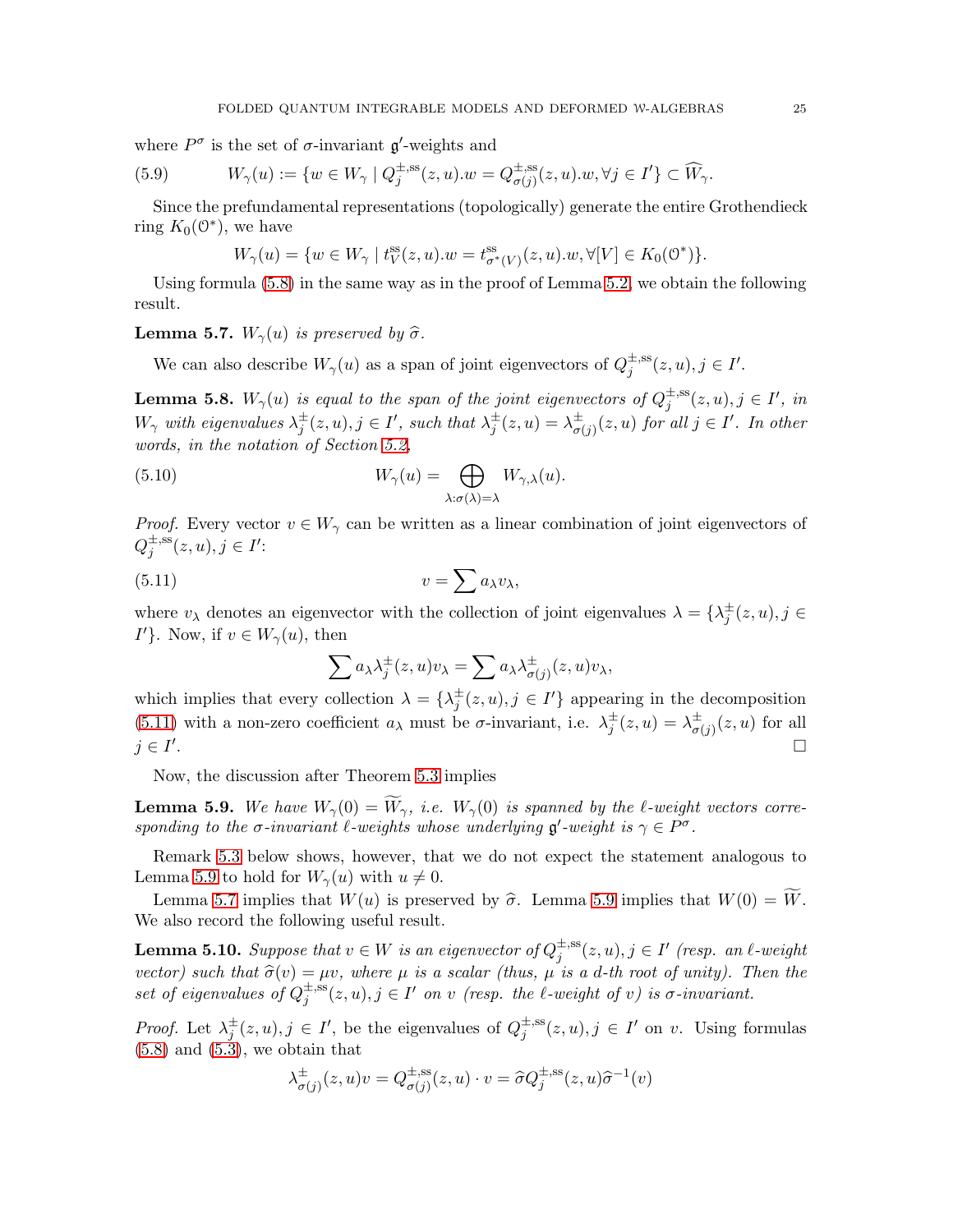$$
= \mu^{-1}\widehat{\sigma}Q_j^{\pm,ss}(z,u) \cdot v = \mu^{-1}\lambda_j^{\pm}(z,u)\widehat{\sigma}(v) = \lambda_j^{\pm}(z,u)v,
$$

for all  $j \in I'$ . The proof for  $\ell$ -weight vectors is similar.

<span id="page-25-0"></span>Remark 5.3. In general, joint eigenspaces of the operators  $Q_i^{\pm,ss}$  $j^{\pm, ss}(z, u), j \in I', \text{ in } W_{\gamma} \text{ are}$ not spanned by  $\ell$ -weight vectors. In other words, these eigenspaces differ from their limits as  $u \to 0$ . For example, let us take as W the tensor product  $V_1 \otimes V_a$  of two fundamental representations of  $U_q(sl_2)$  with the highest weight monomial  $Y_1Y_a$ . The  $\ell$ -weight vectors in it are computed for example in [\[H4,](#page-67-24) Example 3.3]. Let  $\{w_+, w_-\}$  and  $\{v_+, v_-\}$  be bases of weight vectors in  $V_1$  and  $V_a$ , respectively, with  $w_+$  and  $v_+$  being the highest weight vectors. Then  $w_-\otimes v_+$  is an  $\ell$ -weight vector whose  $\ell$ -weight is  $Y_{a^2}^{-1}$  $q^{2-1}Y_a$ .

On the other hand, the action of  $Q^+(z, u)$  on the 0-weight subspace of  $V_1 \otimes V_a$ , which is spanned by  $w_-\otimes v_+$  and  $w_+\otimes v_-,$  can be computed following [\[FH3,](#page-67-1) Example 7.8]. The result is

$$
\frac{T(z)}{1-u^2} + \frac{zu^2(q-q^{-1})}{(1-u^2)(1-u^2q^{-2})}f_1T(z)f_0,
$$

where  $T(z)$  is the  $u \to 0$  limit of  $Q^+(z, u)$ , which can be expressed (see formula [\(5.6\)](#page-22-1) above) as a generating function of the Cartan–Drinfeld elements, and  $f_1$ ,  $f_0$  are the Drinfeld–Jimbo generators.

In particular, if we denote by  $g(z)$  the eigenvalue of  $T(z)$  on  $w_+ \otimes v_+$ , then we obtain

$$
Q^+(z, u) \cdot (1 - u^2)(1 - u^2 q^{-2})(g(z))^{-1}(w_- \otimes v_+)
$$
  
=  $(1 - zq^{-1} - u^2 q^{-2} + q^{-1} z u^2) w_- \otimes v_+ + z u^2 (1 - q^{-2}) w_+ \otimes v_-.$ 

<span id="page-25-3"></span>Hence  $w_-\otimes v_+$  is not an eigenvector of  $Q^+(z, u)$  if  $u \neq 0$ .

5.4. Eigenvalues of transfer-matrices on the invariant subspace. Since the operators  $Q_i^{\pm,ss}$  $j_j^{\pm,ss}(z,u), j \in I'$ , commute with each other, they have a well-defined joint spectrum on the invariant subspace  $W(u)$ . Using Proposition [4.4](#page-20-4) (the fact that the system of folded BAE [\(4.8\)](#page-19-1) for  $\mathfrak g$  is obtained by folding of the system of BAE [\(4.7\)](#page-19-2) for  $\mathfrak g'$ ) and Theorem [5.3,](#page-22-0) we can now link the eigenvalues of  $Q_i^{\pm,ss}$  $j_j^{\pm,ss}(z,u), j \in I',$  on  $W(u)$  and solutions of the folded BAE  $(4.8)$  for  $\mathfrak{g}$ .

<span id="page-25-2"></span>Theorem 5.11. Suppose that the Baxter polynomials encoding the joint eigenvalues of  $Q_i^{+,ss}(z,u)$ ,  $j \in I'$ , on a vector in  $W(u)$  are generic, so that their roots satisfy the BAE j  $(4.7)$  for  $\mathfrak{g}'$ . Then, after the identification of the roots of these polynomials corresponding to  $Q_i^{+,ss}$  $j^{\text{+,ss}}(z,u)$  and  $Q_{\sigma(j)}^{\text{+,ss}}$  $\sigma_{\sigma(j)}^{+,\text{ss}}(z,u)$ , we obtain a solution of the folded BAE [\(4.8\)](#page-19-1).

Next, the following result is proved in [\[FH3,](#page-67-1) Theorem 5.11]:

**Theorem 5.12.** The eigenvalues of the transfer-matrix  $t_V(z, u)$ , where V is in Rep  $U_q(\hat{g}')$ , on a simple module W can be expressed (up to an overall factor) as the q-character of  $V$ , in which we replace each  $Y_{i,a}, i \in I$ , by a ratio of the corresponding Baxter polynomials.

We now use this result to describe the eigenvalues of  $t_V(z, u)$  on  $W(u) \subset W$ .

<span id="page-25-1"></span>**Theorem 5.13.** Let V be a finite-dimensional representation of  $U_q(\hat{\mathfrak{g}}')$ . Then the transfermatrix  $t_V(z, u)$  preserves the subspace  $W(u)$  and its generalized eigenvalues are given (up to an overall factor) by the folded t-character  $f_{\chi_t}(V)$  (obtained by identifying  $Y_{i,a}$  with  $Y_{\sigma(i),a}$ in  $\chi_t(V)$ ) in which we further replace each  $Y_{i,a}$  by a ratio of the corresponding Baxter polynomials.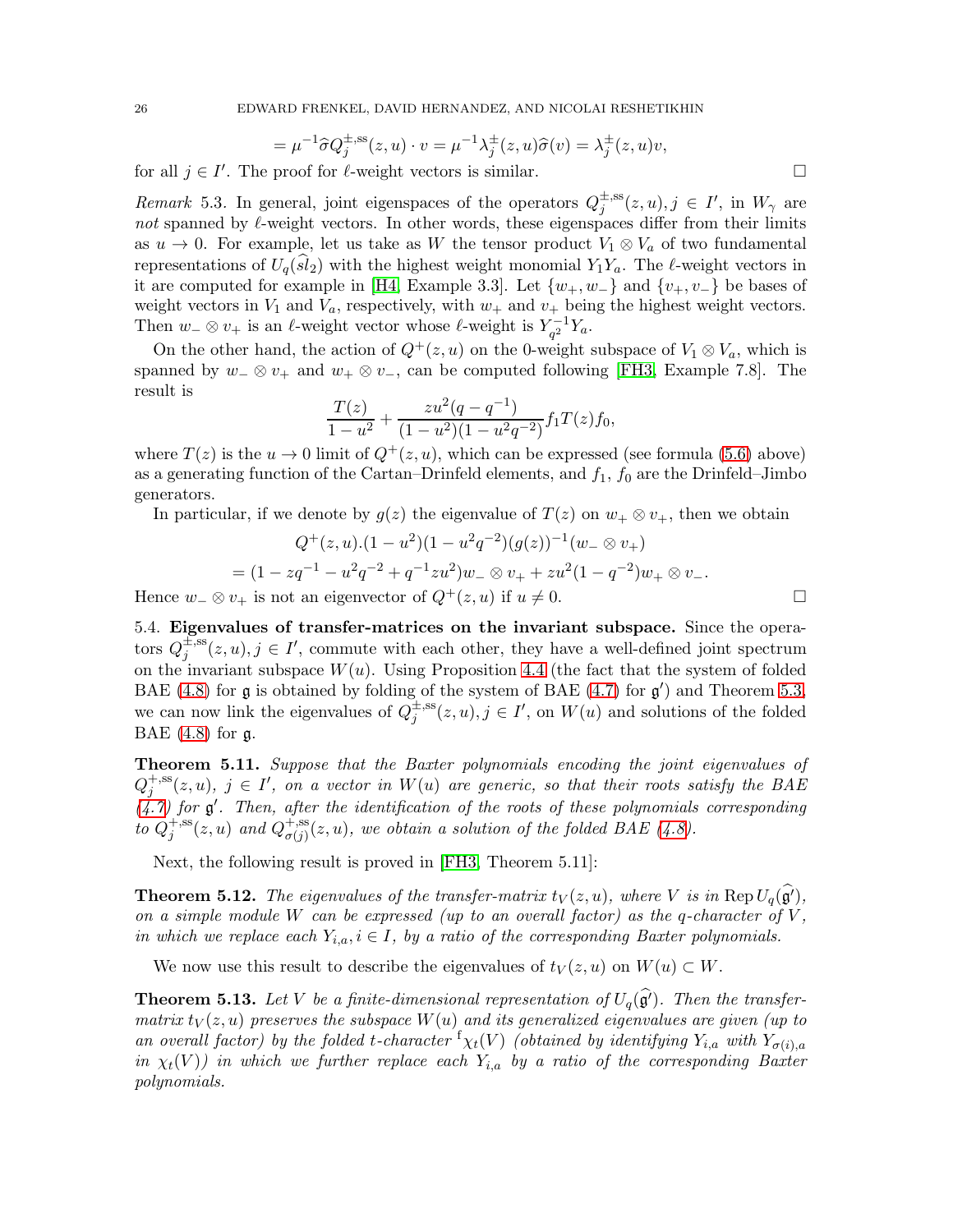This theorem gives us the sought-after link between the spectra of commuting quantum Hamiltonians and solutions of the folded Bethe Ansatz equations. Namely, the quantum Hamiltonians are the transfer-matrices  $t<sub>V</sub>(z, u)$  of the XXZ-type model associated to  $U_q(\hat{\mathfrak{g}}')$  (so the auxiliary spaces are representations of  $U_q(\hat{\mathfrak{g}}')$ , or more general objects of the corresponding category  $0^*$ ) but we restrict them to the invariant subspaces  $W(u)$  of the irreducible finite-dimensional representations W of  $U_q(\mathfrak{g}^i)$  and consider the corresponding spectra (so the spaces of states are the subspaces  $W(u) \subset W$ ).

However, for non-simply laced  $\boldsymbol{g}$  this answer does not quite define a quantum integrable model since we have not yet described the invariant subspaces  $W(u)$  as representations of a Hopf algebra. In the next subsection, we conjecture such a description. More precisely, we conjecture that there is a certain distinguished subspace  $\overline{W}(u) \subset W(u)$  which is isomorphic to a representation of the twisted quantum affine algebra  $U_q(\widehat{L}^2)$ . If this is true, then we can indeed describe the spaces of states as representations of a Hopf algebra, and then we indeed obtain a quantum integrable model.

5.5. Defining the folded integrable model. As before, let  $W$  be a simple representation of  $U_q(\hat{g}')$  whose highest monomial is  $\sigma$ -invariant, i.e. it is a monomial in the elements  $\widetilde{Y}_{i,a}$ defined in Section [6.1.](#page-33-1)

Recall that for a Lie algebra g, we refer to the integral weights of the Cartan subalgebra of g as g-weights. We will use the following simple fact demonstrated below in Section [9.1:](#page-52-1)

<span id="page-26-1"></span>**Lemma 5.14.** There is a natural isomorphism between the lattice  $P^{\sigma}$  of  $\sigma$ -invariant  $\mathfrak{g}'$ weights and the lattice  ${}^L P$  of  ${}^L \mathfrak{q}$ -weights.

In particular, since  $W(u)$  and  $\overline{W} = W(0)$  are, by definition, vector spaces graded by  $P^{\sigma}$ , we can view them as vector spaces graded by the lattice  ${}^L P$  of  ${}^L \mathfrak{g}$ -weights.

# <span id="page-26-0"></span>Conjecture 5.15.

- (i) For generic u, there is an isomorphism  $W(u) \simeq \widetilde{W}$  of vector spaces graded by  $^L$ **g**weights.
- (ii) For generic u, there is a subspace  $\overline{W}(u)$  of  $W(u)$  which is stable under the operators  $Q_i^{\pm,\mathrm{ss}}$  $j^{\pm, \rm ss}(z,u)$  and isomorphic, as a vector space graded by  ${}^L \frak g$ -weights, to the vector space underlying a  $U_q$ <sup>( $L$ </sup> $\widehat{\mathfrak{g}}$ )-module  $M(W)$  (which does not depend on u).

In Section [7](#page-42-0) we explicitly verify this conjecture, as well as Conjecture [5.16](#page-27-0) below, in a number of examples. In Section [6.5](#page-40-0) we identify the representation  $M(W)$ , in terms of the closely related Conjecture [5.16](#page-27-0) below, for the simplest  $U_q(\mathfrak{g}')$ -modules with  $\sigma$ -invariant highest monomials (modulo Conjecture [6.11\)](#page-42-1).

<span id="page-26-2"></span>Remark 5.4. A possible candidate for  $\overline{W}(u)$  is the subspace  $\mathbf{W}(u) := \bigoplus_{\gamma \in P^{\sigma}} \mathbf{W}_{\gamma}(u)$ , where

(5.12) 
$$
\mathbf{W}_{\gamma}(u) := \{ w \in W_{\gamma} \mid Q_j^{\pm}(z, u) . w = Q_{\sigma(j)}^{\pm}(z, u) . w, \forall j \in I' \} \subset \widehat{W}_{\gamma}.
$$

The difference with formula [\(5.9\)](#page-24-3) is that we now consider the operators  $Q_j^{\pm}(z, u)$ , rather than their semi-simplifications. We expect that for generic u,  $\mathbf{W}(u)$  is isomorphic to  $\mathbf{W}(0) \subset$  $W(0) = \widetilde{W}$ , which is defined similarly in terms of  $T_i(z)$  (not their semi-simplifications).

Another candidate for  $\overline{W}(u)$  is the subspace  $\mathbf{W}^{\sigma}(u) \subset \mathbf{W}(u)$  spanned by the  $\sigma$ -invariant generalized eigenvectors.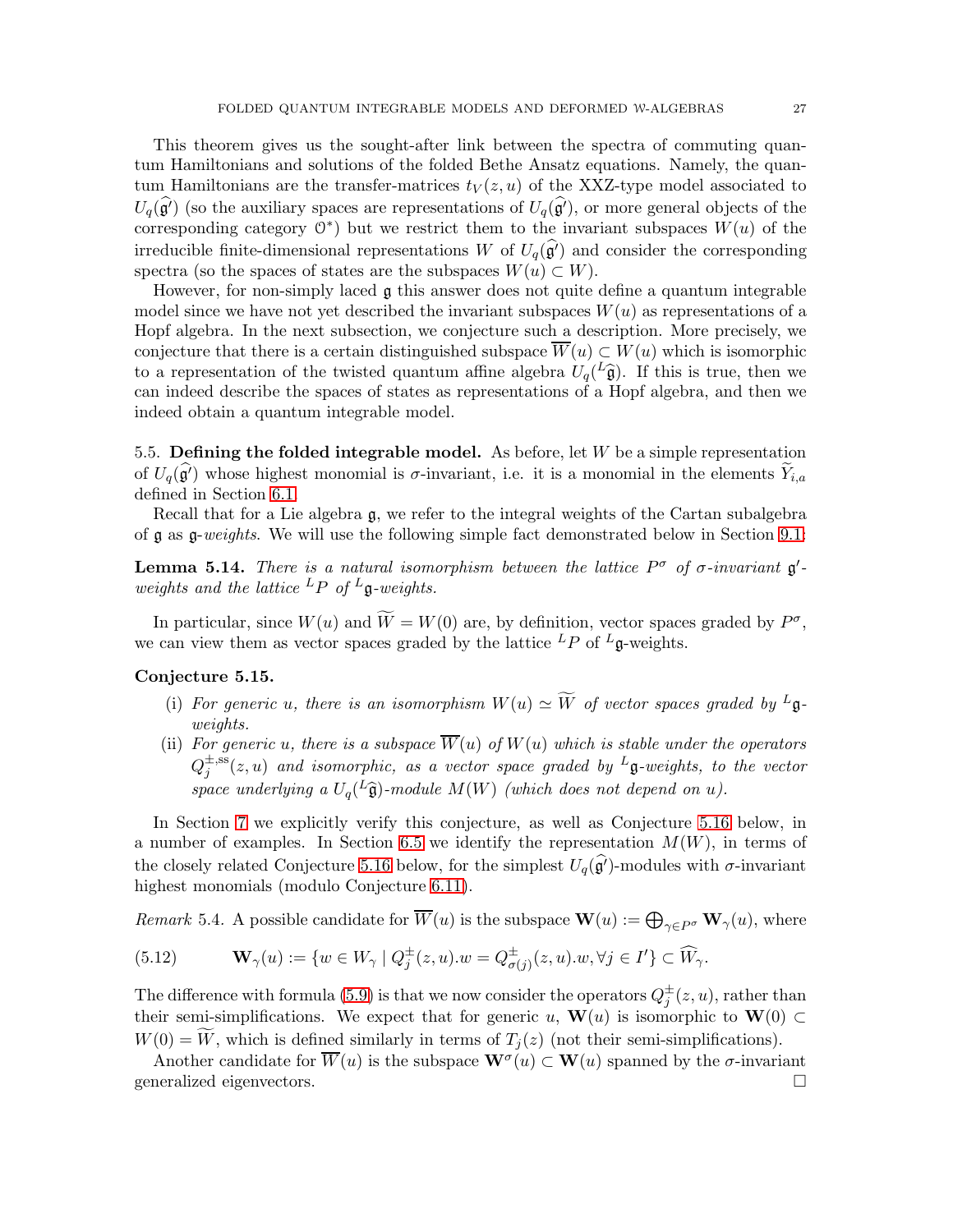Conjecture [5.15](#page-26-0) means that for any non-simply laced simple Lie algebra g, there exists a folded quantum integrable system with the quantum Hamiltonians being the transfermatrices  $t_V(z, u)$ , corresponding to finite-dimensional representations V of Rep  $U_t(\hat{\mathfrak{g}}')$ , or more general objects of the corresponding category  $\mathbb{O}^*$  (these are the auxiliary spaces of this integrable model). These Hamiltonians act on vector spaces that underlie finite-dimensional representations of  $U_t({}^L\hat{\mathfrak{g}})$  (these are the spaces of states of this integrable model) and, according to Theorem [5.13,](#page-25-1) the spectra of  $t<sub>V</sub>(z, u)$  can be expressed in terms of the folded t-character of V and the corresponding Baxter polynomials. Moreover, by Theorem [5.11,](#page-25-2) the roots of these Baxter polynomials correspond to solutions of the folded BAE [\(4.8\)](#page-19-1) associated to g.

<span id="page-27-1"></span>Remark 5.5. (1) In all examples we have studied so far, with  $W$  a simple module, we found a simple  $U_q(L\hat{\mathfrak{g}})$ -module  $M(W)$  that satisfies the statements of this conjecture.

(2) Suppose that a weight subspace  $\widetilde{W}_{\gamma}, \gamma \in P^{\sigma}$ , of  $\widetilde{W}$  is one-dimensional. Then the automorphism  $\hat{\sigma}$  from Lemma [5.2](#page-21-1) must act on  $\widehat{W}_{\gamma}$  as a non-zero scalar. By Lemma [5.10,](#page-24-4) this implies that  $\widehat{W}_{\gamma} = \widetilde{W}_{\gamma}$  and  $\widehat{W}_{\gamma} = W_{\gamma}(u)$  for all u. Hence the statement of part (i) of the conjecture is clear for such weight subspaces.

(3) In the statement of part (ii) of the conjecture, one might be tempted to replace  $U_t({}^L\hat{\mathfrak{g}})$ with  $U_t({}^L\mathfrak{g})$ . Indeed, the statement involves a vector space  $\overline{W}(u)$  graded by  ${}^L\mathfrak{g}$ -weights, and therefore it could come from a representation of  $U_t({}^L\mathfrak{g})$  (the quantum group of the simple finite-dimensional Lie algebra  $^L$ **g**), which is a subalgebra of both  $U_t({}^L \hat{\mathfrak{g}})$  and  $U_t({}^L \mathfrak{g})$ .

In fact, in the examples we have considered so far (see Section [7\)](#page-42-0), the character of  $\overline{W}(u)$  is not only the character of a representation of  $U_t({}^L\hat{\mathfrak{g}})$  but also the character of a representation of  $U_t(L\mathfrak{g})$ . But the representations of  $U_t(L\mathfrak{g})$  that appear here are significantly less natural than the representations of  $U_t({}^L\hat{\mathfrak{g}})$ . For instance, as we illustrate below (see Sections [7.2–](#page-43-0) [7.5\)](#page-48-0), in most cases they are not simple, and often contain direct sums of copies of the trivial representation as direct summands (even for representations of small dimension). Even more importantly, if we consider representations of  $U_t({}^L\mathfrak{g})$ , we can only reproduce the ordinary character of its restriction to  $U_t({}^L\mathfrak{g})$ , and not its t-character. On the other hand, in all examples we consider below, we can reproduce the t-character of a  $U_t(L\hat{\mathfrak{g}})$ -module  $M(W)$  using interpolating  $(q, t)$ -characters, see Conjecture [5.16](#page-27-0) below.

(4) It would be interesting to write explicit formulas for the action of  $U_t({}^L\hat{\mathfrak{g}})$  on  $M(W)$ , at least in the cases when  $M(W) \simeq \widetilde{W}$ .

We will give a more detailed description of the module  $M(W)$ , and hence a more precise formulation of Conjecture [5.15,](#page-26-0) using the theory of interpolating  $(q, t)$ -characters which we will recall (and refine) in Section [6](#page-33-0) below. Namely, we have the following conjecture.

<span id="page-27-0"></span>**Conjecture 5.16.** The t-character  $\chi_t(M(W))$  of the  $U_t(L\hat{\mathfrak{g}})$ -module  $M(W)$  can be obtained via the specialization map  $\Pi_t$  from an element  $X_{q,t} \in \overline{\mathcal{K}}_{q,t}(\mathfrak{g})$ . In fact,  $X_{q,t}$  has the following three specializations:



where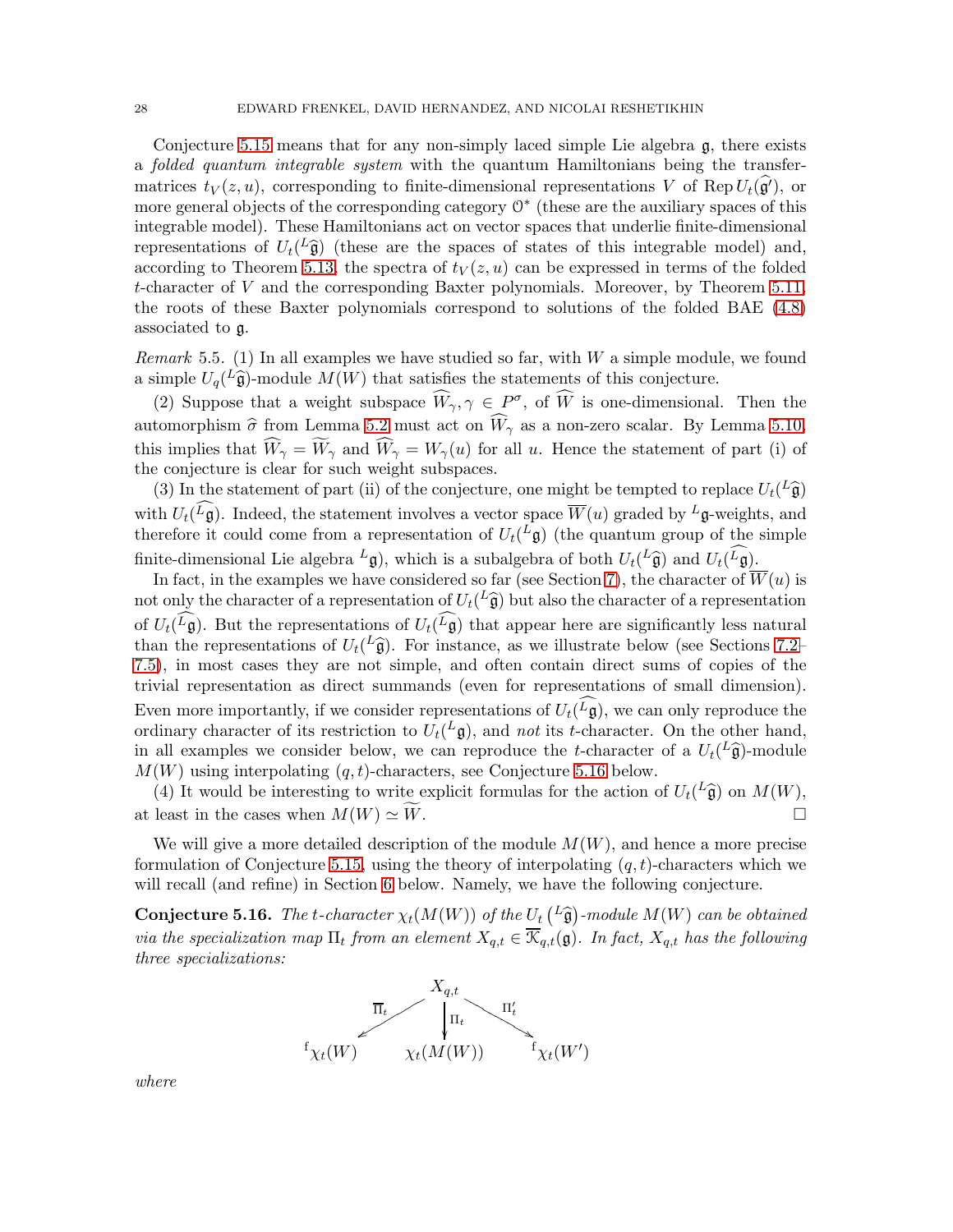$$
f_{\chi_t}(W) \in \mathfrak{K}_t^-(\mathfrak{g}) \text{ is the folded t-character of the } U_t\left(\widehat{\mathfrak{g}}'\right)\text{-module } W,
$$
  

$$
f_{\chi_t}(W') \in \mathfrak{K}_t^-(L\mathfrak{g}) \text{ is the folded t-character of a } U_t\left(\widehat{L\mathfrak{g}}'\right)\text{-module } W'.
$$

<span id="page-28-2"></span>5.6. The subspace  $\overline{W}(u)$ . Here we discuss the question of how to describe the subspace  $\overline{W}(u) \subset W(u)$  in general.

Note that the fixed subspace  $W^{\hat{\sigma}} \subset W$  is not necessarily stable under the action of the operators  $Q_i^{\pm,ss}$  $j^{\pm,ss}(z,u)$  in general. But let us introduce the subspace  $W^{\sigma}(u) \subset W^{\widehat{\sigma}}$  spanned by all joint eigenvectors of  $Q_i^{\pm,ss}$  $j^{\pm,ss}(z,u), j \in I'$ , which belong to  $W^{\widehat{\sigma}}$ .

Recall the decomposition [\(5.10\)](#page-24-5) of  $W_\gamma(u)$ :

(5.13) 
$$
W_{\gamma}(u) = \bigoplus_{\lambda: \sigma(\lambda) = \lambda} W_{\gamma,\lambda}(u).
$$

<span id="page-28-1"></span>Lemma 5.17. We have

<span id="page-28-0"></span>(5.14) 
$$
W^{\sigma}(u) = \bigoplus_{\gamma \in P^{\sigma}} \bigoplus_{\lambda: \sigma(\lambda) = \lambda} W^{\sigma}_{\gamma,\lambda}(u) \subset W(u)
$$

where  $W_{\gamma,\lambda}^{\sigma}(u)$  is the  $\widehat{\sigma}$ -invariant subspace of  $W_{\gamma,\lambda}(u)$ .

*Proof.* According to Theorem [5.3,](#page-22-0) (1), every joint eigenvector v of  $Q_i^{\pm,ss}$  $j^{\pm,ss}(z,u), j \in I'$ , belongs to a weight subspace  $W_{\gamma} \subset W, \gamma \in P$ . By Lemma [5.2,](#page-21-1)(2)  $\hat{\sigma}$  maps  $W_{\gamma}, \gamma \in P$ , to  $W_{\sigma(\gamma)}$ . Therefore, if  $\hat{\sigma}(v) = v$ , then  $v \in W_{\gamma}, \gamma \in P^{\sigma}$ . Next, we have the decomposition [\(5.5\)](#page-22-2) of  $W_{\gamma}, \gamma \in P^{\sigma}$ , into eigenspaces of  $Q_j^{\pm, ss}$  $j^{\pm,ss}(z,u)$ . Applying formula [\(5.4\)](#page-21-3) with  $X_i = Q_i^{\pm,ss}$  $\overline{z}^{\text{,ss}}(z,u),$  $j \in I'$ , we obtain that if  $v \in W_{\gamma,\lambda}$ , then  $\widehat{\sigma}(v) \in W_{\gamma,\sigma(\lambda)}$ . Hence, if  $\widehat{\sigma}(v) = v$ , then  $\sigma(\lambda) = \lambda$ . It follows that the subspace  $W_{\gamma,\lambda}$  with  $\gamma \in P^{\sigma}$  and  $\sigma(\lambda) = \lambda$  is preserved by  $\widehat{\sigma}$ . Thus,  $W_{\gamma,\lambda}$ decomposes into a direct sum of eigenspaces of  $\hat{\sigma}$ , which are labeled by the d-th roots of unity. Denoting the invariant part (on which  $\hat{\sigma}$  acts the identity) by  $W_{\gamma,\lambda}^{\sigma}(u)$ , we obtain the decomposition  $(5.14)$ .

There is an analogue of the subspace  $W^{\sigma}(u) \subset W(u)$  for  $u = 0$ ; namely, the subspace  $\widetilde{W}^{\sigma}$  spanned by all  $\widehat{\sigma}$ -invariant  $\ell$ -weight vectors in W. In the same way as in the proof of Lemma [5.17](#page-28-1) one shows that

(5.15) 
$$
\widetilde{W}^{\sigma} = \bigoplus_{\gamma \in P^{\sigma}} \bigoplus_{M: \sigma(M) = M} \widetilde{W}^{\sigma}_{\gamma,M} \subset \widetilde{W},
$$

where  $\overline{W}_{\gamma,M}^{\sigma}$  is  $\widehat{\sigma}$ -invariant part of the  $\ell$ -weight subspace of  $\overline{W}_{\gamma}, \gamma \in P^{\sigma}$ , whose  $\ell$ -weight corresponds to a monomial M (note that  $\widetilde{W}^{\sigma}_{\gamma,M}$  is preserved by  $\widehat{\sigma}$  if and only if M is a *σ*-invariant monomial, see Lemma [5.2,](#page-21-1)(2)). Thus,  $\widetilde{W}^{\sigma}$  is a subspace of  $\widetilde{W} = W(0)$ .

We expect that  $\overline{W}(u)$  is a subspace of  $\overline{W}^{\sigma}$  (although they are not equal in general, as we can see from the example in Section [7.5](#page-48-0) below). In addition to the examples that will be presented in Section [7,](#page-42-0) some supporting evidence comes from the following result in the finite-type case.

Let W be a simple finite-dimensional representation of  $U_q(\mathfrak{g}')$  with a  $\sigma$ -invariant highest weight. Then, as in the affine case,  $\sigma$  gives rise to an automorphism  $\hat{\sigma}$  of W. Let  $W^{\sigma}$  be the span of all weight vectors in W which belong to  $W^{\hat{\sigma}}$ . In the same way as in the proof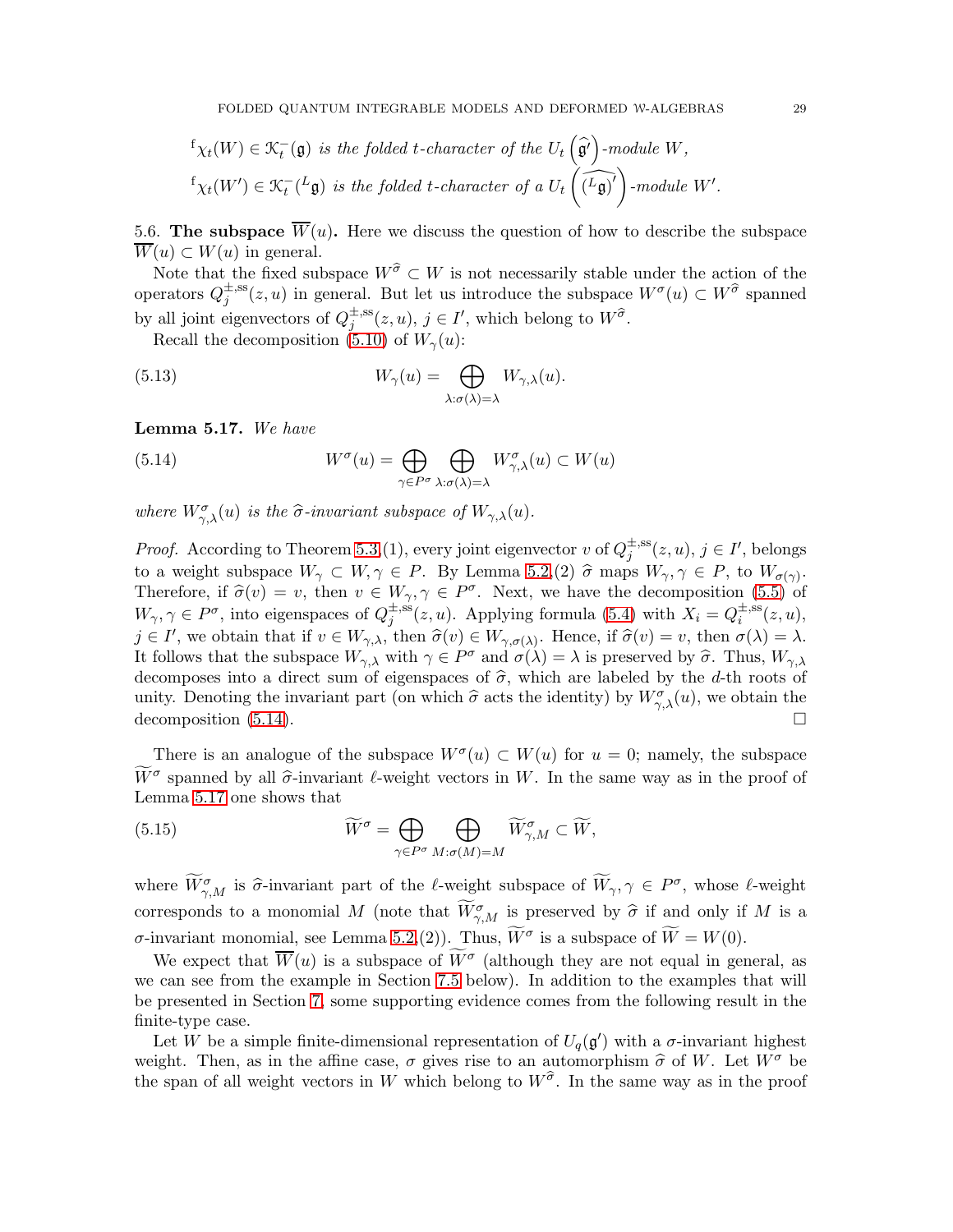of Lemma [5.17](#page-28-1) one shows that

$$
W^{\sigma}=\bigoplus_{\gamma\in P^{\sigma}}W^{\sigma}_{\gamma},
$$

where  $W^{\sigma}_{\gamma}$  is the subspace of  $\hat{\sigma}$ -invariant vectors in  $W_{\gamma}, \gamma \in P^{\sigma}$ . Recall from Lemma [5.14](#page-26-1) that we can view elements of the set  $P^{\sigma}$  of  $\sigma$ -invariant  $\mathfrak{g}'$ -weight spaces as  $^L\mathfrak{g}$ -weights. Thus, the character  $\chi(W^{\sigma})$  is a linear combination of  $^L$ **g**-weights.

<span id="page-29-1"></span>**Proposition 5.18.**  $\chi(W^{\sigma})$  is invariant under the action of the Weyl group of <sup>L</sup>g, and hence it is the character of a virtual representation of  $U_q$  $(L\mathfrak{g})$ .

*Proof.* For  $i \in I'$ , denote by  $U_i$  the  $U_q(\mathfrak{sl}_2)$  subalgebra of  $U_q(\mathfrak{g}')$  generated by  $e_i, f_i, k_i^{\pm 1}$ .

Let us show that  $\chi(W^{\sigma})$  is invariant under the simple reflections of  $^L\mathfrak{g}$  associated to the σ-orbits of *i* ∈ *I'*. This is clear if  $\sigma(i) = i$  as  $W^{\sigma}$  is stable under the action of  $U_i$  and hence its character is invariant under the *i*th reflection of  $L_{\mathfrak{g}}$ .

Suppose  $\sigma(i) \neq i$ . Since  $\mathfrak{g}'$  is not of type  $A_{2n}$ , the subalgebra  $U_i^{\sigma}$  of  $U_q(\mathfrak{g}')$  generated by the  $U_q(\mathfrak{sl}_2)$  subalgebras  $U_{\sigma^k(i)}$ ,  $1 \leq k \leq d$ , is isomorphic to  $U_q(\mathfrak{sl}_2)^{\otimes d}$ . To simplify notation, let us assume that  $d = 2$  (the proof for  $d = 3$  is quite similar).

Viewed as a representation of  $U_i^{\sigma}$ , W is semi-simple:

(5.16) 
$$
W = \bigoplus_{j} L_{j}, \qquad L_{j} = L_{j}^{(1)} \otimes L_{j}^{(2)},
$$

where  $L_i^{(1)}$  $j^{(1)}$  and  $L_j^{(2)}$  $j^{(2)}$  are simple representations of the subalgebras  $U_i$  and  $U_{\sigma(i)}$ , respectively.

If x is a weight vector which belongs to  $W^{\sigma}$  (i.e. the weight of x is  $\sigma$ -invariant), then so are the vectors  $\overline{e} \cdot x$  and  $\overline{f} \cdot x$ , where

<span id="page-29-0"></span>
$$
\overline{e} = e_i e_{\sigma(i)}, \qquad \overline{f} = f_i f_{\sigma(i)}.
$$

Hence  $W^{\sigma}$  is stable under  $\overline{e}$  and  $\overline{f}$ .

Let  $\omega$  be a weight such that that the weight subspace  $(W^{\sigma})_{\omega}$  is non-zero. Then  $\omega(\alpha_i^{\vee}) =$  $\omega(\alpha_{\sigma(i)}^{\vee}) = m \in \mathbb{Z}$ . Suppose that  $m \geq 0$ . Using the decomposition [\(5.16\)](#page-29-0), we can write any weight vector v in  $(W^{\sigma})_{\omega}$  as  $v = \sum_j v_j$ , where

$$
v_j \in (L_j^{(1)})_m \otimes (L_j^{(2)})_m,
$$

 $(L_i^{(1)}$  $j^{(1)}$ <sub>*j*</sub> and  $(L_j^{(2)}$  $j^{(2)}_{j}$ <sub>n</sub> being the weight subspaces corresponding to weight m in  $L_j^{(1)}$  $j^{(1)}$  and  $L_j^{(2)}$  $\stackrel{(2)}{j}$ respectively. From representation theory of  $U_q(\mathfrak{sl}_2)$  we know that these weight subspaces are one-dimensional, so  $v_j = v_j^{(1)} \otimes v_j^{(2)}$  $j_j^{(2)}$  is a pure tensor. Moreover, we have

$$
\overline{f}^m.(v_j^{(1)} \otimes v_j^{(2)}) = (f_i^m.v_j^{(1)}) \otimes (f_{\sigma(i)}^m.v_j^{(2)}) \neq 0.
$$

Hence we obtain an injective linear map :

$$
\overline{f}^m : (W^{\sigma})_{\omega} \to (W^{\sigma})_{\omega - m(\alpha_i + \alpha_{\sigma(i)})}
$$

and so

$$
\dim(W^{\sigma})_{\omega} \le \dim(W^{\sigma})_{\omega - m(\alpha_i + \alpha_{\sigma(i)})}
$$

if  $m \geq 0$ .

The opposite inequality is obtained by considering the action of  $\bar{e}^m$  on  $(W^{\sigma})_{\omega-m(\alpha_i+\alpha_{\sigma(i)})}$ . This completes the proof.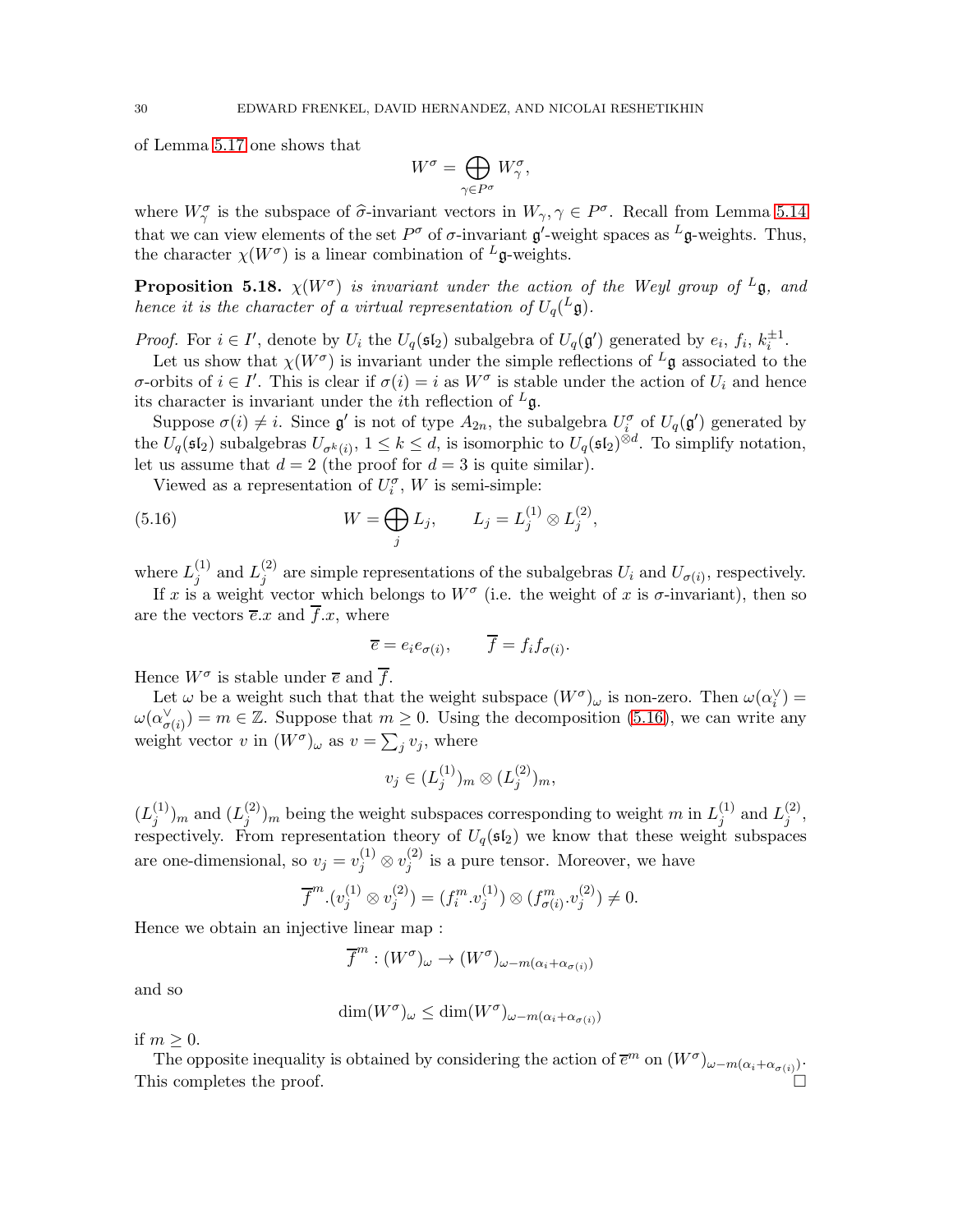We expect that this virtual representation is an actual representation of  $U_q({}^L\mathfrak{g})$  (although it is not clear to us how to construct the corresponding action of  $U_q^L(\mathfrak{g})$ . In Section [9.7](#page-60-0) we will show (assuming Conjecture [9.10\)](#page-61-0) that in the limit  $q \to 1$  it is possible to construct an explicit embedding of the irreducible representation of  $L_g$  with the highest weight corresponding to that of W (which is  $\sigma$ -invariant by our assumption) into  $W^{\sigma}$ .

In the rest of this section, we discuss the corresponding QQ-system.

5.7. The QQ-system. The QQ-system (or  $Q\widetilde{Q}$ -system in the terminology of [\[FH4\]](#page-67-3)) of type  $\mathfrak{g}'$  reads

$$
\left[-\frac{\alpha_i'}{2}\right]Q_{i,aq^{-1}}\widetilde{Q}_{i,aq} - \left[\frac{\alpha_i'}{2}\right]Q_{i,aq}\widetilde{Q}_{i,aq^{-1}} = \prod_{j\neq i}Q_{j,a}^{-C'_{j,i}},
$$

where C' (resp.  $\alpha'_i$ ) is the Cartan matrix (resp. a simple root) of  $\mathfrak{g}'$ . It was written in [\[MRV1\]](#page-68-8) in the context of affine opers, and established [\[FH4\]](#page-67-3) as a system of relations in  $K_0(\mathbb{O}^*)$ , with the  $Q_{i,a}$  and  $\widetilde{Q}_{i,a}$  being the properly normalized classes of certain simple modules; namely, the module  $R_{i,a}^+$  for  $Q_{i,a}$  and another module, which we denote by  $X'_{i,aq_i^{-2}}$ , divided by an invertible element which does not depend on  $a$  (recall that here we consider the category  $\mathcal{O}^*$ , see [\[FH4,](#page-67-3) Remark 3.2 (iii)]). The  $\left[-\frac{\alpha_i'}{2}\right]$ are classes of certain one-dimensional representations in  $\mathbb{O}^*$ . Then on  $W(u)$ , the eigenvalues of  $Q_{j,a}$  are identified with those of  $Q_{\sigma(j),a}$  and the eigenvalues of  $Q_{i,a}$  are identified with the eigenvalues of  $Q_{\sigma(j),a}$ . Hence we obtain the following result.

<span id="page-30-0"></span>**Theorem 5.19.** The following QQ-system holds on the invariant subspace  $W(u)$ :

<span id="page-30-1"></span>(5.17) 
$$
\left[-\frac{\alpha_i}{2}\right]Q_{i,aq^{-1}}\widetilde{Q}_{i,aq} - \left[\frac{\alpha_i}{2}\right]Q_{i,aq}\widetilde{Q}_{i,aq^{-1}} = \prod_{j\neq i}Q_{j,a}^{-C_{j,i}},
$$

where C is the Cartan matrix of  $\mathfrak{g}, Q_{i,a}$  (resp.  $\widetilde{Q}_{i,a}$ ) is, up to an invertible constant, the  $Q$ -operator  $Q_{i,a}^+$  (resp. the transfer-matrix associated to  $X_{i,aq_i^{-2}}$ ).

Note that for a non-simply laced g, this is *neither* the  $QQ$ -system of type  $\hat{\mathfrak{g}}$  (as defined in [\[MRV2,](#page-68-9) [FH4\]](#page-67-3)) nor the QQ-system of the twisted type  $\hat{\mathfrak{g}}^{\vee}$  conjectured in [\[FH4,](#page-67-3) Section 3.3]. But this system is equivalent to the QQ-system obtained in [\[FKSZ\]](#page-67-5) in the context of Miura  $(G, q)$ -opers (we note that a Yangian version of this system first appeared in the work of Mukhin and Varchenko [\[MV1,](#page-68-4) [MV2\]](#page-68-5)). We will call it the *folded QQ-system* associated to  $\mathfrak{g}$ .

According to Theorem [5.19,](#page-30-0) the spectra of the Hamiltonians of the folded integrable model introduced in this section give rise to solutions of the folded QQ-system. This is in agreement with Theorem [5.11](#page-25-2) because, as shown in [\[FKSZ\]](#page-67-5), under a genericity condition there is a bijection between solutions of the folded QQ-system and solutions of the folded BAE [\(4.8\)](#page-19-1).

Remark 5.6. (1) Recall that each character  $\omega \in H^*$  of the commutative group H gives a onedimensional representation  $U_q(\hat{\mathfrak{b}})$ -module  $[\omega]$  which is in 0 and in  $\mathbb{O}^*$ . We obtain a subring  $K_0(H) \subset K_0(0)$  of representations whose simple constituents are of this form. These are called constant elements as the associated transfer-matrices are constant (independent of the spectral parameter). The ordinary character of a representation in O can be viewed as an element of  $K_0(H)$ .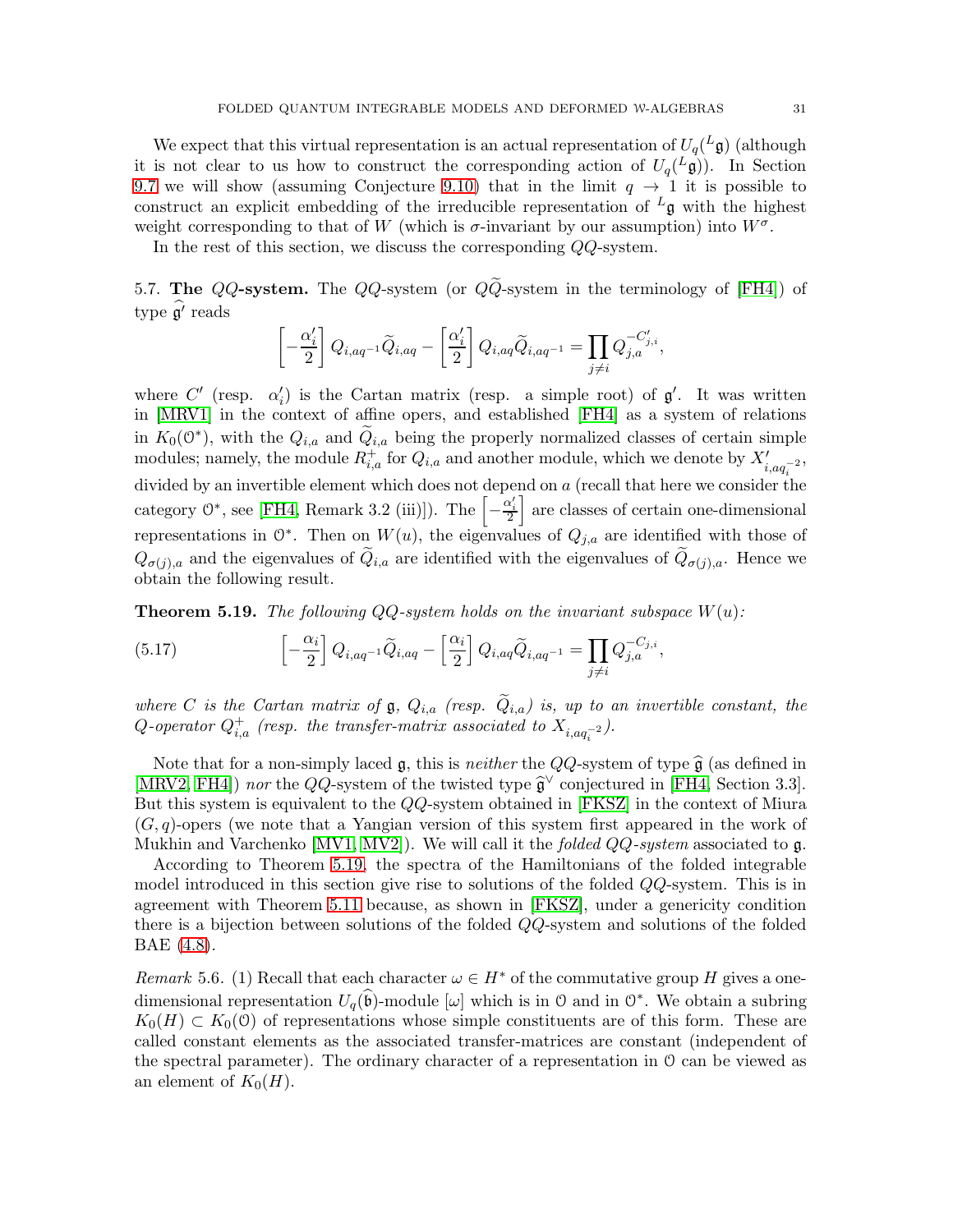(2) According to [\[FH4\]](#page-67-3), the precise relation between the solutions of  $Q\tilde{Q}$ -system [\(5.17\)](#page-30-1) and elements of  $K_0(0)$  is as follows. The variables  $Q_{i,z}$  and  $\tilde{Q}_{i,z}$  correspond to the classes  $[L_{i,z}^+]$  and  $[X_{i,zq_i^{-2}}]$ , respectively, renormalized by constant invertible elements of  $K_0(0)$ .

However, Keyu Wang has pointed out that the proof of [\[FH4,](#page-67-3) Lemma 4.11] is incomplete. In that lemma a formula  $\chi(X_{i,a}) = (1 - [-\alpha_i])^{-1} \prod_{j \neq i} \chi_j^{-C_{j,i}}$  $\int_{j}^{\infty}$  for the character of  $X_{i,a}$  was given in terms of the characters  $\chi_i = \chi(L_{i,a}^+)$  of the prefundamental representations, and the normalization used in [\[FH4\]](#page-67-3) (see the preceding paragraph) was based on this formula. Although we believe that this character formula is correct (and so the normalization used in [\[FH4\]](#page-67-3) is correct), at the moment we do not have a proof of this character formula. Hence we propose to slightly modify formulas  $(3.1)$  and  $(3.2)$  in [\[FH4\]](#page-67-3) for the normalizing factors, so we can avoid relying on this character formula. We explain this normalization in the next subsection.

(3) According to Theorem [5.19](#page-30-0) and to Section [5.4,](#page-25-3) eigenvectors in the subspace  $W(u)$ give solutions of the folded QQ-system (or, under some genericity condition, of the folded BAE [\(4.8\)](#page-19-1)). However, we then restrict to a smaller subspace  $\overline{W}(u)$  of  $W(u)$ , which means that we only take a subset of these solutions (we will see in the example in Section [7.5](#page-48-0) below that  $\overline{W}(u)$  can in fact be strictly smaller than  $W(u)$ . This is likely related to the fact that taking various limits of elements of the deformed W-algebras, or various specializations of the corresponding interpolating  $(q, t)$ -characters (as discussed below in Section [6\)](#page-33-0), may very well have different numbers of monomials. Hence it is natural to expect that there is a characterization of the solutions corresponding to the eigenvectors that belong to the subspace  $\overline{W}(u)$  through a similar kind of interpolation, which would enable us to tell which solutions of the folded QQ-system (and the folded BAE) correspond to the representation  $M(W)$  for the Langlands dual quantum affine and which do not. At the moment, this remains as an open question.

# 5.8. Normalization of  $Q_{i,z}$  and  $\widetilde{Q}_{i,z}$ .

Proposition 5.20. The functions

$$
Q_{i,z} = [L_{i,z}^+]/\chi_i, \qquad \widetilde{Q}_{i,z} = [X_{i,zq_i^{-2}}]/\widetilde{\chi}_i,
$$

where

$$
\chi_i = \chi(L_{i,z}^+)
$$
 and  $\widetilde{\chi}_i = \chi(X_{i,z}) \left( \left[ \frac{\alpha_i}{2} \right] - \left[ -\frac{\alpha_i}{2} \right] \right)$ ,

solve the  $Q\widetilde{Q}$ -system (in the notation of [\[FH4\]](#page-67-3)).

Remark 5.7. Here, in contrast to [\[FH4\]](#page-67-3), we do not specify a precise relation between the  $\widetilde{\chi}_i$  and the  $\chi_i$ . In addition, for symmetry, we have chosen to renormalize  $[L_{i,z}^+]$  by dividing by  $\chi_i$ , although in [\[FH4\]](#page-67-3)  $Q_{i,z}$  is  $[L_{i,z}^+]$  without renormalization. Both normalizations are compatible, as the  $Q\widetilde{Q}$ -system written with the normalization in [\[FH4\]](#page-67-3) implies that the variables in the Proposition above satisfy also the  $QQ$ -system.  $\square$ 

Proof. We give the proof of the Proposition for the category  $\mathcal{O}$ . The analogous result in  $K_0(\mathbb{O}^*)$  is obtained in the same way.

<span id="page-31-0"></span>We establish the following *q*-character formula

(5.18) 
$$
\chi_q(X_{i,1}) = [\Psi_{i,1}] \chi_{i,1} \chi(X_{i,1}) (1 - [\alpha_i])
$$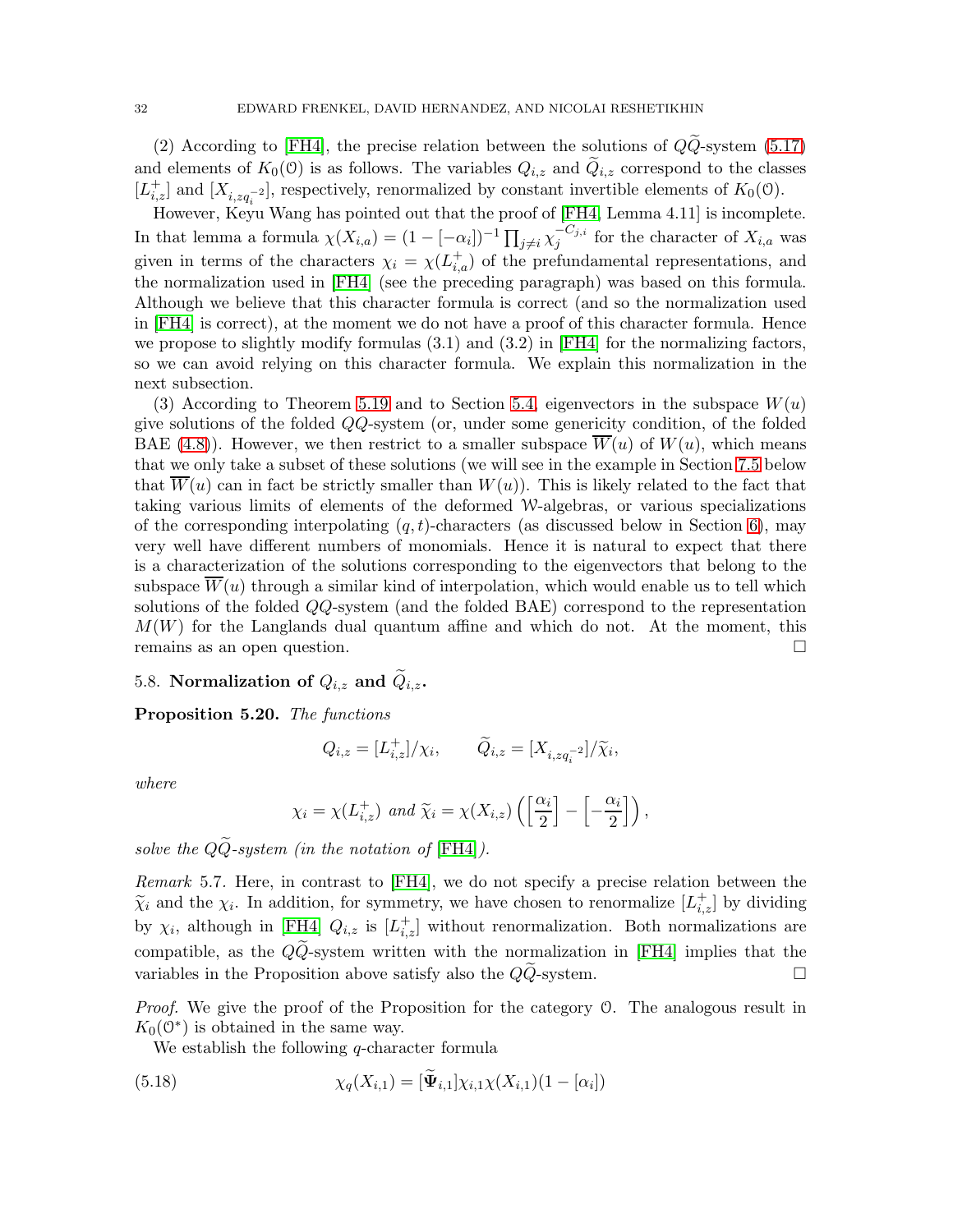where  $\widetilde{\Psi}_{i,1}$  is the highest  $\ell$ -weight of  $X_{i,1}$  and  $\chi_{i,1} = \sum_{m\geq 0} (A_{i,1}A_{i,q_i^{-2}}\cdots A_{i,q_i^{-2m}})^{-1}$ . This formula implies the  $QQ$ -system in  $K_0(0)$  by the arguments given in [\[FH4\]](#page-67-3).

The proof of [\(5.18\)](#page-31-0) is based on the results in [\[FH4\]](#page-67-3), except that we do not use the complete proof of [\[FH4,](#page-67-3) Lemma 4.11], but only [\[FH4,](#page-67-3) Lemma 4.10]. Indeed, it implies only

$$
\chi_q(X_{i,1}) = [\tilde{\mathbf{\Psi}}_{i,1}] \sum_{m \geq 0} (A_{i,1} A_{i,q_i^{-2}} \cdots A_{i,q_i^{-2m}})^{-1} \chi(m),
$$

where for  $m \geq 0$ ,  $\chi(m) \in K_0(H)$  is a constant element. It suffices to prove that  $\chi(m)$  do not depend on m.

To do this, consider for  $r \geq 0$  the representation  $X_{i,1}^{(r)} = L(\tilde{\Psi}_{i,1} \Psi_{i,q_i^{-2r}})$ . Then we obtain from [\[H5,](#page-67-25) Theorem 8.1] that

$$
\chi_q(X_{i,1}^{(r)}) = \widetilde{\Psi}_{i,1} \Psi_{i,q_i^{-2r}} \prod_{j \neq i} \chi_j^{-C_{i,j}} \sum_{0 \leq m \leq r} (A_{i,1} A_{i,q_i^{-2}} \cdots A_{i,q_i^{-2m}})^{-1}.
$$

Hence the class of  $X_{i,1} \otimes L_{i,q_i^{-2r}}^+$  can be decomposed as a sum

$$
[X_{i,1} \otimes L_{i,q_i^{-2r}}^+] = [X_{i,1}^{(r)}] \chi'_r + \sum_{\mathbf{\Psi}'} n_{\mathbf{\Psi}'} [L(\mathbf{\Psi}')]
$$

where  $\chi'_r \in K_0(H)$  is an invertible constant, the  $n_{\mathbf{\Psi}'}$  are positive integers and the  $\ell$ -weight  $\Psi'$  which occur in the sum are, up to a constant, of the form

$$
\widetilde{\Psi}_{i,1}\Psi_{i,q_i^{-2r}}A_{i,1}^{-1}\cdots A_{i,q_i^{-2m}}^{-1}
$$

for some  $m \geq 0$ . We claim that only  $\ell$ -weights  $\Psi'$  with  $m \geq r$  can occur, that is the class of  $L(\widetilde{\Psi}_{i,1} \Psi_{i,q_i^{-2r}} A_{i,1}^{-1} \cdots A_{i,q_i^{-2m}}^{-1})$  cannot occur in the decomposition for  $m < r$ .

Indeed, for  $m \leq r$ ,  $A^{-1}_{i,q_i^{-2m}}$  is a factor of one of the  $\ell$ -weight of the simple module  $L(\widetilde{\Psi}_{i,1}\Psi_{i,q_i^{-2r}}A_{i,1}^{-1}\cdots A_{i,q_i^{-2m}}^{-1})$ . This follows from an  $\mathfrak{sl}_2$ -reduction, as an elementary analysis shows that  $A_{q^{-2m}}^{-1}$  occurs in an  $\ell$ -weight of the representation in the  $\mathfrak{sl}_2$ -case

$$
L(\Psi_{q^2}\Psi_{q^{-2m}}^{-1}\Psi_{q^{-2m-2}}^{-1}\Psi_{q^{-2r}})\simeq L(\Psi_{q^2}\Psi_{q^{-2m}}^{-1})\otimes L(\Psi_{q^{-2m-2}}^{-1}\Psi_{q^{-2r}}),
$$

which is the tensor product of  $L(\Psi_{q^2}\Psi_{q^{-2m}}^{-1})$  evaluation representation of a Verma module and  $L(\Psi_{q^{-2m-2}}^{-1}\Psi_{q^{-2r}})$  finite-dimensional representation. So, if this representation appeared in the decomposition, then all its  $\ell$ -weights would be occur in the q-character of  $X_{i,1} \otimes L^+_{i,q_i^{-2r}}$ . In particular,  $A_{i,q_i^{-2m}}^{-2}$  would be the factor of one of the  $\ell$ -weights of  $X_{i,1} \otimes L_{i,q_i^{-2r}}^+$ , which is a contradiction.

Now, as  $\chi_q(X_{i,1}\otimes L_{i,q_i^{-2r}}^+) = \chi_q(X_{i,1})[\Psi_{i,q_i^{-2r}}^+] \chi_i$ , by identifying for  $m \leq r$  the coefficients of  $(A_{i,1}A_{i,q_i^{-2}}\cdots A_{i,q_i^{-2m}})^{-1}$ , we obtain :

$$
\chi'_r \prod_{j \neq i} \chi_j^{-C_{i,j}} = \chi(m) \chi_i.
$$

This implies that all the  $\chi(m)$  are equal and we obtain the q-character formula [\(5.18\)](#page-31-0).  $\Box$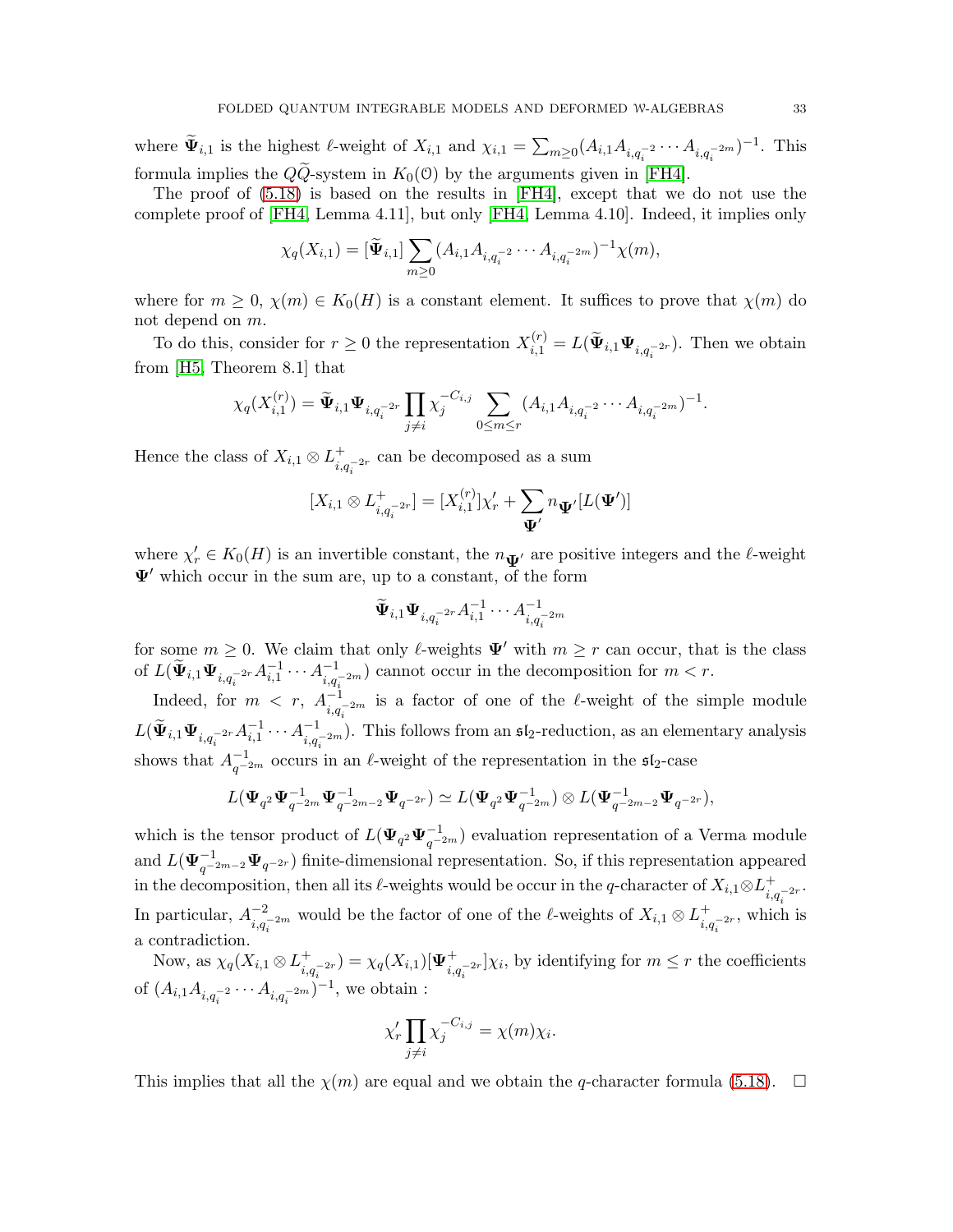# 6. INTERPOLATING  $(q, t)$ -CHARACTERS

<span id="page-33-0"></span>Our approach to the folded quantum integrable systems associated to quantum affine alge-bras, as formulated in Conjectures [5.15](#page-26-0) and [5.16,](#page-27-0) involves the interpolating  $(q, t)$ -characters introduced in [\[FH2\]](#page-67-13) as a tool for the study of a certain Langlands duality between finitedimensional representations of quantum affine algebras. In this section we extend and refine the definition of the interpolating  $(q, t)$ -characters from [\[FH2\]](#page-67-13). They are defined as elements of the refined Grothendieck ring  $\overline{\mathcal{K}}_{q,t}(\mathfrak{g})$ , which is defined in this section (Theorem [6.6\)](#page-37-0). It turns out that they have 5 interesting specializations corresponding to various  $q$ - and  $t$ characters. Moreover, the interpolating  $(q, t)$ -characters may be viewed as commutative analogues of elements of the deformed W-algebra  $\mathbf{W}_{q,t}(\mathfrak{g})$ .

<span id="page-33-1"></span>6.1. Notation for monomials. For  $j \in I'$ , a node of the Dynkin diagram of  $\mathfrak{g}'$ , let us set

<span id="page-33-2"></span>
$$
\widetilde{Y}_{j,a} = \begin{cases}\nY_{j,a} & \text{if } \sigma(j) = j, \\
Y_{j,a}Y_{\sigma(j),a} & \text{if } \sigma^2(j) = j \text{ and } \sigma(j) \neq j, \\
Y_{j,a}Y_{\sigma(j),a}Y_{\sigma^2(j),a} & \text{if } \sigma^3(j) = j \text{ and } \sigma(j) \neq j.\n\end{cases}
$$

For  $i \in I$ , a node of the Dynkin diagram of  $\mathfrak{g}$ , let us set

(6.1) 
$$
\overline{Y}_{i,a} = Y_{i,a}^{1+d-d_i},
$$

(6.2) 
$$
W_{i,a} = \begin{cases} Y_{i,a} & \text{if } d_i = d, \\ Y_{i,aq^{-1}} Y_{i,aq} & \text{if } d_i = d - 1, \\ Y_{i,aq^{-2}} Y_{i,a} Y_{i,aq^{2}} & \text{if } d_i = d - 2, \end{cases}
$$

(6.3) 
$$
Z_{i,a^{1+d-d_i}} = \begin{cases} Y_{i,a} & \text{if } d_i = d, \\ Y_{i,a} Y_{i,\epsilon^2 a} & \text{if } d_i = d-1, \\ Y_{i,a} Y_{i,\epsilon^2 a} Y_{i,\epsilon^4 a} & \text{if } d_i = d-2. \end{cases}
$$

Note that  $d_i$  can equal  $d-1$  (resp.  $d-2$ ) only if  $d = 2$  (resp.  $d = 3$ ), and recall that  $\epsilon = e^{i\pi/d}$ .

Note that  $L(W_{i,a})$  is a KR module over  $U_q(\hat{\mathfrak{g}})$ . It is a fundamental representation if  $d_i = d$ (in particular, for simply-laced types, these representations are always fundamental).

6.2. Polynomial rings and specialization homomorphisms. Now we recall the definition of the ring of interpolating  $(q, t)$ -characters from [\[FH2\]](#page-67-13) and then define a refined version of this ring. We start with some preliminary definitions.

Consider the ring

$$
\mathcal{Y}_{q,t} = \mathbb{Z}[W_{i,a}^{\pm 1}, \alpha Y_{i,a}^{\pm 1}, \alpha]_{i \in I, a \in q^{\mathbb{Z}} t^{\mathbb{Z}}} \subset \mathbb{Z}[\alpha, Y_{i,a}^{\pm 1}]_{i \in I, a \in q^{\mathbb{Z}} t^{\mathbb{Z}}}.
$$

where  $\alpha$  is an indeterminate.

*Remark* 6.1. For simply-laced types,  $\mathcal{Y}_{q,t}$  is just  $\mathbb{Z}[Y_{i,a}^{\pm 1}, \alpha]_{i \in I, a \in q^{\mathbb{Z}}t}$ 

The ring of interpolating  $(q, t)$ -characters  $\mathcal{K}_{q,t}(\mathfrak{g})$  was defined in [\[FH2\]](#page-67-13) as a subring of a quotient  $\mathcal{Y}_{q,t}$  of  $\mathcal{Y}_{q,t}$ . This quotient is defined from the specialization maps

$$
\Pi_q = \Pi_{t=1,\alpha=1} : \mathcal{Y}_{q,t} \to \mathbb{Z}[Y_{i,a}^{\pm 1}]_{i \in I, a \in q^{\mathbb{Z}}},
$$
  

$$
\Pi_t = \Pi_{q=\epsilon,\alpha=0} : \mathcal{Y}_{q,t} \to \mathbb{Z}[Z_{i,a}^{\pm 1}]_{i \in I, a \in t^{\mathbb{Z}} \in \mathbb{Z}},
$$

 $\mathbb Z$  .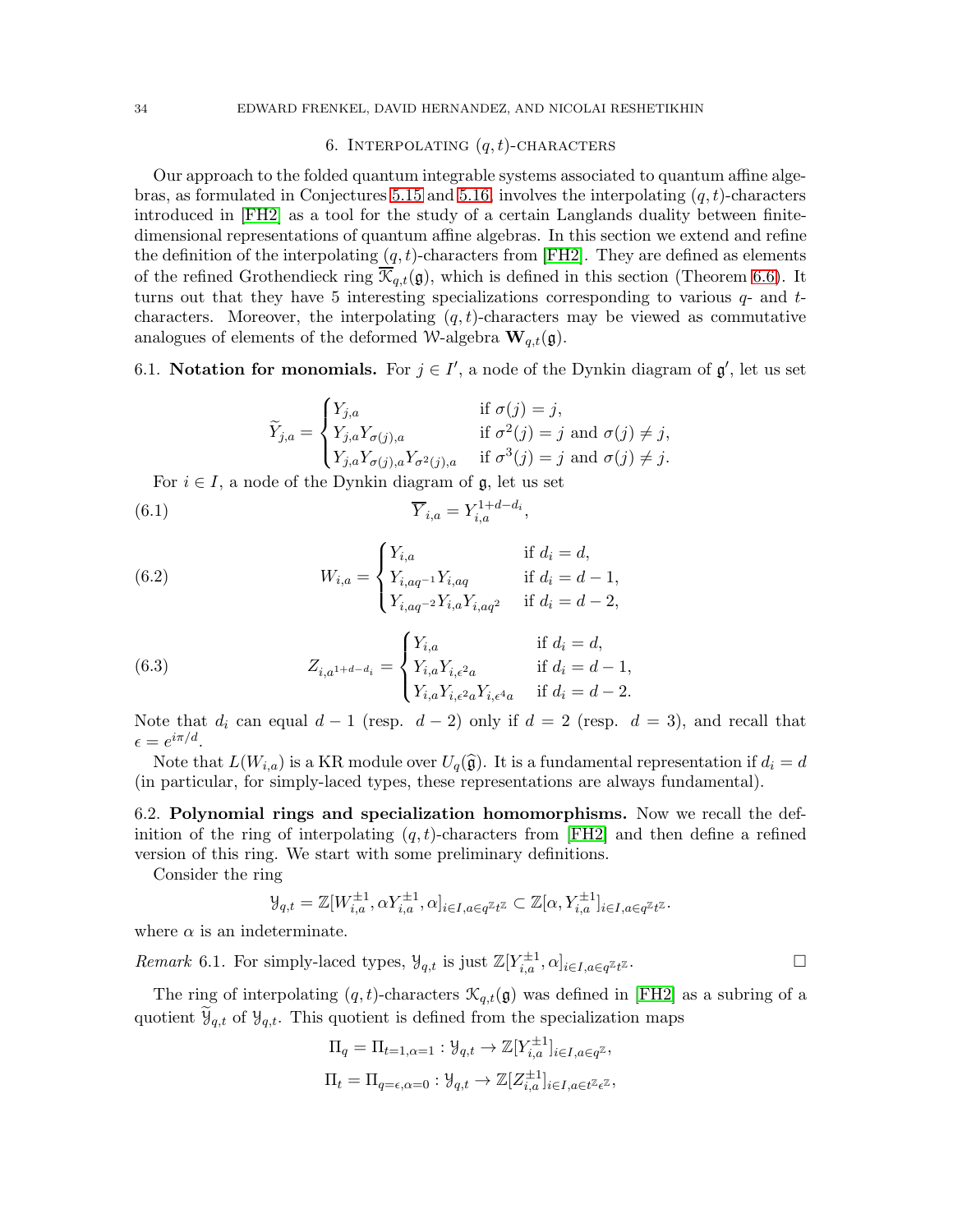by the formula

$$
\widetilde{\mathcal{Y}}_{q,t} = \mathcal{Y}_{q,t}/(\text{Ker}(\Pi_q) \cap \text{Ker}(\Pi_t)).
$$

For our purposes, we also want to use the additional specialization homomorphisms

$$
\overline{\Pi}_t = \Pi_{q=1,\alpha=d} : \mathcal{Y}_{q,t} \to \mathbb{Z}[Y_{i,a}^{\pm 1}]_{i \in I, a \in t^{\mathbb{Z}}},
$$
  

$$
\overline{\Pi}_q = \Pi_{t=1,\alpha=0} : \mathcal{Y}_{q,t} \to \mathbb{Z}[W_{i,a}^{\pm 1}]_{i \in I, a \in q^{\mathbb{Z}}}.
$$

These specialization homomorphisms are well-defined on  $\mathcal{Y}_{q,t}$ , but  $\overline{\Pi}_t$  does not descend to  $\widetilde{\Psi}_{q,t}$  if  $d > 1$  (indeed,  $\alpha^2 - \alpha$  projects onto 0 in  $\widetilde{\Psi}_{q,t}$ , but  $\overline{\Pi}_t(\alpha^2 - \alpha) = d^2 - d$ ). For this reason, we will work with an intermediate quotient

$$
\overline{\mathcal{Y}}_{q,t} = \mathcal{Y}_{q,t}/(\text{Ker}(\Pi_q) \cap \text{Ker}(\Pi_t) \cap \text{Ker}(\overline{\Pi}_q) \cap \text{Ker}(\overline{\Pi}_t))
$$

for which we have surjective ring homomorphisms

$$
\mathcal{Y}_{q,t}\twoheadrightarrow \overline{\mathcal{Y}}_{q,t}\twoheadrightarrow \widetilde{\mathcal{Y}}_{q,t}.
$$

<span id="page-34-1"></span>Remark 6.2. (1) The interpolating  $(q, t)$ -characters are defined below as elements of a subalgebra of the commutative algebra  $\mathcal{Y}_{q,t}$ . Their purpose is to imitate the properties of elements of the non-commutative deformed W-algebra  $\mathbf{W}_{q,t}(\mathfrak{g})$ . In particular, the variable  $\alpha$  is introduced in order to imitate the behavior of the rational functions like  $(4.5)$  arising in the formulas for elements of the deformed W-algebra  $\mathbf{W}_{q,t}(\mathfrak{g})$  such as [\(4.4\)](#page-17-0). This is why in the above specializations we set  $\alpha$  equal to 1,0, or d depending on the situation.

(2) There is a polynomial  $P(\alpha)$  in  $\alpha$  so that  $\alpha^d P(\alpha)$  is equal to  $\alpha$  in the quotient  $\overline{\Psi}_{q,t}$  (for example, using a Lagrange interpolating polynomial). Hence, for an arbitrary monomial  $m$ in the variables  $Y_{i,a}^{\pm 1}$ , as  $\alpha^N m$  is in  $\mathcal{Y}_{q,t}$  for N large enough,  $\alpha m$  makes sense in  $\overline{\mathcal{Y}}_{q,t}$ .  $\Box$ 

Let us recall some terminology from [\[FH2\]](#page-67-13). By a monomial in  $\mathcal{Y}_{q,t}$  we will understand an element m of the form  $P(\alpha)M$ , where  $P(\alpha)$  is a polynomial in  $\alpha$  and M is a monomial in the  $Y_{j,a}^{\pm 1}$ . Note that a monomial in  $\tilde{y}_{q,t}$  may be written in various ways as for example  $\alpha Y_{i,a} = \alpha Y_{i,at}$  and  $(1-\alpha)Y_{i,aq^{2d}} = (1-\alpha)Y_{i,a}$ . A monomial is said to be *i*-dominant if it can be written by using only the variables  $\alpha$ ,  $Y_{i,a}$  and  $Y_{j,a}^{\pm 1}$ , where  $j \neq i$ . Let  $B_i$  be the set of *i*-dominant monomials and for  $J \subset I$ , let  $B_J = \cap_{j \in J} B_j$ . Finally, let  $B = B_I$  be the set of dominant monomials.

We will use the analogous definition of *i*-dominant (resp. dominant) monomials in  $\overline{Y}_{a,t}$ .

<span id="page-34-0"></span>**Lemma 6.1.** A monomial in  $\overline{\mathcal{Y}}_{q,t}$  is *i*-dominant if and only if its specializations under  $\Pi_q$ ,  $\overline{\Pi}_t$  and  $\Pi_t$  are all *i*-dominant.

*Proof.* The direct implication is clear. For the converse, let us first consider a monomial  $m$ in  $\overline{\mathcal{Y}}_{q,t}$  which is a product of various  $Y_{i,a}^{\pm 1}$ ,  $a \in q^{\mathbb{Z}} t^{\mathbb{Z}}$  (for this question, we may discard the other variables  $Y_{j,a}^{\pm 1}$  with  $j \neq i$ ). Suppose m specializes to *i*-dominant monomials

$$
m_1 = \prod_{s \in \mathbb{Z}} Y_{i,q^s}^{u_{i,s}(m_1)}, \qquad m_2 = \prod_{s \in \mathbb{Z}, \epsilon' \in \epsilon^{\mathbb{Z}}} Y_{i,\epsilon' t^s}^{u_{i,\epsilon',s}(m_2)}, \qquad m_3 = \prod_{s \in \mathbb{Z}} Y_{i,t^s}^{u_{i,s}(m_3)}
$$

for the respective specializations  $t = 1, q = \epsilon, q = 1$ . Then the sum

$$
u_i = \sum_{s \in \mathbb{Z}} u_{i,s}(m_1) = \sum_{s \in \mathbb{Z}, \epsilon' \in \epsilon^{\mathbb{Z}}} u_{i,\epsilon',s}(m_2) = \sum_{s \in \mathbb{Z}} u_{i,s}(m_3) \ge 0
$$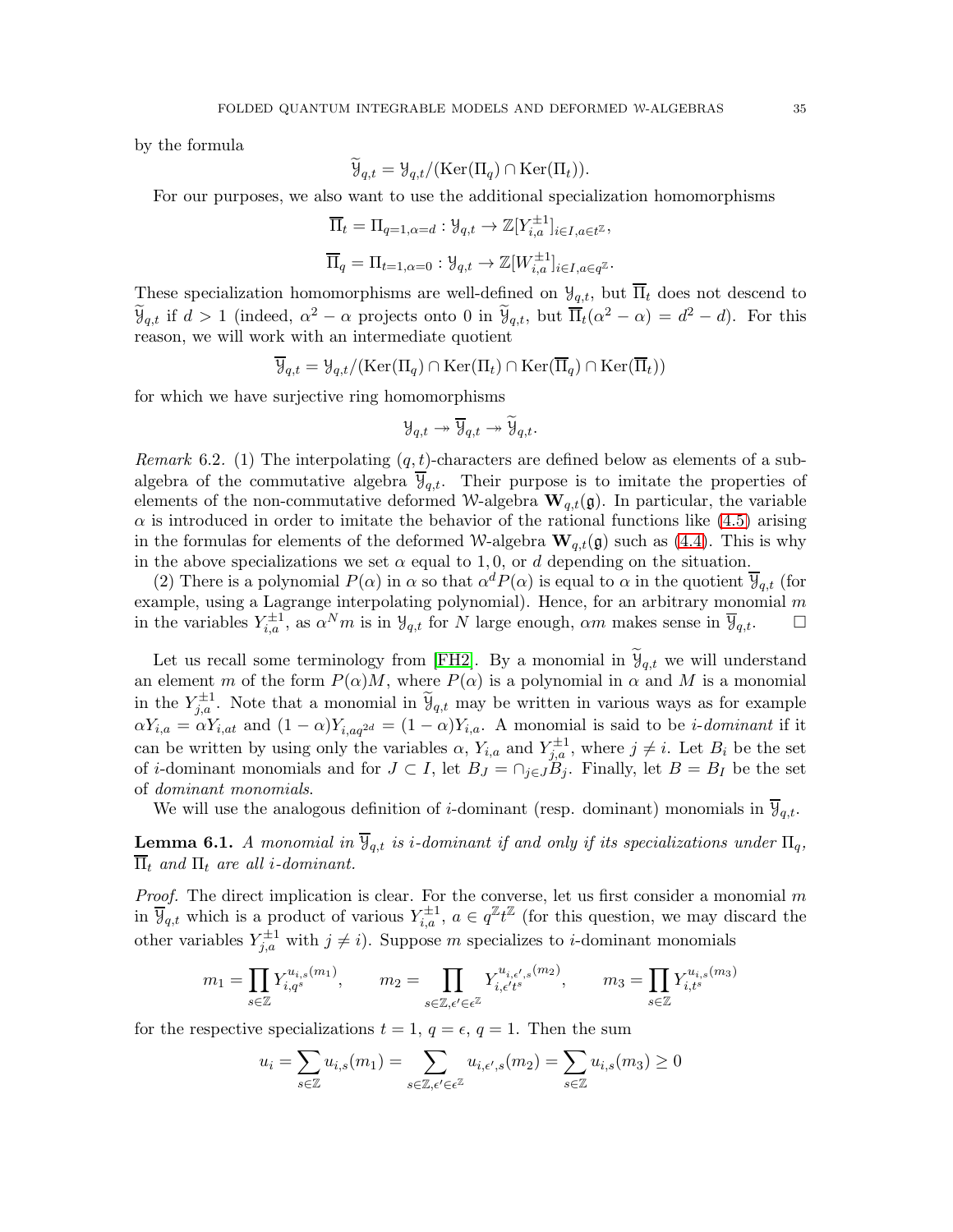of the various powers of the various variables is the same for  $m_1$ ,  $m_2$  and  $m_3$ . We also have for any  $\epsilon' = \epsilon^R$ ,  $R \in \mathbb{Z}$ , the relation

$$
\sum_{s \in \mathbb{Z}} u_{i,\epsilon',s}(m_2) = \sum_{s \in R + 2d\mathbb{Z}} u_{i,s}(m_1).
$$

Hence we can construct an *i*-dominant monomial M in  $\overline{Y}_{q,t}$  so that its specializations at  $t = 1$ and  $q = \epsilon$  are  $m_1$  and  $m_2$  respectively. Such a monomial is not unique, but, for example, the powers in the variables in  $M$  can be defined inductively by a standard combinatorial algorithm, starting from the  $r_0$ ,  $s_0$  where  $r_0$  (resp.  $s_0$ ) is minimal so that  $u_{i,r_0}(m_1) \neq 0$ (resp.  $u_{i,s_0}(m_3) \neq 0$ ). Then M specializes necessarily to  $m_3$  at  $q = 1$  as for any  $s \in \mathbb{Z}$ 

$$
u_{i,s}(m_3) = \sum_{\epsilon' \in \epsilon^{\mathbb{Z}}} u_{i,s,\epsilon'}(m_2).
$$

In particular m gets identified with M in  $\mathcal{Y}_{q,t}$  and so m is *i*-dominant. The case when the monomial has a factor depending of  $\alpha$  is treated in a similar way.

*Remark* 6.3. The analogous statement is not true in  $\mathcal{Y}_{q,t}$  for non-simply laced types (with  $r > 1$ ). For example,  $Y_{i,1}Y_{i,t}^{-1}Y_{i,tq}$  is not *i*-dominant, but specializes at  $t = 1, q = \epsilon, q = 1$ respectively to  $Y_{i,q,d}$ ,  $Y_{i,1}$ ,  $Y_{i,1}$  which are all *i*-dominant. But in  $\overline{\mathcal{Y}}_{q,t}$  this monomial gets identified with  $Y_{i,q^d}$ , and so it is *i*-dominant, in accordance with Lemma [6.1.](#page-34-0)

6.3. Definition of interpolating  $(q, t)$ -characters. Recall the definition of the ring  $\mathcal{K}_{q,t}$ of interpolating  $(q, t)$ -characters from [\[FH2\]](#page-67-13). It is defined as the intersection of subrings  $\mathcal{K}_{i,q,t} \subset \mathcal{Y}_{q,t}, i \in I$ , by analogy with the characterization of Im  $\chi_q$  as the intersection of the subrings  $\mathfrak{K}_{i,q}$  (see formulas [\(4.1\)](#page-15-2) and [\(4.2\)](#page-15-3)) as well as the definition of  $\mathbf{W}_{q,t}(\mathfrak{g})$  as the intersection of the kernels of the screening operators in [\[FR2\]](#page-67-9) and Section [3.2](#page-11-2) above.

We will need the following analogues of the generating series  $A_i(z)$  in the deformed Walgebra  $\mathbf{W}_{q,t}(\mathfrak{g})$  given by formula [\(3.6\)](#page-10-2): (6.4)

<span id="page-35-1"></span>
$$
\widetilde{A}_{i,a} = Y_{i,a(q_it)^{-1}} Y_{i,aq_it} \times \prod_{j \in I, C_{j,i} = -1} Y_{j,a}^{-1} \times \prod_{j \in I, C_{j,i} = -2} Y_{j,aq^{-1}}^{-1} Y_{j,aq}^{-1} \times \prod_{j \in I, C_{j,i} = -3} Y_{j,aq^{-2}}^{-1} Y_{j,a}^{-1} Y_{j,aq^{2}}^{-1}.
$$

**Definition 6.2.** Let  $\mathcal{K}_{i,q,t}$  be the subring of  $\widetilde{\Psi}_{q,t}$  generated by the variables  $\alpha$ ,  $W_{j,a}^{\pm 1}$ ,  $\alpha Y_{j,a}^{\pm 1}$  $(j \neq i, a \in q^{\mathbb{Z}} t^{\mathbb{Z}})$ , the  $\alpha Y_{i,a}(1 + \tilde{A}_{i,aq_i t}^{-1})$   $(a \in q^{\mathbb{Z}} t^{\mathbb{Z}})$  and

(6.5) 
$$
W_{i,a} \times \begin{cases} (1 + \widetilde{A}_{i,aq;t}^{-1}) & \text{if } d_i = d, \\ (1 + \alpha \widetilde{A}_{i,aq^2t}^{-1} + \widetilde{A}_{i,aq^2t}^{-1} \widetilde{A}_{i,at}^{-1}) & \text{if } d_i = d - 1, \\ (1 + \alpha \widetilde{A}_{i,aq^3t}^{-1} + \alpha \widetilde{A}_{i,aq^3t}^{-1} \widetilde{A}_{i,aqt}^{-1} + \widetilde{A}_{i,aq^3t}^{-1} \widetilde{A}_{i,aq^4t}^{-1}) & \text{if } d_i = d - 2, \end{cases}
$$

where  $a \in q^{\mathbb{Z}} t^{\mathbb{Z}}$ .

Following [\[FH2\]](#page-67-13), we define the ring  $\mathcal{K}_{q,t}(\mathfrak{g})$  of interpolating  $(q,t)$ -characters associated to g as the following ring intersection:

$$
\mathcal{K}_{q,t}(\mathfrak{g}):=\bigcap_{i\in I}\mathcal{K}_{i,q,t}\subset \widetilde{\mathcal{Y}}_{q,t}.
$$

<span id="page-35-0"></span>Remark 6.4. If g is simply-laced,

$$
\widetilde{A}_{i,a} = Y_{i,a(qt)^{-1}}Y_{i,aqt} \times \prod_{j \in I, I_{ji}=-1} Y_{j,a}^{-1}
$$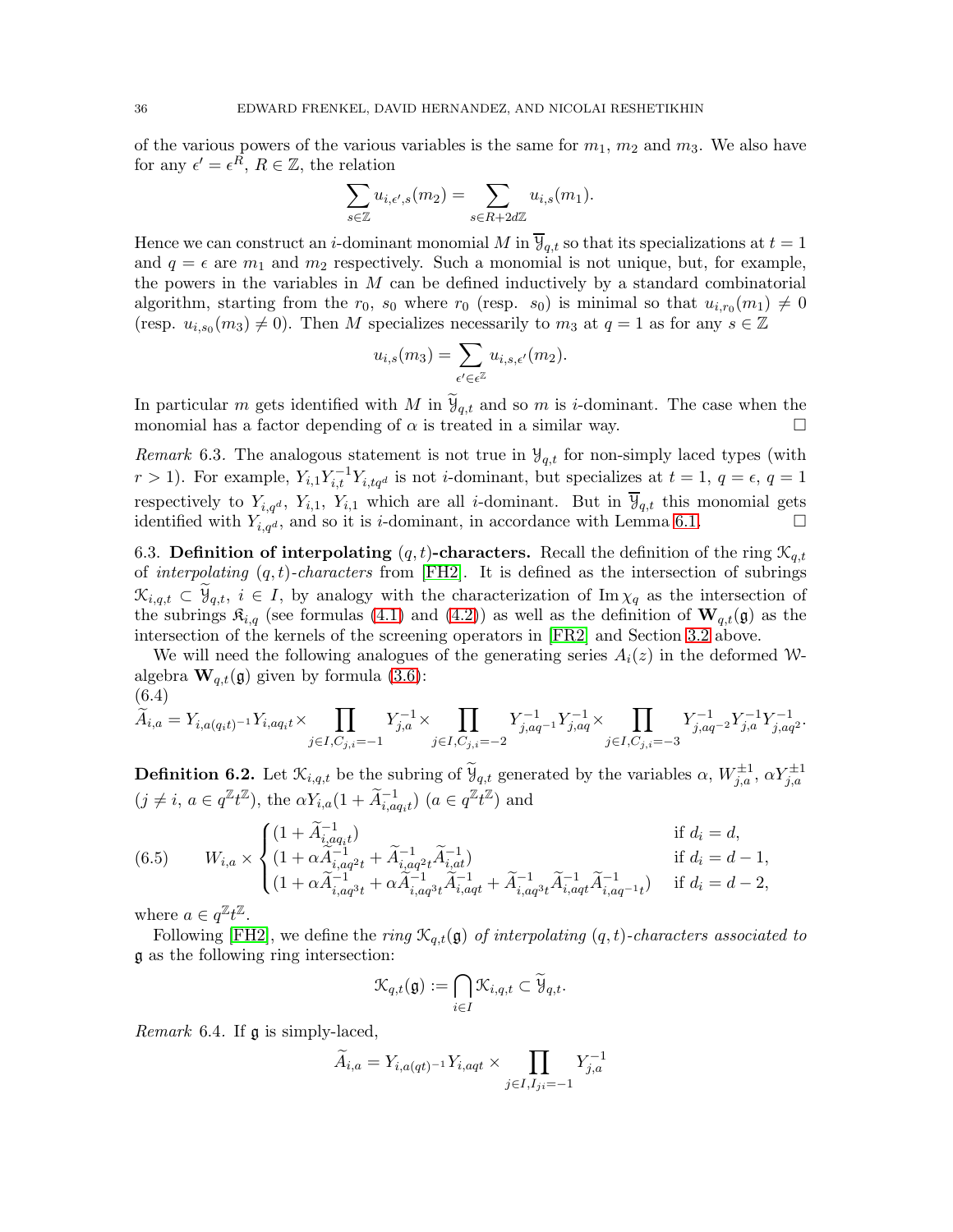coincides with  $A_{i,qt}$ . Hence  $\mathcal{K}_{i,q,t}$  is the image in  $\mathcal{Y}_{q,t}$  of:

$$
\mathbb{Z}[\alpha, Y_{j,a}^{\pm 1}, Y_{i,a}(1+A_{i,aqt}^{-1})]_{a\in q^{\mathbb{Z}}t^{\mathbb{Z}}}\subset \mathcal{Y}_{q,t}.
$$

The following result was proved in [\[FH2\]](#page-67-13).

#### <span id="page-36-0"></span>Theorem 6.3.

- (i)  $\mathcal{K}_{q,t}(\mathfrak{g})$  is non-zero.
- (ii) Every element  $F \in \mathcal{K}_{q,t}(\mathfrak{g})$  (resp.  $\in \mathcal{K}_{i,q,t}, i \in I$ ) is uniquely determined by the multiplicities of the dominant monomials (resp. i-dominant monomials) occurring in F.
- (iii) For each dominant monomial m, there is a unique  $F_{q,t}(m) \in \mathcal{K}_{q,t}(\mathfrak{g})$  such that m is the unique dominant monomial occurring in  $F_{q,t}(m)$  (moreover, there is an algorithm to construct  $F_{q,t}(m)$  explicitly).

In particular, the interpolating  $(q, t)$ -character  $F_{q,t}(Y_{i,a})$  corresponding to the *i*th fundamental representation is well-defined, as are the interpolating  $(q, t)$ -characters

$$
F_{q,t}(Y_{i,a}Y_{i,aq_i^2}\cdots Y_{i,q_i^{2(k-1)}})
$$

corresponding to the KR modules.

<span id="page-36-1"></span>Remark 6.5. (1) In general, the ring  $\mathcal{K}_{q,t}(\mathfrak{g})$  cannot be lifted to a subring of  $\mathcal{Y}_{q,t}$  satisfying the properties listed in Theorem [6.3.](#page-36-0) For example, suppose that  $d_i = d - 1$  and consider the following element:

<span id="page-36-2"></span>
$$
(6.6) \quad \alpha^2 Y_{i,q^{-1}}(1+\widetilde{A}_{i,t}^{-1})Y_{i,q}(1+\widetilde{A}_{i,q^2t}^{-1}) - \alpha^2 W_{i,1}(1+\alpha \widetilde{A}_{i,q^2t}^{-1} + \widetilde{A}_{i,q^2t}^{-1} \widetilde{A}_{i,t}^{-1})
$$
  
= 
$$
(\alpha^2 - \alpha^3)W_{i,1} \widetilde{A}_{i,q^2t}^{-1} + \alpha^2 W_{i,1} \widetilde{A}_{i,t}^{-1}
$$

Viewed as an element of  $\widetilde{\Psi}_{q,t}$ , it can be identified with  $\alpha W_{i,1}\widetilde{A}_{i,1}^{-1}$  which belongs to  $\mathcal{K}_{i,q,t}$  and is an i-dominant monomial.

However, viewed as an element of  $\mathcal{Y}_{q,t}$ , it does not contain any *i*-dominant monomials. This contradicts property (ii) of Theorem [6.3.](#page-36-0)

(2) If g is simply-laced, there is no such obstruction and we can consider interpolating  $(q, t)$ -characters as elements of  $\mathcal{Y}_{q,t}$ . These are just the ordinary q-characters, but with the quantum parameter qt instead of q. More precisely, for  $r \in \mathbb{Z}$ , let  $\mathcal{K}^{(r)}_{q,t}(\mathfrak{g})$  be the subring of elements of  $\mathcal{K}_{q,t}(\mathfrak{g})$  involving only variables  $Y_{i,qd}^{\pm 1}$  $\widetilde{\mathcal{X}}_{i,q^d(tq)^s}^{\pm 1}, i \in I, s \in \mathbb{Z}$ . Then  $\mathcal{K}_{q,t}^{(r)}(\mathfrak{g})$  is isomorphic to  $\mathcal{K}_{q,t}^{(0)}(\mathfrak{g})$  as it is obtained from  $\mathcal{K}_{q,t}^{(0)}(\mathfrak{g})$  by the automorphism shifting spectral parameters by  $q^d$ . Moreover,

$$
\mathcal{K}_{q,t}(\mathfrak{g})\simeq \mathbb{Z}[\alpha]\otimes \bigotimes_{r\in\mathbb{Z}}\mathcal{K}^{(r)}_{q,t}(\mathfrak{g}).
$$

By Remark [6.4,](#page-35-0)  $\mathcal{K}_{q,t}^{(0)}(\mathfrak{g})$  is the image in  $\widetilde{\mathcal{Y}}_{q,t}$  of

$$
\mathrm{Im}(\chi_{qt})\subset \mathcal{Y}_{q,t}
$$

where

$$
\chi_{qt}: K_0(\mathcal{C}_{\mathbb{Z}}) \to \mathbb{Z}[Y_{i,(qt)^r}^{\pm 1}]_{i \in I, r \in \mathbb{Z}}
$$

 $\Box$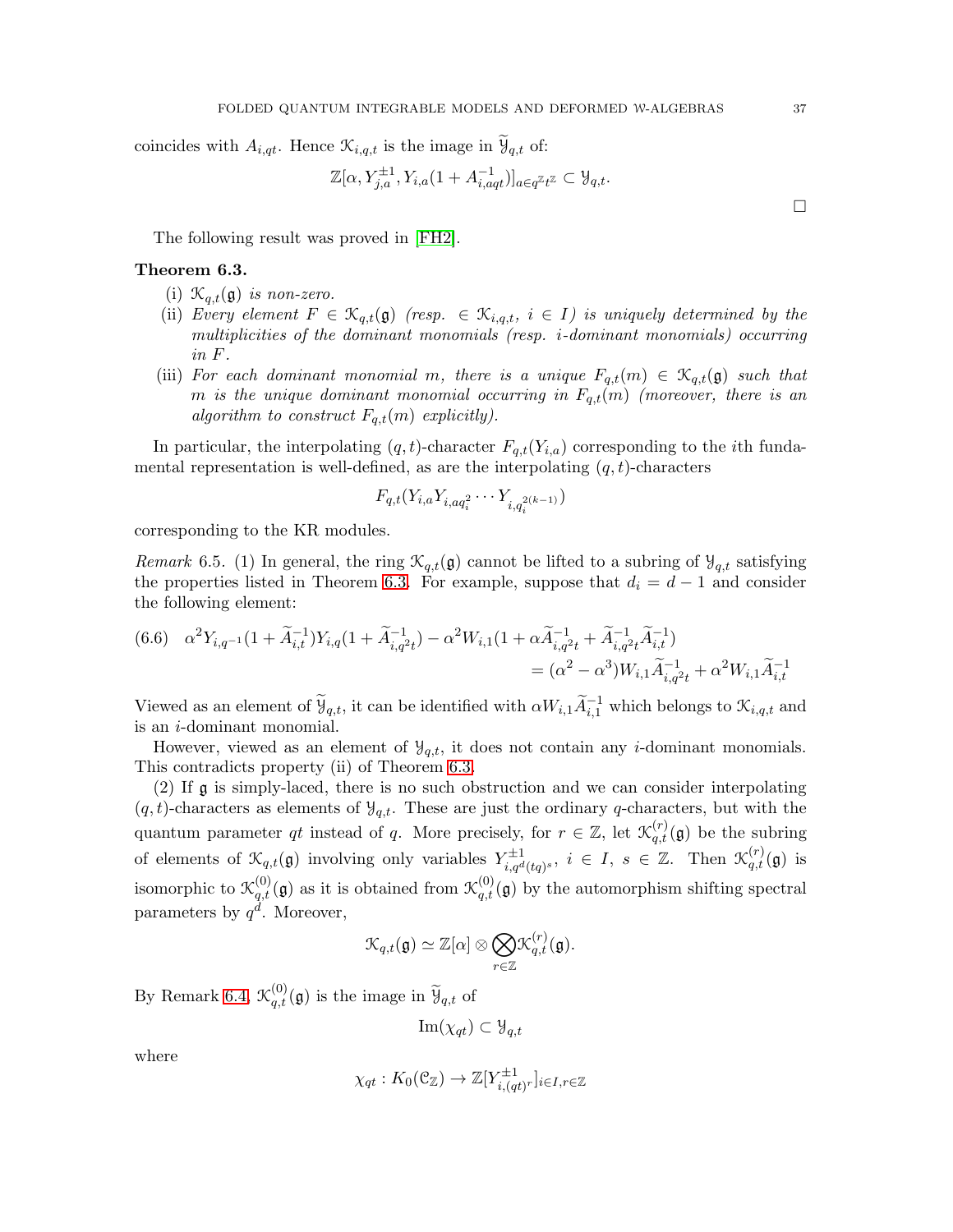is the ordinary  $q$ -character homomorphism, but with quantum parameter  $q$  replaced by qt and  $C_{\mathbb{Z}}$  is the subcategory of finite-dimensional representations of  $U_{qt}(\hat{\mathfrak{g}})$  whose simple constituents have Drinfeld polynomials have roots that are powers of  $at$ . constituents have Drinfeld polynomials have roots that are powers of qt.

**Theorem 6.4.**  $\mathcal{K}_{q,t}(\mathfrak{g})$  can be lifted to a subring  $\overline{\mathcal{K}}_{q,t}(\mathfrak{g}) \subset \overline{\mathcal{Y}}_{q,t}$  so that we have a commutative diagram:



This theorem follows from Theorem [6.6](#page-37-0) below.

6.4. The refined ring of interpolating  $(q, t)$ -characters. Let us consider the completion  $\overline{\Psi}_{q,t}^{\infty}$  of the ring  $\overline{\Psi}_{q,t}$  which includes infinite linear combinations of monomials whose  $\mathfrak{g}$ -weights belong to a finite union of cones  $\{\mu \leq \omega\}$ , with  $\leq$  being the standard ordering (as for the q-characters in the category O). Next, we define the subrings  $\overline{\mathcal{K}}_{i,q,t} \subset \overline{\mathcal{Y}}_{q,t}^{\infty}$  in the same way as the subrings  $\mathcal{K}_{i,q,t}$  of  $\widetilde{\mathcal{Y}}_{q,t}$ , except that we include infinite which make sense in  $\overline{\mathcal{Y}}_{q,t}^{\infty}$ . Note that the elements generating  $\mathcal{K}_{i,q,t}$  are well-defined in  $\overline{\mathcal{Y}}_{q,t}$  and in  $\overline{\mathcal{Y}}_{q,t}^{\infty}$  by (2) in Remark [6.2.](#page-34-1)

**Definition 6.5.** We define the *refined ring of interpolating*  $(q, t)$ -*characters*  $\overline{\mathcal{K}}_{q,t}(\mathfrak{g})$  as the intersection

$$
\bigcap_{i\in I}\overline{\mathcal{K}}_{i,q,t}\subset\overline{\mathcal{Y}}_{q,t}^{\infty}.
$$

<span id="page-37-0"></span>**Theorem 6.6.** The refined ring of interpolating  $(q, t)$ -characters  $\overline{\mathcal{K}}_{q,t}(\mathfrak{g})$  satisfies the same properties as the properties of  $\mathcal{K}_{q,t}(\mathfrak{g})$  listed in Theorem [6.3.](#page-36-0) In particular, it contains a unique element

$$
\overline{F}_{q,t}(m) \in \overline{\mathcal{K}}_{q,t}(\mathfrak{g})
$$

for each dominant monomial m.

*Proof.* All proofs in [\[FH2\]](#page-67-13) remain valid if we replace  $\widetilde{\Psi}_{q,t}$  by  $\overline{\Psi}_{q,t}^{\infty}$ . More precisely,

(i) follows from (iii).

(ii) The property for the i-dominant monomials is proved as for [\[FH2,](#page-67-13) Lemma 4.1]. In the simply-laced cases  $(d = 1)$ , the proof is the same as for ordinary q-character as discussed above (see Remark [6.5\)](#page-36-1). If  $d = 2$ , the crucial point is indeed that the formula [\(6.6\)](#page-36-2) has an *i*-dominant monomial: its respective specializations under  $\overline{\Pi}_t$ ,  $\Pi_q$ ,  $\Pi_t$  are 0,  $Y_{i,q^{-1}}Y_{i,q}A_{i,1}^{-1}$ , 0, which are *i*-dominant. Hence expression [\(6.6\)](#page-36-2) identifies with  $\alpha(2-\alpha)Y_{i,q^{-1}}Y_{i,q}A_{i,1}^{-1}$  in  $\overline{\mathcal{Y}}_{q,t}^{\infty}$  $q,t$ which is *i*-dominant. An analogous reasoning gives the result for  $d = 3$ .

The property for dominant monomials is proved exactly as in [\[FH2,](#page-67-13) Lemma 4.2] from the property we just obtained for the i-dominant monomials.

(iii) This is proved as in [\[FH2,](#page-67-13) Section 4.2]: an algorithm is proposed which produces the  $F(W_{i,a})$  for any i, a, and from which the  $F(m)$  are obtained as algebraic combinations of these  $F(W_{i,a})$ . For the  $F(W_{i,a})$ , the algorithm and the proof that it does not fail are the same. This proof is obtained by induction on the rank of the Lie algebra. That is why we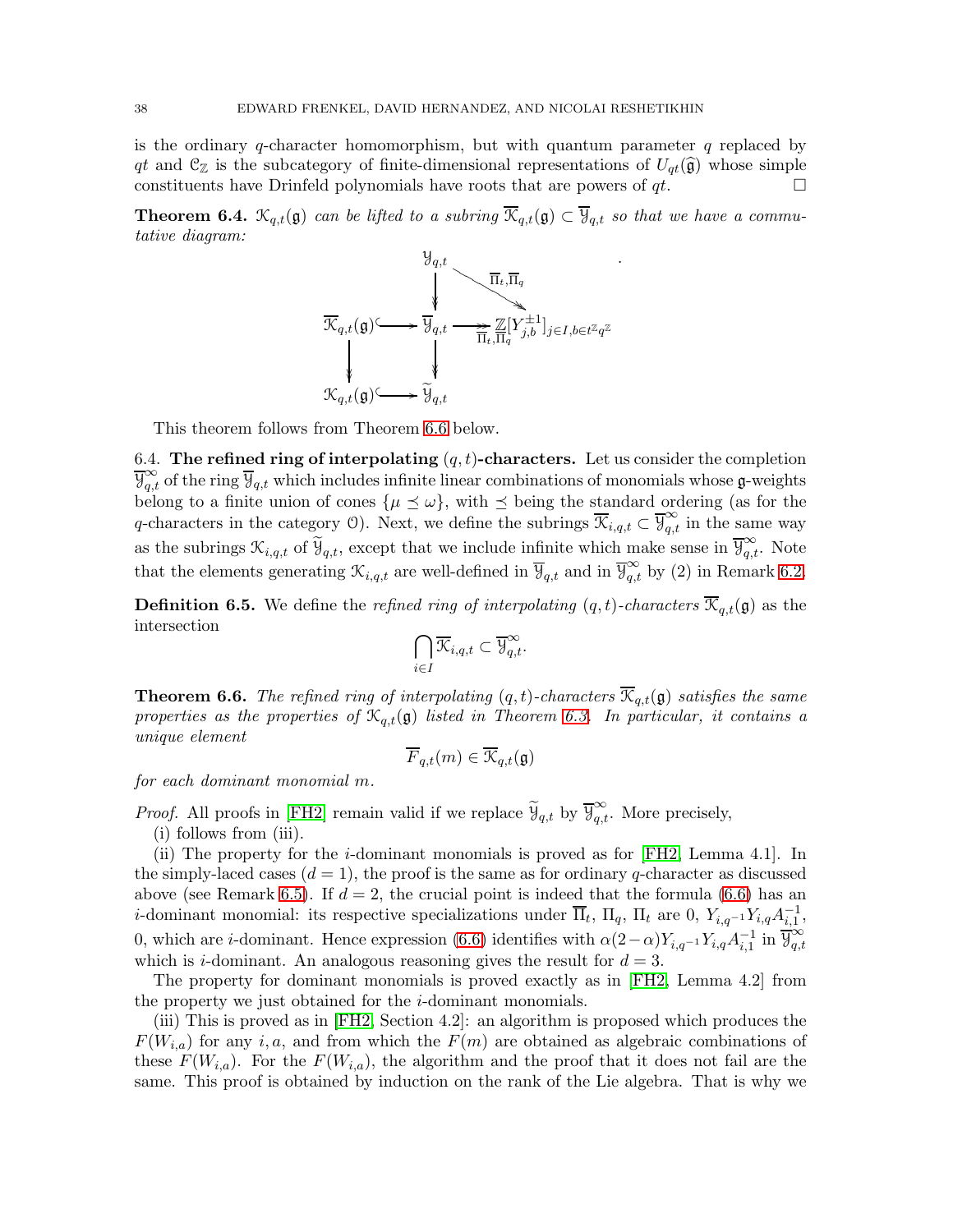have to check for  $n = 1$  (type  $A_1$ ) and  $n = 2$  (types  $A_1 \times A_1$ ,  $A_2$ ,  $C_2$ ,  $G_2$ ). The simply-laced cases are clear by Remark [6.4.](#page-35-0) For type  $C_2$ , the formulas obtained in [\[FH2\]](#page-67-13) for  $\mathcal{K}_{q,t}(\mathfrak{g})$  work as well for  $\overline{\mathcal{K}}_{q,t}(\mathfrak{g})$ :

<span id="page-38-0"></span>
$$
(6.7) \qquad \overline{F}_{q,t}(Y_{2,1})=Y_{2,1}+Y_{2,q^4t^2}^{-1}Y_{1,qt}Y_{1,q^3t}+\alpha Y_{1,qt}Y_{1,q^5t^3}^{-1}+Y_{1,q^3t^3}^{-1}Y_{1,q^5t^3}^{-1}Y_{2,q^2t^2}+Y_{2,q^6t^4}^{-1},
$$

<span id="page-38-1"></span>(6.8) 
$$
\overline{F}_{q,t}(W_{1,1}) = Y_{1,q^{-1}}Y_{1,q} + \alpha Y_{1,q^{-1}}Y_{1,q^{3}t^{2}}^{-1}Y_{2,q^{2}t} + Y_{1,q^{4}t}^{-1}Y_{1,q^{3}t^{2}}^{-1}Y_{2,t}Y_{2,q^{2}t}
$$

$$
+ \alpha Y_{1,q^{-1}}Y_{1,q^{5}t^{2}}Y_{2,q^{6}t^{3}}^{-1} + Y_{2,q^{2}t}Y_{2,q^{4}t^{3}}^{-1} + Y_{1,q^{t^{2}}}^{-1}Y_{1,q^{5}t^{2}}Y_{2,q^{6}t^{3}}^{-1}Y_{2,t} + \alpha Y_{1,q^{-1}}Y_{1,q^{7}t^{4}}^{-1}
$$

$$
+ Y_{2,q^{4}t^{3}}^{-1}Y_{2,q^{6}t^{3}}^{-1}Y_{1,q^{3}t^{2}}Y_{1,q^{5}t^{2}} + \alpha Y_{1,q^{4}t}^{-1}Y_{1,q^{7}t^{4}}^{-1}Y_{2,t} + \alpha Y_{2,q^{4}t^{3}}^{-1}Y_{1,q^{3}t^{2}}Y_{1,q^{7}t^{4}}^{-1} + Y_{1,q^{5}t^{4}}^{-1}Y_{1,q^{7}t^{4}}^{-1},
$$
  
(6.9) 
$$
\overline{F}_{q,t}(\alpha Y_{1,1}) = \alpha(Y_{1,1} + Y_{1,q^{2}t^{2}}^{-1}Y_{2,qt} + Y_{2,q^{5}t^{3}}^{-1}Y_{1,q^{4}t^{2}} + Y_{1,q^{6}t^{4}}^{-1}).
$$

<span id="page-38-2"></span>For the type  $G_2$ , the formulas obtained in [\[FH2,](#page-67-13) Section 5.2] work as well.  $\Box$ 

Now let us consider the various specializations of  $\mathcal{K}_{q,t}(\mathfrak{g})$ . We have first the three specializations corresponding to the respective specializations of the deformed W-algebras at  $t = 1$ ,  $q = \epsilon$  and  $q = 1$ .

- The specialization  $\Pi_q = \Pi_{t=1,\alpha=1}$ : we get the q-character of a  $U_q(\widehat{\mathfrak{g}})$ -module, that is an element of  $\mathcal{K}_q^+(\mathfrak{g})$  (this is proved in [\[FH2\]](#page-67-13)).
- The specialization  $\Pi_t = \Pi_{q=\epsilon,\alpha=0}$ : we get the *t*-character of a  $U_t({}^L\hat{\mathfrak{g}})$ -module (this is proved in [\[FH2\]](#page-67-13)).
- The specialization  $\overline{\Pi}_t = \Pi_{q=1,\alpha=d}$ : we get the t-character of an element of  $\mathcal{K}_t^-(\mathfrak{g})$  (in light of Proposition [3.2,](#page-13-1) the proof is parallel to the proof for the other specializations since  $\overline{\Pi}_t(\overline{\mathcal{K}}_{i,q,t}) = \text{Ker}(S_i^-)$ ). Hence, it can also be viewed as the folded t-character of a  $U_t(\hat{\mathfrak{g}}')$ -module (see Section [4.3\)](#page-16-0).

There are also two additional interesting specializations:

• The specialization  $\Pi'_t = \Pi_{q=1,\alpha=0}$ : it is well-defined as the composition of  $\Pi_t$  and the homomorphism

$$
\mathbb{Z}[W_{i,a}^{\pm 1}]_{i\in I, a\in t^{\mathbb{Z}}\epsilon^{\mathbb{Z}}}\to \mathbb{Z}[\overline{Y}_{i,a}^{\pm 1}]_{i\in I, a\in t^{\mathbb{Z}}}
$$

(see formula [\(6.1\)](#page-33-2) for the definition of  $\overline{Y}_{i,a}$ ) identifying  $\epsilon$  with 1. We get the tcharacter of an element of  $\mathcal{K}_t^{-1}(\mathcal{L}_{\mathfrak{g}})$  which is defined in terms of the variables  $\overline{Y}_{i,a}$ instead of  $Y_{i,a}$  (this is parallel to the proof for the other specializations as  $\Pi'_t(\overline{X}_{i,q,t}) =$  $\text{Ker}(S_i^-)$ ). Hence, it can also be viewed as the folded t-character of a  $U_t$  $\left(\widehat{L_{\mathfrak{g}}\right)^{\prime}}\right)$  module (see Section [4.3\)](#page-16-0).

• The specialization  $\overline{\Pi}_q = \Pi_{t=1,\alpha=0}$ : we obtain elements of  $\text{Im}(\chi_q^L)$ , i.e. q-characters of modules over the Langlands dual quantum affine algebra  $U_q^L(\hat{\mathfrak{g}})$ , as defined in [\[H5,](#page-67-25) Section 12] (in the context of the parametrization of simple representations of shifted quantum affine algebras).

So, in the total, we have 5 interesting specializations of the refined ring of interpolating  $(q, t)$ -characters: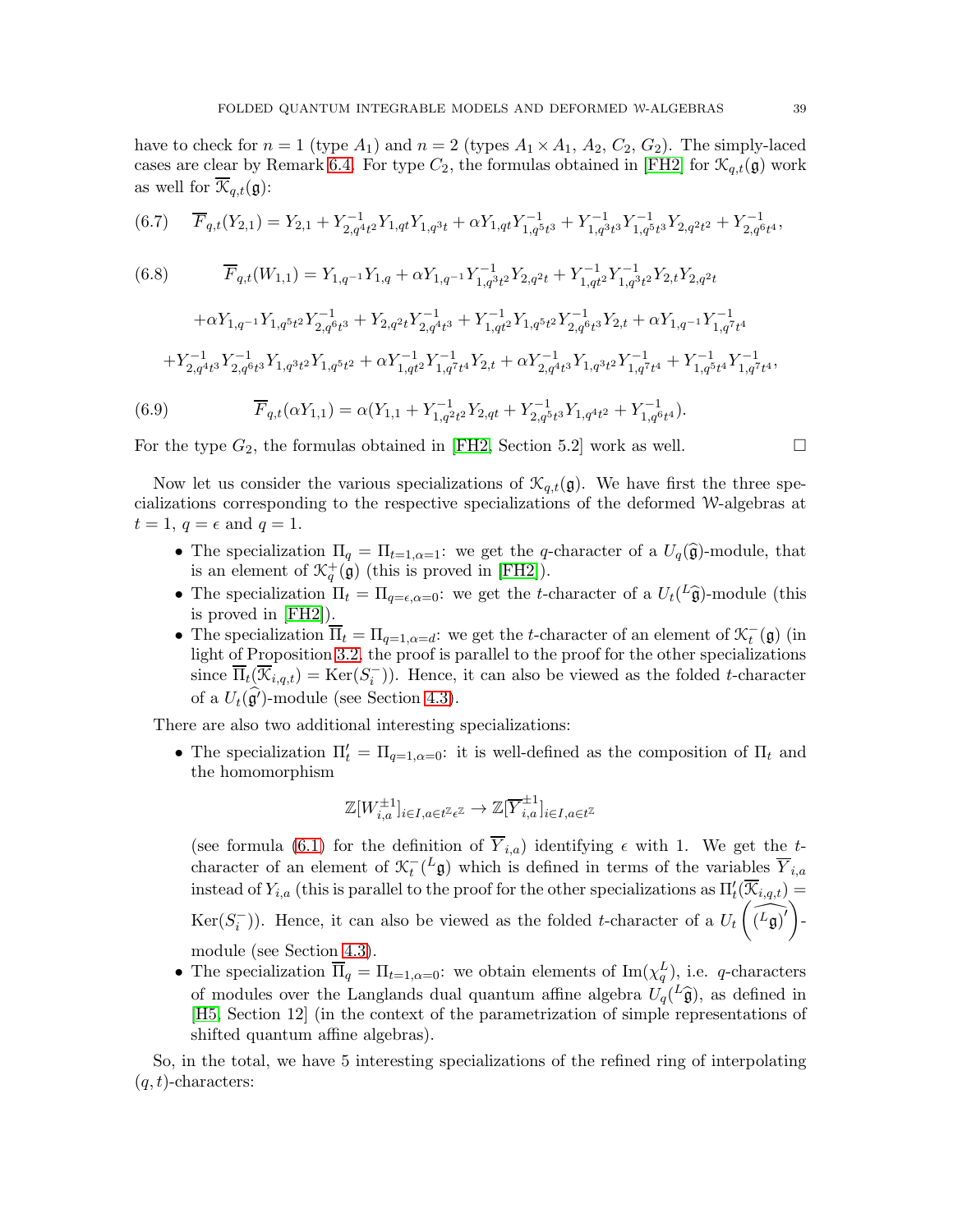

Remark 6.6. To get the *t*-characters of  $U_t(L\hat{g})$ -modules in the sense of [\[H3\]](#page-67-22) (as recalled above), one has to change the sign in the definition of the variables  $Z_{i,a}$ , as described in [\[FH2\]](#page-67-13) (formula (2) for  $r = 2$  and Section 3.2 for  $r = 3$ ). In this paper, to simplify our notation, we do not make this sign change.  $\Box$ 

Remark 6.7. In [\[FH2,](#page-67-13) Lemma 4.16] we proved that the generators of  $\mathcal{K}_{q,t}(\mathfrak{g})$ , i.e. the fundamental elements  $F_{q,t}(W_{i,q})$ , are finite linear combinations of monomials. In the case of the refined ring  $\overline{\mathcal{K}}_{q,t}(\mathfrak{g})$  the algorithm in the proof of Theorem [6.6](#page-37-0) produces the fundamental elements  $\overline{F}_{q,t}(W_{i,a})$  but so far we have only been able to prove that they are (possibly infinite) linear combinations of monomials with weights in the union of finitely many cones. That's why we have allowed such linear combinations in the definition of the  $\overline{\mathcal{K}}_{i,q,t}$  above. However, we also know that the specializations under  $\Pi_q$ ,  $\Pi_t$ ,  $\overline{\Pi}_t$  and  $\Pi'_t$  of an interpolating  $(q, t)$ -character with a finite number of dominant monomials are finite linear combinations. This follows from Proposition [6.10](#page-41-0) below. Therefore finiteness of elements of  $\mathcal{K}_{q,t}(\mathfrak{g})$  follows from Conjecture [6.11](#page-42-1) saying that the coefficients of all monomials in  $\overline{F}_{q,t}(W_{i,q})$  are positive (see Corollary [6.12\)](#page-42-2).

<span id="page-39-0"></span>**Example 6.7.** Let us consider the interpolating  $(q, t)$ -character  $(6.7)$  corresponding to the second fundamental representation of  $U_q(C_2^{(1)})$  $2^{(1)}$ ). In this case, we have  $L\hat{\mathfrak{g}} = D_3^{(2)}$  $\mathfrak{g}'^{(2)}$ ,  $\mathfrak{g}' =$  $A_3^{(1)}$  $\widehat{J_3^{(1)}}, \widehat{L_9} = D_3^{(1)} \simeq A_3^{(1)}$  $s_3^{(1)}$  (the last isomorphism involves switching the indices  $1 \leftrightarrow 2 \in$  $\{1,2,3\} = I'$ .

The above 5 specializations (listed in the same clockwise order) are, respectively,

• the q-character of the fundamental representation  $L(Y_{2,1})$  of  $U_q(C_2^{(1)})$  $\binom{1}{2}$ :

$$
Y_{2,1}+Y_{2,q^4}^{-1}Y_{1,q}Y_{1,q^3}+Y_{1,q}Y_{1,q^5}^{-1}+Y_{1,q^3}^{-1}Y_{1,q^5}^{-1}Y_{2,q^2}+Y_{2,q^6}^{-1},\\
$$

• the twisted t-character of the fundamental representation  $L(Z_{2,1})$  of  $U_t(D_3^{(2)})$  $\binom{2}{3}$ :

$$
Z_{2,1}+Z_{2,t^2}^{-1}Z_{1,-t^2}+Z_{1,-t^6}^{-1}Z_{2,-t^2}+Z_{2,-t^4}^{-1},
$$

• the t-character in  $\mathcal{K}_t^-(C_2)$  of highest monomial  $Y_{2,1}$ :

$$
Y_{2,1}+Y_{2,t}^{-1}Y_{1,t}^2+2Y_{1,t}Y_{1,t}^{-1}+Y_{1,t^3}^{-2}Y_{2,t^2}+Y_{2,t^4}^{-1},\\
$$

also equal to the folded t-character of the fundamental representation  $L(Y_{2,1})$  of  $U_t(A_3^{(1)}$  $\binom{1}{3}$ ,

• the t-character in  $\mathcal{K}_t^{-}(^L C_2)$  of highest monomial  $\overline{Y}_{2,1}$ :  $\overline{Y}_{2,1}+\overline{Y}_{2,t^2}^{-1}\overline{Y}_{1,t}+\overline{Y}_{1,t^3}^{-1}\overline{Y}_{2,t^2}+\overline{Y}_{2,t^4}^{-1},$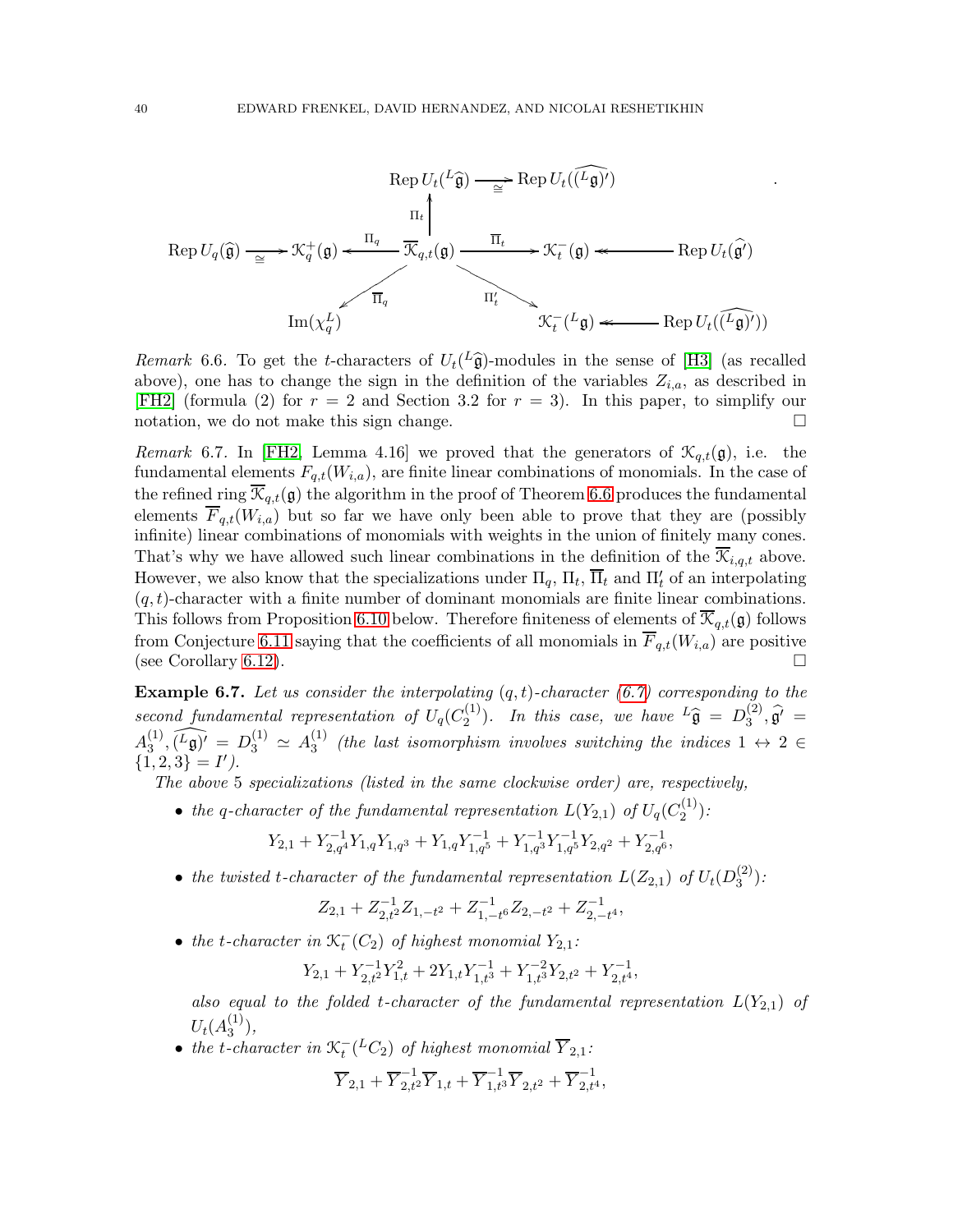which after switching the indices  $1$  and  $2$  is equal to the folded t-character of the  $\emph{fundamental representation} \ \ L(Y_{1,1}) \ \ of \ \ U_{t}(A_{3}^{(1)})$  $\binom{1}{3}$ , defined in terms of the variables  $\overline{Y}_{i,a}$  instead of  $Y_{i,a}$ .

 $\bullet\;$  the Langlands dual q-characters of the fundamental representation  $L(Z_{2,1})$  of  $U_q(D_3^{(2)})$  $\binom{2}{3}$ 

$$
W_{2,1} + W_{2,q^4}^{-1}W_{1,q^2} + W_{1,q^4}^{-1}W_{2,q^2} + W_{2,q^6}^{-1}.
$$

<span id="page-40-1"></span>**Example 6.8.** Let us consider the interpolating  $(q, t)$ -character [\(6.8\)](#page-38-1) corresponding to the representation  $L(W_{1,1})$  of  $U_q(C_2^{(1)})$  $\binom{11}{2}$ . The 5 specializations are, respectively,

- the q-character of the 11-dimensional representation  $L(Y_{1,q^{-1}}Y_{1,q})$  of  $U_q(C_2^{(1)})$  $\binom{1}{2}$ .
- the twisted t-character of the fundamental representation  $L(Z_{1,-1})$  of  $U_t({}^L\hat{\mathfrak{g}})$  =  $U_t(D_3^{(2)}$  $\binom{2}{3}$ .

 $Z_{1,-1}+Z_{1,-}^{-1}$  $\frac{1}{1,-t^4}Z_{2,t}Z_{2,-t}+Z_{2,-t}Z_{2,t^3}^{-1}+Z_{2,-t}^{-1}$  $\frac{Z_{2,-t}^{-1}}{Z_{2,t}^{-1}}Z_{2,t}^{-1}Z_{2-t}^{-1}$  $\frac{-1}{2-t^3}Z_{1,-t^4}+Z_{1,-t^-}^{-1}$  $\frac{1}{1,-t}$ 8 ·

• the t-character in  $\mathcal{K}_t^-(C_2)$  of highest monomial  $Y_{1,1}^2$ :

$$
(Y_{1,1} + Y_{1,t^2}^{-1}Y_{2,t} + Y_{2,t^3}^{-1}Y_{1,t^2} + Y_{1,t^4}^{-1})^2,
$$

also equal to the folded t-character of the representation  $L(Y_{1,1}Y_{3,1})$  of  $U_t(A_3^{(1)})$  $\binom{1}{1}$ 

• the t-character in  $\mathfrak{K}^-_t({}^L C_2)$  of highest monomial  $\overline{Y}_{1,1}$ :

$$
\overline{Y}_{1,1}+\overline{Y}_{1,t^2}^{-1}\overline{Y}_{2,t}^2+2\overline{Y}_{2,t}\overline{Y}_{2,t^3}^{-1}+\overline{Y}_{2,t^3}^{-2}\overline{Y}_{1,t^2}+\overline{Y}_{1,t^4}^{-1}
$$

which after switching the indices 1 and 2 is equal to the folded t-character of the  $\emph{fundamental representation} \ \ L(Y_{2,1}) \ \ of \ \ U_{t}(A_{3}^{(1)})$  $\binom{1}{3}$ , defined in terms of the variables  $\overline{Y}_{i,a}$  instead of  $Y_{i,a}$ .

 $\bullet~$  the Langlands dual q-characters of the fundamental representation  $L(Z_{2,1})$  of  $U_q(D_3^{(2)})$  $\binom{2}{3}$ 

$$
W_{1,1} + W_{1,q^2}^{-1}W_{2,1}W_{2,q^2} + W_{2,q^2}W_{2,q^4}^{-1} + W_{1,q^2}^{-1}W_{1,q^4}W_{2,q^6}^{-1}Y_{2,t} + W_{2,q^4}^{-1}W_{2,q^6}^{-1}W_{1,q^4} + W_{1,q^6}^{-1}
$$

**Example 6.9.** Let us consider the interpolating  $(q, t)$ -character [\(6.9\)](#page-38-2) corresponding to the first fundamental representation of  $U_q(C_2^{(1)}$  $\mathcal{L}_2^{(1)}$ ). The specializations under  $\Pi_t$ ,  $\Pi'_t$ ,  $\overline{\Pi}_q$  are zero because of the  $\alpha$  factor. The specializations under  $\Pi_q$  and  $\overline{\Pi}_t$  are respectively:

• the q-character of the fundamental representation  $L(Y_{1,1})$  of  $U_q(C_2^{(1)})$  $\binom{1}{2}$ :

$$
Y_{1,1} + Y_{1,q^2}^{-1}Y_{2,q} + Y_{2,q^5}^{-1}Y_{1,q^4} + Y_{1,q^6}^{-1},
$$

• the t-character in  $\mathcal{K}_t^-(C_2)$  of highest monomial  $2Y_{1,1}$ :

$$
2(Y_{1,1} + Y_{1,t^2}^{-1}Y_{2,t} + Y_{2,t^3}^{-1}Y_{1,t^2} + Y_{1,t^4}^{-1})
$$

also equal to (the double of) the folded t-character of the representation  $L(Y_{1,1})$  of  $U_{t}(A_{3}^{(1)}% \mathbb{Z}^{m})\cup U_{t}(A_{3}^{(2)}% \mathbb{Z}^{m})$  $\binom{1}{3}$ .

<span id="page-40-0"></span>6.5.  $\sigma$ -fundamental interpolating  $(q, t)$ -characters. In this subsection we identify the representation  $M(W)$  of  $U_q(L\hat{\mathfrak{g}})$  in terms of Conjecture [5.16](#page-27-0) for the simplest  $U_q(\hat{\mathfrak{g}}')$ -modules with  $\sigma$ -invariant highest monomials. These monomials have the form  $Y_{i,a}$  if  $\sigma(i) = i$  and  $\prod_{1 \leq k \leq d} Y_{\sigma^k(i),a}$  if  $\sigma(i) \neq i$ . For this reason, we call these  $U_q(\widehat{g'})$ -modules  $\sigma$ -fundamental. Note however that the corresponding  $U_t({}^L\hat{\mathfrak{g}})$ -modules (see the second part of Proposition [6.10\)](#page-41-0) are in fact fundamental.

.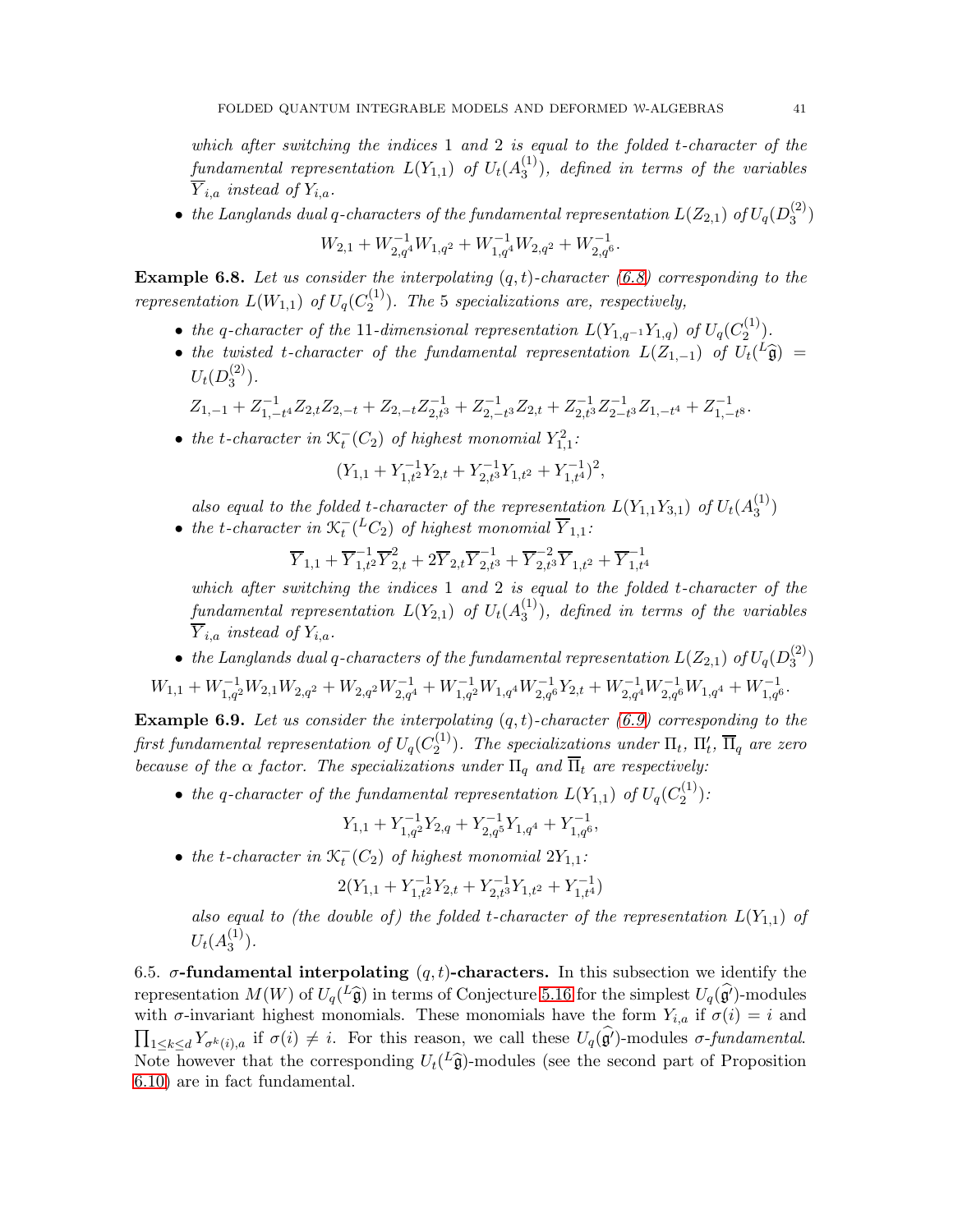Consider a  $U_q(\widehat{\mathfrak{g}}')$ -module of the form  $L(\widetilde{Y}_{i,a}), i \in I$  (the set of vertices of the Dynkin diagram of  $\mathfrak{g} = (\mathfrak{g}')^{\sigma}$  and with  $a \in q^{\mathbb{Z}}$ .

Let

$$
X_{q,t}^{(i)}:=\overline{F}_{q,t}(W_{i,a})\in\overline{\mathcal{K}}_{q,t}(\mathfrak{g}).
$$

We call it the ith  $\sigma$ -fundamental interpolating  $(q, t)$ -character. The following proposition shows that  $X_{q,t}^{(i)}$  satisfies the properties of the element  $X_{q,t}$  whose existence is stated in Conjecture [5.16](#page-27-0) in the case when  $W = L(\widetilde{Y}_{i,a}).$ 

<span id="page-41-0"></span>**Proposition 6.10.** The specializations of  $X_{q,t}^{(i)}$  under  $\Pi_q$ ,  $\Pi_t$ ,  $\overline{\Pi}_t$ ,  $\Pi'_t$ ,  $\overline{\Pi}_q$  are respectively

- the q-character of the simple  $U_q(\hat{g})$ -module of highest monomial  $W_{i,a}$ . It is a KR module (a fundamental representation if  $d_i = d$ ).
- the t-character of the fundamental  $U_t$ ( $^L$ **a**)-module of highest monomial  $Z_{i,(a_{q=\epsilon})^{d_i^{V}}}$ (see [\(4.3\)](#page-16-1) for the definition of  $d_i^{\vee}$ ), with  $a_{q=\epsilon}$  the specialization of a at  $q=\epsilon$ .
- the t-character of the element  $F(\overline{Y}_{i,a}) = F(Y_{i,a})^{d_i^{\gamma}}$  in  $\mathcal{K}_t^-(\mathfrak{g})$  (defined in terms of the variables  $Y_{j,b}$ ) of highest monomial  $Y_{i,a}$ . It is also the folded t-character of the simple  $U_t(\hat{\mathfrak{g}}')$ -module of highest monomial  $Y_{i,a}$  (this is a tensor product of the fundamental representations).
- the t-character of the element  $F(\overline{Y}_{i,a})$  in  $\mathcal{K}_t^{-}(L\mathfrak{g})$  (which is defined in terms of the variables  $Y_{j,b}$  instead of  $Y_{j,b}$ ) of highest monomial  $Y_{i,a}$ . It is also, after the appropriate permutation of indices, equal to the folded t-character of the fundamental  $U_t$  $\left(\widehat{L_{\mathfrak{g}}\rceil'}\right)$ -module of highest monomial  $Y_{i,a}$ .
- the Langlands dual q-character of the fundamental  $U_q(\frac{L\hat{g}}{R})$ -module of highest monomial  $Z_{i, a^{d_i^\vee}}$ .

Proof. By construction, following the algorithm in [\[FH2,](#page-67-13) Section 4.2.4], the interpolating  $(q, t)$ -character  $F_{q,t}(W_{i,a})$  is the sum of  $W_{i,a}$  plus other monomials of the form

$$
W_{i,a}\widetilde{A}_{i,aq^dt}^{-1}\widetilde{A}_{j_1,b_1}^{-1}\cdots\widetilde{A}_{j_N,b_N}^{-1}
$$

where  $j_k \in I$ ,  $b_j \in aq^{\mathbb{Z}}t^{\mathbb{Z}}$  and the  $\widetilde{A}_{j,b}$  are given by formula [\(6.4\)](#page-35-1). Though the argument in [\[FH2\]](#page-67-13) concerns  $F_{q,t}(W_{i,q})$ , the algorithm constructing  $X_{q,t}^{(i)} = \overline{F}_{q,t}(W_{i,q})$  in  $\overline{\mathcal{Y}}_{q,t}$  is the same, hence we obtain that  $X_{q,t}^{(i)}$  satisfies the same property. This implies that each of the 5 specializations considered in the statement of the proposition has a unique dominant monomial; namely, the corresponding specialization of the highest monomial  $W_{i,a}$ . Then, as explained in  $[FH2]$ , the first two specializations are respectively the q-character of a KR module of  $U_q(\hat{\mathfrak{g}})$  and the t-character of a fundamental module of  $U_t({}^L\hat{\mathfrak{g}})$ , which are known to have a unique dominant monomial by [\[H2\]](#page-67-21) and [\[H3\]](#page-67-22). The third specialization is an element of  $\mathcal{K}_t^-(\mathfrak{g})$  with a unique dominant monomial  $\overline{Y}_{i,a}$ , hence it is equal to  $F(\overline{Y}_{i,a})$ . Moreover, the simple  $U_t(\hat{g})$ -module of highest monomial  $\widetilde{Y}_{i,a}$  is a simple tensor product of fundamental representations, and, as a consequence of [\[FM\]](#page-67-18), its (folded) t-character belongs to  $\overline{Y}_{i,a} + \overline{Y}_{i,a} A_{i,at}^{-1} \mathbb{Z}[A_{j,b}^{-1}]_{j\in I, b\in at^{\mathbb{Z}}}$ , with the  $A_{j,b}$  as in formula [\(3.10\)](#page-11-1). Hence it has a unique dominant monomials and is equal to  $F(\overline{Y}_{i,a})$ . We use an analogous argument for the fourth specialization. For the last specialization, this is the Langlands dual q-character which is precisely defined as the specialization of the interpolating  $(q, t)$ -character  $F_{q,t}(W_{i,a})$ .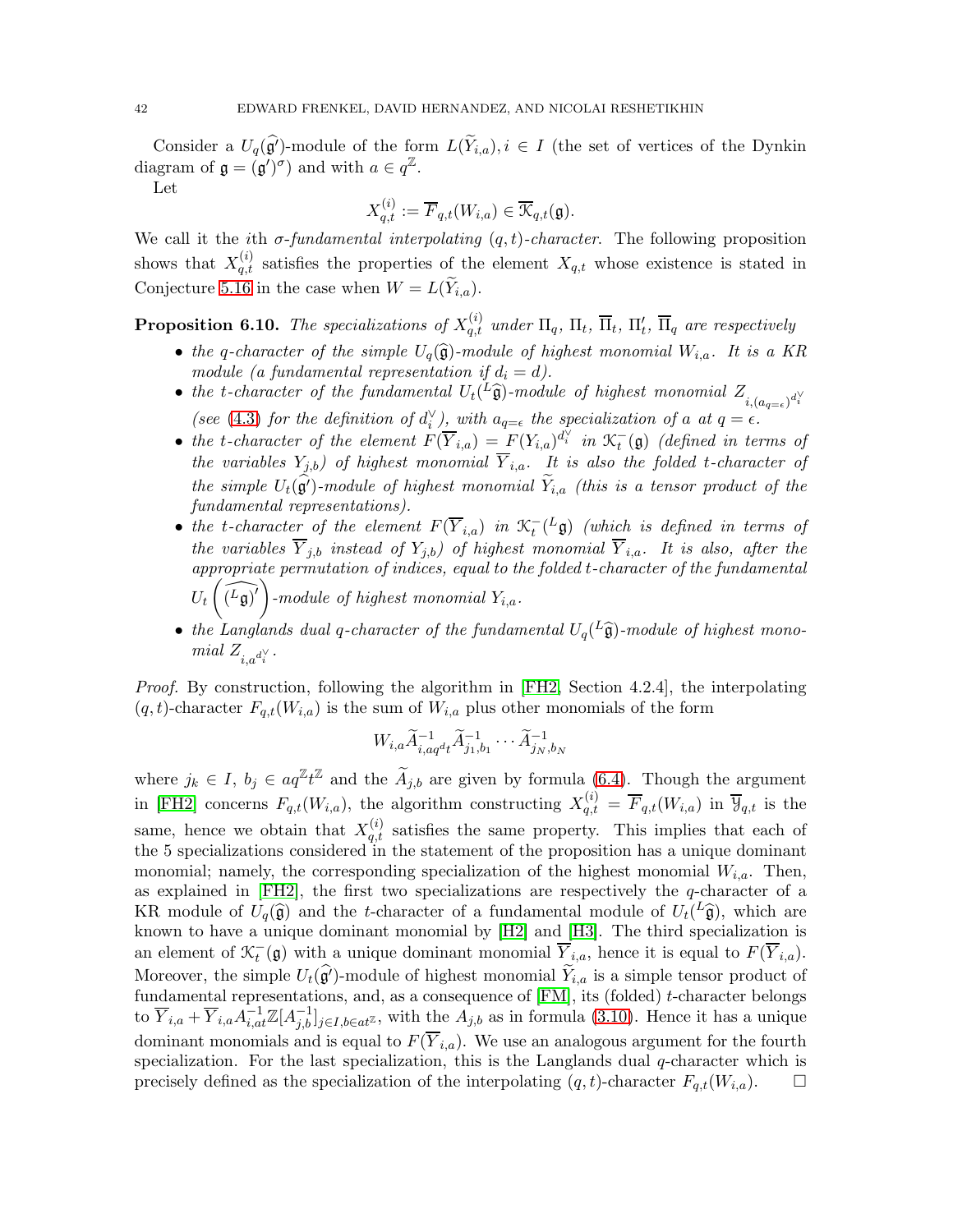The following conjecture is true in all examples known to us.

<span id="page-42-1"></span>**Conjecture 6.11.**  $X_{q,t}^{(i)}$  can be written in such a way that all coefficients of its monomials are positive.

<span id="page-42-2"></span>**Corollary 6.12.** If Conjecture [6.11](#page-42-1) holds, then  $X_{q,t}^{(i)}$  is a polynomial and therefore every element of  $\overline{\mathcal{K}}_{q,t}(\mathfrak{g})$  is a polynomial (a finite linear combination of monomials).

*Proof.* Positivity of coefficients of  $X_{q,t}^{(i)}$  implies that if  $X_{q,t}^{(i)}$  were an infinite combination of monomials, then so would be  $\overline{\Pi}_t(X_{q,t}^{(i)})$ , which is not the case. Since the elements  $X_{q,t}^{(i)}$ q,t generate  $\overline{\mathcal{K}}_{q,t}(\mathfrak{g})$ , it follows that every element of  $\overline{\mathcal{K}}_{q,t}(\mathfrak{g})$  is finite as well.

Remark 6.8. The statement analogous to Conjecture [6.11](#page-42-1) for the elements  $F_{q,t}(W_{i,q})$  of the original ring  $\mathcal{K}_{q,t}(\mathfrak{g})$  is also a conjecture. At present, we are not aware of a uniform proof of this statement or of Conjecture [6.11.](#page-42-1) We expect, however, that it is possible to write an explicit positive and finite expression for these elements for Lie algebras g of classical types, and to check the statement with the help of a computer for  $\mathfrak g$  of exceptional types. There is a similar question for the corresponding elements of the deformed W-algebra. We hope to discuss this in another paper.

Assuming Conjecture [6.11,](#page-42-1) we obtain a proof of the second part of Conjecture [5.15,](#page-26-0)(ii) (modulo Conjecture [5.15,](#page-26-0)(i)) and Conjecture [5.16](#page-27-0) for  $W = L(Y_{i,a})$ .

**Theorem 6.13.** Let  $W = L(\widetilde{Y}_{i,a})$ ,  $i \in I$ ,  $a \in \mathbb{C}^{\times}$ . Suppose that Conjecture [6.11](#page-42-1) holds. Then there exists a subspace  $\overline{W} \subset \widetilde{W}$  isomorphic, as a vector space graded by <sup>L</sup>g-weights, to  $a U_q^L(\widehat{\mathfrak{g}})$ -module  $M(W)$ , which is the simple  $U_t^L(\widehat{\mathfrak{g}})$ -module of highest monomial  $Z_{i,(a_{q=\epsilon})^{d_i^{\vee}}}$ .

Moreover, it satisfies Conjecture [5.16](#page-27-0) for the interpolating  $(q,t)$ -character  $X_{q,t}^{(i)}$ .

*Proof.* We have seen in Proposition [6.10](#page-41-0) that  $\overline{\Pi}_t(X_{q,t}^{(i)})$  is the folded t-character of W and that  $\Pi_t(X_{q,t}^{(i)}) = \chi_t(M(W))$  where  $M(W)$  is the fundamental  $U_t({}^L\hat{\mathfrak{g}})$ -module of highest monomial  $Z_{i,(a_{q=\epsilon})^{d_i^{\vee}}}$ . The positivity of  $X_{q,t}^{(i)}$  implies that the multiplicities of weights in  $\Pi_t(X_{q,t}^{(i)})$  (for which  $\alpha = 0$ ) are lower than in  $\overline{\Pi}_t(X_{q,t}^{(i)})$  (for which  $\alpha = d$ ). Hence the  $result.$ 

### 7. Examples

<span id="page-42-0"></span>In this section we present five explicit examples confirming Conjectures [5.15](#page-26-0) and [5.16.](#page-27-0)

7.1. First example: the fundamental representation  $L(Y_{2,1})$  of  $U_q(A_3^{(1)})$  $_3^{(1)}$ . Consider the Lie algebra  $\mathfrak{g}'$  of type  $A_3$  with the automorphism  $\sigma$  exchanging the nodes 1 and 3 of its Dynkin diagram. We have the Lie algebra  $\mathfrak{g} = C_2$  with  $d_1 = 1, d_2 = 2$  and its Langlands dual is  $L_{\mathfrak{g}} = B_2$ . We also have  $(L_{\mathfrak{g}})' = A_3$ , but with the nodes 1 and 3 exchanged in comparison to the original  $\mathfrak{g}'$ , and  ${}^L\widehat{\mathfrak{g}} = D_3^{(2)}$  $\frac{1}{3}$ .

Then the algebra  $U_q(\widehat{\mathfrak{g}'}) = U_q(A_3^{(1)})$  $\binom{1}{3}$  acts on its 6-dimensional fundamental representation  $W = L(Y_{2,1})$  whose q-character is

$$
Y_{2,1}+Y_{2,q^2}^{-1}Y_{1,q}Y_{3,q}+Y_{1,q^3}^{-1}Y_{3,q}+Y_{3,q^3}^{-1}Y_{1,q}+Y_{2,q^2}Y_{1,q^3}^{-1}Y_{3,q^3}^{-1}+Y_{2,q^4}^{-1}.
$$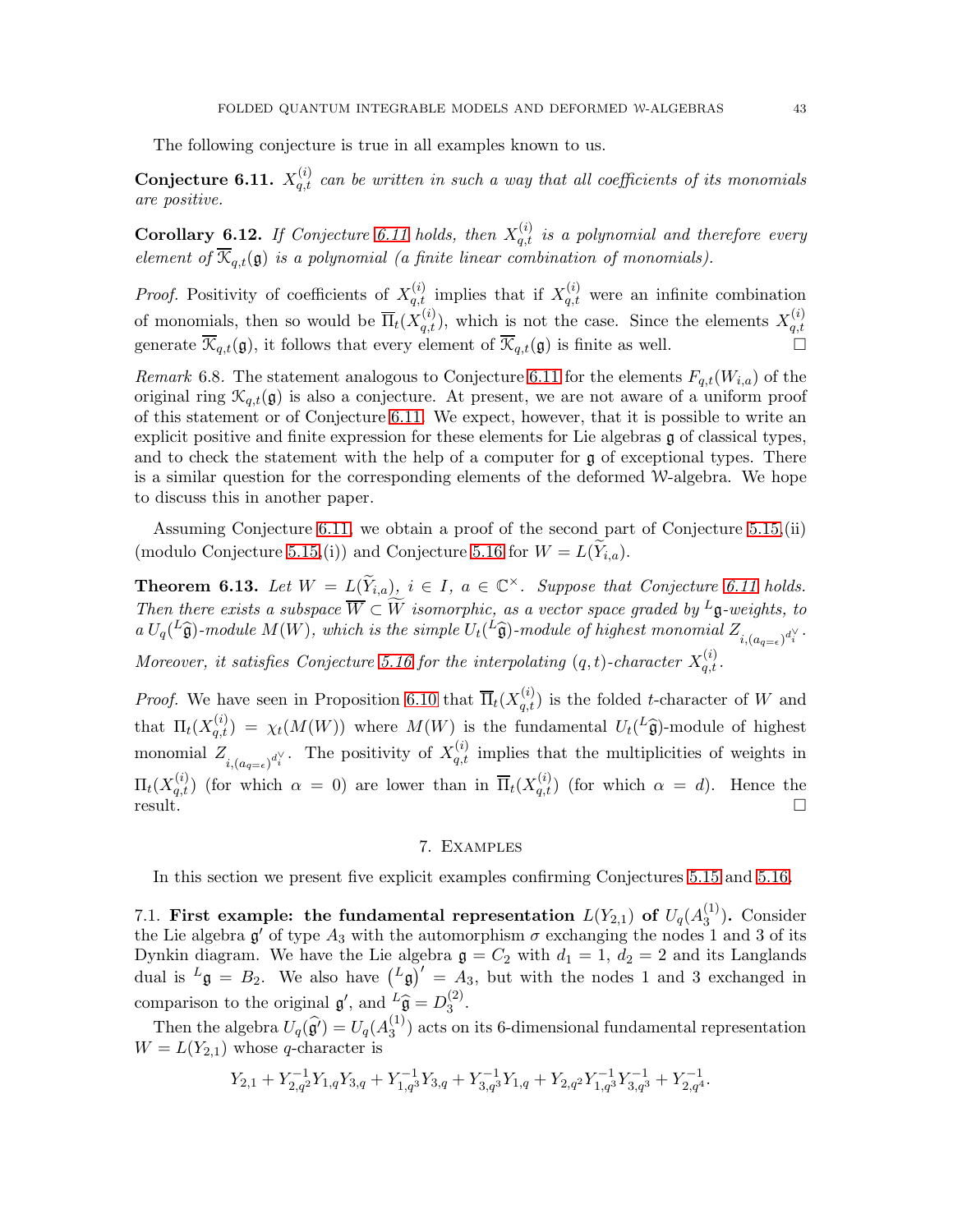We have the Q-operators  $Q_i^{\pm}(z, u) = t_{R_i^{\pm}}(z, u)$  associated to the prefundamental representations  $R_i^+(z)$ ,  $i = 1, 2, 3$ , of  $U_q(\hat{g}')$ . The roots of the corresponding Baxter polynomials satisfy the BAE [\(4.7\)](#page-19-2) of type  $A_3^{(1)}$  $3^{(1)}$ . Now we consider the subspace  $W(u)$  of W where the actions of  $Q_1^{\pm,ss}$  $2^{\pm,\text{ss}}_1(z,u)$  and  $Q_3^{\pm,\text{ss}}$  $\mathbb{R}_3^{\pm,ss}(z,u)$  coincide. We also have the 4-dimensional subspace  $\overline{W} \subset W$  which is the direct sum of the  $\sigma$ -invariant weight subspaces W and the subspace W which is the direct sum of the  $\ell$ -weight subspaces corresponding to the  $\sigma$ -invariant  $\ell$ -weights (or monomials in the q-character).

In the present case all  $\sigma$ -invariant weights have multiplicity 1. Therefore, by Remark  $5.5(2)$ , for all values of u we have

$$
W(u) = \widetilde{W} = \widehat{W} = W^{\sigma}(u).
$$

Thus, part (i) of Conjecture [5.15](#page-26-0) is verified in this case.

This implies that only  $\sigma$ -invariant solutions of the BAE [\(4.7\)](#page-19-2) appear in this case. Identifying the eigenvalues of the operators  $Q_1^{\pm,ss}$  $2^{\pm,ss}_{1}(z) = Q_3^{\pm,ss}$  $\frac{1}{3}$ <sup>SS</sup>(*z*), we obtain the folded BAE [\(4.8\)](#page-19-1) corresponding to the Lie algebra  $\mathfrak{g} = C_2$ .

The q-character of the subspace  $\overline{W}$  is given by the formula

$$
Y_{2,1}+Y_{2,q^2}^{-1}(Y_{1,q}Y_{3,q})+Y_{2,q^2}(Y_{1,q^3}Y_{3,q^3})^{-1}+Y_{2,q^4}^{-1}.
$$

Setting  $\widetilde{Y}_{1,q} = Y_{1,q} Y_{3,q}$ , one gets

(7.1) 
$$
Y_{2,1} + Y_{2,q^2}^{-1} \widetilde{Y}_{1,q} + Y_{2,q^2} \widetilde{Y}_{1,q^3}^{-1} + Y_{2,q^4}^{-1}.
$$

The corresponding character

$$
y_2 + y_2^{-1}y_1 + y_1^{-1}y_2 + y_2^{-1}
$$

is equal to the character of a fundamental representation of  $U_t({}^L\hat{\mathfrak{g}}) = U_t(D_3^{(2)})$  $\binom{2}{3}$ . Thus, part (ii) of Conjecture [5.15](#page-26-0) is verified.

Finally, we discuss Conjecture [5.16](#page-27-0) in the present case. We have the interpolating  $(q, t)$ -character [\(6.7\)](#page-38-0) of the second fundamental representation of  $U_q(C_2^{(1)})$  $2^{(1)}$ ) studied in Example [6.7.](#page-39-0) We verify Conjecture [5.16:](#page-27-0)

The specialization of the interpolating  $(q,t)$ -character  $(6.7)$  under  $\Pi_t$  is equal to the t-character of the fundamental representation  $M(W)$  of  $U_t(L\hat{\mathfrak{g}}) = U_t(D_3^{(2)})$  $\binom{2}{3}$ .

Its specialization under  $\overline{\Pi}_t$  is the folded t-character of the  $U_t(\hat{\mathfrak{g}}') = U_t(A_3^{(1)})$  $_3^{(1)}$ )-module W. Its specialization under  $\Pi'_{t}$  is (after switching the indices 1 and 2) the folded t-character of W', the fundamental representation  $L(Y_{1,1})$  of  $U_t(A_3^{(1)})$  $\binom{1}{3}$ , defined in terms of the variables  $Y_{i,a}$  instead of  $Y_{i,a}$ .

Thus, we find that both Conjectures [5.15](#page-26-0) and [5.16](#page-27-0) hold in this case. In other words, we obtain an example of the folded quantum integrable system associated to  $\mathfrak{g} = C_2$  whose spectra correspond to the solutions of the folded BAE equation [\(4.8\)](#page-19-1) associated to  $\mathfrak{g} = C_2$ , with the space of states being isomorphic to a representation of  $U_q$ <sup>( $L\hat{\mathfrak{g}} = D_3^{(2)}$ )</sup>  $\binom{2}{3}$ .

<span id="page-43-0"></span>7.2. Second example: representation  $L(Y_{1,1}Y_{2n-1,1})$  of  $U_q(A_{2n}^{(1)})$  $\binom{1}{2n-1}$ . We work with the Lie algebras  $\mathfrak{g}' = A_{2n-1}$ ,  $\mathfrak{g} = C_n$ ,  $L\mathfrak{g} = B_n$ ,  $(L\mathfrak{g})' = D_{n+1}$  and  $L\widehat{\mathfrak{g}} = D_{n+1}^{(2)}$  (we assume that  $n \geq 2$ ).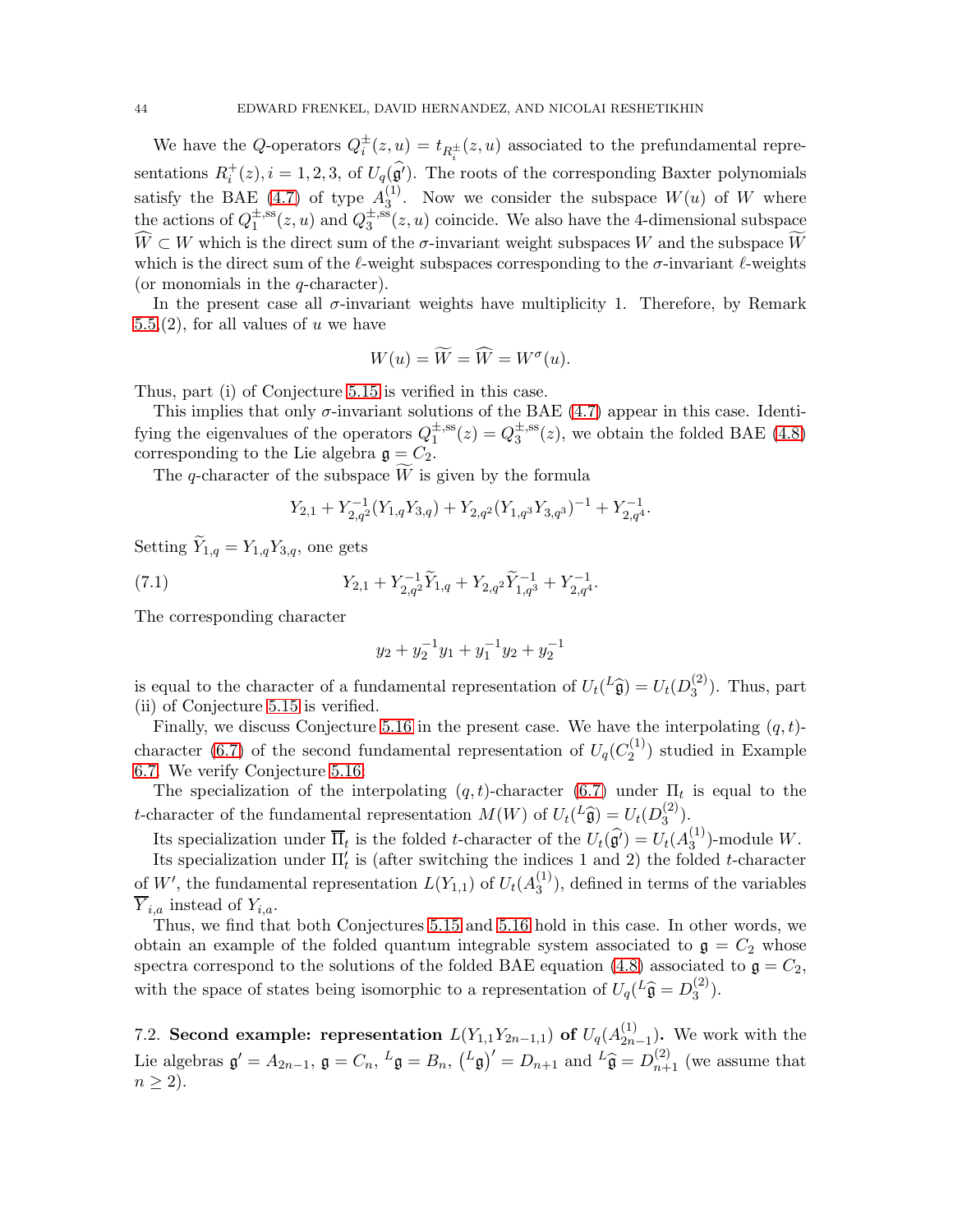Consider the representation  $W = L(Y_{1,1}Y_{2n-1,1})$  of  $U_q(A_{2n}^{(1)})$  $\binom{1}{2n-1}$ . It is 4n<sup>2</sup>-dimensional and is isomorphic to the tensor product of the fundamental representations  $L(Y_{1,1}) \otimes L(Y_{2n-1,1}).$ Its q-character has  $2n \sigma$ -invariant monomials, including one with multiplicity 2:

$$
\chi_q(\widetilde{W}) = Y_{1,1} Y_{2n-1,1} + Y_{1,q^2}^{-1} Y_{2n-1,q^2}^{-1} Y_{2,q} Y_{2n-2,q} + \dots + Y_{n-1,q^n}^{-1} Y_{n,q^n}^{-1} Y_{n,q^{n-1}}^2
$$
  
+2Y\_{n,q^{n-1}} Y\_{n,q^{n+1}}^{-1} + Y\_{n,q^{n+1}}^{-2} Y\_{n-1,q^n} Y\_{n+1,q^n} + \dots + Y\_{1,q^{2n}}^{-1} Y\_{2n-1,q^{2n}}^{-1}.

All weight subspaces of W are one-dimensional, except for the 0-weight subspace  $W_0$  of W which is  $2n$ -dimensional, containing as a proper subspace its intersection with W, which is the 2-dimensional  $\ell$ -weight space associated to the  $\sigma$ -invariant monomial  $Y_{n,q^{n-1}}Y_{n,q^{n+1}}^{-1}$ (the other  $n-1$  monomials of weight 0 are not  $\sigma$ -invariant). This  $\ell$ -subspace is therefore precisely the intersection  $\widetilde{W} \cap W_0$ , and Lemma [5.2,](#page-21-1)(2) implies that  $\widehat{\sigma}$  preserves this  $\ell$ -weight subspace. We are going to show that  $\widehat{\sigma}$  acts on it as the identity. subspace. We are going to show that  $\hat{\sigma}$  acts on it as the identity.

Let v be a generating vector of the weight subspace  $W_{\alpha_n}$ , which is one-dimensional, and hence is an  $\ell$ -weight subspace. The corresponding monomial is  $Y_{n,q^{n-1}}^2 Y_{n-1,q^n}^{-1} Y_{n-1,q^n}^{-1}$ . Under the action of the  $U_q(\mathfrak{sl}_2)$  subalgebra corresponding to the node n, the vector v generates a representation of dimension 4 with a 2-dimensional 0-weight space, which is spanned by the  $x_{n,m}^-, v, m \in \mathbb{Z}$ . Since  $W_{\alpha_n}$  is preserved by  $\hat{\sigma}$ , it follows that  $\hat{\sigma}(v) = \pm v$ . In fact, it is easy to see that  $\hat{\sigma}(v) = v$  by restricting W to  $U_q(\mathfrak{g})$  and taking the limit  $q \to 1$ . Then W decomposes into the direct sum of the adjoint representation of  $A_{2n-1}$  and the trivial onedimensional representation, and the weight subspace  $W_{\alpha_n}$  appears in the former. It is easy to see that the operator  $\hat{\sigma}$  acts on the adjoint representation as the automorphism induced by the automorphism  $\sigma$  of the Dynkin diagram of  $A_{2n-1}$  (whose invariant Lie subalgebra is  $C_n$ ). From this we readily obtain that  $\hat{\sigma}$  acts as the identity on  $W_{\alpha_n}$ .

Next, we have  $\sigma(x_{n,m}^-) = x_{n,m}^-$  for any  $m \in \mathbb{Z}$ , so we obtain that  $\hat{\sigma}(x_{n,m}^- v) = x_{n,m}^- v$ . This implies that the vectors in  $\bar{W} \cap W_0$  are indeed  $\hat{\sigma}$ -invariant. This implies that  $\widetilde{W}^{\sigma} = \widetilde{W}$ .

Now we derive from this that for generic u the intersection  $W(u) \cap W_0$  is two-dimensional.

We have the 2n-dimensional weight subspace  $W_0$  of W. By analyzing the q-character of W, we have found that it decomposes into a direct sum of  $n-1$  two-dimensional subspaces, each containing two  $\ell$ -weight subspaces corresponding to a pair of monomials  $M_1 \neq M_2$  such that  $\sigma(M_1) = M_2$  (and therefore  $\hat{\sigma}$  interchanges them, according to Lemma [5.2,](#page-21-1)(2)), and the two-dimensional  $\ell$ -weight subspace corresponding to the  $\sigma$ -invariant monomial  $Y_{n,q^{n-1}} Y_{n,q^{n+1}}^{-1}$  on which  $\hat{\sigma}$  acts as the identity, as we have shown above. This implies that the trace of  $\hat{\sigma}$  on  $W_0$  is equal to 2.

On the other hand,  $W_0$  also has a basis of joint eigenvectors of  $Q_i^{\pm,ss}$  $i^{\pm,ss}(u), i \in I', \text{ with}$ eigenvalues  $\lambda(u) = (\lambda_i^{\pm}(u))$ . By applying the argument of Lemma [5.2,](#page-21-1)(2), we find that  $\hat{\sigma}$ maps such an eigenvector to another one with eigenvalues  $\sigma(\lambda(u))$ . In the limit  $u \to 0$  the eigenspaces of  $Q_i^{\pm,ss}$  $\psi_i^{\pm,ss}(u), i \in I'$  become  $\ell$ -weight spaces. Hence we find from the preceding paragraph that for generic u we have at least  $2(n - 1)$  eigenvalues  $\lambda(u)$  which are not  $\sigma$ invariant, and the set of these eigenvalues breaks into  $n - 1$  pairs, with the eigenvalues in each pair (and the corresponding one-dimensional eigenspaces) exchanged by  $\sigma$ . If the remaining 2 eigenvalues were not  $\sigma$ -invariant, then the corresponding 2 one-dimensional eigenspaces would have to be exchanged by  $\sigma$ . But then the trace of  $\hat{\sigma}$  on  $W_0$  would be equal to 0, which is a contradiction. Therefore for generic u there must be one  $\sigma$ -invariant eigenvalue  $\lambda(u)$  with multiplicity 2, such that the corresponding two-dimensional eigenspace is  $\hat{\sigma}$ -invariant (this is the necessary condition for the trace of  $\hat{\sigma}$  on this subspace, and hence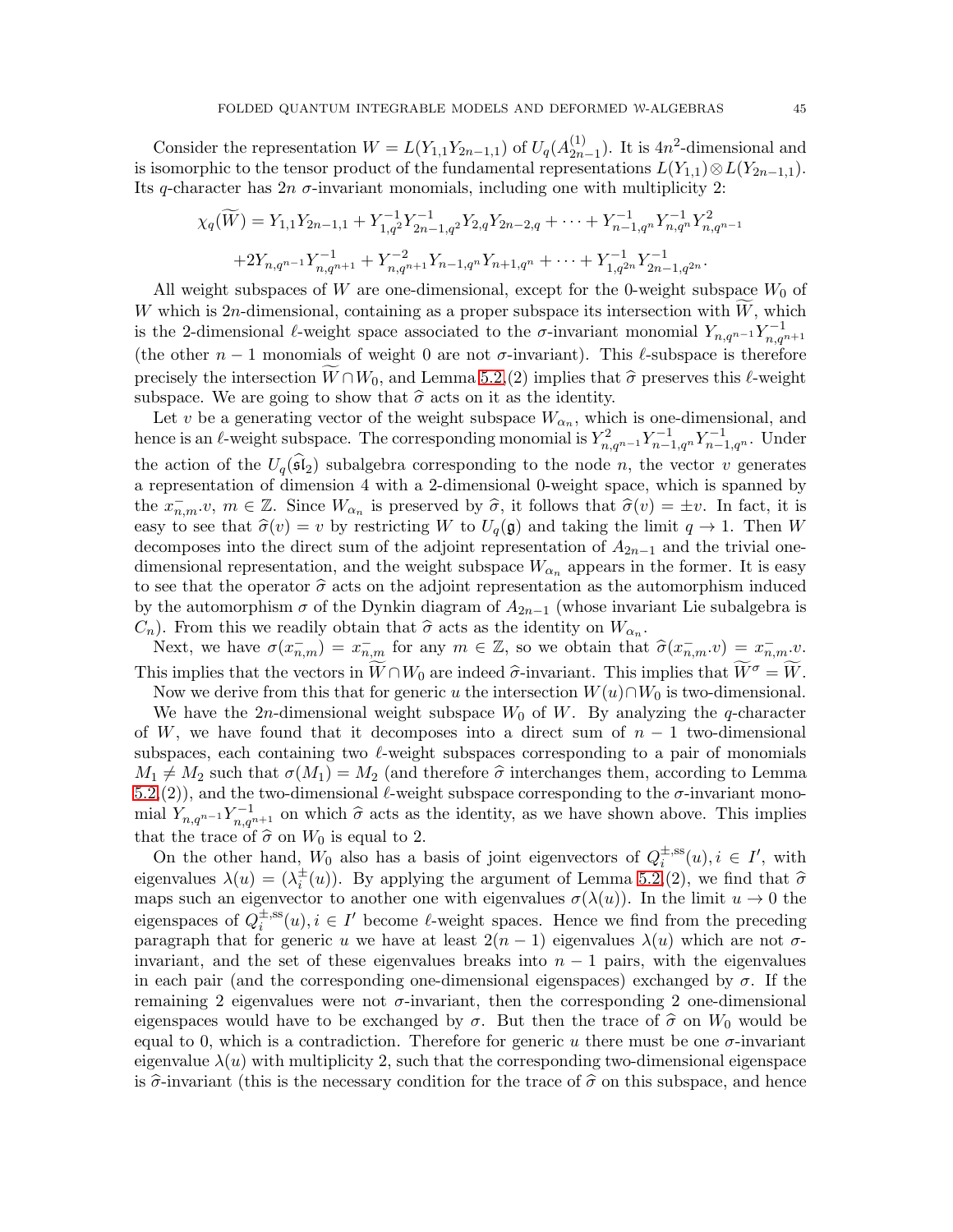on  $W_0$ , to be equal to 2). But then this two-dimensional subspace is contained in  $W(u)$ , and moreover in  $W^{\sigma}(u)$ . This implies that  $W(u) \cap W_0 = W^{\sigma}(u) \cap W_0$  is two-dimensional.

Since the other weight spaces are 1-dimensional, it follows from Remark [5.5,](#page-27-1)(2) that for generic u we have

$$
W(u) \simeq \widetilde{W}
$$

as vector spaces graded by  $^L$ g-weights, in agreement with Conjecture [5.15,](#page-26-0)(1). Moreover, we obtain that  $W(u) = W^{\sigma}(u)$ .

Now, setting  $\widetilde{Y}_{i,a} = Y_{i,a} Y_{2n-i,a}$  for  $1 \leq i \leq n-1$ , we obtain that

$$
\chi_q(\widetilde{W}) = \widetilde{Y}_{1,1} + \widetilde{Y}_{1,q^2}^{-1} \widetilde{Y}_{2,q} + \cdots + \widetilde{Y}_{n-1,q^n}^{-1} Y_{n,q^{n-1}}^2 + 2Y_{n,q^{n-1}} Y_{n,q^{n+1}}^{-1} + \widetilde{Y}_{n-1,q^n} Y_{n,q^{n+1}}^{-2} + \cdots + \widetilde{Y}_{1,q^{2n}}^{-1}.
$$
  
The corresponding dependent is

The corresponding character is

$$
y_1 + y_1^{-1}y_2 + \dots + y_{n-1}^{-1}y_n^2 + 2 + y_n^{-2}y_{n-1} + \dots + y_1^{-1},
$$

which coincides with the character of the  $(2n + 2)$ -dimensional fundamental representation  $M(W)$  of  $U_t(L\widehat{\mathfrak{g}}) = U_t(D_{n+1}^{(2)})$ . Moreover, as we will see below, the specialization  $\Pi_t$  of corresponding interpolating  $(q, t)$ -character gives rise to the t-character of this representation of  $U_t(D_{n+1}^{(2)})$ .

The above character can also be interpreted as the character of the direct sum of the  $(2n+1)$ -dimensional fundamental representation and the trivial representation of  $U_t(L\mathfrak{g}) =$  $U_t(B_n^{(1)})$ . But we cannot obtain its t-character from the interpolating  $(q, t)$ -character below because this t-character contains the monomial 1 (compare with the discussion in Remark  $(5.5,(3)).$  $(5.5,(3)).$  $(5.5,(3)).$ 

The interpolating  $(q, t)$ -character of the simple representation  $L(Y_{1,q^{-1}}Y_{1,q})$  of  $U_q(C_n^{(1)})$ is given by formula [\(6.8\)](#page-38-1) in Example [6.8](#page-40-1) for  $n = 2$ . For general n, the statements about its specializations follow from Proposition [6.10:](#page-41-0)

Its specialization under  $\overline{\Pi}_t$  it is equal to  ${}^{\text{f}}\chi_t(W)$ .

Its specialization under  $\Pi_t$  is the t-character of the fundamental representation  $M(W)$  of  $U_t({}^L\widehat{\mathfrak{g}})=U_t(D_{n+1}^{(2)}).$ 

Its specialization under  $\Pi'_{t}$  is (after switching the indices i and  $n+1-i$ ) is the folded t-character of W', the fundamental representation  $L(Y_{n,1})$  of  $U_t(A_{2n}^{(1)})$  $\binom{1}{2n-1}$ , defined in terms of the variables  $\overline{Y}_{i,a}$  instead of  $Y_{i,a}$ .

All of this is in agreement with Conjectures [5.15](#page-26-0) and [5.16.](#page-27-0)

7.3. Third example: the fundamental representation  $L(Y_{3,1})$  of  $U_q(A_5^{(1)})$  $_{5}^{(1)}$ ). Consider the Lie algebra  $\mathfrak{g}'$  of type  $A_5$  with  $\sigma$  being the unique automorphism of the Dynkin diagram of order 2. Then  $g = C_3$  with  $d_1 = d_2 = 1$ ,  $d_3 = 2$  and its Langlands dual Lie algebra is  $L_{\mathfrak{g}} = B_3$ . We also have  $(L_{\mathfrak{g}})' = D_4$  and  $L_{\widehat{\mathfrak{g}}} = D_5^{(2)}$  $\binom{2}{5}$ .

The fundamental representation  $L(Y_{3,1})$  of  $U_q(\widehat{\mathfrak{g}'}) = U_q(A_5^{(1)})$  $_{5}^{(1)}$ ) is 20-dimensional. It has 8 invariant monomials:

$$
\chi_q(\widetilde{W}) = Y_{3,1} + Y_{3,q^2}^{-1} Y_{4,q} Y_{2,q} + Y_{1,q^2} Y_{5,q^2} Y_{2,q^3}^{-1} Y_{4,q^3}^{-1} Y_{3,q^2} + Y_{1,q^2} Y_{5,q^2} Y_{3,q^4}^{-1} + Y_{3,q^2} Y_{1,q^4}^{-1} Y_{5,q^4}^{-1}
$$
  
+ 
$$
Y_{1,q^4}^{-1} Y_{5,q^4}^{-1} Y_{2,q^3} Y_{4,q^3} Y_{3,q^4}^{-1} + Y_{3,q^4} Y_{2,q^5}^{-1} Y_{4,q^5}^{-1} + Y_{3,q^6}^{-1}.
$$

In this case all ordinary weights have multiplicity 1. Therefore Remark [5.5,](#page-27-1)(2) implies that for any u we have

$$
W(u) = \widetilde{W} = \widehat{W} = W^{\sigma}(u).
$$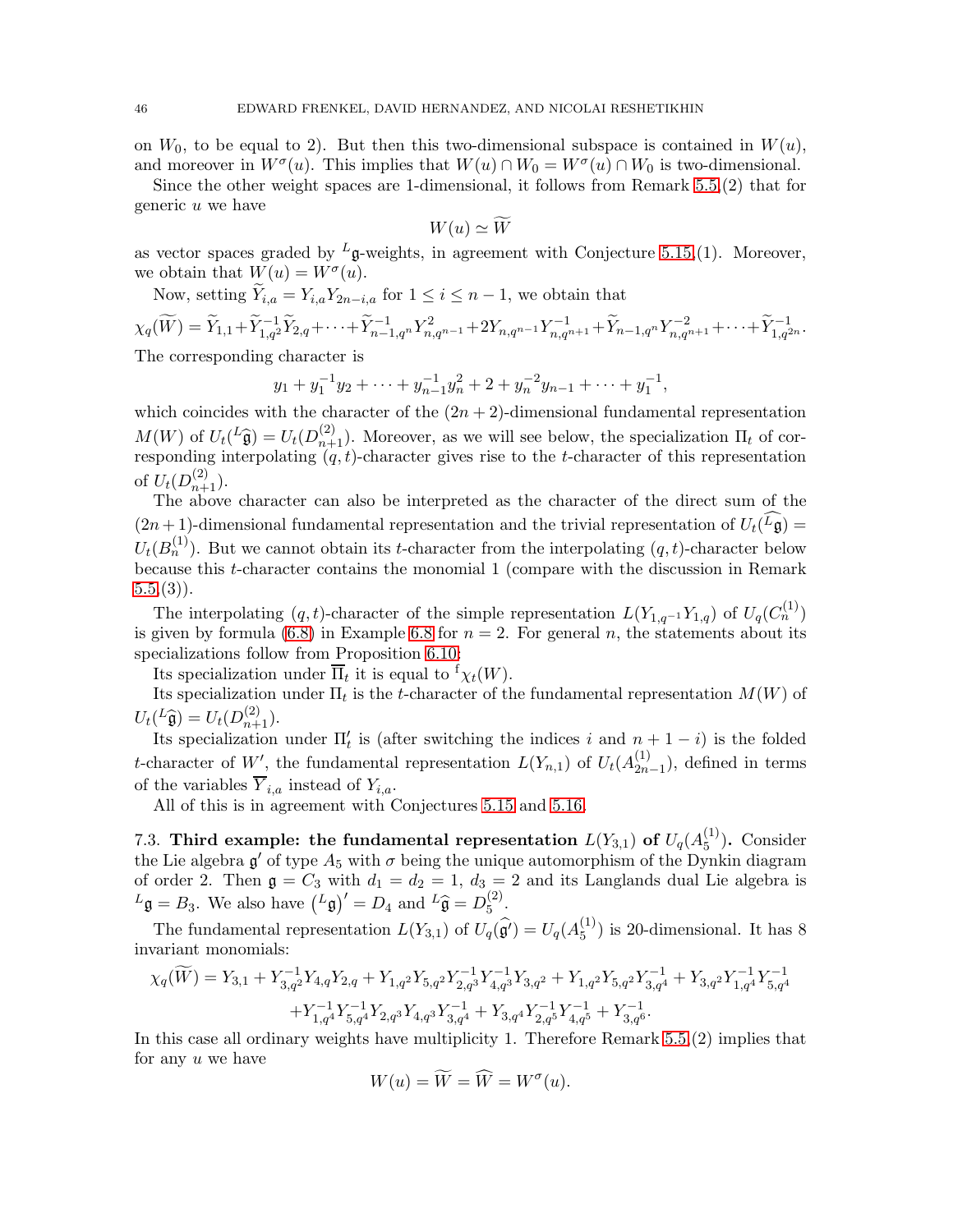Setting  $\widetilde{Y}_{1,a} = Y_{1,a} Y_{5,a}$  and  $\widetilde{Y}_{2,a} = Y_{2,a} Y_{4,a}$ , we obtain that  $\chi_a(\widetilde{W})$  equals  $Y_{3,1}+Y_{3,q^2}^{-1}\widetilde Y_{2,q}+\widetilde Y_{1,q^2}\widetilde Y_{2,q^3}^{-1}Y_{3,q^2}+\widetilde Y_{1,q^2}Y_{3,q^4}^{-1}+Y_{3,q^2}\widetilde Y_{1,q^4}^{-1}+\widetilde Y_{1,q^4}^{-1}\widetilde Y_{2,q^3}Y_{3,q^4}^{-1}+Y_{3,q^4}\widetilde Y_{2,q^5}^{-1}+Y_{3,q^6}^{-1}.$ The corresponding character is

$$
y_3 + y_2y_3^{-1} + y_3y_2^{-1}y_1 + y_3^{-1}y_1 + y_3y_1^{-1} + y_3^{-1}y_2y_1^{-1} + y_2^{-1}y_3 + y_3^{-1},
$$

which is the character of the third fundamental representation  $M(W)$  of  $U_t({}^L\hat{\mathfrak{g}}) = U_t(D_5^{(2)})$  $\binom{2}{5}$ .

Actually, it is also the character of the fundamental representation  $L(Y_{3,1})$  of  $U_t(L\mathfrak{g}) =$  $U_t(B_3^{(1)}$  $3^{(1)}$ ). But we cannot obtain the *t*-character of this representation from the interpolating  $(q, t)$ -character, whereas we can do it for the third fundamental representation of  $U_t(D_5^{(2)})$  $\binom{2}{5}$ (see the discussion in Remark  $5.5(3)$ ).

In fact, the interpolating  $(q, t)$ -character of the simple representation  $L(Y_{3,1})$  of  $U_q(\hat{\mathfrak{g}})$  =  $U_q(C_3^{(1)}$  $3^{(1)}$ ) was computed in [\[FH2,](#page-67-13) Section 4.5] (note however that there was a typo there for the monomials  $Y_{2,q^5t^3}$  and  $Y_{2,q^7t^5}$ , which we correct here):

$$
Y_{3,1} + Y_{3,q^4t^2}^{-1} Y_{2,q^4t} + \alpha Y_{1,q^4t^2} Y_{2,q^4t} Y_{2,q^5t^3}^{-1} + Y_{3,q^2t^2} Y_{2,q^5t^3}^{-1} Y_{2,q^5t^3}^{-1} Y_{1,q^4t^2} Y_{1,q^2t^2} + \alpha Y_{1,q^6t^4}^{-1} Y_{2,qt} + Y_{3,q^6t^4}^{-1} Y_{1,q^4t^2} Y_{1,q^2t^2} + \alpha Y_{3,q^2t^2}^{-1} Y_{2,q^3t^3}^{-1} Y_{1,q^6t^4}^{-1} Y_{1,q^2t^2} + \alpha Y_{3,q^6t^4}^{-1} Y_{1,q^6t^4}^{-1} Y_{1,q^2t^2}^{-1} Y_{2,q^5t^3} + Y_{3,q^2t^2} Y_{1,q^6t^4}^{-1} Y_{1,q^4t^4}^{-1} + \alpha Y_{1,q^2t^2} Y_{2,q^7t^5}^{-1} + Y_{3,q^6t^4}^{-1} Y_{2,q^3t^3}^{-1} Y_{2,q^5t^3}^{-1} Y_{1,q^4t^4}^{-1} + \alpha Y_{2,q^3t^3} Y_{2,q^7t^5}^{-1} Y_{1,q^4t^4}^{-1} + \alpha Y_{2,q^3t^3} Y_{2,q^7t^5}^{-1} Y_{1,q^4t^4}^{-1} + \alpha Y_{2,q^3t^3} Y_{2,q^7t^5}^{-1} Y_{1,q^4t^4}^{-1} + Y_{2,q^5t^5}^{-1} Y_{2,q^7t^5}^{-1} Y_{3,q^4t^4}^{-1} + Y_{3,q^8t^6}^{-1}.
$$
 There are 14-monominals, 8 with multiplicity 1 and 6 with multiplicity  $\alpha$ .

Its specialization under  $\Pi_t$ , has 20 terms, and it is equal to  $\chi_t(W)$  after identification of the variables  $Y_{1,a} \sim Y_{5,a}, Y_{2,a} \sim Y_{4,a}.$ 

Its specialization under  $\Pi_t$ , has 8 terms:

$$
\begin{aligned} Z_{3,1} + Z_{3,t^2}^{-1}Z_{2,-t^2} + Z_{3,-t^2}Z_{2,-t^6}^{-1}Z_{1,t^4} + Z_{3,-t^4}^{-1}Z_{1,t^4} \\ + Z_{3,-t^2}Z_{1,t^8}^{-1} + Z_{3,-t^4}^{-1}Z_{2,-t^6}Z_{1,t^8}^{-1} + Z_{2,-t^{10}}^{-1}Y_{3,t^4} + Z_{3,t^6}^{-1}, \end{aligned}
$$

and is the t-character of the fundamental representation  $M(W)$  of  $U_t({}^L\hat{\mathfrak{g}}) = U_t(D_5^{(2)})$  $\binom{2}{5}$ . Its specialization under  $\Pi'_t$  is the folded *t*-character

$$
\overline{Y}_{3,1} + \overline{Y}_{3,t^2}^{-1} \overline{Y}_{2,t} + \overline{Y}_{3,t^2} \overline{Y}_{2,t^3}^{-1} \overline{Y}_{1,t^2} + \overline{Y}_{3,t^4}^{-1} \overline{Y}_{1,t^2} + \overline{Y}_{3,t^4} \overline{Y}_{1,t^4}^{-1} + \overline{Y}_{3,t^4}^{-1} \overline{Y}_{2,t^3} \overline{Y}_{1,t^4}^{-1} + \overline{Y}_{2,t^5}^{-1} \overline{Y}_{3,t^4} + \overline{Y}_{3,t^6}^{-1}
$$
\nof the fundamental representation  $L(Y_{3,1})$  of  $U_t\left(\widehat{L_{\mathfrak{g}}}'\right) = U_t(D_4^{(1)})$ , defined in terms of the variables  $\overline{Y}_{i,a}$  instead of  $Y_{i,a}$ .

All of this is in agreement with Conjectures [5.15](#page-26-0) and [5.16.](#page-27-0)

7.4. Fourth example: the trivalent fundamental representation  $L(Y_{1,1})$  of  $U_q(D_4^{(1)}$  $_{4}^{(1)}$ ). Now we consider the Lie algebra  $\mathfrak{g}'$  of type  $D_4$  with an automorphism  $\sigma$  of order 3 and denote by  $i = 1$  the trivalent node. Then  $\mathfrak{g} = G_2$  with  $d_1 = 3$ ,  $d_2 = 1$  and its Langlands dual Lie algebra is  $L\mathfrak{g} = G_2$  with  $d_1^{\vee} = 1$  and  $d_2^{\vee} = 3$ . We also have  $(L\mathfrak{g})' = D_4$  (but with the trivalent node now being  $i = 2$ ) and  ${}^L\hat{\mathfrak{g}} = D_4^{(3)}$  $\frac{1}{4}$ .

Let us consider the example of the fundamental representation  $W = L(Y_{1,1})$  of  $U_q(\mathfrak{g}^i) =$  $U_q(D_4^{(1)}$  $\binom{1}{4}$ . Its q-character is computed in [\[N1,](#page-68-19) Example 5.3.2]. It has 27 monomials, all of multiplicity 1 except one  $(Y_{1,q}Y_{1,q}^{-1})$  of multiplicity 2. It has 8 invariant monomials for an automorphism  $\sigma$  of order 3, including one of multiplicity 2:

$$
\chi_q(\widetilde{W}) = Y_{1,1} + Y_{1,q^2}^{-1} Y_{2,q} Y_{3,q} Y_{4,q} + Y_{1,q^2}^2 Y_{2,q^3}^{-1} Y_{3,q^3}^{-1} Y_{4,q^3}^{-1} + 2 Y_{1,q^2} Y_{1,q^4}^{-1} + Y_{1,q^4}^{-2} Y_{2,q^3} Y_{3,q^3} Y_{4,q^3}
$$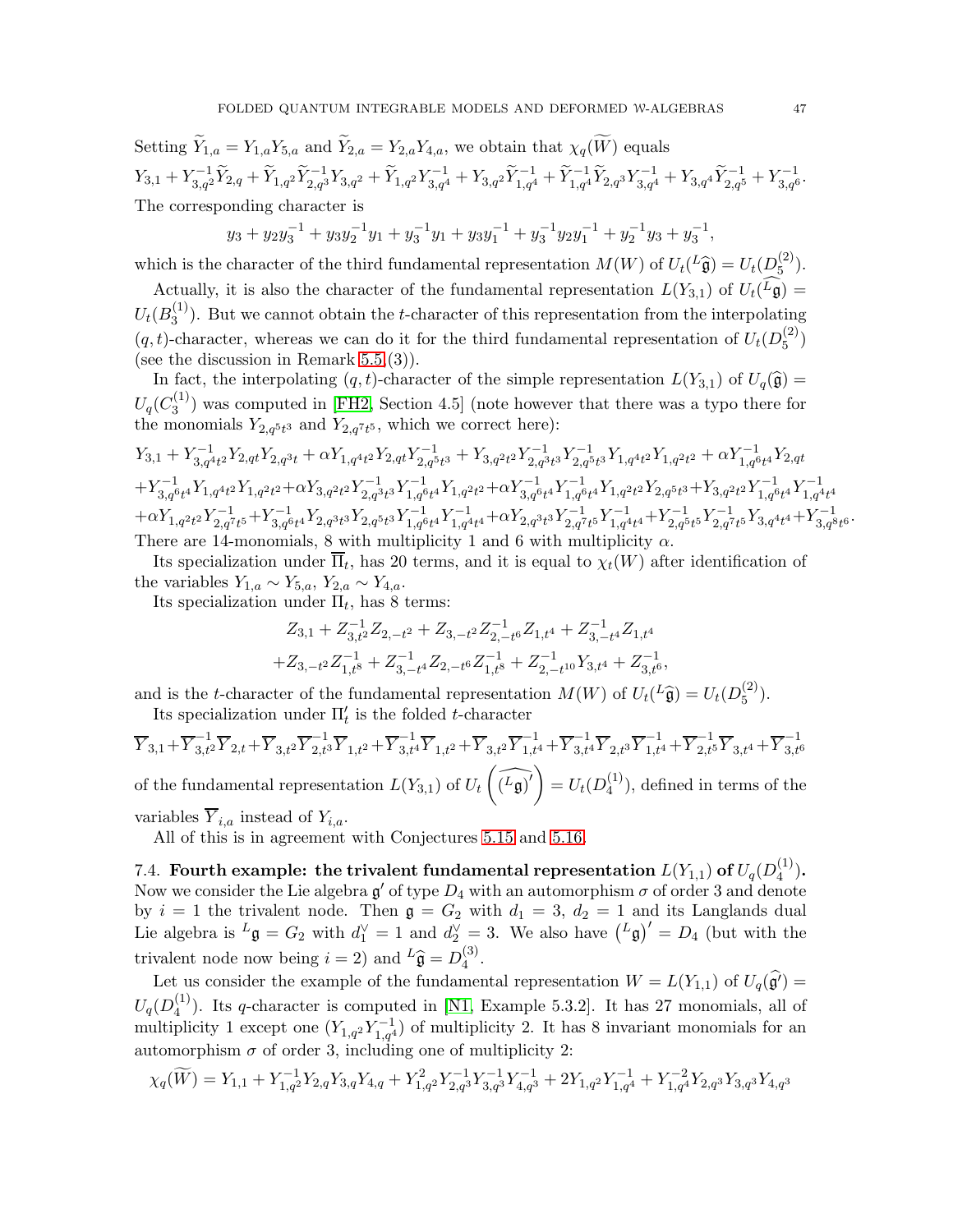$$
+Y_{1,q^4}Y_{2,q^5}^{-1}Y_{3,q^5}^{-1}Y_{4,q^5}^{-1}+Y_{1,q^6}^{-1}.
$$

All weight spaces of W are one-dimensional, except for the 0-weight space  $W_0$  of W which is 5-dimensional, containing as a proper subspace its intersection with  $W$ , which is the 2dimensional  $\ell$ -weight space associated to  $Y_{1,q^2} Y_{1,q^4}^{-1}$  (the other 3 monomials of weight 0 are  $Y_{2,q}Y_{2,q}^{-1}$ ,  $Y_{3,q}Y_{3,q}^{-1}$ ,  $Y_{4,q}Y_{4,q}^{-1}$ , which are not  $\sigma$ -invariant).

Let v be a generating vector of the weight space  $W_{\alpha_1}$ , which is one-dimensional and whose corresponding monomial is  $Y_{1,q^2}^2 Y_{2,q}^{-1} Y_{3,q}^{-1} Y_{4,q}^{-1}$ . Under the action of the  $U_q(\widehat{\mathfrak{sl}}_2)$ -subalgebra corresponding to the node 1, the vector  $v$  generates a representation of dimension 4 with a 2-dimensional 0-weight space. We obtain as in Section [7.2](#page-43-0) above that for generic  $u$  we have  $\dim W(u) \cap W_0 = \dim W \cap W_0 = 2.$ 

Since the other weight spaces are 1-dimensional, it follows from Remark [5.5,](#page-27-1)(2) that for generic u we have

$$
W(u) \simeq \widetilde{W}
$$

as vector spaces graded by <sup>L</sup>g-weights. Moreover, it follows that  $W^{\sigma}(u) = W(u)$  and  $\widetilde{W}^{\sigma} = \widetilde{W}.$ 

Setting  $\widetilde{Y}_{2,a} = Y_{2,a} Y_{3,a} Y_{4,a}$ , we obtain that

$$
\chi_q(\widetilde W)=Y_{1,1}+Y_{1,q^2}^{-1}\widetilde Y_{2,q}+Y_{1,q^2}^2\widetilde Y_{2,q^3}^{-1}+2Y_{1,q^2}Y_{1,q^4}^{-1}+Y_{1,q^4}^{-2}\widetilde Y_{2,q^3}+Y_{1,q^4}\widetilde Y_{2,q^5}^{-1}+Y_{1,q^6}^{-1}.
$$

The corresponding character

$$
y_1 + y_2 y_1^{-1} + y_1^2 y_2^{-1} y_1 + 2 + y_2 y_1^{-2} + y_2^{-1} y_1 + y_1^{-1}
$$

is the character of the first fundamental representation  $M(W)$  of  $U_t(L\hat{\mathfrak{g}}) = U_t(D_4^{(3)})$  $\binom{5}{4}$ .

Note that it is also the character of the direct sum of the first fundamental representation and the trivial one-dimensional representation of  $U_t(\widehat{L}_{\mathfrak{g}}) = U_t(G_2^{(1)})$  $\binom{1}{2}$ . Therefore we cannot obtain the t-character of this representation of  $U_t(G_2^{(1)})$  $\binom{1}{2}$  from the corresponding interpolating  $(q, t)$ -character, whereas we can do it for the first fundamental representation of  $U_t(D_4^{(3)})$  $_{4}^{(5)}$ (compare with the discussion in Remark [5.5,](#page-27-1)(3)).

In fact, the interpolating  $(q, t)$ -character of the simple representation  $L(Y_{1,1})$  of  $U_q(G_2^{(1)})$  $\binom{1}{2}$ was computed in [\[FH2,](#page-67-13) Section 5.2]. It has 15 monomials, 8 with multiplicity 1 and 7 with multiplicity  $\alpha$ .

Its specialization under  $\overline{\Pi}_t$  has 29 terms and is equal to  ${}^{\text{f}}\chi_t(W)$ .

Its specialization under  $\Pi_t$ , has 8 terms:

$$
Z_{1,1} + Z_{1,t^2}^{-1} Z_{2,-t^3} + Z_{2,-t^9}^{-1} Z_{1,-\epsilon t^2} Z_{1,\epsilon^2 t^2} + Z_{1,\epsilon^2 t^2} Z_{1,\epsilon^2 t^4}^{-1} + Z_{1,\epsilon^2 t^2} Z_{1,-\epsilon t^4}^{-1}
$$

$$
+ Z_{1,\epsilon^2 t^4}^{-1} Z_{1,-\epsilon t^4}^{-1} Z_{-2,t^9} + Z_{-2,t^{15}} Z_{1,t^4} + Z_{1,t^6}^{-1}
$$

and is the t-character of the fundamental representation  $M(W)$  of  $U_t(L\hat{\mathfrak{g}}) = U_t(D_4^{(3)})$  $\binom{5}{4}$ . Its specialization under  $\Pi'_t$  is the folded *t*-character

$$
\overline{Y}_{1,1}+\overline{Y}_{1,t^2}^{-1}\overline{Y}_{2,t}+\overline{Y}_{2,t^3}^{-1}\overline{Y}_{1,t^2}^2+2\overline{Y}_{1,t^4}^{-1}\overline{Y}_{1,t^2}+\overline{Y}_{2,t^3}\overline{Y}_{1,t^4}^{-2}+\overline{Y}_{2,t^5}^{-1}\overline{Y}_{1,t^4}+\overline{Y}_{1,t^6}^{-1}
$$

of the fundamental representation  $L(Y_{1,1})$  of  $U_t(\widehat{L_{\mathfrak{g}}})'$  =  $U_t(D_4^{(1)})$  $\binom{1}{4}$ , defined in terms of the variables  $\overline{Y}_{i,a}$  instead of  $Y_{i,a}$ .

All of this is in agreement with Conjectures [5.15](#page-26-0) and [5.16.](#page-27-0)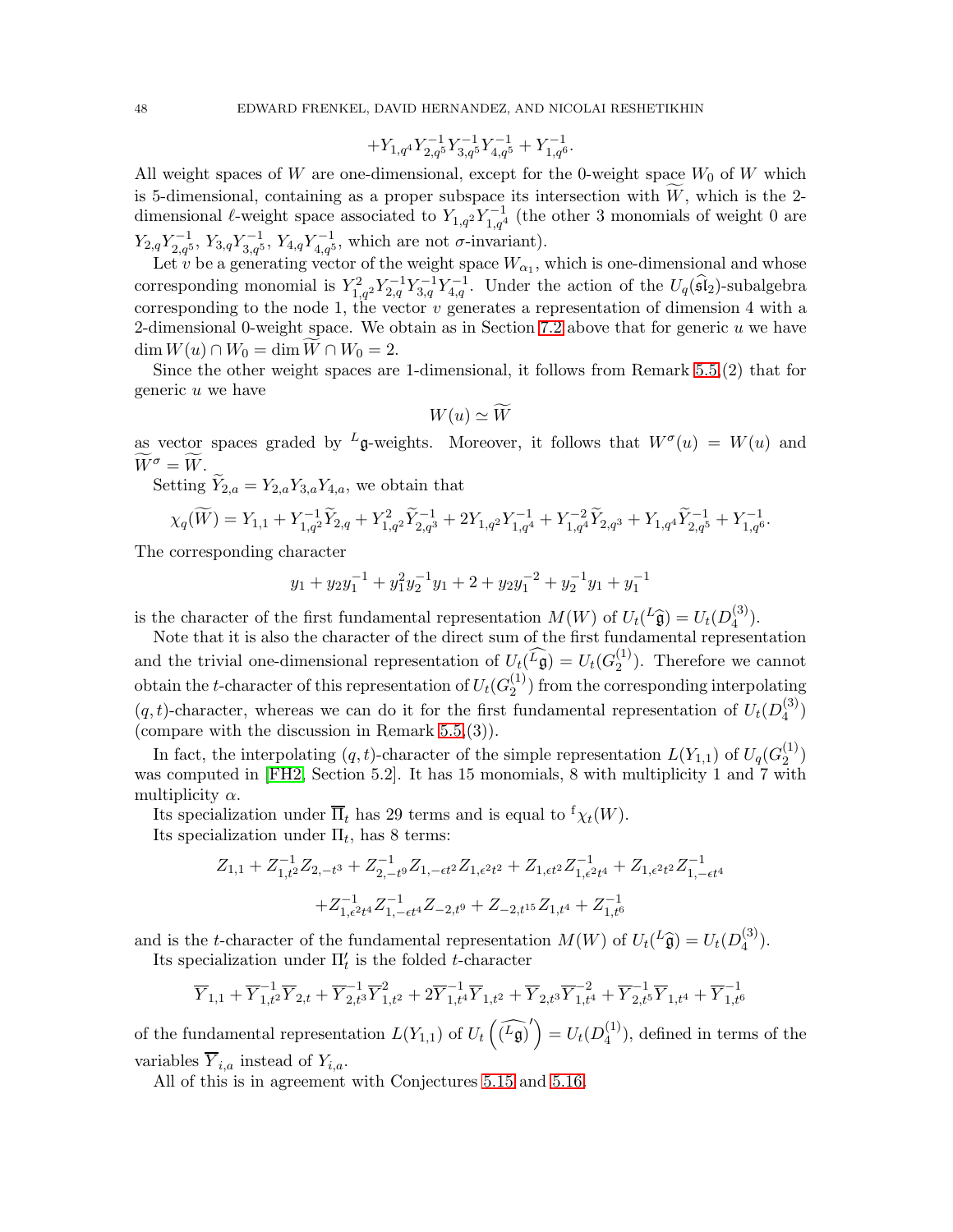<span id="page-48-0"></span>7.5. Fifth example: a simple tensor product of 4 fundamental representations of  $U_q(A_3^{(1)}$  $\binom{1}{3}$ . Here we study an example in which  $W(u)$  is not equal to the whole space  $W(u)$ .

We work with the same Lie algebras  $\mathfrak{g}' = A_3$ ,  $\mathfrak{g} = C_2$ ,  ${}^L \mathfrak{g} = B_2$ ,  $({}^L \mathfrak{g})' = A_3$  and  ${}^L \widehat{\mathfrak{g}} = D_3^{(2)}$ 3 as in the first example.

Consider the following simple tensor product of 4 fundamental representations of  $U_q(\hat{g}) =$  $U_q({A_3^{(1)}}% )\cdot (1)=\alpha _q^{(1)}+...=\alpha _q^{(n)}$  $\binom{1}{3}$ ,

$$
W = L(Y_{1,1}^2 Y_{3,1}^2) \simeq L(Y_{1,1})^{\otimes 2} \otimes L(Y_{3,1})^{\otimes 2}.
$$

Its highest monomial  $Y_{1,1}^2 Y_{3,1}^2$  is  $\sigma$ -invariant.

It is the tensor square of the 16-dimensional representation  $W_1 = L(Y_{1,1}Y_{3,1})$  studied in Section [7.2](#page-43-0) (with  $n = 2$ ), whose invariant subspace  $\widetilde{W}_1 = W_1(0)$  has dimension 6. Its dimension is 256 and its subspace  $\widetilde{W} = W(0)$  contains a subspace of dimension  $6^2 = 36$ corresponding to the square of the q-character of the invariant subspace  $\overline{W}_1$  of  $L(Y_{1,1}Y_{3,1})$ : (7.2)

<span id="page-48-1"></span>
$$
\tilde{Y}_{1,1}^2 + 2\tilde{Y}_{1,1}\tilde{Y}_{1,q}^{-1}\tilde{Y}_{2,q}^2 + 4\tilde{Y}_{1,1}\tilde{Y}_{2,q}\tilde{Y}_{2,q}^{-1} + \tilde{Y}_{1,q}^{-2}\tilde{Y}_{2,q}^4 + 4\tilde{Y}_{1,q}^{-1}\tilde{Y}_{2,q}^3\tilde{Y}_{2,q}^{-1} + 2\tilde{Y}_{1,1}\tilde{Y}_{1,q^2}\tilde{Y}_{2,q}^{-2} + 6\tilde{Y}_{2,q}^2\tilde{Y}_{2,q}^{-2}
$$
\n
$$
+ 2\tilde{Y}_{1,1}\tilde{Y}_{1,q}^{-1} + 4\tilde{Y}_{2,q}\tilde{Y}_{2,q}^{-3}\tilde{Y}_{1,q^2} + 2\tilde{Y}_{1,q^2}^{-1}\tilde{Y}_{1,q^4}^{-1}\tilde{Y}_{2,q}^2 + \tilde{Y}_{2,q^3}^{-4}\tilde{Y}_{1,q^2}^2 + 4\tilde{Y}_{2,q}\tilde{Y}_{2,q^3}^{-1}\tilde{Y}_{1,q^4}^{-1} + 2\tilde{Y}_{2,q^3}^{-2}\tilde{Y}_{1,q^2}\tilde{Y}_{1,q^4}^{-1} + \tilde{Y}_{1,q^4}^{-2}.
$$
\nHowever, the analysis of the *q*-character

$$
\chi_q(W) = (Y_{1,1} + Y_{1,q^2}^{-1}Y_{2,q} + Y_{2,q^3}^{-1}Y_{3,q^2} + Y_{3,q^4}^{-1})^2(Y_{3,1} + Y_{3,q^2}^{-1}Y_{2,q} + Y_{2,q^3}^{-1}Y_{1,q^2} + Y_{1,q^4}^{-1})^2
$$

shows that W is larger: it has dimension 54 and  $\chi_q(W)$  equals  $\widetilde{Y}_{1,1}^2+4\widetilde{Y}_{1,1}\widetilde{Y}_{1,q^2}^{-1}\widetilde{Y}_{2,q}^2+8\widetilde{Y}_{1,1}\widetilde{Y}_{2,q}\widetilde{Y}_{2,q^3}^{-1}+\widetilde{Y}_{1,q^2}^{-2}\widetilde{Y}_{2,q}^4+4\widetilde{Y}_{1,q^2}^{-1}\widetilde{Y}_{2,q^2}^3\widetilde{Y}_{2,q^2}^{-1}+4\widetilde{Y}_{1,1}\widetilde{Y}_{1,q^2}\widetilde{Y}_{2,q^2}^{-2}+6\widetilde{Y}_{2,q}^2\widetilde{Y}_{2,q^$  $+4\widetilde{Y}_{1,1}\widetilde{Y}_{1,q}^{-1}+4\widetilde{Y}_{2,q}\widetilde{Y}_{2,q^3}\widetilde{Y}_{1,q^2}+4\widetilde{Y}_{1,q^2}^{-1}\widetilde{Y}_{1,q^4}^{-1}\widetilde{Y}_{2,q}^2+\widetilde{Y}_{2,q^3}^{-4}\widetilde{Y}_{1,q^2}^2+8\widetilde{Y}_{2,q}\widetilde{Y}_{2,q^3}^{-1}\widetilde{Y}_{1,q^4}^{-1}+4\widetilde{Y}_{2,q^3}^{-2}\widetilde{Y}_{1,q^2}+ \widetilde{Y}_{1,q^4}^{-2}.$ But the corresponding character is *not* equal to the character of a representation of the twisted quantum affine algebra  $U_q(D_3^{(2)})$  $\binom{2}{3}$ . Indeed, the dimensions of the simple  $U_q(D_3^{(2)})$  $\binom{2}{3}$ modules whose highest  $^L$ **g**-weight is  $y_1^2$  are 36 (simple tensor square of the first fundamental representation), 35  $(L(Z_{1,t}Z_{1,t^4}))$  or 32 (KR modules). The dimension of the remaining space and the multiplicity of the highest weight  $y_2^2$  within it are respectively 18 and  $2y_2^2$ , 19 and  $2y_2^2$ , 22 and  $3y_2^2$ . But the dimension of the simple modules of highest weight  $y_2^2$ are 16 (simple tensor product of fundamental representation), 15  $(L(Z_{2,t}Z_{2,t^4}))$  or 10 (KR modules). This means that this is not the character of a representation of  $U_q(D_3^{(2)}$  $\binom{2}{3}$ .

Hence in this case  $\overline{W}(u)$  cannot be equal to the whole  $W(u)$ . Rather, it should be a subspace of the space isomorphic to the one whose  $q$ -character is  $(7.2)$ . We expect that  $M(W)$  is a simple tensor square of the first fundamental representation of  $U_q(D_3^{(2)})$  $3^{(2)}$ ). The computation of the specialization  $\Pi_t$  of the corresponding interpolating  $(q, t)$ -interpolating character confirms it.

We also note that  $M(W)$  is smaller than  $\widetilde{W}^{\sigma}$  in this case. Indeed, the weight spaces associated to the <sup>L</sup><sub>g</sub>-weights  $2\omega_1^{\vee}$ ,  $2\omega_2^{\vee}$  and  $\omega_1^{\vee}$  have respective dimensions 1, 4 and 8 in  $\overline{W}$ of dimension 54. The dimensions of the corresponding weight spaces in  $\widetilde{W}^{\sigma}$  are 1, 3 and 6 (indeed, denoting by v a highest weight vector of W, the generators for  $2\omega_2^{\vee}$  are  $x_{1,0}^-\overline{x_{3,0}}.v$ ,  $x_{1,1}^{-}...x_{3,1}^{-}...$ ,  $(x_{1,0}^{-}x_{3,1}^{-}+x_{1,1}^{-}x_{3,0}^{-})...$ , and for  $\omega_1^{\vee}$  their images under the action of  $x_{2,0}^{-}$  and  $x_{2,1}^{-}$ ). So the dimension of  $\widetilde{W}^{\sigma}$  is smaller than 51, and then by a symmetry argument (by considering the opposite weights), it is smaller than 48. We have seen that the dimensions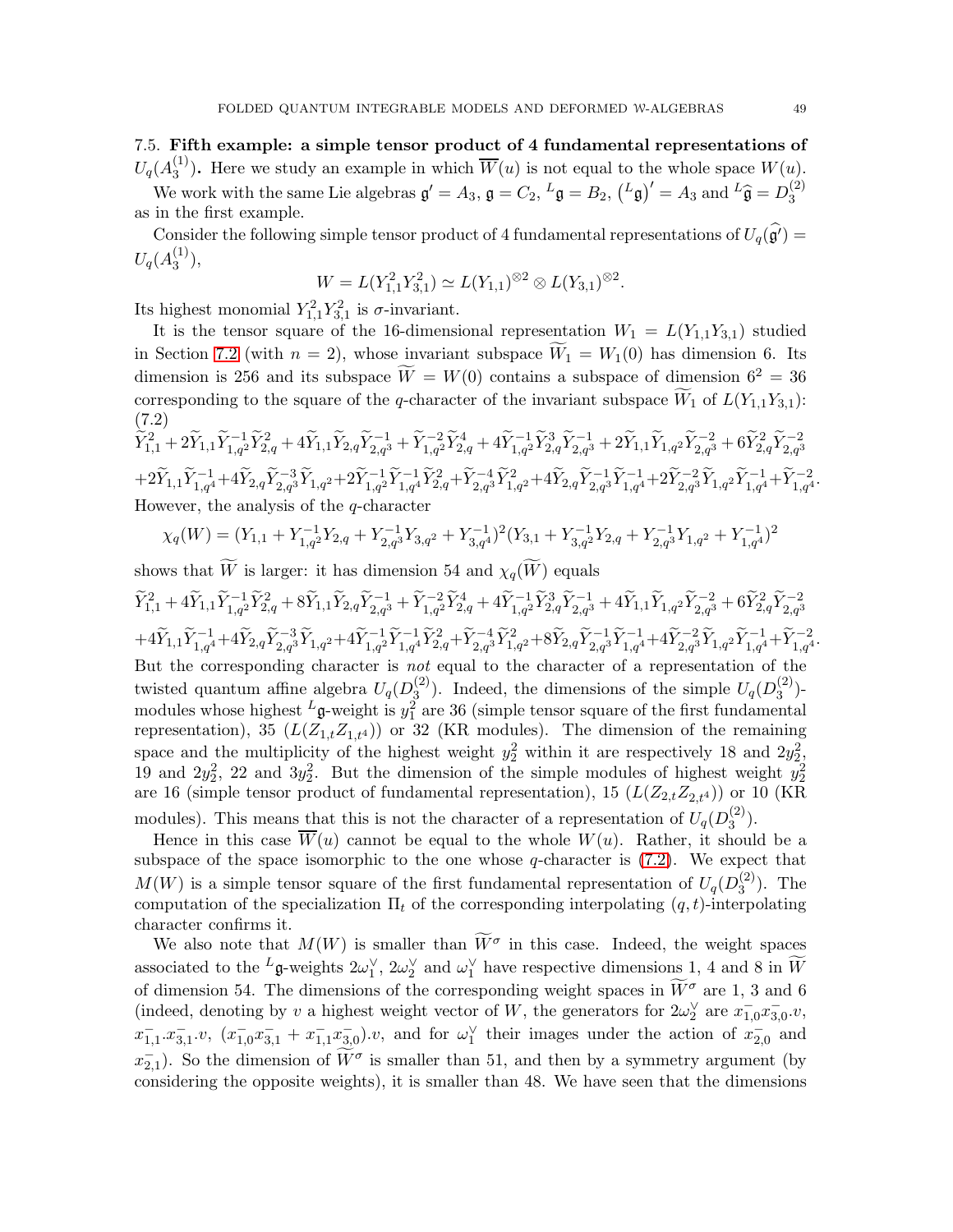of the simple modules over  $U_q(D_3^{(2)})$  $\binom{2}{3}$  of highest weight  $\omega_1^{\vee}$  are 36, 35 or 32. The dimension of the remaining space in  $\overline{W}^{\sigma}$  is smaller than 12, 13 and 20 respectively, and the multiplicity of the weights  $2\omega_2^{\vee}$ ,  $\omega_1^{\vee}$  within are respectively  $y_2^2 + 2y_1$ ,  $y_2^2 + 2y_1$  and  $2y_2^2 + 3y_1$ . But the dimensions of the simple modules of highest weight  $2\omega_2^{\vee}$  are 16, 15 or 10. Only the last case is possible and it corresponds to a KR-module which contributes to  $\omega_1^{\vee}$  with multiplicity 1. In all cases, the remaining space has dimension smaller than 3 with a space associated to  $\omega_1^{\vee}$ 

of dimension 1. This means that this is not the character of a representation of  $U_q(D_3^{(2)})$  $\binom{2}{3}$ .

Now let us interpret this in terms of the interpolating  $(q, t)$ -character of the simple representation  $L(Y_{1,q^{-1}}Y_{1,q})^{\otimes 2}$  of  $U_q(C_2^{(1)})$  $2^{(1)}$ , that is the square of the formula  $(6.8)$  studied in Example [6.8.](#page-40-1)

Its specialization under  $\overline{\Pi}_t$  is equal to  ${}^{\text{f}}\chi_t(W)$ .

Its specialization under  $\Pi_t$  is the *t*-character of the 36-dimensional simple representation  $M(W) = L(Z_{1,-1})^{\otimes 2}$  of  $U_t(L_{{\mathfrak{g}}}) = U_t(D_3^{(2)})$  $\binom{2}{3}$ .

Its specialization under  $\Pi'_{t}$  is (after switching the indices 1 and 2) the folded t-character of W', the 36-dimensional simple representation  $L(Y_{2,1})^{\otimes 2}$  of  $U_t(A_3^{(1)})$  $3^{(1)}$ , defined in terms of the variables  $\overline{Y}_{i,a}$  instead of  $Y_{i,a}$ .

#### 8. Connection to monomial crystals

<span id="page-49-0"></span>In this section we formulate a conjecture linking folded t-characters to Kashiwara's extension of Nakajima's monomial model of crystals to non-simple laced Lie algebras. We have previously mentioned it in Remark [3.1,](#page-11-3)(2).

Recall that a g-crystal is a set C together with an assignment to each element  $c \in C$  a g-weight wt(c); the crystal operators  $\widetilde{e}_i, f_i : C \to C \sqcup \{0\}, i \in I$  (crystallized versions of  $C$  beginning of  $U_i(x)$ ) and we see the  $C \to \mathbb{Z}$  existing the spinne of the spinning Chevalley operators of  $U_q(\mathfrak{g})$ ; and maps  $\epsilon_i, \phi_i : C \to \mathbb{Z}$  satisfying the axioms of the crystal theory (in general,  $\epsilon_i, \phi_i$  could have infinite values, but we do not consider this possibility here). There is a corresponding notion of morphisms and isomorphisms of  $\mathfrak{g}$ -crystals as well as that of g-subcrystals. For example, each simple finite-dimensional representation  $V(\lambda)$ of  $U_q(\mathfrak{g})$  of highest weight  $\lambda$  is known to have a crystal basis. The set of its elements has the structure of a g-crystal, which is denoted by  $\mathcal{B}(\lambda)$ . This g-crystal is called a simple crystal and it has various realizations. One of them is the monomial crystal which was introduced by Nakajima [\[N2\]](#page-68-16) and further studied by Kashiwara [\[K3\]](#page-68-15). We now recall the definition.

Let  $s: I \to \{0,1\}$   $(i \mapsto s_i)$  be a map such that  $C_{i,j} \leq -1$  implies  $s_i + s_j = 1$ . Consider the set of monomials M generated by the  $Y_{i,q^r}^{\pm 1}$  such that  $r \equiv s_i \mod [2]$ .

For  $m = \prod_{j \in I, l \in \mathbb{Z}} Y_{j,q_l}^{u_{j,l}} \in \mathcal{M}$ , define its g-weight by the formula

$$
\mathrm{wt}(m)=\sum_{j\in I,l\in\mathbb{Z}}u_{j,l}\omega_j.
$$

Next, set for  $i \in I$ ,

$$
\phi_i(m) = \max\{\phi_{i,L}(m) \mid L \in \mathbb{Z}\}\text{ where }\phi_{i,L}(m) = \sum_{l \leq L} u_{i,l}(m),
$$

$$
\epsilon_i(m) = \max\{\epsilon_{i,L}(m) \mid L \in \mathbb{Z}\}\text{ where }\epsilon_{i,L}(m) = -\sum_{l \geq L} u_{i,l}(m).
$$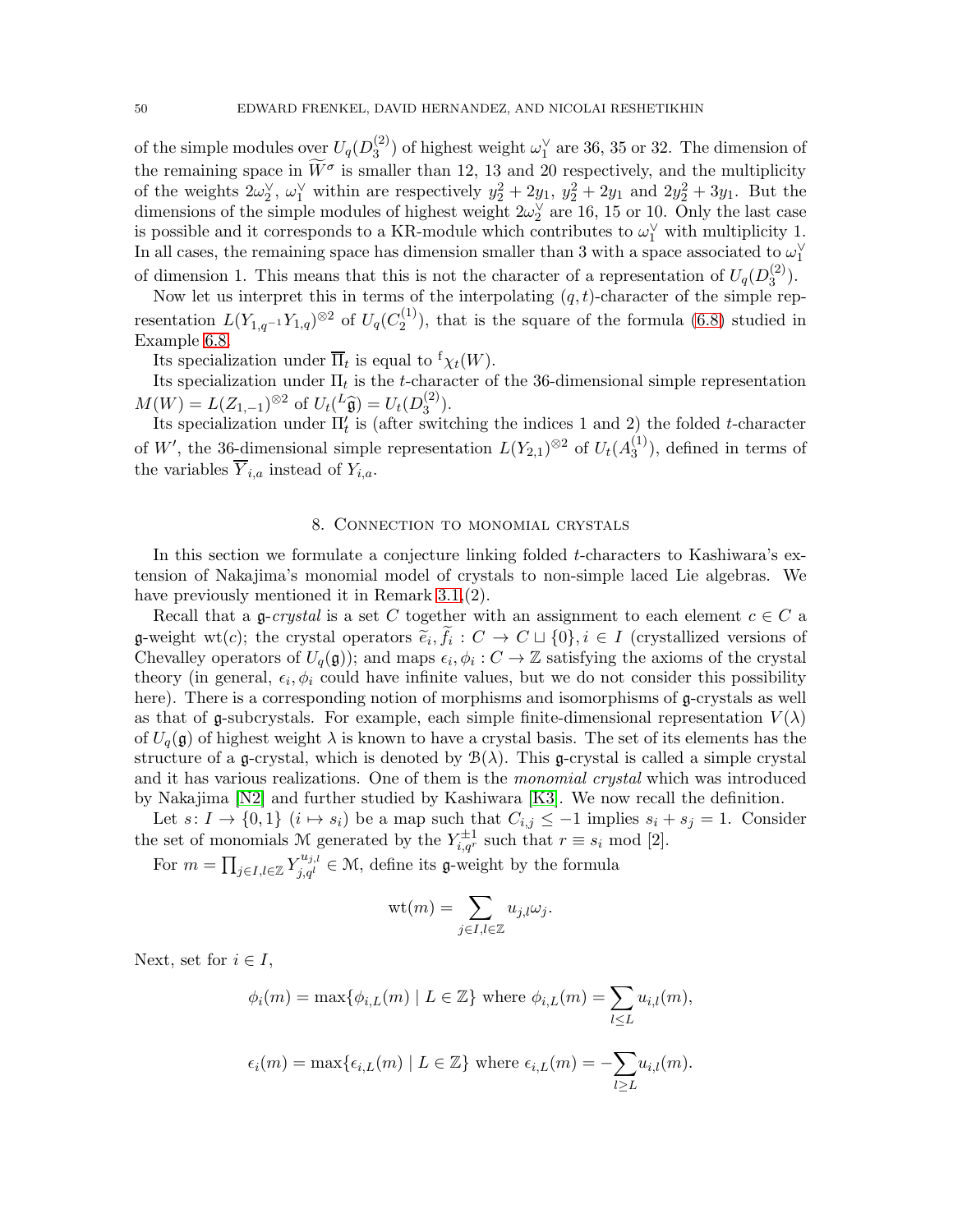Finally, define  $\tilde{e}_i, f_i: \mathcal{M} \to \mathcal{M} \cup \{0\}$  for  $i \in I$  by the formulas

$$
\widetilde{e}_i(m) = \begin{cases}\n0 & \text{if } \epsilon_i(m) = 0, \\
mA_{i,q^{p_i(m)-1}} & \text{if } \epsilon_i(m) > 0, \\
\widetilde{f}_i(m) = \begin{cases}\n0 & \text{if } \phi_i(m) = 0, \\
mA_{i,q^{q_i(m)+1}}^{-1} & \text{if } \phi_i(m) > 0,\n\end{cases}
$$

where the  $A_{j,q^d}$  are given by formula [\(3.10\)](#page-11-1) and

$$
p_i(m) = \max\{L \in \mathbb{Z} \mid \epsilon_{i,L}(m) = \epsilon_i(m)\} = \max\{L \in \mathbb{Z} \mid \sum_{l < L} u_{i,l}(m) = \phi_i(m)\},\
$$
\n
$$
q_i(m) = \min\{L \in \mathbb{Z} \mid \phi_{i,L}(m) = \phi_i(m)\} = \min\{L \in \mathbb{Z} \mid -\sum_{l > L} u_{i,l}(m) = \epsilon_i(m)\}.
$$

<span id="page-50-2"></span>**Theorem 8.1** ([\[N2,](#page-68-16) [K3\]](#page-68-15)). (1) The collection  $(\mathcal{M}, \text{wt}, \epsilon_i, \phi_i, \tilde{e}_i, f_i)$  is a g-crystal. It is called the manumial number the monomial crystal.

(2) For a dominant  $m \in \mathcal{M}$ , let  $\mathcal{M}(m) \subset \mathcal{M}$  be the g-subcrystal generated by m. Then  $\mathcal{M}(m)$  is isomorphic, as a g-crystal, to  $\mathcal{B}(\text{wt}(m))$ .

<span id="page-50-0"></span>For example, for  $\mathfrak{g} = A_2$  we have

(8.1) 
$$
\mathcal{M}(Y_{1,1}) = \{Y_{1,1}, Y_{2,q}Y_{1,q^2}^{-1}, Y_{2,q^3}^{-1}\} \simeq \mathcal{B}(\omega_1)
$$

and for  $\mathfrak{g} = C_2$  we have

<span id="page-50-1"></span>(8.2) 
$$
\mathcal{M}(Y_{2,1}) = \{Y_{2,1}, Y_{2,q}^{-1}Y_{1,q}^2, Y_{1,q}Y_{1,q}^{-1}, Y_{1,q^2}^{-2}Y_{2,q^2}, Y_{2,q^4}^{-1}\} \simeq \mathcal{B}(\omega_2).
$$

Observe that the first set  $(8.1)$  is the set of monomials of the q-character of a fundamental representation of  $U_q(A_2^{(1)}$  $2^{(1)}$ , but the second set [\(8.2\)](#page-50-1) in not the set of monomials of the qcharacter of a representation of  $U_q(C_2^{(1)})$  $\binom{1}{2}$ .

In fact, if g is a simply-laced Lie algebra, there is a precise relation between the monomial crystals and the q-characters of modules over  $U_q(\hat{\mathfrak{g}})$  discovered by Nakajima [\[N2\]](#page-68-16). Namely, it is proved in [\[N2,](#page-68-16) Theorem 3.3] that for a dominant monomial m in M, the set  $\mathcal{V}(m)$  of monomials (without multiplicities) of the q-character of the standard module  $V(m)$  associated to m (i.e.  $V(m)$ ) is the corresponding tensor product of the fundamental representations) is a g-subcrystal of the monomial crystal  $\mathcal M$  (in particular, its union with  $\{0\}$  is stable by the crystal operators). Moreover, for each dominant  $\mathfrak{g}\text{-weight }\lambda$ , there is a choice of a dominant monomial  $m \in \mathcal{M}$  of weight  $wt(m) = \lambda$  so that the g-crystal  $\mathcal{V}(m)$  is equal to  $\mathcal{M}(m)$ . By Theorem [8.1,](#page-50-2)(2),  $\mathcal{V}(m)$  is isomorphic, as a g-crystal, to the corresponding simple crystal  $\mathcal{B}(\lambda)$  [\[N2,](#page-68-16) Proposition 3.4] (for a fundamental weight  $\lambda = \omega_i$  we can choose  $m = Y_{i,a}$ ).

We will now conjecture an analogous result for non-simply laced  $\mathfrak{g}$ , with the q-characters of representations of quantum affine algebras in  $\mathcal{K}_q^+(\mathfrak{g})$  replaced by the t-characters in the folded t-character ring  $\mathcal{K}_t^-(\mathfrak{g})$  introduced in Section [4.4.](#page-18-2) Note that we now denote the quantum parameter in  $M$  by t instead of q to fit the notation of the previous sections.

<span id="page-50-3"></span>Conjecture 8.2. (1) The set of monomials (without multiplicities) of a product of the fundamental elements  $F(Y_{i,t}) \in \mathcal{K}_t^-(\mathfrak{g})$ , with  $Y_{i,t'} \in \mathcal{M}$ , is a  $\mathfrak{g}$ -subcrystal of the monomial crystal M.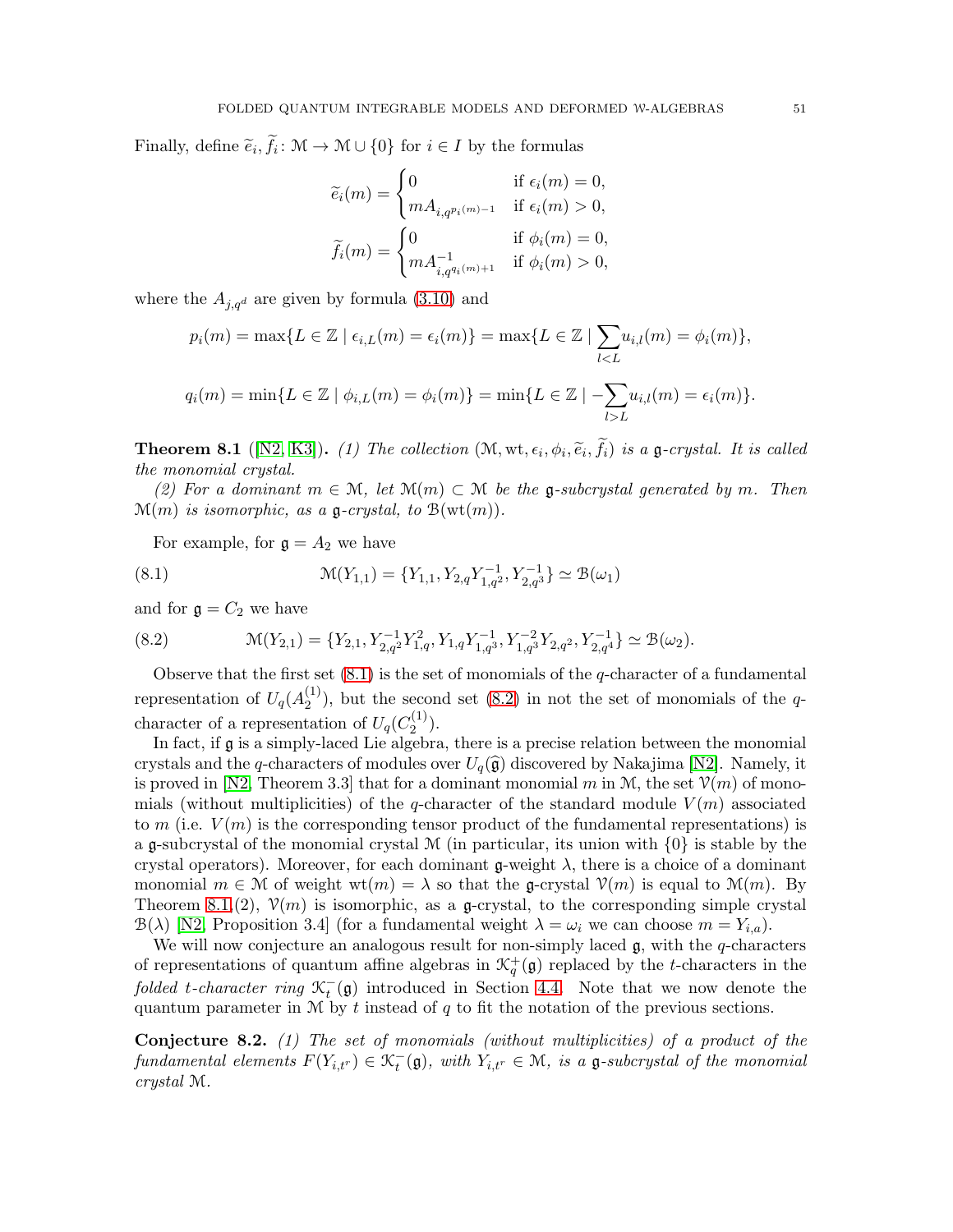(2) For each dominant weight  $\lambda$ , there is a product of the fundamental elements  $F(Y_{i,a})$ with highest monomial  $m \in \mathcal{M}$  of weight  $\lambda$  whose set of monomials is equal to  $\mathcal{M}(m)$  and hence is a g-crystal isomorphic to  $B(\lambda)$ .

In particular, for  $i \in I$ , we expect that the set of monomials (without multiplicities) occurring in  $F(Y_{i,1}) \in \mathcal{K}_t^-(\mathfrak{g})$  is equal to  $\mathcal{M}(Y_{i,1})$  and so is isomorphic, as a  $\mathfrak{g}$ -crystal, to  $B(\omega_i)$ . We also expect that  $\widetilde{W} = W'$  in this case (see Conjecture [5.16\)](#page-27-0).

For example, we have the following element in  $\mathcal{K}_t^-(C_2)$ :

$$
Y_{2,1}+Y_{2,t^2}^{-1}Y_{1,t}^2+2Y_{1,t}Y_{1,t^3}^{-1}+Y_{1,t^3}^{-2}Y_{2,t^2}+Y_{2,t^4}^{-1}.
$$

The set of its monomials is the set  $(8.2)$ , which is equal to  $\mathcal{M}(Y_{2,1})$ , and so it is isomorphic, as a  $\mathfrak{g} = C_2$ -crystal, to  $\mathcal{B}(\omega_2)$ .

One of our motivations for this Conjecture in the following. Consider the representation  $L(\widetilde{Y}_{i,1})$  of  $U_q(\widehat{L_g})'$ ). It is a simple tensor product of fundamental representations. By Theorem [8.1,](#page-50-2) the set of monomials of its q-character,  $\mathcal{M}(L(\widetilde{Y}_{i,1}))$ , has the structure of a simple  $\binom{L}{\mathfrak{g}}'$ -crystal.

Now, the action of  $\sigma$  on  $\mathcal{M}(L(\widetilde{Y}_{i,1}))$  is an automorphism of  $(L\mathfrak{g})'$ -crystal. It then follows from the general results on crystals in [\[K2\]](#page-68-20) that the subset of monomials  $(\mathcal{M}(L(\widetilde{Y}_{i,1})))^{\sigma}$  fixed by  $\sigma$  has the structure of a simple  $L(L\mathfrak{g}) = \mathfrak{g}$ -crystal isomorphic to  $\mathcal{B}(\omega_i)$ .

On the other hand, the identification of variables  $Y_{j,b} \equiv Y_{j,\sigma(b)}$  is injective on  $(\mathcal{M}(L(Y_{i,a})))^{\sigma}$ . Hence the set  $(\mathcal{M}(L(\widetilde{Y}_{i,1})))^{\sigma}$  can be identified with a subset  $(\mathcal{M}(L(\widetilde{Y}_{i,a})))^{\sigma,f}$  of the set of monomials of the folded t-character

$$
\chi_t^f(L(\widetilde{Y}_{i,a})) = F(\overline{Y}_{i,a}) \in \mathcal{K}_t^-(L\mathfrak{g}).
$$

Hence this subset  $(\mathcal{M}(L(\widetilde{Y}_{i,a}))^{\sigma,f}$  inherits the structure of a simple g-crystal.

In Proposition [6.10](#page-41-0) we have established that  $\chi_t^L(L(\tilde{Y}_{i,a}))$  is the specialization of the interpolating  $(q, t)$ -character  $F_{q,t}(W_{i,1}) \in \overline{\mathcal{K}}_{q,t}(L\mathfrak{g})$  under  $\overline{\Pi}_t$ . But the specialization under  $\Pi'_{t}$  of the same interpolating  $(q, t)$ -character  $F_{q,t}(W_{i,1})$  is  $F(\overline{Y}_{i,1}) \in \mathcal{K}_t^-(\mathfrak{g})$  (defined in terms of the variables  $\overline{Y}_{j,b}$  instead of  $Y_{j,b}$ ).

We expect that the monomials of  $F(\overline{Y}_{i,1})$  correspond through this interpolation to the monomials in the subset  $(\mathcal{M}(L(Y_{i,a}))^{\sigma,f}$ , and so the set of these monomials should inherit the structure of a g-crystal. This leads us to the statement of Conjecture [8.2.](#page-50-3) Proving this identification requires a finer analysis. We plan to come back to this question in another paper.

For example, consider  $\mathfrak{g} = C_2$  as above. Then  $\left(\begin{matrix}L_{\mathfrak{g}}\end{matrix}\right)' = A_3$  and the set of monomials of  $L(\widetilde{Y}_{1,1}) \simeq L(Y_{1,0}) \otimes L(Y_{3,1})$  has 15 elements

$$
\mathcal{M}(\widetilde{Y}_{1,1}) = \{Y_{1,1}, Y_{1,q^2}^{-1}Y_{2,q}, Y_{2,q^3}^{-1}Y_{3,q^2}, Y_{3,q^4}^{-1}\} \times \{Y_{3,1}, Y_{3,q^2}^{-1}Y_{2,q}, Y_{2,q^3}^{-1}Y_{1,q^2}, Y_{1,q^4}^{-1}\},
$$

 $(Y_{2,1}Y_{2,3}^{-1}$  occurs with multiplicity 2 in the q-character). The set of fixed monomials is

$$
\mathcal{M}(\widetilde{Y}_{1,1})^{\sigma} = \{ \widetilde{Y}_{1,1}, \widetilde{Y}_{1,q^2}^{-1} \widetilde{Y}_{2,q}^2, \widetilde{Y}_{2,q^2}, \widetilde{Y}_{2,q^3}^{-1}, \widetilde{Y}_{2,q^3}^{-2} \widetilde{Y}_{1,q^2}, \widetilde{Y}_{1,q^4}^{-1} \}.
$$

It has the structure of a  $C_2$ -crystal isomorphic to  $\mathcal{B}(\omega_2)$  by the general results mentioned above. In this explicit example, we can check directly that the above identification gives the  $C_2$ -crystal  $(8.2)$ . Indeed, by folding, this set is identified with

$$
\mathcal{M}(\widetilde{Y}_{1,1})^{\sigma,f} = \{Y_{1,1}^2, Y_{1,q^2}^{-2}Y_{2,q}^2, Y_{2,q}Y_{2,q^3}^{-1}, Y_{2,q^3}^{-2}Y_{1,q^2}^2, Y_{1,q^4}^{-2}\},\
$$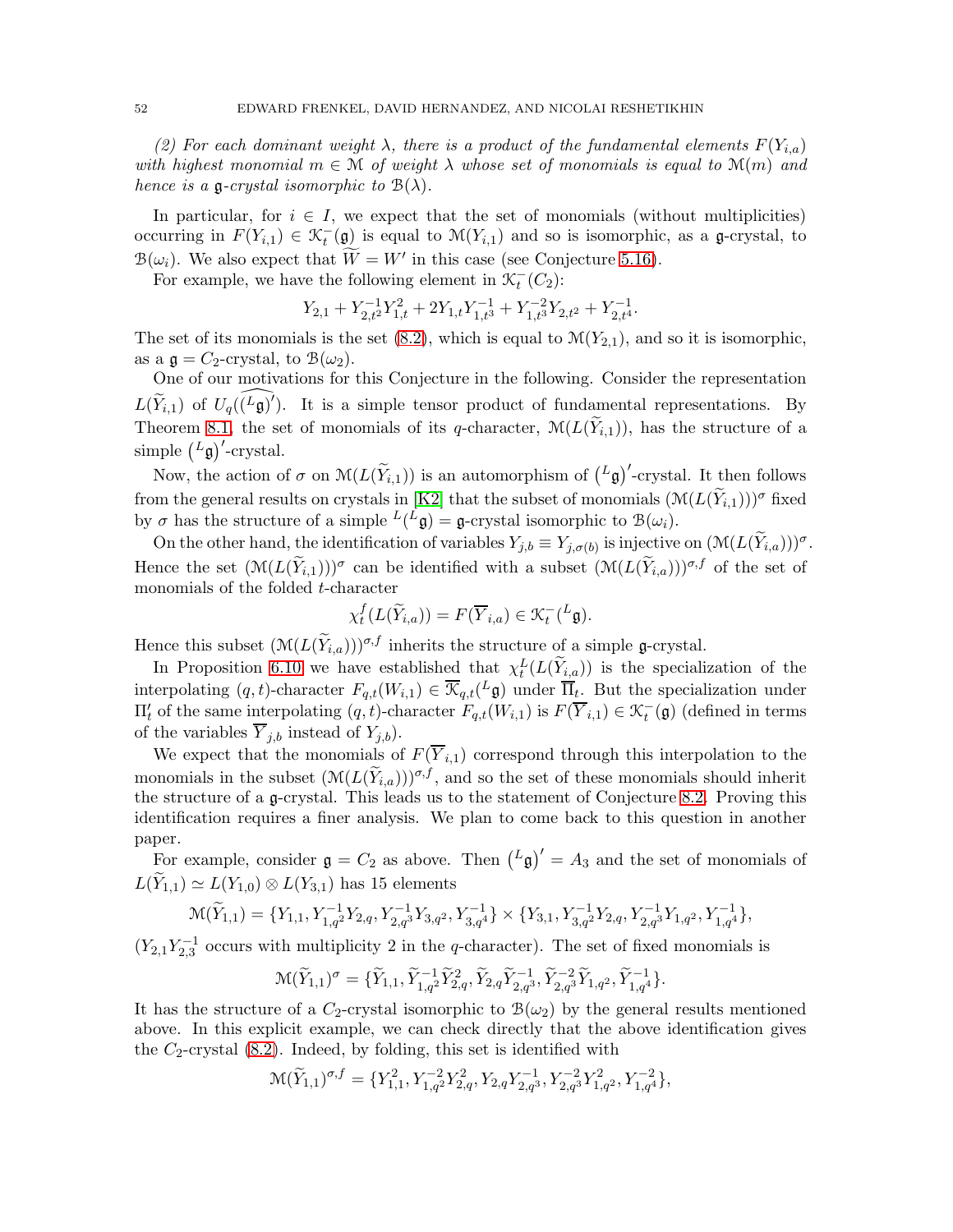which is a subset of the set of monomials of  $\chi_t^f$  $t<sub>t</sub>(L(Y<sub>1,1</sub>)).$  The corresponding interpolating  $(q, t)$ -character  $\overline{F}_{q,t}(W_{1,1})$  is given by Formula [\(6.8\)](#page-38-1) in type  $B_2$  (with 1 and 2 exchanged), see Example [6.8.](#page-40-1) Its specialization under  $\Pi_t$  is the folded t-character of the representation  $L(\widetilde{Y}_{1,1})$  above. Its specialization under  $\Pi'_{t}$  is the t-character of an element in  $\mathcal{K}_{t}^{-}(C_{2})$ , whose set of monomials is the set  $\mathcal{M}(\widetilde{Y}_{1,1})^{\sigma,f}$  and is equal to

$$
\{\overline{Y}_{1,1}, \overline{Y}_{1,q^2}^{-1}\overline{Y}_{2,q}^2, \overline{Y}_{2,q} \overline{Y}_{2,q^3}^{-1}, \overline{Y}_{2,q^3}^{-2}\overline{Y}_{1,q^2}, \overline{Y}_{1,q^4}^{-1}\}.
$$

<span id="page-52-0"></span>Exchanging the indices 1 and 2, we recover the set [\(8.2\)](#page-50-1) (with the variables  $\overline{Y}_{i,a}$  instead of the  $Y_{i,a}$  as expected.

## 9. The Gaudin model

In this section, we consider the Gaudin limit of the folded integrable model discussed above. In this case, Bethe Ansatz equations simplify and we can study more directly the links between the objects associated to the Lie algebras  $\mathfrak{g}, L\mathfrak{g}$ , and  $\mathfrak{g}'$ .

<span id="page-52-1"></span>9.1. The appearance of  $L_{\mathfrak{g}}$ . First, some general observations about finite-dimensional representations of these three Lie algebras. Recall that  $g'$  is a simply-laced Lie algebra with an automorphism  $\sigma$  of order 2 or 3, and  $\mathfrak g$  is its Lie subalgebra of  $\sigma$ -invariant elements. Let  $\mathfrak{h}'$  be a Cartan subalgebra of  $\mathfrak{g}'$ . Then its subspace  $\mathfrak{h}$  of σ-invariant elements is a Cartan subalgebra of g.

Consider for simplicity the case when  $\sigma$  has order 2. The case of order 3 can be analyzed in a similar way.

The Cartan subalgebra  $\mathfrak{h}'$  is generated by the coroots  $\check{\alpha}'_i, i \in I'$ . Here I' is the set of vertices of the Dynkin diagram of  $\mathfrak{g}'$ . Recall that  $\sigma$  acts on  $I'$ , and the set I of vertices of the Dynkin diagram of  $\mathfrak g$  is the quotient of I' by this action. For each  $i \in I$ , let  $J_i$  be the preimage of i in  $I'$ . It either consists of one element stable by  $\sigma$ , or two elements exchanged by  $\sigma$ . The coroot generators  $\check{\alpha}_i, i \in I$ , of  $\mathfrak h$  are

(9.1) 
$$
\check{\alpha}_i = \sum_{j \in J_i} \check{\alpha}'_j.
$$

In other words, they have the form

<span id="page-52-2"></span>(9.2) 
$$
\check{\alpha}'_i, \quad \text{if } \sigma(i) = i; \qquad \check{\alpha}'_i + \check{\alpha}'_{\sigma(i)}, \quad \text{if } \sigma(i) \neq i.
$$

Consider now the dual spaces  $(\mathfrak{h}')^*$  and  $\mathfrak{h}^*$ . We have a surjective map  $(\mathfrak{h}')^* \to \mathfrak{h}^*$  dual to the inclusion  $\mathfrak{h} \hookrightarrow \mathfrak{h}'$ . We can try to embed  $\mathfrak{h}^*$  into  $(\mathfrak{h}')^*$  so that the pairing between the image of this embedding of  $\mathfrak{h}^*$  and  $\mathfrak{h} \subset \mathfrak{h}'$  is the pairing we have on  $\mathfrak{h}$ , but then an interesting thing happens: if  $\sigma(i) = i$ , then we can take as the image of the corresponding fundamental weight  $\omega_i$  of  $\mathfrak g$  in  $(\mathfrak h')^*$  to be equal to  $\omega'_i$ , the *i*th fundamental weight of  $\mathfrak g'$ . But if  $\sigma(i) \neq i$ , then we have to take *half* the sum of the fundamental weights:

<span id="page-52-3"></span>
$$
(9.3)\qquad \qquad \frac{1}{2}(\omega_i' + \omega_{\sigma(i)}').
$$

Indeed, we need to have  $\langle \omega_i, \check{\alpha}_j \rangle = \delta_{ij}$ , and then formula [\(9.2\)](#page-52-2) shows that we must insert the factor  $\frac{1}{2}$ . The same factor appears in the expressions for the simple roots of  $\mathfrak{g}$ .

This has an important consequence: the integral weight lattice associated to  $\mathfrak g$  does not embed into the integral weight lattice of  $g'$ . Instead, we have an embedding of the integral weight lattice associated not to g but to  $L_g$  – the Langlands dual Lie algebra! – into the integral weight lattice of  $\mathfrak{g}'$ .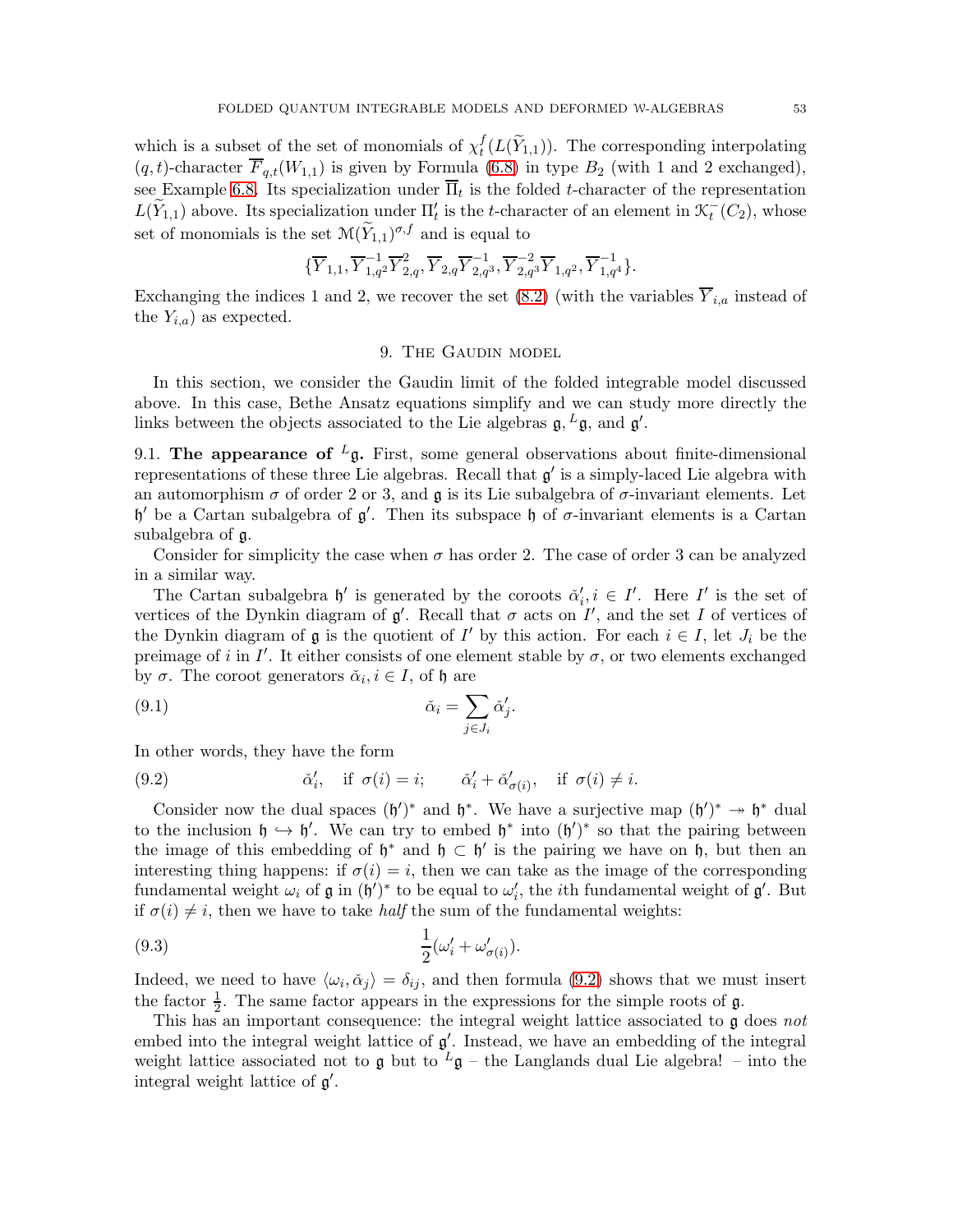Actually, this is clear from the fact that  ${}^L\mathfrak{h} = \mathfrak{h}^*$ , and so  $({}^L\mathfrak{h})^* = \mathfrak{h}$ , which, as we have seen above, naturally embeds into  $\mathfrak{h}'$ . We then identify the latter with  $(\mathfrak{h}')^*$  using the unique W-invariant bilinear form normalized so that the square length of each root of  $\mathfrak{g}'$  is equal to 2. Thus, we obtain an embedding  $({}^L\mathfrak{h})^* \hookrightarrow (\mathfrak{h}')^*$ . Under this embedding, a fundamental weight of  $L_{\mathfrak{g}}$  is mapped to

$$
\omega_i' + \omega_{\sigma(i)}'
$$

Unlike formula [\(9.3\)](#page-52-3), there is *no* factor  $\frac{1}{2}$  now. The same holds for the simple roots of <sup>L</sup>g. Thus, we have proved the statement of Lemma [5.14](#page-26-1) that there is a natural isomorphism between the lattice of integral  $^L$ **g**-weights and the lattice of  $\sigma$ -invariant **g**'-weights.

Now suppose that we have a finite-dimensional irreducible representation  $W$  of  $\mathfrak{g}'$  whose highest weight  $\lambda$  is  $\sigma$ -invariant. By analogy with Lemma [5.2,](#page-21-1) we then prove that there is a unique automorphism  $\hat{\sigma}$  of W which intertwines the representation of  $\mathfrak{g}'$  on W with its  $\sigma$ -twist and acts as identity on the highest weight subspace. As in Section [5.6,](#page-28-2) define the subspace  $W^{\sigma} \subset W$  as the direct sum of the  $\widehat{\sigma}$ -invariant parts of the weight subspaces of W corresponding to  $\sigma$ -invariant weights. According to Proposition [5.18,](#page-29-1) its character is the character of a virtual representation of  $L_{\mathfrak{g}}$ . In Section [9.7,](#page-60-0) we will show that in fact it is possible (modulo Conjecture [9.10\)](#page-61-0) to explicitly embed the irreducible representation of  $<sup>L</sup>$ g</sup> with the highest weight corresponding to  $\lambda$  into  $W^{\sigma}$ .

So, an interesting switch happens: we start with a simply-laced Lie algebra  $g'$  with an automorphism  $\sigma$  whose fixed-point Lie subalgebra is  $\mathfrak{g}$ . Of course, every irreducible representation W of  $g'$  restricts to a representation of  $g$ . However, because the integral weight lattice of  $\mathfrak g$  does not embed into the integral weight lattice of  $\mathfrak g'$ , it's not natural to describe it in terms of weight spaces corresponding to the  $\sigma$ -invariant weights of  $\mathfrak{g}'$ . Instead, it turns out that we can construct inside the direct sum of  $\sigma$ -invariant weight subspaces of W (actually, inside its subspace  $W^{\sigma}$ ) an irreducible representation of the Langlands dual Lie algebra  $^L$ g, which at first glance has nothing to do with g'. This can be done using the the results of [\[FFRy\]](#page-67-17) on the spectra of the Hamiltonians of the Gaudin model.

Remark 9.1. In [\[FH1\]](#page-67-26) and references therein it was shown that representations of  $^L$ g can be extracted from irreducible finite-dimensional representations of g. In contrast, here we aim to extract representations of  $L_{\mathfrak{g}}$  from irreducible representations of  $\mathfrak{g}'$ . It would be interesting to see whether there is a connection between the two approaches.  $\Box$ 

<span id="page-53-1"></span>9.2. Gaudin model for  $g'$ . Here we discuss the Gaudin model associated to  $g'$ , more precisely, its modification with the twist parameter  $\chi' \in \mathfrak{h}'$ . It appears as the  $q \to 1$  limit of the XXZ-type quantum integrable model associated to  $U_q(\hat{g}')$  ( $\chi'$  is the analogue of the parameter  $u \in H'$  of the XXZ-type model).

We will use the results of [\[FFR,](#page-67-14) [F,](#page-67-15) [Ry,](#page-68-14) [FFT,](#page-67-16) [FFRy\]](#page-67-17). Let  $\lambda_k, k = 1, \ldots, N$ , be a collection of dominant integral weights of  $\mathfrak{g}'$ . Denote by  $V'_{\lambda_k}$  the corresponding irreducible finitedimensional representations of  $\mathfrak{g}'$ . For a collection  $z_k, k = 1, \ldots, N$ , of distinct complex numbers, let  $V'_{\lambda_k}(z_k)$ ,  $k = 1, ..., N$ , be the corresponding evaluation representations of the current algebra  $\mathfrak{g}'[z]$ . Consider their tensor product

<span id="page-53-0"></span>
$$
\bigotimes_{k=1}^{N} V'_{\lambda_k}(z_k)
$$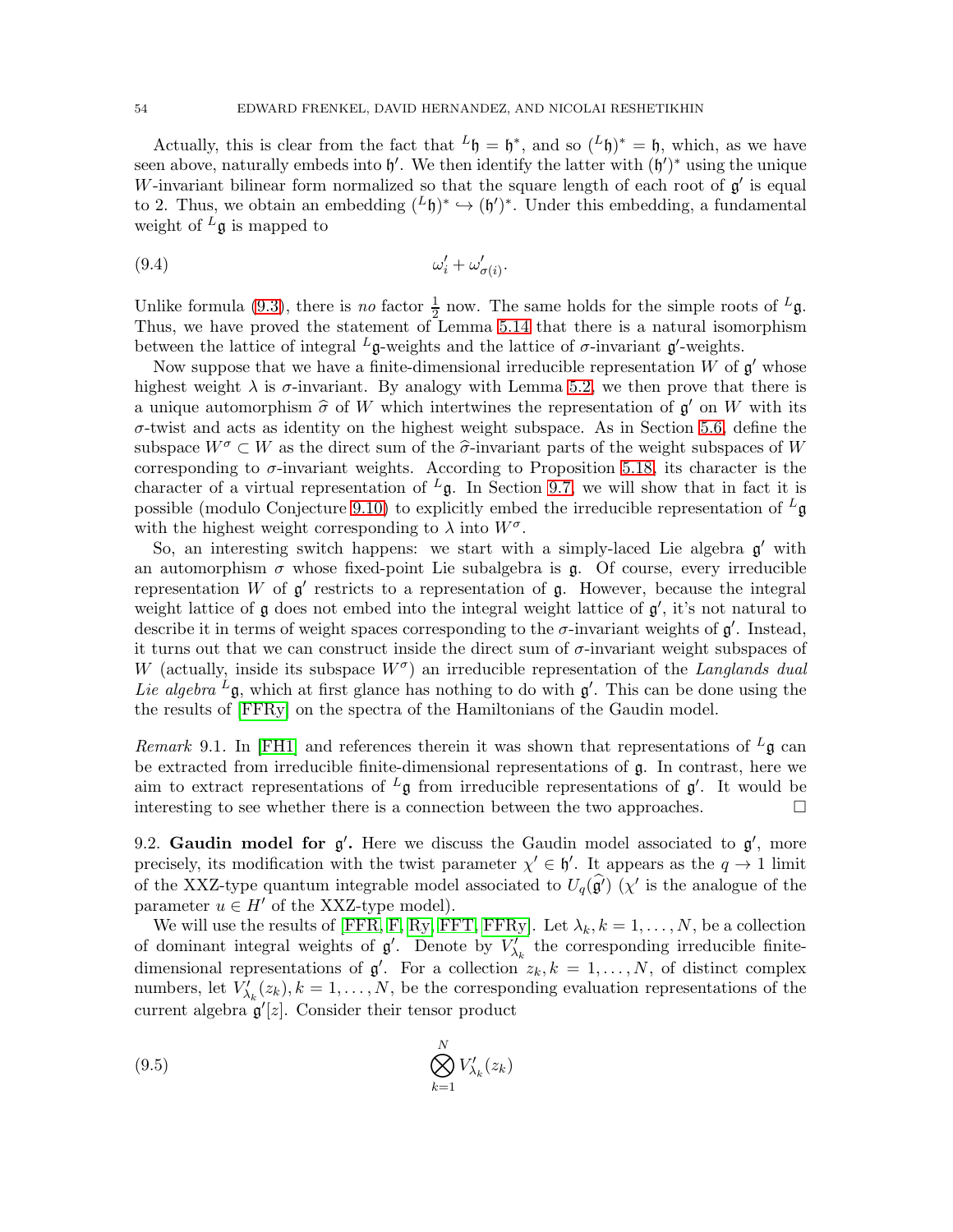and its subspace of weight

<span id="page-54-2"></span>(9.6) 
$$
\gamma = \sum_{k} \lambda_k - \sum_{j=1}^{m} \alpha'_{ij}.
$$

These are the spaces of states of the Gaudin model associated to  $g'$ .

Next we discuss the Bethe Ansatz equations. Their solutions are in one-to-one correspondence with the *Miura*  $\mathfrak{g}'$ -opers on  $\mathbb{CP}^1$  with trivial monodromy representation. They can be represented by  $\mathfrak{g}'$ -valued connections on  $\mathbb{CP}^1$  of the form

<span id="page-54-0"></span>(9.7) 
$$
\partial_z + \sum_{i \in I'} f'_i - \sum_{k=1}^N \frac{\check{\lambda}_k}{z - z_k} + \sum_{j=1}^m \frac{\check{\alpha}'_{i_j}}{z - w_j} + \chi'.
$$

Here the  $f'_i, i \in I'$ , are generators of the lower nilpotent subalgebra of  $\mathfrak{g}'$ , and we are using the above identification between  $\mathfrak{h}'$  and  $(\mathfrak{h}')^*$  by means of the normalized bilinear form; namely,  $\{\check{\lambda}_k\}$  denote the elements of  $\mathfrak{h}' \subset \mathfrak{g}'$  corresponding to  $\{\lambda_k \in (\mathfrak{h}')^*\}$ , and  $\{\check{\alpha}'_i, i \in I'\}$ is the set of simple coroots of  $\mathfrak{g}'$ , which correspond to the simple roots  $\{\alpha'_i, i \in I'\}$  under the identification  $(\mathfrak{h}')^* \simeq \mathfrak{h}$ .

We will assume that  $w_j$ 's are distinct complex numbers such that  $w_j \neq z_k$  for all j and k.

<span id="page-54-3"></span>**Proposition 9.1** ([\[FFR,](#page-67-14) [F,](#page-67-15) [FFT\]](#page-67-16)). The condition that connection [\(9.7\)](#page-54-0) has trivial monodromy is equivalent to the following system of Bethe Ansatz equations:

<span id="page-54-1"></span>(9.8) 
$$
\sum_{k=1}^{N} \frac{\langle \alpha'_{i_j}, \check{\lambda}_k \rangle}{w_j - z_k} - \sum_{s \neq j} \frac{\langle \alpha'_{i_j}, \check{\alpha}'_{i_s} \rangle}{w_j - w_s} = \langle \alpha'_{i_j}, \chi' \rangle, \qquad j = 1, ..., m.
$$

These equations can be obtained by taking the limit  $q \to 1$  of the Bethe Ansatz equations [\(4.7\)](#page-19-2) of the XXZ-type model associated to  $U_q(\hat{g}')$ . The monic polynomial with the roots  $w_j$ where  $i_j = i$  (i.e. those points on  $\mathbb{CP}^1 \setminus \infty$  at which the connection [\(9.7\)](#page-54-0) has residue  $\check{\alpha}'_i$ ),

<span id="page-54-4"></span>(9.9) 
$$
Q_i(z) = \prod_{i_j=i} (z - w_j),
$$

is the analogue of the Baxter polynomial  $Q_i(z)$ ,  $i \in I'$  (see Theorem [5.3\)](#page-22-0) in the Gaudin model.

Note that if we apply a permutation to the set of roots of each polynomial  $Q_i(z)$  (which we recall are assumed to be distinct) we also obtain a solution of the system [\(9.8\)](#page-54-1). In what follows, by a solution of Bethe Ansatz equations we will understand an equivalence class of solutions under these permutations.

In [\[FFR,](#page-67-14) [F,](#page-67-15) [FFT\]](#page-67-16) a joint eigenvector of the Gaudin Hamiltonians (Bethe vector) is constructed for each solution of the BAE [\(9.8\)](#page-54-1). It is known, however, that for general  $\lambda_k$ 's and  $\gamma$  these Bethe vectors do not yield a basis of the weight subspace of [\(9.5\)](#page-53-0) of weight  $\gamma$ given by formula [\(9.6\)](#page-54-2). In fact, explicit examples have been constructed in [\[MV3\]](#page-68-21) showing that for  $\chi = 0$  this is so even for generic  $z_k$ 's (and fixed  $\lambda_k$ 's and  $\gamma$ ). We are not aware of such counterexamples for generic  $\chi'$ , so it is possible that in this case Bethe vectors do yield a basis for generic  $z_k$ 's. For  $N = 1$ , this is the statement of Conjecture [9.10](#page-61-0) below.

As explained in [\[F,](#page-67-15) Sect. 5.5] (in the case  $\chi' = 0$ , but the picture is similar for all  $\chi'$ ) that the true parameters of the spectra of the quantum Gaudin Hamiltonians are not the Miura  $\mathfrak{g}'$ -opers of the form [\(9.7\)](#page-54-0) but rather  $\mathfrak{g}'$ -opers on  $\mathbb{CP}^1$  with trivial monodromy, regular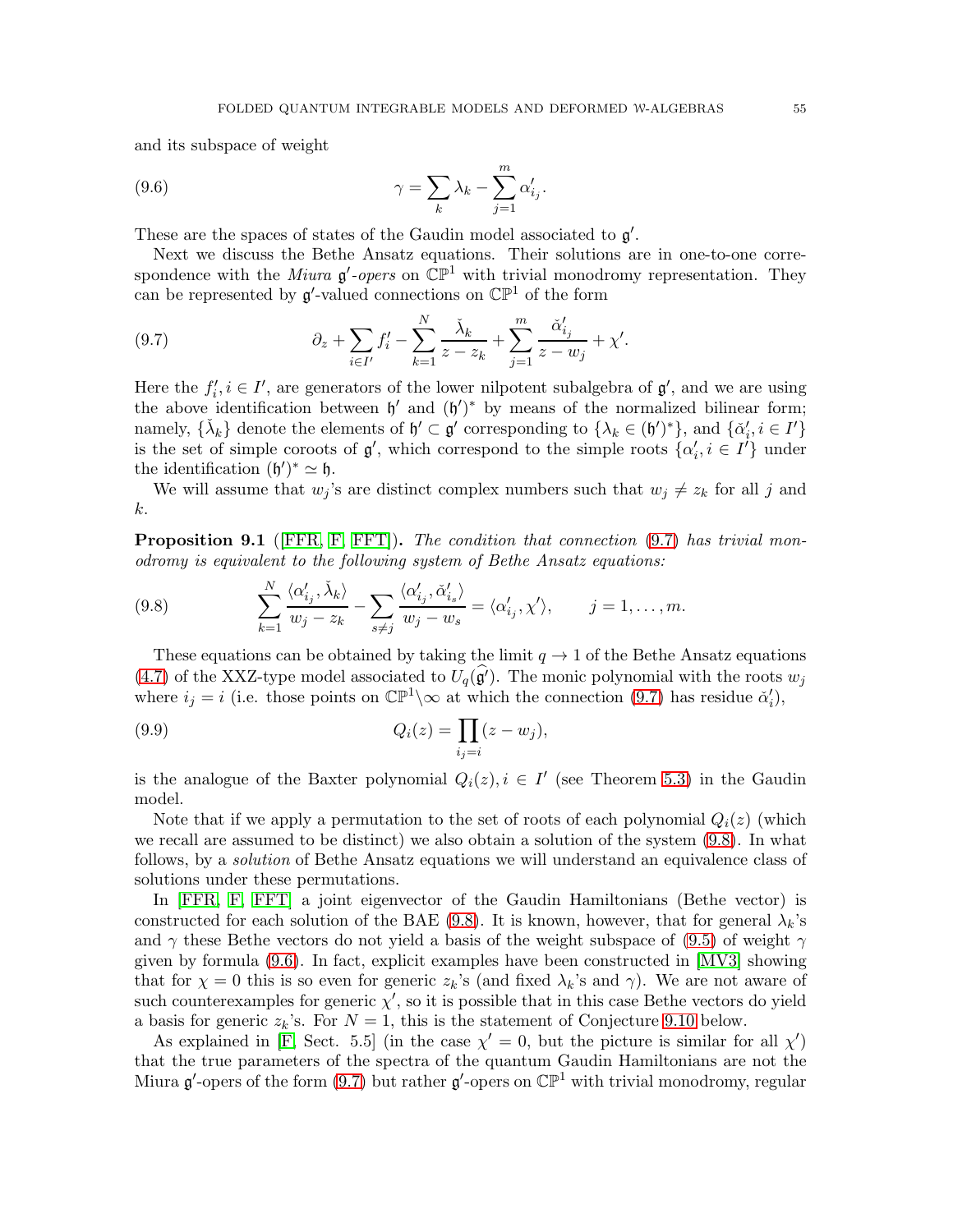$\sin$ gularities at  $z_1, \ldots, z_N$  with respective residues  $\check{\lambda}_1, \ldots, \check{\lambda}_N$  (coweights of  $\mathfrak{g}'$  corresponding to the weight  $\lambda_1, \ldots, \lambda_N$ , and irregular singularity at  $\infty$  of order 2 with 2-residue corresponding to  $\chi'$  (see [\[FFT,](#page-67-16) [FFRy\]](#page-67-17) for more details). Denote the set of these  $\mathfrak{g}'$ -opers by  $\widetilde{\mathrm{Op}}_{(\check{\lambda}_i),(z_i)}^{\chi}(\mathfrak{g}').$ 

<span id="page-55-1"></span>**Theorem 9.2** ([\[FFRy\]](#page-67-17)). For any regular  $\chi' \in \mathfrak{h}'$  and any collection  $z_1 \ldots, z_N$  there is a bijection between  $Op^{\chi}_{(\lambda_i),(z_i)}(\mathfrak{g}')$  and the spectrum of the Gaudin Hamiltonians on the space [\(9.5\)](#page-53-0). Moreover, the eigenspace corresponding to every  $\mathfrak{g}'$ -oper in  $\text{Op}^{\chi}_{(\tilde{\lambda}_i),(z_i)}(\mathfrak{g}')$  is always one-dimensional. In addition, for generic  $z_1 \ldots, z_N$  and  $\chi'$  the Gaudin Hamiltonians are diagonalizable.

In other words, for any regular  $\chi$  and general  $z_1 \ldots, z_N$  there is at most one Jordan block for each joint eigenvalue of the Gaudin Hamiltonians (this is expressed in [\[FFRy,](#page-67-17) Corollary 5] as the statement that the commutative algebra of Gaudin Hamiltonians has a cyclic vector in [\(9.5\)](#page-53-0)). Moreover, for generic  $\chi$  and  $z_1 \ldots, z_N$  all Jordan blocks have size 1 (see [\[FFRy,](#page-67-17) Corollary 6]).

Following the argument in [\[F,](#page-67-15) Sect. 5.5] in the case  $\chi' = 0$ , one can show that every  $\mathfrak{g}'$ -oper in  $\text{Op}^{\chi}_{(\tilde{\lambda}_i),(z_i)}(\mathfrak{g}')$  corresponds to a unique Miura  $\mathfrak{g}'$ -oper of the form

<span id="page-55-0"></span>(9.10) 
$$
\partial_z + \sum_{i \in I'} f'_i - \sum_{k=1}^N \frac{g_k(\check{\lambda}_k + \check{\rho}') - \check{\rho}'}{z - z_k} + \sum_{j=1}^m \frac{\check{\rho}' - \widetilde{g}_j(\check{\rho}')}{z - w_j} + \chi',
$$

where the  $w_j$ ,  $j = 1, \ldots, m$ , are distinct complex numbers such that  $w_j \neq z_k$  for all j and  $k; g_k, k = 1, \ldots, N$ , and  $\widetilde{g}_j, i = 1, \ldots, m$ , are elements of the Weyl group of  $\mathfrak{g}'$ ; and  $\check{\rho}'$  is the sum of the dominant coweights of  $g'$ .

A Miura  $g'$ -oper of the form [\(9.10\)](#page-55-0), and the corresponding  $g'$ -oper, are called non-degenerate (see [\[F,](#page-67-15) Sect. 5.2]) if  $g_k = 1$  for all  $k = 1, ..., N$ , and each  $\tilde{g}_j$  is a simple reflection  $s_{i_j}$  from the Weyl group of  $\mathfrak{g}'$ . Since  $\check{\rho}' - s_{i_j}(\check{\rho}') = \check{\alpha}'_{i_j}$ , a Miura  $\mathfrak{g}'$ -oper of the form  $(9.10)$  is non-degenerate  $\mathfrak{g}'$ -oper if and only if it has the form  $(9.7)$ . Further, according to Proposition [9.1,](#page-54-3) the no-monodromy condition is then equivalent to BAE [\(9.8\)](#page-54-1).

Theorem [9.2](#page-55-1) implies that non-degenerate Miura  $\mathfrak{g}'$ -opers of the form  $(9.7)$  satisfying  $(9.8)$ correspond to a subset in the spectrum of the Gaudin Hamiltonians on the weight subspace of [\(9.5\)](#page-53-0) of weight  $\gamma$ . But in general, this is not the entire spectrum; there may be other joint eigenvalues of the Gaudin Hamiltonians on this weight subspace which correspond to degenerate Miura  $\mathfrak{g}'$ -opers of the form [\(9.10\)](#page-55-0) with at least one  $g_k$  not equal to the identity or at least one of the  $\tilde{g}_j$  not equal to a simple reflection, or both. For such Miura  $g'$ opers, the equations expressing the no-monodromy condition are more complicated, as are the corresponding eigenvectors (though they can be constructed in principle by a certain algorithm). See [\[F,](#page-67-15) Sect. 5.5] for more details.

9.3. Gaudin model for  $^L$ g. Next, consider the Gaudin model for the Lie algebra  $^L$ g with a twist by  $\chi \in ({}^L\mathfrak{h})^* = \mathfrak{h}$ . The space of states of the model is then a tensor product of evaluation representations of the current algebra  $L_g[z]$  corresponding to irreducible finitedimensional representations of  $L_g$ :

<span id="page-55-2"></span>
$$
\bigotimes_{k=1}^{N} V_{\mu_k}(z_k)
$$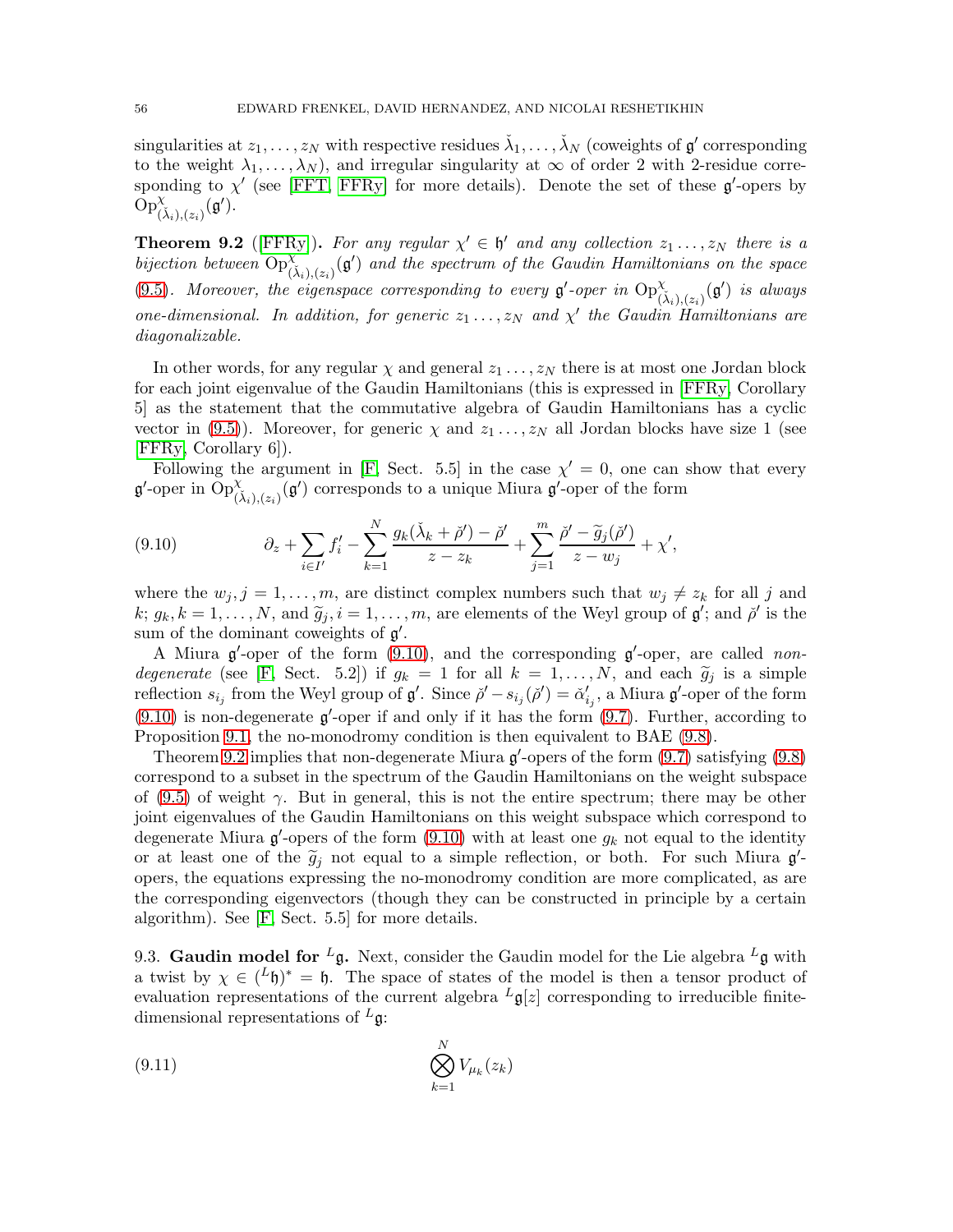where  $\mu_1, \ldots, \mu_N$  are dominant integral weights of  ${}^L\mathfrak{g}$  and  $z_1, \ldots, z_N$  are distinct complex numbers. According to the results of [\[FFR,](#page-67-14) [F,](#page-67-15) [FFT,](#page-67-16) [FFRy\]](#page-67-17), the spectrum of the Gaudin Hamiltonians exhibits Langlands duality; namely, the joint eigenvalues of the  $L_{\mathfrak{g}}$ -Gaudin Hamiltonians are described in terms of g-opers rather than  $L_{\mathfrak{g}}$ -opers.

More precisely, let  $\mu_k \in \mathfrak{h} = (L\mathfrak{h})^*$  be the integral coweight of  $\mathfrak g$  corresponding to  $\mu_k$ . Let  $\text{Op}^{\chi}_{(\tilde{\mu}_i),(z_i)}(\mathfrak{g})$  be the set of g-opers on  $\mathbb{CP}^1$  with trivial monodromy, regular singularities at  $z_1, \ldots, z_N$  with respective residues  $\mu_1, \ldots, \mu_N$ , and irregular singularity at  $\infty$  of order 2 with 2-residue corresponding to  $\chi$  (see [\[FFT,](#page-67-16) [FFRy\]](#page-67-17) for details). Then we have the following analogue of Theorem [9.2.](#page-55-1)

<span id="page-56-1"></span>**Theorem 9.3** ([\[FFRy\]](#page-67-17)). For any regular  $\chi \in \mathfrak{h}$  and any collection  $z_1 \ldots, z_N$  there is a bijection between  $Op^{\chi}_{(\tilde{\mu}_i),(z_i)}(\mathfrak{g})$  and the spectrum of the  $^L \mathfrak{g}$ -Gaudin Hamiltonians on the space of [\(9.11\)](#page-55-2). Moreover, the eigenspace corresponding to every g-oper in  $\text{Op}^{\chi}_{(\tilde{\mu}_i),(z_i)}(\mathfrak{g})$  is always one-dimensional. In addition, for generic  $z_1 \ldots, z_N$  and  $\chi$  the Gaudin Hamiltonians are diagonalizable.

9.4. Embedding of the space of states. This theorem has an intriguing consequence. Note that each coweight  $\mu_k$  of  $\mathfrak g$  defines a coweight  $\mu'_k$  of  $\mathfrak g'$  while the corresponding weight  $\mu_k$  of  $^L$ **g** defines a weight of **g'**, and the element  $\chi \in \mathfrak{h}$  defines an element  $\chi' \in \mathfrak{h}'$ .

Next, define the nilpotent generators  $f_i, i \in I$ , of  $\mathfrak g$  by the formulas

<span id="page-56-4"></span>
$$
f_i = f'_i
$$
 if  $\sigma(i) = i$ ,  $f_i = f'_i + f'_{\sigma(i)}$  if  $\sigma(i) \neq i$ .

Then we obtain that the embedding  $\mathfrak{g} \hookrightarrow \mathfrak{g}'$  maps the principal nilpotent element of  $\mathfrak{g}$  to that of  $\mathfrak{g}'$ :

(9.12) 
$$
p_{-} := \sum_{i \in I} f_i \quad \mapsto \quad p'_{-} := \sum_{i \in I'} f'_i.
$$

In the same way, we obtain that the element  $\rho$  of  $\mathfrak g$  (the sum of its dominant coweights) maps to the corresponding element  $\check{\rho}'$  of  $\mathfrak{g}'$ . Recall that there is a unique nilpotent element  $p_+ \in \mathfrak{g}$  which is a linear combination of the generators  $e_i, i \in I$ , such that  $\{p_-, 2\tilde{\rho}, p_+\}$  is an  $\mathfrak{sl}_2$  triple in  $\mathfrak g$ . Likewise, we have an  $\mathfrak{sl}_2$  triple  $\{p'_-, 2\tilde{\rho}', p'_+\}$  in  $\mathfrak g'$ . Uniqueness implies that  $p'_+$  is the image of  $p_+$  in  $\mathfrak{g}'$ .

Using these  $\mathfrak{sl}_2$  triples, we construct the Kostant slices  $K(\mathfrak{g})$  and  $K(\mathfrak{g}')$  of regular conjugacy classes in  $\mathfrak g$  and  $\mathfrak g'$ , respectively. Namely,

<span id="page-56-0"></span>
$$
K(\mathfrak{g}) = p_- + \mathrm{span}\{p_j\}_{j=1,\ldots,\ell},
$$

where  $\{p_j\}_{j=1,\dots,\ell}$  is a basis of the subspace of ad  $p_+$ -invariants in the upper nilpotent subalgebra  $\mathfrak{n}_+$  of  $\mathfrak{g}$ , such that  $[\check{\rho}, p_j] = d_j p_j$ , with  $\{d_1, \ldots, d_\ell\}$  being the set of exponents of g. The Kostant slice  $K(\mathfrak{g}')$  in  $\mathfrak{g}'$  is defined similarly. The fact that the embedding  $\mathfrak{g} \hookrightarrow \mathfrak{g}'$ maps the above  $\mathfrak{sl}_2$  triples to each other then implies that we have a natural embedding

$$
(9.13) \t K(\mathfrak{g}) \hookrightarrow K(\mathfrak{g}').
$$

Beilinson and Drinfeld have constructed [\[BD2\]](#page-66-4) canonical representatives of g-opers in terms of  $K(\mathfrak{g})$  (see [\[FFT,](#page-67-16) Sect. 4.2]). Using the embedding [\(9.13\)](#page-56-0), we obtain the following.

<span id="page-56-2"></span>Lemma 9.4. There is a natural embedding

(9.14) 
$$
\mathrm{Op}^{\chi}_{(\tilde{\mu}_i),(z_i)}(\mathfrak{g}) \hookrightarrow \mathrm{Op}^{\chi'}_{(\tilde{\mu}'_i),(z_i)}(\mathfrak{g}').
$$

<span id="page-56-3"></span>Now we derive from Theorem [9.3](#page-56-1) and Lemma [9.4](#page-56-2) the following surprising result.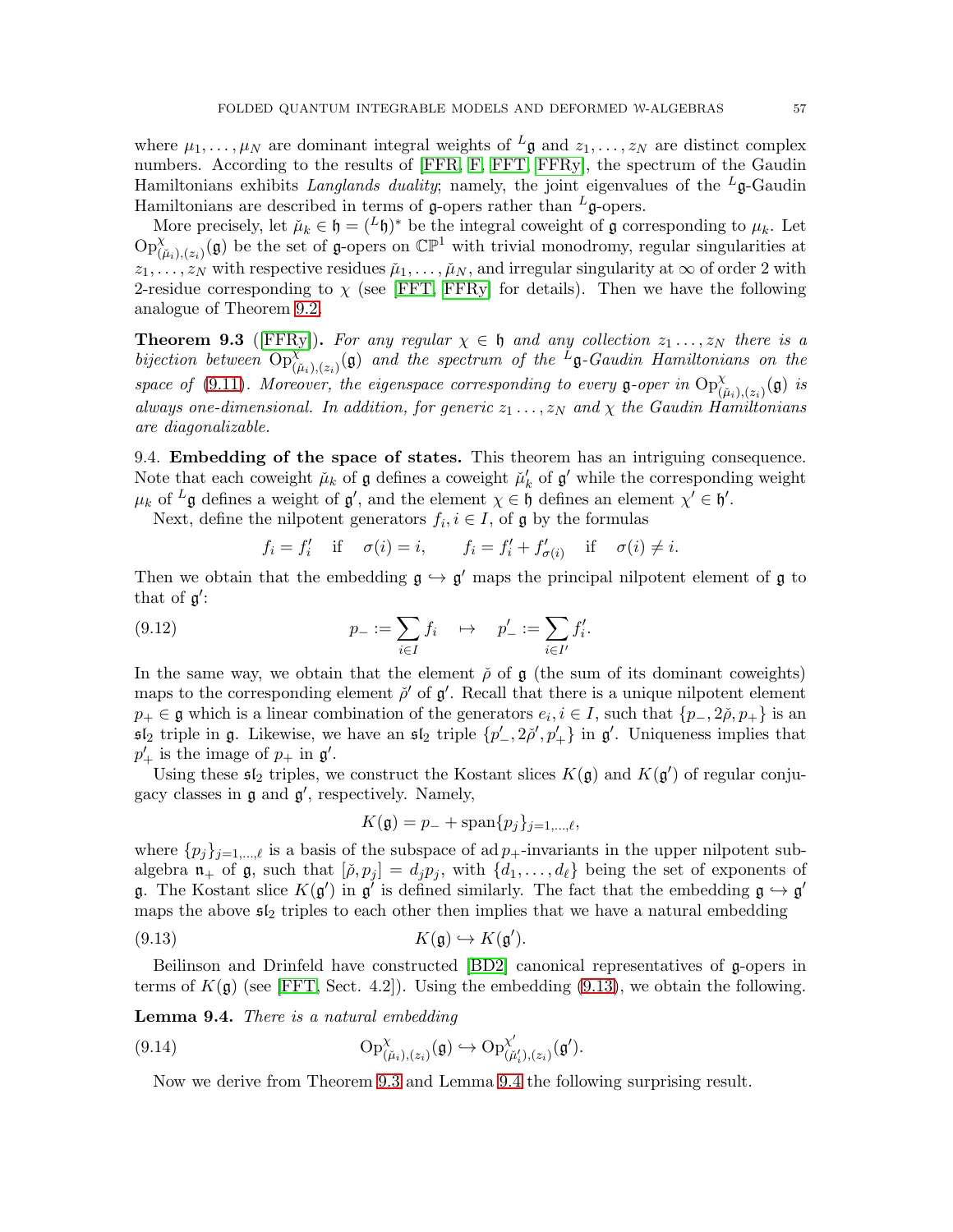<span id="page-57-0"></span>**Theorem 9.5.** For generic regular  $\chi \in \mathfrak{h}$ , such that  $\chi' \in \mathfrak{h}'$  is regular, and generic  $z_1, \ldots, z_N$ there exists an embedding of the tensor product [\(9.11\)](#page-55-2) of simple  $L_{\mathfrak{g}}$ -modules with highest weights  $\mu_k$  into the tensor product of the simple  $\mathfrak{g}'$ -modules with the corresponding highest weights  $\mu'_k$ :

<span id="page-57-1"></span>(9.15) 
$$
\bigotimes_{k=1}^{N} V_{\mu_k}(z_k) \hookrightarrow \bigotimes_{k=1}^{N} V'_{\mu'_k}(z_k).
$$

*Proof.* By Theorem [9.3,](#page-56-1) for generic  $\chi$  and  $z_1, \ldots, z_N$  there exists an eigenbasis  $\{e_m\}$  of the Gaudin Hamiltonians in [\(9.11\)](#page-55-2) labeled by  $\mathfrak{g}$ -opers  $m \in \text{Op}^{\chi}_{(\tilde{\mu}_i),(z_i)}(\mathfrak{g})$  with each  $\mathfrak{g}$ -oper corresponding to exactly one basis vector. Under the embedding [\(9.14\)](#page-56-3), each of these g-opers gives a g'-oper  $m' \in \text{Op}_{G}^{\chi'}$  $\chi'_{(\mu'_i),(z_i)}(\mathfrak{g}')$ . Applying Theorem [9.3](#page-56-1) in the case of the Lie algebra g ′ and the tensor product of simple g-modules with the corresponding highest weights  $\mu'_k, k = 1, \ldots, N$ , we find that each m' obtained this way corresponds to the one-dimensional eigenspace  $E_{m'}$  of the Hamiltonians of the  $\mathfrak{g}'$ -Gaudin model. Mapping each basis vector  $e_m$ in [\(9.11\)](#page-55-2) to a non-zero vector in  $E_{m'}$ , we obtain the desired embedding.

The embedding [\(9.15\)](#page-57-1) is not unique since we can rescale the images of the basis elements  $e<sub>m</sub>$  by arbitrary non-zero numbers. Another issue is that the embedding [\(9.14\)](#page-56-3) is defined in a rather abstract way (using Kostant slices). It turns out that we can obtain a more concrete realization of [\(9.14\)](#page-56-3) if all g-opers in  $Op_{(\tilde{\mu}_i),(z_i)}^{\chi}(\mathfrak{g})$  are non-degenerate, and hence correspond to solutions of the Bethe Ansatz equations. In this case we can also construct the corresponding eigenvectors (Bethe vectors) explicitly, so we obtain a more concrete realization of the embedding [\(9.15\)](#page-57-1) as well. This may be viewed as an analogue of the statement of our main Conjecture [5.15](#page-26-0) in the case of simple Lie algebras. We explain it in the next subsection.

Remark 9.2. Alternatively, under the conditions of Theorem [9.5](#page-57-0) we can construct a surjective map

<span id="page-57-3"></span>(9.16) 
$$
\bigotimes_{k=1}^{N} V'_{\mu'_{k}}(z_{k}) \rightarrow \bigotimes_{k=1}^{N} V_{\mu_{k}}(z_{k})
$$

instead of an embedding [\(9.15\)](#page-57-1). Indeed, the inclusion [\(9.14\)](#page-56-3) gives rise to a surjective homomorphism of the corresponding algebras of functions

<span id="page-57-2"></span>(9.17) 
$$
\operatorname{Fun} \operatorname{Op}_{(\check{\mu}'_i), (z_i)}^{\chi'}(\mathfrak{g}') \twoheadrightarrow \operatorname{Fun} \operatorname{Op}_{(\check{\mu}_i), (z_i)}^{\chi}(\mathfrak{g}).
$$

The corresponding algebras of  $g$ - and  $g'$ -Gaudin Hamiltonians were denoted in [\[FFRy\]](#page-67-17) by  $\mathcal{A}_{\chi}(z_1,\ldots,z_N)$  and  $\mathcal{A}_{\chi'}(z_1,\ldots,z_N)$ . According to Theorem [9.3,](#page-56-1) for generic regular  $\chi \in \mathfrak{h}$ and generic  $z_1, \ldots, z_N$ , the algebra Fun  $\text{Op}^{\chi}_{(\tilde{\mu}_i),(z_i)}(\mathfrak{g})$  is equal to the image of  $\mathcal{A}_{\chi}(z_1, \ldots, z_N)$ in the algebra of endomorphisms of  $\bigotimes_{k=1}^{N} V_{\mu_k}(z_k)$ . Moreover, Fun  $\text{Op}^{\chi}_{(\tilde{\mu}_i),(z_i)}(\mathfrak{g})$  then has a cyclic vector in  $\bigotimes_{k=1}^{N} V_{\mu_k}(z_k)$ . If we choose such a cyclic vector, we obtain an isomorphism of vector spaces

(9.18) 
$$
\bigotimes_{k=1}^{N} V_{\mu_k}(z_k) \simeq \operatorname{Fun} \operatorname{Op}^{\chi}_{(\check{\mu}_i),(z_i)}(\mathfrak{g}).
$$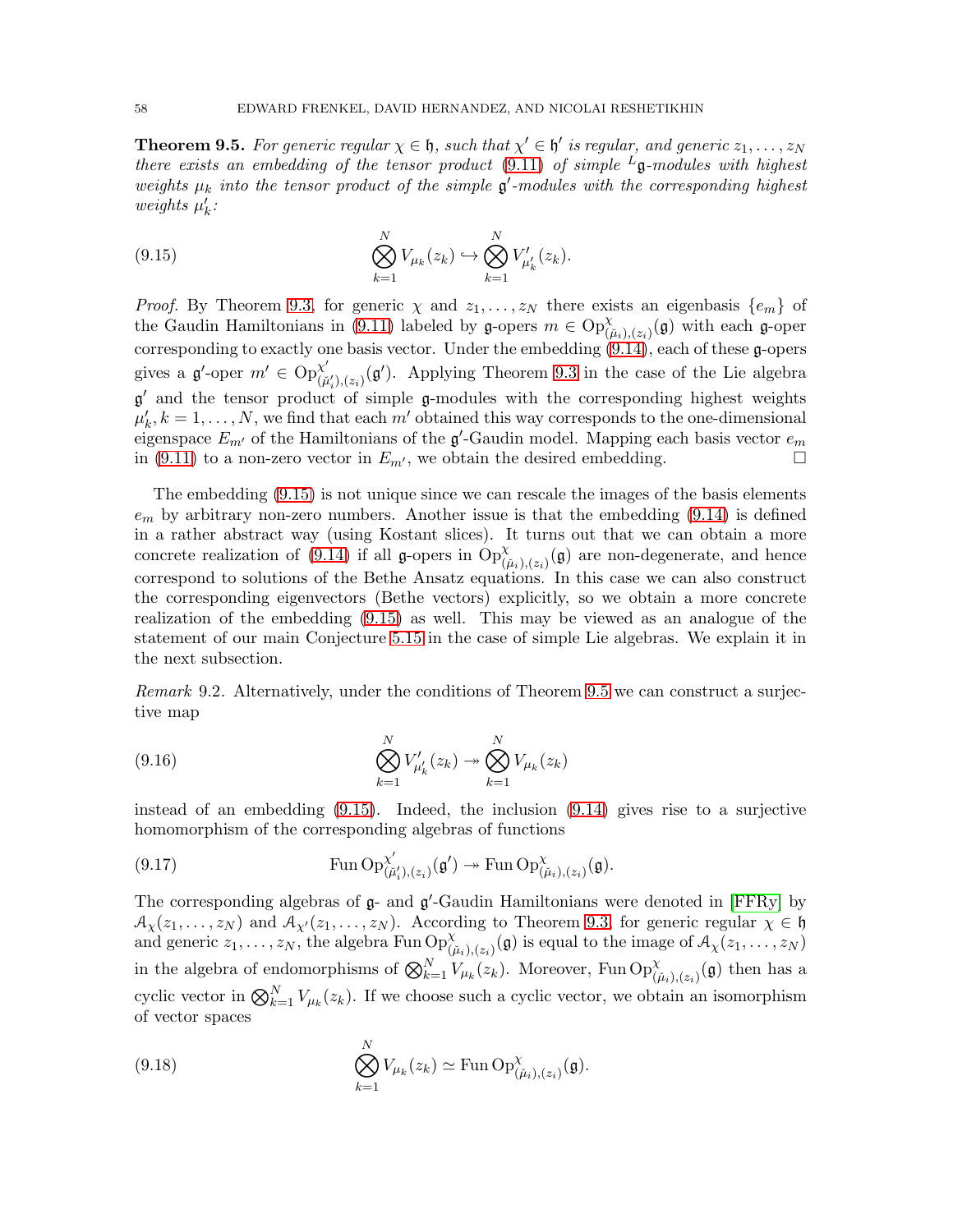On the other hand, according to Theorem [9.2,](#page-55-1) Fun  $Op^{\chi'}_{\alpha\beta}$  $\chi'_{(\mu_i'),(z_i)}(\mathfrak{g}')$  is the quotient of the image of  $\mathcal{A}_{\chi'}(z_1,\ldots,z_N)$  in the algebra of endomorphisms of  $\bigotimes_{k=1}^N V_{\mu_k}(z_k)$  by its radical. Choosing a cyclic vector of  $A_{\chi'}(z_1,\ldots,z_N)$  in  $\bigotimes_{k=1}^N V'_{\mu'_k}(z_k)$  and using the homomorphism  $(9.17)$ , we obtain a surjective map  $(9.16)$ .

This construction can be generalized to the case when  $\chi$  is a regular nilpotent element of  $\mathfrak g$  and  $\chi$  is the corresponding element of  $\mathfrak g'$ . Then we can choose as the cyclic vectors the highest weight vectors in the tensor products [\(9.16\)](#page-57-3), so that the resulting map becomes canonical up to a scalar.

Constructing surjective maps [\(9.16\)](#page-57-3) may seem more appealing than constructing the em-beddings [\(9.15\)](#page-57-1). However, in the case when all g-opers in  $\text{Op}^{\chi}_{(\tilde{\mu}_i),(z_i)}(\mathfrak{g})$  are non-degenerate, the embedding [\(9.15\)](#page-57-1) can be linked to the inclusion of the sets of solutions of the corresponding Bethe Ansatz equations, as we explain in the next subsection. Therefore we can make contact to the folded integrable models. (Moreover, the embedding [\(9.15\)](#page-57-1) can then be constructed rather explicitly using Bethe vectors, see Section [9.7.](#page-60-0)) It is for this reason that we focus on the embeddings [\(9.15\)](#page-57-1) rather than the surjections [\(9.16\)](#page-57-3), even though the latter also deserve to be studied.

9.5. Embedding in the case of non-degenerate g-opers. As in the case of  $g'$ -opers discussed in Section [9.2,](#page-53-1) each g-oper in  $\text{Op}^{\chi}_{(\tilde{\mu}_i),(z_i)}(\mathfrak{g})$  can be represented in a unique way by a Miura g-oper given by a formula similar to [\(9.10\)](#page-55-0). Among them are the non-degenerate Miura g-opers of the form

(9.19) 
$$
\partial_z + \sum_{i \in I} f_i - \sum_{k=1}^N \frac{\check{\mu}_k}{z - z_k} + \sum_{j=1}^m \frac{\check{\alpha}_{i_j}}{z - w_j} + \chi,
$$

where  $\check{\alpha}_i, i \in I$ , are the simple coroots of  $\mathfrak{g}$ . The no-monodromy condition on [\(9.19\)](#page-58-0) is equivalent to the Bethe Ansatz equations similar to  $(9.8)$  (see equation  $(6.11)$  in [\[FFT\]](#page-67-16)):

(9.20) 
$$
\sum_{k=1}^N \frac{\langle \alpha_{i_j}, \check{\mu}_k \rangle}{w_j - z_k} - \sum_{s \neq j} \frac{\langle \alpha_{i_j}, \check{\alpha}_{i_s} \rangle}{w_j - w_s} = \langle \alpha_{i_j}, \chi \rangle, \qquad j = 1, \ldots, m.
$$

The image of a non-degenerate Miura  $\mathfrak{g}\text{-}$ -oper [\(9.19\)](#page-58-0) under the embedding [\(9.14\)](#page-56-3) is particularly easy to describe. Namely, we interpret formula  $(9.19)$  as a Miura  $\mathfrak{g}'$ -oper of the form  $(9.7)$  as follows: According to formula  $(9.12)$ , the first summation in  $(9.19)$  is equal to the first summation in [\(9.7\)](#page-54-0). Next, the second summation in [\(9.19\)](#page-58-0) is equal to the second summation in [\(9.7\)](#page-54-0) with  $\check{\lambda}_k = \check{\mu}'_k$ .

Finally, every term in the third summation in [\(9.19\)](#page-58-0) can be written as the sum of terms appearing in the third summation of [\(9.7\)](#page-54-0). Namely, for  $i \in I'$  such that  $\sigma(i) = i$ , we map

(9.21) 
$$
\frac{\check{\alpha}_i}{z - w_j} \mapsto \frac{\check{\alpha}'_i}{z - w_j},
$$

and for  $i \in I$  such that if  $\sigma(i) \neq i$ , we map

<span id="page-58-2"></span><span id="page-58-0"></span> $\lambda$ r

<span id="page-58-1"></span>(9.22) 
$$
\frac{\check{\alpha}_i}{z - w_j} \mapsto \frac{\check{\alpha}'_i}{z - w_j} + \frac{\check{\alpha}'_{\sigma(i)}}{z - w_j}.
$$

In other words, each term corresponding to  $i \in I$  such that  $\sigma(i) = i$  in [\(9.19\)](#page-58-0) gives us the corresponding term in [\(9.7\)](#page-54-0), whereas in the case  $\sigma(i) \neq i$  it gives us the sum of two terms in [\(9.7\)](#page-54-0).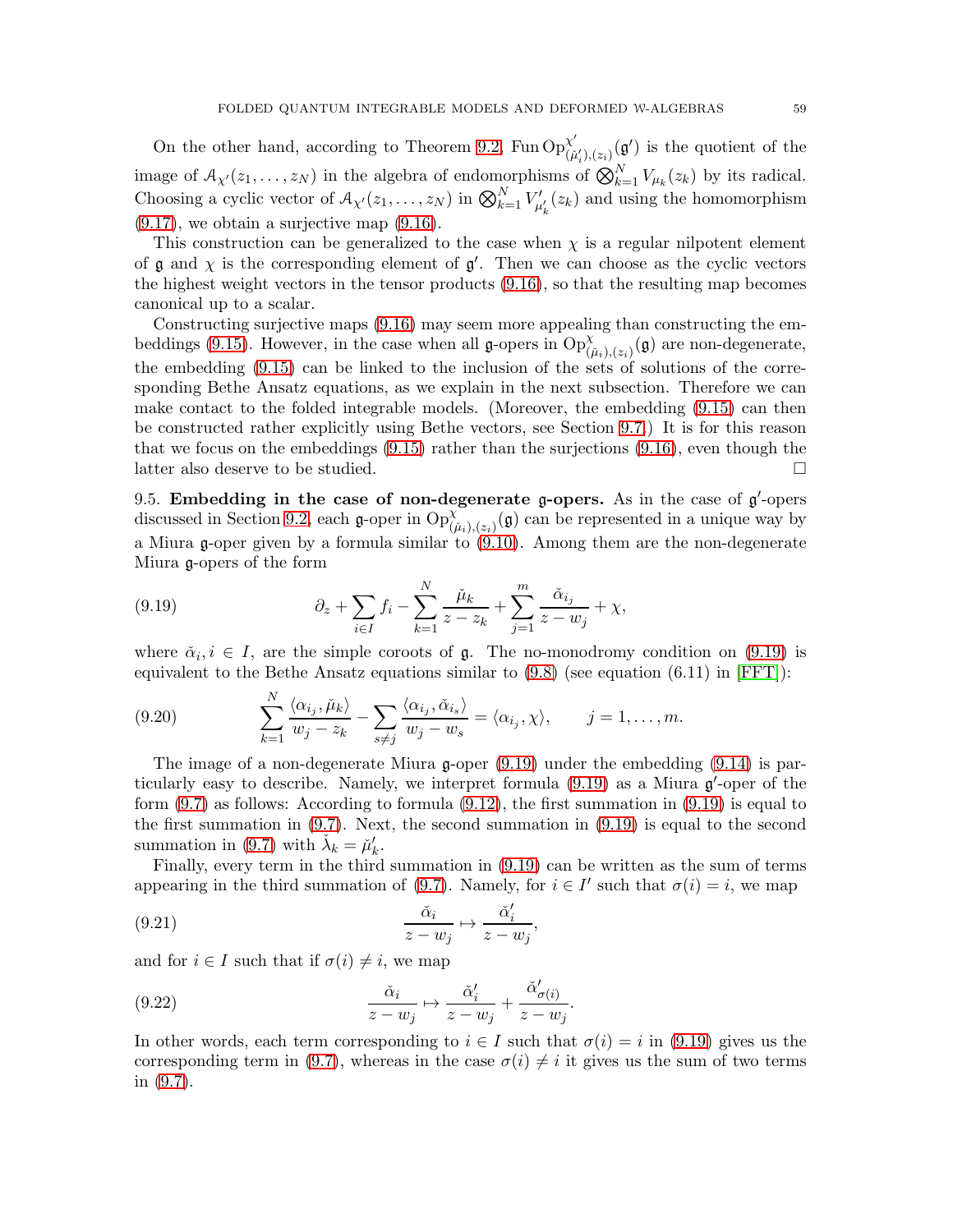Observe that if the terms  $(9.22)$  are present in  $(9.19)$ , then the corresponding  $\mathfrak{g}'$ -Miura oper [\(9.7\)](#page-54-0) is *degenerate* because its residue at the corresponding point  $w_i$  is equal to

<span id="page-59-0"></span>(9.23) 
$$
\check{\alpha}'_i + \check{\alpha}'_{\sigma(i)} = \check{\rho}' - s_i s_{\sigma(i)}(\check{\rho}')
$$

(the simple reflections  $s_i$  and  $s_{\sigma(i)}$  commute with each other, so it doesn't matter in which order we take their product).

Thus, the Miura  $\mathfrak{g}'$ -opers we obtain this way have the form [\(9.10\)](#page-55-0), with  $g_k = 1$  for all  $k = 1, \ldots, N$ , and  $\widetilde{g}_j$  being equal to the simple reflection  $s_i$  of the Weyl group of  $\mathfrak{g}'$  if the residue of this Miura  $\mathfrak{g}'$ -oper at  $w_j$  is equal to a  $\sigma$ -invariant simple coroot  $\check{\alpha}'_i$  of  $\mathfrak{g}'$ , but  $\widetilde{g}_j$ is equal to the product of two simple reflections,  $s_i s_{\sigma(i)}$ , if residue at  $w_j$  is equal to [\(9.23\)](#page-59-0). We have obtained the following result.

<span id="page-59-3"></span>**Proposition 9.6.** Under the embedding [\(9.14\)](#page-56-3), every non-degenerate  $\mathfrak{g}$ -oper in  $\text{Op}^{\chi}_{(\tilde{\mu}_i),(z_i)}(\mathfrak{g})$ which is represented by a Miura g-oper of the form [\(9.19\)](#page-58-0) maps to the g'-oper in  $Op^{\chi'}_{G}$  ${}^{\chi'}_{(\check\mu'_i),(z_i)}(\mathfrak{g}')$ represented by the Miura  $\mathfrak{g}'$ -oper

<span id="page-59-1"></span>
$$
(9.24) \t\t \partial_z + \sum_{i \in I'} f_i - \sum_{k=1}^N \frac{\check{\mu}'_k}{z - z_k} + \sum_{\sigma(i_j) = i_j} \frac{\check{\alpha}'_{i_j}}{z - w_j} + \sum_{\sigma(i_j) \neq i_j} \frac{\check{\alpha}'_{i_j} + \check{\alpha}'_{\sigma(i_j)}}{z - w_j} + \chi'.
$$

According to Theorem [9.2,](#page-55-1) the Miura  $\mathfrak{g}'$ -oper [\(9.24\)](#page-59-1) defines a point in the spectrum of the  $\mathfrak{g}'$ -Gaudin model.

9.6. Folded Bethe Ansatz equations. From the point of view of the Bethe Ansatz equations, we interpret this as follows. In the system of BAE [\(9.8\)](#page-54-1), it makes sense to impose the condition

(9.25) 
$$
\{w_j \mid i_j = i\} = \{w_j \mid i_j = \sigma(i)\}
$$

for all  $i \in I'$ . That's because for  $i \neq \sigma(i)$  we have  $\langle \check{\alpha}'_i, \check{\alpha}'_{\sigma(i)} \rangle = 0$ , so no singularities occur in equations [\(9.8\)](#page-54-1). Equivalently, this condition may be expressed as  $Q_i(z) = Q_{\sigma(i)}(z)$  for all  $i \in I$ , so this is the Gaudin model analogue of the condition we used to define the folding of the Bethe Ansatz equations in the XXZ-type model associated to  $U_q(\mathfrak{g}')$  (see Proposition [4.4\)](#page-20-4).

<span id="page-59-2"></span>**Lemma 9.7.** The system  $(9.8)$  of Bethe Ansatz equations of the  $\mathfrak{g}'$ -Gaudin model together with the condition  $Q_i(z) = Q_{\sigma(i)}(z)$  for all  $i \in I'$  is equivalent to the system [\(9.20\)](#page-58-2) of Bethe Ansatz equations of the  ${}^L\mathfrak{g}$ -Gaudin model.

Thus, the folding of the BAE of the  $\mathfrak{g}'$ -Gaudin model gives the BAE of the  $^L\mathfrak{g}$ -Gaudin model. In particular, we obtain that the  $q \to 1$  limit of the system [\(4.8\)](#page-19-1) of folded Bethe Ansatz equations for  $U_q(\widehat{\mathfrak{g}}')$  coincides with the Bethe Ansatz equations of the <sup>L</sup>g-Gaudin model.

Now we define an analogue of the space  $W(u)$  from Section [5.3,](#page-23-2) with the role of the twist parameter u played by  $\chi$  (more precisely, this is an analogue of the subspace  $\mathbf{W}(u) \subset$  $W(u)$  introduced in Remark [5.4\)](#page-26-2). Recall that we have identified the lattice of integral <sup>L</sup>g-weights (equivalently, integral g-coweights) with the lattice of σ-invariant integral g<sup>'</sup>weights (equivalently, integral  $\mathfrak{g}'$ -coweights). We have a collection  $\mu_k, k = 1, \ldots, N$ , of g-coweights. Let  $\mu_k, k = 1, ..., N$ , be the corresponding  $L$ g-weights and  $\mu'_k, k = 1, ..., N$ ,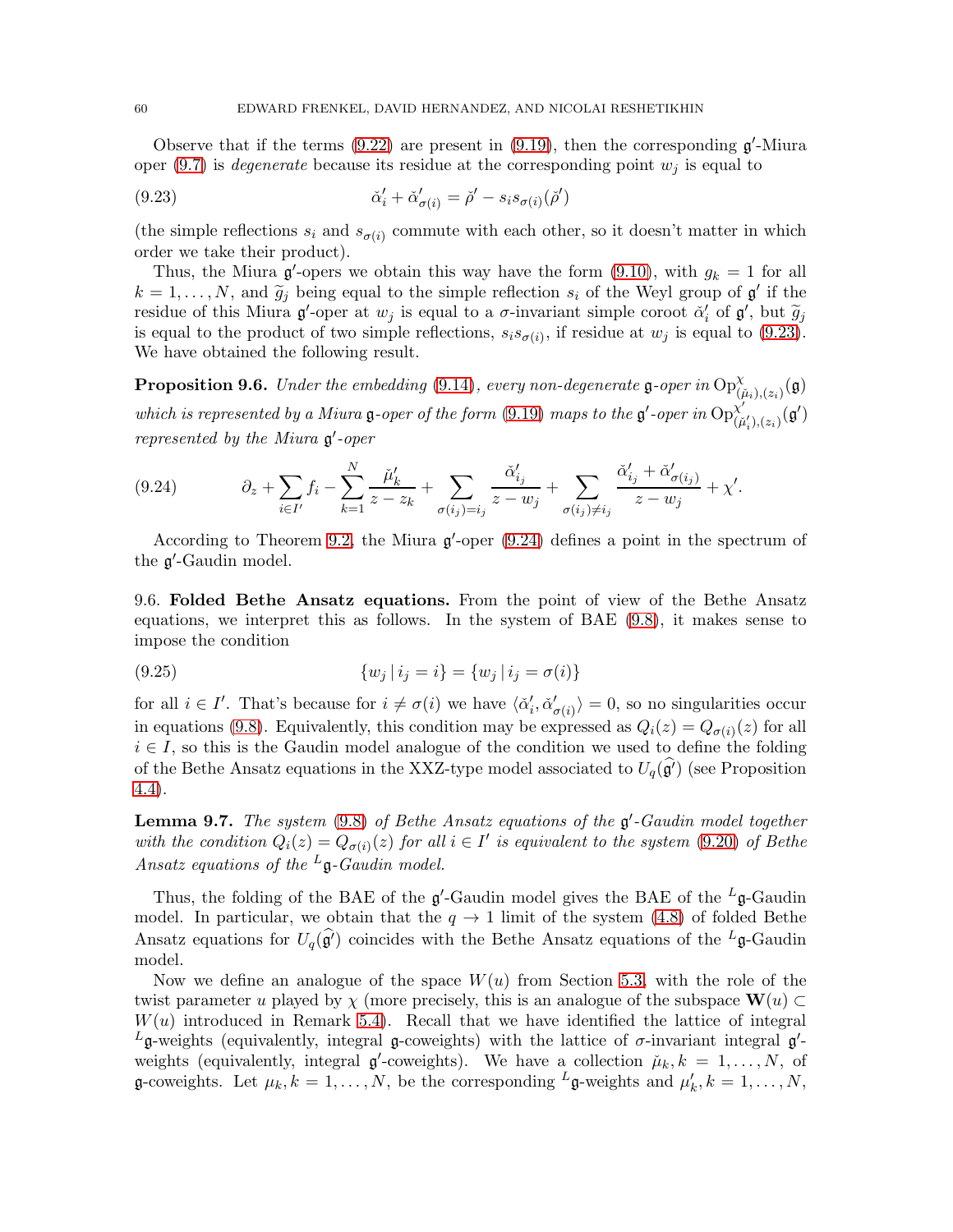the corresponding  $\mathfrak{g}'$ -weights. Consider the following representation of  $\mathfrak{g}'$ :

<span id="page-60-1"></span>(9.26) 
$$
W = \bigotimes_{k=1}^{N} V'_{\mu'_{k}}(z_{k}).
$$

<span id="page-60-2"></span>**Definition 9.8.** The subspace  $W(\chi)$  of W is the span of eigenvectors of the  $\mathfrak{g}'$ -Gaudin Hamiltonians with the twist parameter  $\chi$  whose eigenvalues correspond to solutions of the BAE [\(9.8\)](#page-54-1) satisfying the condition  $Q_i(z) = Q_{\sigma(i)}(z), i \in I'$ .

Theorems [9.2](#page-55-1) and [9.3](#page-56-1) and Lemma [9.7](#page-59-2) imply the following.

**Theorem 9.9.** Suppose that the <sup>L</sup>g-Gaudin Hamiltonians are diagonalizable on the ten-sor product [\(9.11\)](#page-55-2) and all g-opers in  $\text{Op}^{\chi}_{(\tilde{\mu}_i),(z_i)}(\mathfrak{g})$  are non-degenerate, so they correspond to non-degenerate Miura g-opers of the form [\(9.19\)](#page-58-0) or equivalently, solutions of the corresponding Bethe Ansatz equations. Then there is a natural embedding of the corresponding set of solutions of the BAE of this  $^L$ g-Gaudin model into the spectrum of the g'-Gaudin model with the spaces of states [\(9.26\)](#page-60-1). Moreover, we obtain an embedding

<span id="page-60-3"></span>(9.27) 
$$
\bigotimes_{k=1}^{N} V_{\mu_k}(z_k) \xrightarrow{\sim} W(\chi) \subset W
$$

where W is the tensor product [\(9.26\)](#page-60-1) of representations of  $\mathfrak{g}'$  and  $W(\chi)$  is given in Definition [9.8.](#page-60-2)

We can construct the embedding [\(9.27\)](#page-60-3) explicitly using the formulas given in [\[FFT\]](#page-67-16) for the eigenvectors (Bethe vectors) of the  $L_{\mathfrak{g}}$ -Gaudin model associated to solutions of the corresponding BAE. In the next subsection we will explain this in the case  $N = 1$ .

<span id="page-60-0"></span>9.7. The case  $N = 1$ . If  $N = 1$ , the space [\(9.11\)](#page-55-2) is an irreducible representation  $V_{\mu}$  of  ${}^{L}$ g with highest weight  $\mu \in (L^p)^*$  and [\(9.26\)](#page-60-1) is the irreducible representation  $V'_{\mu'}$  of  $\mathfrak{g}'$  with the σ-invariant **g**'-highest weight  $\mu'$  corresponding to  $\mu$ . As before, we denote by  $\tilde{\mu}$  and  $\tilde{\mu}'$  the corresponding coweights of  $\mathfrak g$  and  $\mathfrak g'$ . Let  $\chi$  be a regular element of the Cartan subalgebra of  $\mathfrak g$ . As before, we will denote by  $\chi'$  its image in  $\mathfrak h'$ , and we will assume that it is a regular element of  $\mathfrak{h}'$  as well.

The Gaudin model for general  $N$  is invariant under simultaneous shifts of the spectral parameters  $z_i$ . Using this symmetry, we will set the only parameter  $z_1$  in the case  $N = 1$ equal to 0. The algebra of Gaudin Hamiltonians in this case is known as the shift of argument subalgebra  $A_\chi$  of the universal enveloping algebra  $U(\mathfrak{g})$  (see [\[Ry,](#page-68-14) [FFT,](#page-67-16) [FFRy\]](#page-67-17)).

<span id="page-60-4"></span>The corresponding non-degenerate Miura g-opers [\(9.19\)](#page-58-0) have the form

(9.28) 
$$
\partial_z + \sum_{i \in I} f_i - \frac{\check{\mu}}{z} + \sum_{j=1}^m \frac{\check{\alpha}_{i_j}}{z - w_j} + \chi.
$$

This Miura g-oper has trivial monodromy if and only if the following BAE are satisfied (see formula  $(6.16)$  of  $[FFT]$ :

<span id="page-60-5"></span>(9.29) 
$$
\frac{\langle \alpha_{i_j}, \check{\mu} \rangle}{w_j} - \sum_{s \neq j} \frac{\langle \alpha_{i_j}, \check{\alpha}_{i_s} \rangle}{w_j - w_s} = \langle \alpha_{i_j}, \chi \rangle, \quad j = 1, \dots, m.
$$

Suppose that these equations are satisfied. Then, as shown in [\[FFT\]](#page-67-16), the following Bethe vector is an eigenvector of the Gaudin Hamiltonians (provided that it is non-zero) of weight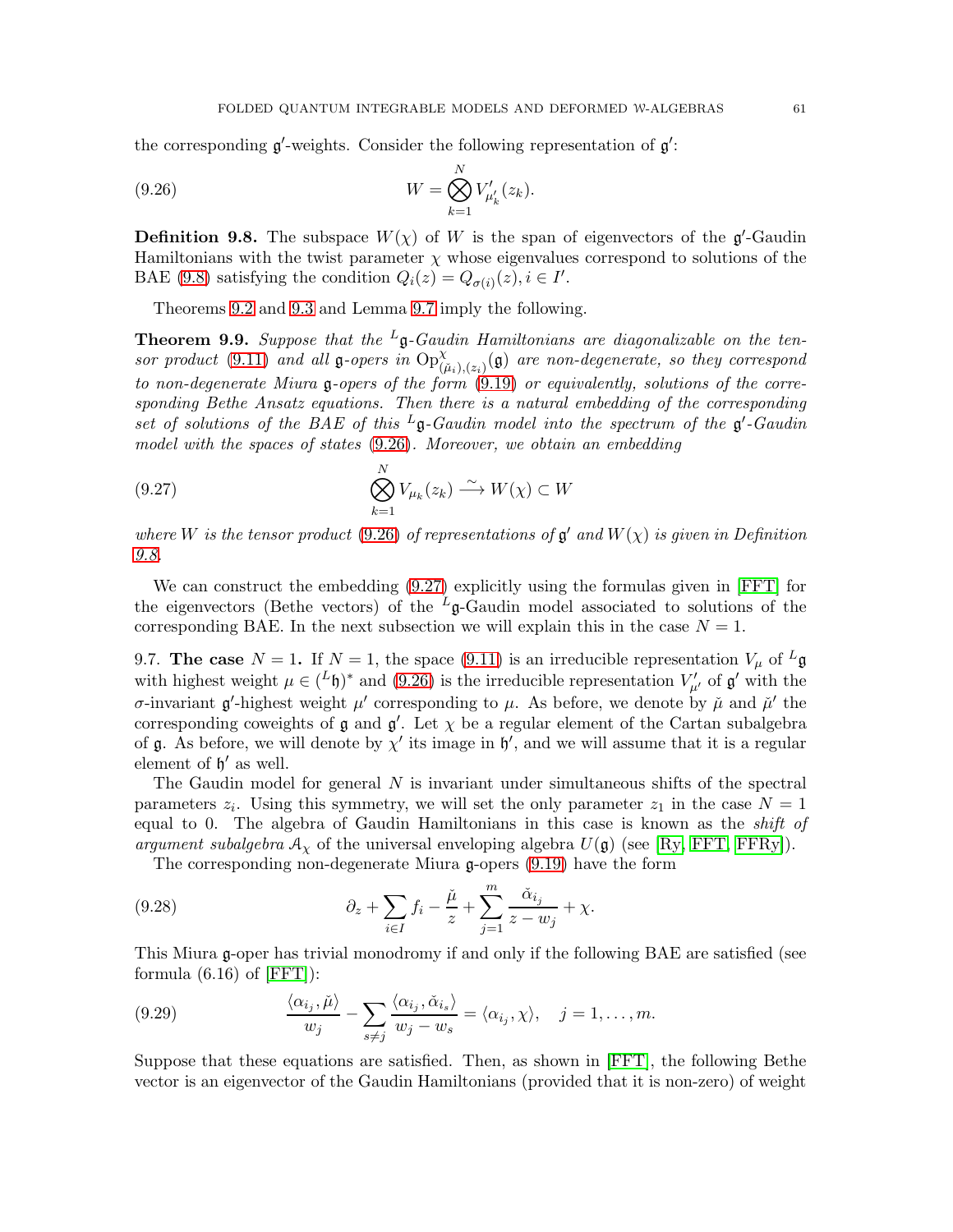<span id="page-61-1"></span>
$$
\gamma = \mu - \sum_{j=1}^{m} \alpha_{i_j}:
$$
  
(9.30)  $\phi(w_1^{i_1}, \dots, w_m^{i_m}) = \sum_{\tau \in S_m} \frac{f_{i_{\tau(1)}} f_{i_{\tau(2)}} \dots f_{i_{\tau(m)}}}{(w_{\tau(1)} - w_{\tau(2)}) (w_{\tau(2)} - w_{\tau(3)}) \dots (w_{\tau(m-1)} - w_{\tau(m)}) w_{\tau(m)}} v_{\mu},$ 

where the sum is over all permutations  $\tau$  on m letters (see formula (6.15) of [\[FFT\]](#page-67-16)).

According to Theorem [9.3,](#page-56-1) for generic  $\chi$  the spectrum of the algebra  $\mathcal{A}_{\chi}$  of Gaudin Hamiltonians on  $V_\mu$  is simple and in bijection with the set  $Op_{\mu,0}^{\chi}(\mathfrak{g})$  of  $\mathfrak{g}$ -opers on  $\mathbb{CP}^1$  with trivial monodromy, regular singularity at 0 with the residue  $\mu$ , and irregular singularity of order 2 at  $\infty$  with the 2-residue  $\chi$ .

<span id="page-61-0"></span>**Conjecture 9.10.** For generic regular  $\chi \in \mathfrak{h}$ , all g-opers appearing in the spectrum of this Gaudin model are non-degenerate, and so the spectrum is parametrized by Miura g-opers [\(9.28\)](#page-60-4) with trivial monodromy, or equivalently, by collections  $\{w_1, \ldots, w_m\}$  and  $\{\check{\alpha}_{i_1}, \ldots, \check{\alpha}_{i_m}\}$ solving the system of BAE [\(9.29\)](#page-60-5). Moreover, the corresponding Bethe vectors [\(9.30\)](#page-61-1) form an eigenbasis of  $A_\chi$  in the irreducible representation  $V_\mu$  of  $\mathfrak{g}$ .

Assuming this conjecture, we can construct explicitly an embedding of  $V_\mu$  into the irreducible representation  $V'_{\mu'}$  of  $\mathfrak{g}'$ . Namely, suppose that we have collections  $\{w_1, \ldots, w_m\}$ and  $\{\check{\alpha}_{i_1},\ldots,\check{\alpha}_{i_m}\}\$  satisfying the BAE [\(9.29\)](#page-60-5) of the <sup>L</sup><sub>g</sub>-Gaudin model. Then we have the corresponding non-degenerate Miura g-oper [\(9.28\)](#page-60-4) with trivial monodromy, to which we associate a Miura  $\mathfrak{g}'$ -oper with trivial monodromy via Proposition [9.6.](#page-59-3) It has the form [\(9.24\)](#page-59-1):

<span id="page-61-2"></span>(9.31) 
$$
\partial_z + \sum_{i \in I'} f_i - \frac{\check{\mu}'}{z} + \sum_{\sigma(i_j) = i_j} \frac{\check{\alpha}'_{i_j}}{z - w_j} + \sum_{\sigma(i_j) \neq i_j} \frac{\check{\alpha}'_{i_j} + \check{\alpha}'_{\sigma(i_j)}}{z - w_j} + \chi'.
$$

We wish to associate to this Miura  $\mathfrak{g}'$ -oper an eigenvector of the  $\mathfrak{g}'$ -Gaudin Hamiltonians in  $V'_{\mu'}$ . There are two ways to do it, which give the same result. The first is to apply the construction of [\[FFT,](#page-67-16) Sect. 6.3] but insert at every point  $w_j$  such that  $\sigma(i_j) \neq i_j$  the vector  $e_{i_j,-1}^R e_{\sigma(i_j),-1}^R |0\rangle$  in the corresponding Wakimoto module, rather than  $e_{i_j,-1}^R |0\rangle$  (see formula  $(6.4)$  in [\[FFT\]](#page-67-16)). The second way (which is more direct) is to apply formula  $(9.30)$  directly to the  $\mathfrak{g}'$ -oper [\(9.31\)](#page-61-2). The problem is that if  $i_j$  is such that  $\sigma(i_j) \neq i_j$ , then the corresponding  $w_j$  appears twice giving rise to seeming singularities in [\(9.30\)](#page-61-1). However, since for  $\sigma(i) \neq i$ we always have  $[f_i, f_{\sigma(i)}] = 0$ , it is easy to see that these singularities cancel out, so we do obtain a well-defined vector  $\phi'(w_1^{i_1}, \ldots, w_m^{i_m})$  in  $V'_{\mu'}$ . It then follows that it is an eigenvector of the  $\mathfrak{g}'$ -Gaudin Hamiltonians with the eigenvalue corresponding to the  $\mathfrak{g}'$ -oper in  $\text{Op}^{\chi'}_{\tilde{\mu}'}$  $_{\check\mu',0}^{\chi'}(\mathfrak{g}')$ represented by [\(9.31\)](#page-61-2). Moreover, it is a weight vector of the same weight as  $\phi(w_1^{i_1}, \ldots, w_m^{i_m})$ ; namely,  $\gamma = \mu - \sum_{j=1}^{m} \alpha_{i_j}$  (here we identify  $L_{\mathfrak{g}\text{-weights}}$  with  $\sigma\text{-invariant } \mathfrak{g}'\text{-weights}$ ).

Now recall that in Section [5.6](#page-28-2) we defined the invariant subspace  $(V'_{\mu'})^{\sigma}$  of  $V'_{\mu'}$  as the direct sum of the subspaces of  $\hat{\sigma}$ -invariant vectors in all weights subspaces of  $V'_{\mu'}$  corresponding to  $\sigma$ -invariant weights. Using the explicit formula for  $\phi'(w_1^{i_1}, \ldots, w_m^{i_m})$ , we obtain that it belongs to  $(V'_{\mu'})^{\sigma}$ . We summarize this as follows.

**Lemma 9.11.** The vector  $\phi'(w_1^{i_1}, \ldots, w_m^{i_m}) \in V'_{\mu'}$  is a well-defined eigenvector of the  $\mathfrak{g}'$ -Gaudin Hamiltonians corresponding to the  $\mathfrak{g}'$ -oper in  $\text{Op}^{\chi'}_{\tilde{n}'}$  $_{\check\mu',0}^{\chi'}({\mathfrak g}')$  which is the image of the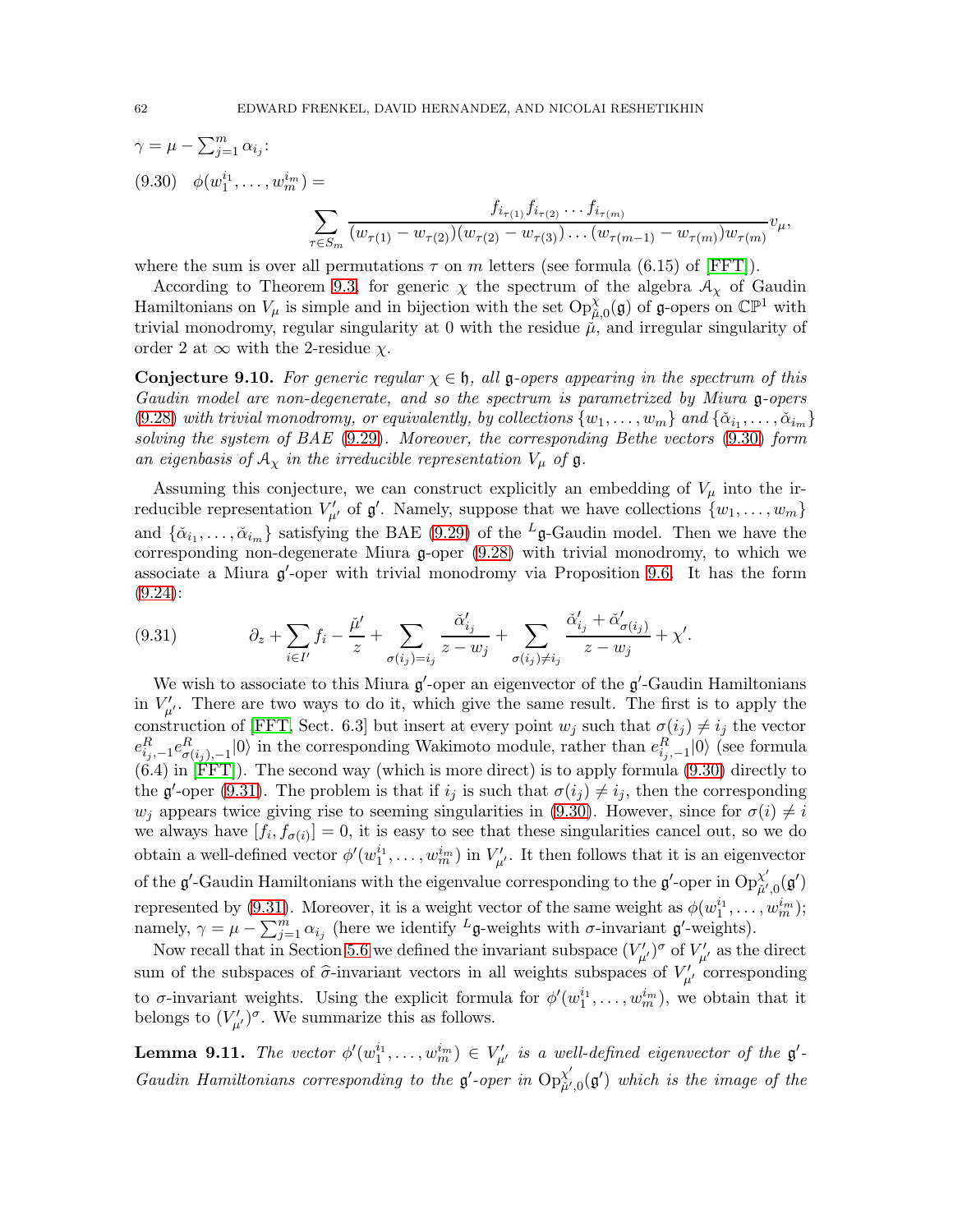**g**-oper in  $\text{Op}^{\chi}_{\mu,0}(\mathfrak{g})$  represented by [\(9.28\)](#page-60-4) under the embedding [\(9.14\)](#page-56-3). Moreover, it is  $\sigma$ invariant, so it belongs to  $(V'_{\mu'})^{\sigma}$ .

This implies the following statement.

<span id="page-62-1"></span>**Theorem 9.12.** Suppose that  $\chi$  is generic, so that Conjecture [9.10](#page-61-0) holds. Assume also that the vectors  $\phi'(w_1^{\tilde{i}_1}, \ldots, w_m^{\tilde{i}_m})$  are non-zero in  $V'_{\mu'}$ . Then the map  $V_{\mu} \to V'_{\mu'}$  sending  $\phi(w_1^{i_1}, \ldots, w_m^{i_m}) \in V_\mu$  to  $\phi'(w_1^{i_1}, \ldots, w_m^{i_m}) \in V'_{\mu'}$  defines an embedding of  $V_\mu$  into  $V'_{\mu'}$  whose image is the subspace  $V'_{\mu'}(\chi)$  (see Definition [9.8\)](#page-60-2). Moreover,  $V'_{\mu'}(\chi)$  is contained in  $(V'_{\mu'})^{\sigma}$ .

We view this result as an analogue of our main Conjecture [5.15.](#page-26-0)

9.8. **Example.** Let  $V'_{\alpha'_{\text{max}}}$  be the adjoint representation of  $\mathfrak{g}'$ . Its highest weight is the maximal root  $\alpha'_{\text{max}}$  of  $\overline{\mathfrak{g}'}$ , which is  $\sigma$ -invariant. It is easy to describe the automorphism  $\hat{\sigma} : \mathfrak{g}' \to \mathfrak{g}'$  from Lemma [5.2](#page-21-1) (adapted to simple Lie algebras) in this case.

**Lemma 9.13.** The automorphism  $\hat{\sigma} : V'_{\alpha'_{\text{max}}} \to V'_{\alpha'_{\text{max}}}$  is equal to  $\sigma^{-1}$ .

*Proof.* For  $g \in \mathfrak{g}'$ , we have  $\rho(g) \cdot x = [g, x], \forall x \in W = \mathfrak{g}'$ . Hence  $\rho_{\sigma}(g) \cdot x = [\sigma(g), x]$ . The operator  $\hat{\sigma}$  is uniquely defined by the equation

(9.32) 
$$
\widehat{\sigma}\rho(g)\widehat{\sigma}^{-1} = \rho(\sigma(g)), \qquad \forall g \in \mathfrak{g}'
$$

and the condition that the restriction of  $\hat{\sigma}$  to the highest weight subspace of W is the identity. We claim that  $\hat{\sigma} = \sigma^{-1}$  satisfies these conditions. Indeed, it acts as the identity on the highest weight subspace of  $W = \mathfrak{g}'$ , and the equation [\(9.32\)](#page-62-0) is equivalent to

<span id="page-62-0"></span>
$$
\widehat{\sigma} \cdot [\sigma(g), \widehat{\sigma}^{-1}(x)] = [g, x], \forall x \in \mathfrak{g}'.
$$

Setting  $\hat{\sigma} = \sigma^{-1}$ , we obtain

$$
[\sigma(g), \sigma(x)] = \sigma([g, x]),
$$

which follows from the fact that  $\sigma$  is an automorphism of  $\mathfrak{g}'$ . В последните последните и последните и последните и последните и последните и последните и последните и посл<br>В последните и последните и последните и последните и последните и последните и последните и последните и посл

Now let  $\mathfrak{g}' = A_{2n-1} = \mathfrak{sl}_{2n}$  with its order two automorphism  $\sigma$ . Then  $\mathfrak{g} = C_n = sp_{2n}$ and  $^L\mathfrak{g} = B_n = so_{2n+1}$ . The highest weight  $\alpha'_{\text{max}}$  of the adjoint representation of  $\mathfrak{g}'$  is equal to  $\omega'_1 + \omega'_{2n-1}$  in this case. By the above lemma,  $\hat{\sigma} = \sigma^{-1} = \sigma$ . Therefore, we have following description of the invariant subspace  $(V'_{\omega'_1+\omega'_{2n-1}})^\sigma$  (the direct sum of the subspaces of  $\hat{\sigma}$ -invariant vectors in all weights subspaces of  $V'_{\omega'_1+\omega'_{2n-1}}$  corresponding to  $\sigma$ -invariant weights).

**Lemma 9.14.**  $(V'_{\omega'_1+\omega'_{2n-1}})^\sigma$  is the direct sum of the root subspaces of  $V'_{\omega'_1+\omega'_{2n-1}}$  corresponding to the roots

 $\pm \alpha_n$  and  $\pm(\alpha_i + \alpha_{i+1} + \ldots + \alpha_{2n-i-1} + \alpha_{2n-i}),$   $i = 1, \ldots, n-1,$ 

as well as the n-dimensional invariant subspace of the zero weight subspace of W, which is the Cartan subalgebra of  $\mathfrak{g} = C_n$  inside the Cartan subalgebra of  $\mathfrak{g}'$ .

Expressing  $\sigma$ -invariant  $\mathfrak{g}'$ -weights as  $^L\mathfrak{g}$ -weights, we obtain:

**Lemma 9.15.**  $(V'_{\omega'_1+\omega'_{2n-1}})^\sigma$  is isomorphic, as a vector space graded by  $^L$ **g**-weights, to the direct sum of the first fundamental representation  $V_{\omega_1} = \mathbb{C}^{2n+1}$  of  $L\mathfrak{g} = so_{2n+1}$  and  $(n-1)$ copies of the trivial representation of  $^L$ **g**.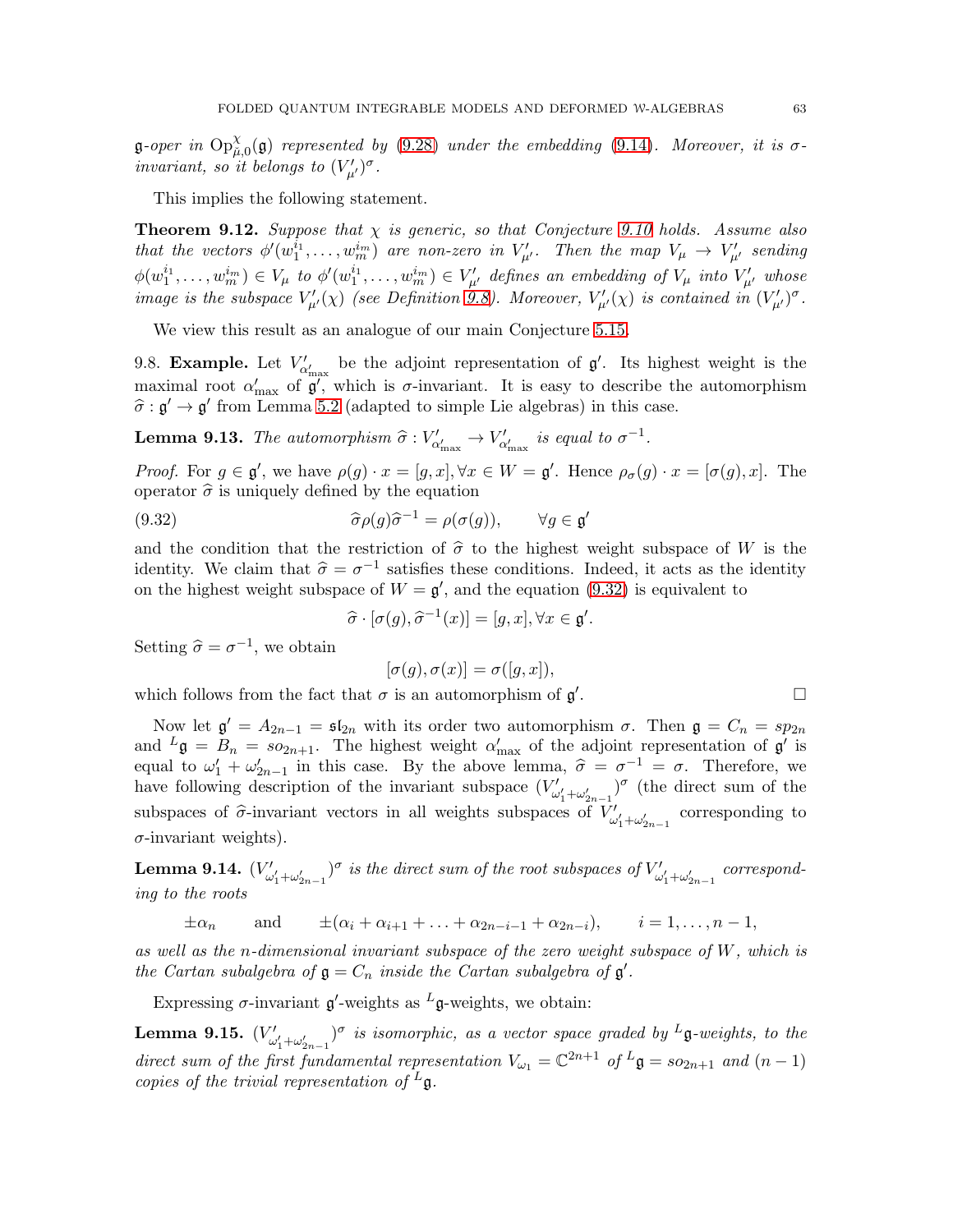Assuming Conjecture [9.10,](#page-61-0) we obtain that we can embed  $V_{\omega_1}$  into  $V'_{\omega'_1+\omega'_{2n-1}}$  in such a way that the image is the subspace  $V'_{\omega'_1+\omega'_{2n-1}}(\chi)$  (the span of eigenvectors of the  $\mathfrak{g}'$ -Gaudin Hamiltonians for which  $Q_i(z) = Q_{\sigma(i)}(z), i \in I'$ . The latter is the analogue of the subspace  $W(u)$  from Section [5.3](#page-23-2) which we used to define the folded integrable model. Moreover, using Proposition [9.12](#page-62-1) we can construct this embedding explicitly, using the Bethe vectors [\(9.30\)](#page-61-1), and this shows that  $V'_{\omega'_1+\omega'_{2n-1}}(\chi)$  is contained in  $(V'_{\omega'_1+\omega'_{2n-1}})^\sigma$ . The weight subspaces of these two vector spaces coincide for all non-zero weights, but their weight 0 subspaces are different: the former is 1-dimensional and the latter is n-dimensional.

Remark 9.3. At first glance, it may appear that this result is in contradiction with the results of Section [7.2,](#page-43-0) where we considered a similar example in the case of the quantum affine algebras associated to  $\mathfrak{g}' = A_{2n-1}$  and  $\mathfrak{g} = C_n$ . Namely, we showed that if we take as W the irreducible representation  $L(Y_{1,1}Y_{2n-1,1})$  of  $U_q(A_{2n}^{(1)})$  $\binom{1}{2n-1}$ , then its subspace  $W(u)$  defined in Section [5.6](#page-28-2) is  $(2n + 2)$ -dimensional for generic u. This means that the corresponding subspace in the limit  $q \to 1$  should have dimension at least  $2n + 2$ . And yet, we have found that in the case of the adjoint representation of  $A_{2n-1}$  the analogous subspace  $V'_{\omega'_1+\omega'_{2n-1}}(\chi)$  (which is the image of  $V_{\omega_1}$  in  $V'_{\omega'_1+\omega'_{2n-1}}$ ) has dimension  $2n+1$  for generic  $\chi$ .

The explanation is that the evaluation representation of  $U_q(A_{2n}^{(1)})$  $\binom{1}{2n-1}$  corresponding to the adjoint representation of  $A_{n-1}$  (of dimension  $4n^2-1$ ) is not  $L(Y_{1,1}Y_{2n-1,1})$  but  $L(Y_{1,1}Y_{2n-1,q^{2n}})$ . The highest monomial of  $L(Y_{1,1}Y_{2n-1,q^{2n}})$  is not  $\sigma$ -invariant and therefore we cannot define the operator  $\hat{\sigma}$  and related structures on  $L(Y_{1,1}Y_{2n-1,q^{2n}})$ . On the other hand, the highest monomial of  $L(Y_{1,1}Y_{2n-1,1})$  is  $\sigma$ -invariant, but the dimension of this representation is  $4n^2$ , i.e. it is greater than the dimension of the adjoint representation  $V'_{\omega'_1+\omega'_{2n-1}}$  of  $A_{n-1}$  by 1. Hence it is not surprising that the subspace  $W(u)$  of  $W = L(Y_{1,1}Y_{2n-1,1})$  has dimension greater by 1 than the dimension of  $V'_{\omega'_1+\omega'_{2n-1}}(\chi)$ . In fact, as shown in Section [7.2,](#page-43-0) the weight 0 subspace of  $W(u)$  is two-dimensional and can be identified with the weight 0 subspace of a 4-dimensional irreducible representation of the  $U_q(\widehat{\mathfrak{sl}}_2)$  subalgebra of  $U_q(A_{2n}^{(1)})$  $\binom{1}{2n-1}$  corresponding to node *n* of the Dynkin diagram of  $A_{2n-1}$ . But the corresponding irreducible representation of the  $\mathfrak{sl}_2$  Lie subalgebra corresponding to node n is 3-dimensional and so its weight 0 subspace of  $V'_{\omega'_1+\omega'_{2n-1}}(\chi)$ .<br>This is the weight 0 subspace of  $V'_{\omega'_1+\omega'_{2n-1}}(\chi)$ .

As the result,  $W(u)$  is actually isomorphic, as a vector space graded by weights of  ${}^L\mathfrak{g} =$  $B_n$ , to an irreducible representation of  $U_q(L\hat{\mathfrak{g}})$ , where  $L\hat{\mathfrak{g}} = D_{n+1}^{(2)}$ , whereas  $V'_{\omega'_1+\omega'_{2n-1}}(\chi)$  is isomorphic to an irreducible representation of  $L\mathfrak{g} = B_n$ .

Remark 9.4. The above example gives us a nice illustration of how the affine Langlands duality of the folded integrable model becomes in the limit  $q \to 1$  the finite-dimensional Langlands duality of the Gaudin model. The point is that when we take the  $q \to 1$  limit, we restrict finite-dimensional representations of  $U_q(\hat{\mathfrak{g}})$  to  $U_q(\hat{\mathfrak{g}})$  and then take the limit  $q \rightarrow 1$  (the latter is an equivalence of categories if q is generic). The smallest finitedimensional representation W of  $U_q(\hat{\mathfrak{g}})$  with  $\sigma$ -invariant highest monomial that has  $\mu$  as the highest <sup>L</sup>g-weight is usually isomorphic, as a  $U_q(\mathfrak{g})$ -module, to the direct sum of  $V_\mu$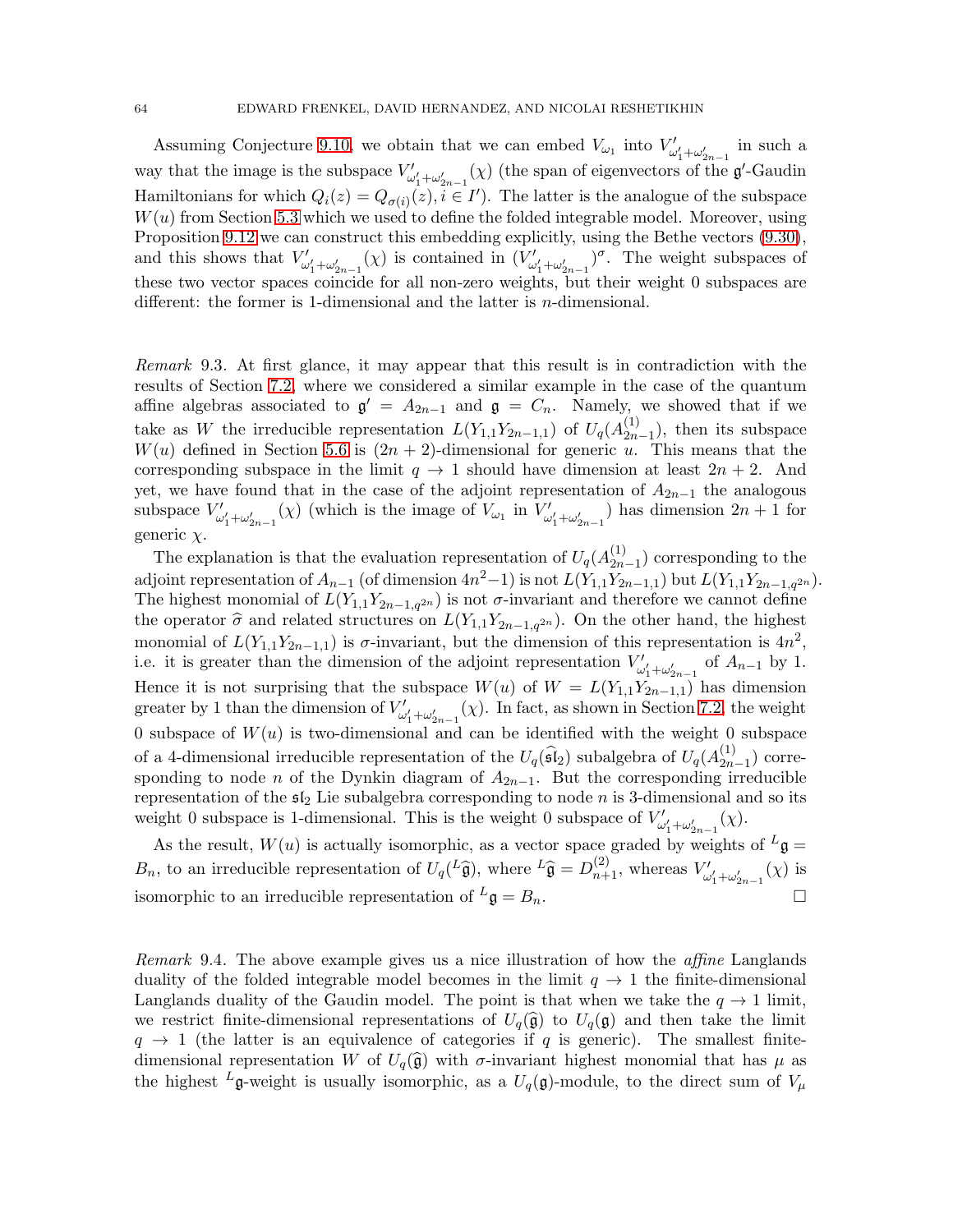and many other irreducible representations.<sup>[7](#page-64-1)</sup> So it is not surprising that the intersection of an irreducible representation  $M(W)$  of  $U_q(\tilde{\mathfrak{g}})$ , which is embedded into W according to Conjecture [5.15,](#page-26-0) (2), with  $V_{\mu}$  would be an irreducible representation of  $U_q^L(\mathfrak{g})$ .

This is closely related to another seeming paradox. According to a result of [\[FFRy\]](#page-67-17) that we used in this section, every eigenspace in the space of states of the Gaudin model is onedimensional (if the Gaudin Hamiltonians are not diagonalizable, this means that there can be at most one Jordan block for every joint eigenvalue). In particular, for every irreducible representation  $V_\mu$  of  $^L\mathfrak{g}$ , the joint eigenspace of the algebra  $\mathcal{A}_\chi$  is one-dimensional for all joint eigenvalues. On the other hand, we expect that the analogous spaces in the folded integrable model for generic  $q$  can have dimensions greater than one. The explanation is that components other than  $V_\mu$  in the decomposition of W as a representation of  $U_q(\mathfrak{g})$  may well contain (in the limit  $q \to 1$ ) additional eigenvectors of  $A_\chi$ .

9.9. **Conclusion.** It follows that, somewhat surprisingly, we can realize the  $L_g$ -Gaudin model inside the  $g'$ -Gaudin model by embedding the space of states  $(9.11)$  of the former into the space of states [\(9.26\)](#page-60-1) of the latter in such a way that on the dual side this corresponds to the embedding of the Miura  $g$ -opers [\(9.19\)](#page-58-0) into the Miura  $g'$ -opers [\(9.7\)](#page-54-0). This is an intriguing consequence of the Langlands duality in the Gaudin models discovered in [\[FFR\]](#page-67-14) and the results of [\[FFRy\]](#page-67-17), which deserves further study.

The embedding of the Miura  $\mathfrak{g}$ -opers [\(9.19\)](#page-58-0) into the Miura  $\mathfrak{g}'$ -opers [\(9.7\)](#page-54-0) means that the Baxter polynomials  $Q_i(z)$  and  $Q_{\sigma(i)}(z)$  (see formula [\(9.9\)](#page-54-4)) associated to a  $\mathfrak{g}'$ -oper obtained this way will be equal. Thus, the folding of the  $\mathfrak{g}'$ -Gaudin model is equivalent to the  ${}^L\mathfrak{g}$ -Gaudin model. This statement may be viewed as a  $q \to 1$  limit of Conjecture [5.15,](#page-26-0) so it provides support for this conjecture.

# <span id="page-64-0"></span>10. Appendix: Toward constructing a folded version of the qKZ equations for non-simply laced Lie algebras

The qKZ equations [\[FrR\]](#page-67-27) for  $U_q(\hat{\mathfrak{g}})$  (with the twist parameter u, which is an element of the Cartan subgroup  $H$  as above) can be written in the form

<span id="page-64-2"></span>
$$
(10.1) \quad \Psi(z_1,\ldots,pz_j,\ldots,z_N) = R^{V_jV_{j-1}}_{j,j-1}(pz_j/z_{j-1})\ldots R^{V_jV_1}_{j,1}(pz_j/z_1)\cdot u_j.
$$

$$
R^{V_jV_N}_{j,N}(z_j/z_N)\ldots R^{V_jV_{j+1}}_{j,j+1}(z_j/z_{j+1})\Psi(z_1,\ldots,z_j,\ldots,z_N).
$$

Here each  $V_i$  denotes an irreducible finite-dimensional representation of  $U_q(\hat{\mathfrak{g}})$ ,  $V_i(z_i)$  is its shift by the spectral parameter  $z_i$ , and  $R_{j,i}^{V_jV_i}(z_j/z_i)$  is the R-matrix acting on  $V_j(z_j) \otimes V_i(z_i)$ normalized so that it acts as the identity on  $v_j \otimes v_i$ , where  $v_j$  and  $v_i$  are highest weight vectors in  $V_j(z_j)$  and  $V_i(z_i)$ , respectively. Also,  $u_j$  denotes  $u|_{V_j}$ .

Let us denote the operator on the right hand side of the jth equation by  $K_i(p)$ .

<span id="page-64-3"></span>The critical level limit corresponds to  $p \to 1$ . In this limit we have

$$
(10.2) \quad K_j(1) = R_{j,j-1}^{V_j V_{j-1}}(z_j/z_{j-1}) \dots R_{j,1}^{V_j V_1}(z_j/z_1) \cdot u_j \cdot R_{j,N}^{V_j V_N}(z_j/z_N) \dots R_{j,j+1}^{V_j V_{j+1}}(z_j/z_{j+1}).
$$

Recall that for an auxiliary representation V of  $U_q(\hat{\mathfrak{g}})$  we have the transfer matrix  $t_V(z, u)$ . These transfer-matrices commute with each other for a fixed u and different V and z. In

<span id="page-64-1"></span><sup>&</sup>lt;sup>7</sup>In the case of  $\mathfrak{g} = \mathfrak{sl}_n$ , every finite-dimensional irreducible representation of  $U_q(\mathfrak{sl}_n)$  can be lifted to  $U_q(\widehat{\mathfrak{sl}}_n)$ , but the highest monomial of the resulting representation of  $U_q(\widehat{\mathfrak{sl}}_n)$  is not  $\sigma$ -invariant, see the above example. The representations with  $\sigma$ -invariant monomials are generally much larger.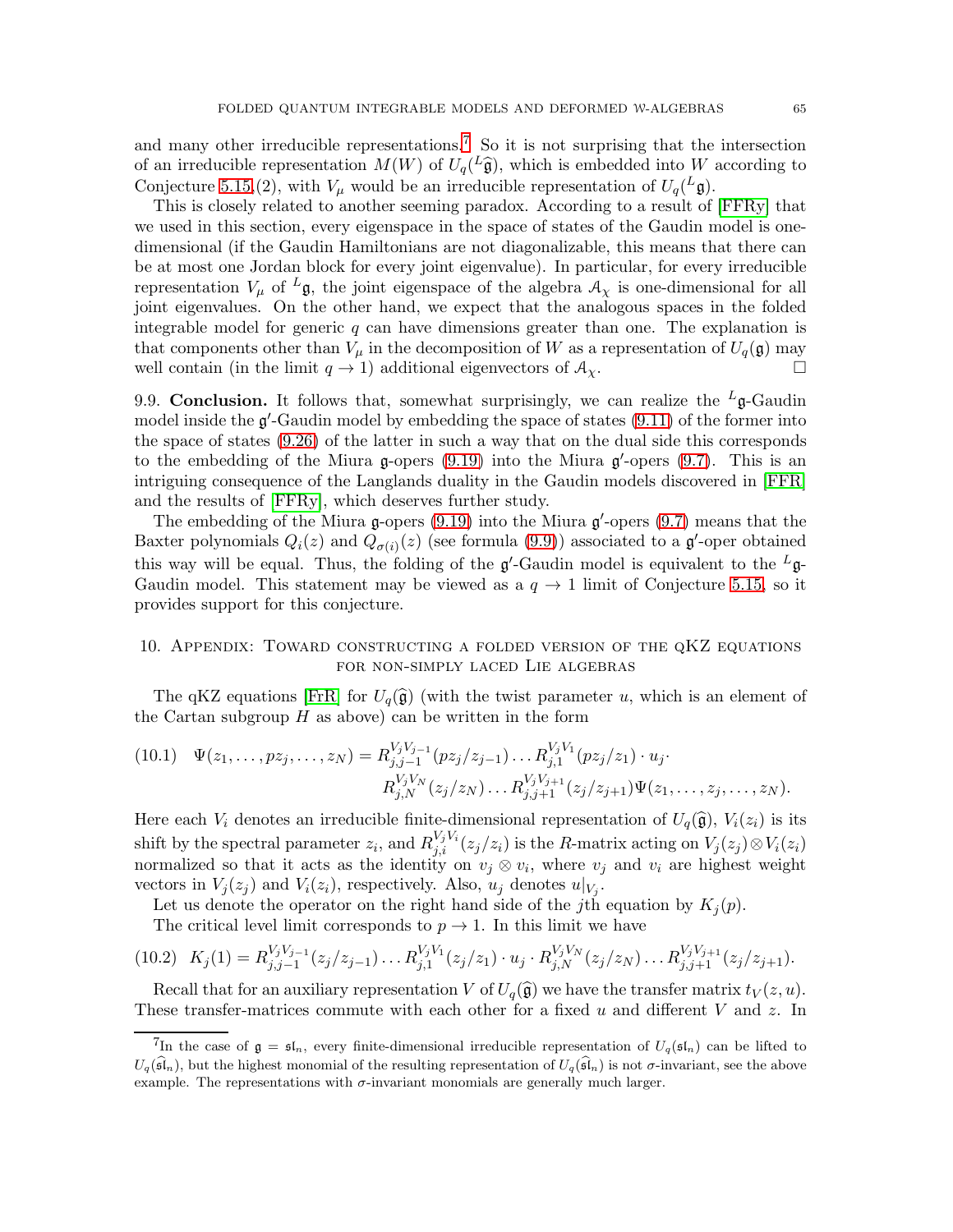what follows, we will use the same notation  $t<sub>V</sub>(z, u)$  for the action of the transfer-matrix  $t_V(z, u)$  on the tensor product  $V_N(z_N) \otimes \ldots \otimes V_1(z_1)$ . Thus,

<span id="page-65-1"></span>(10.3) 
$$
t_V(z, u) = \text{Tr}_a(u_a R_{a,N}^{VV_N}(z/z_N) \dots R_{a,1}^{VV_1}(z/z_1)),
$$

where the subscript a indicates the auxiliary representation  $V(z)$ .

<span id="page-65-0"></span>**Proposition 10.1.** Suppose that  $V_j$  is such that up to a scalar,  $R^{V_jV_j}(1) = P$ , the permutation operator on  $V_j(z) \otimes V_j(z)$  sending  $x \otimes y$  to  $y \otimes x$ . Then  $K_j(1) = t_{V_j}(z_j, u)$ .

*Proof.* If  $R^{V_j V_j}(1) = P$ , then formula [\(10.3\)](#page-65-1) with  $V(z) = V_j(z_j)$  becomes

<span id="page-65-2"></span>
$$
(10.4) \t t_V(z, u) =
$$
  
\t
$$
\text{Tr}_a(u_a R_{a,N}^{V_j V_N}(z_j/z_N) \dots R_{a,j+1}^{V_j V_{j+1}}(z_j/z_{j+1}) P_{aj} R_{a,j-1}^{V_j V_{j-1}}(z_j/z_{j-1}) \dots R_{a,1}^{V_j V_1}(z_j/z_1)).
$$

Using the identify  $A_a P_{aj} = P_{aj} A_j$ , we rewrite the RHS of [\(10.4\)](#page-65-2) as

<span id="page-65-3"></span>
$$
(10.5) \t\t Tr_a(P_{aj}u_j R_{j,N}^{V_jV_N}(z_j/z_N)\dots R_{j,j+1}^{V_jV_{j+1}}(z_j/z_{j+1})R_{a,j-1}^{V_jV_{j-1}}(z_j/z_{j-1})\dots R_{a,1}^{V_jV_1}(z_j/z_1)).
$$

Next, using the cyclic property of the trace, we rewrite [\(10.5\)](#page-65-3) as

<span id="page-65-4"></span>
$$
(10.6) \tTr_a(R_{a,j-1}^{V_jV_{j-1}}(z_j/z_{j-1})\ldots R_{a,1}^{V_jV_1}(z_j/z_1)P_{aj}u_jR_{j,N}^{V_jV_N}(z_j/z_N)\ldots R_{a=j,j+1}^{V_jV_{j+1}}(z_j/z_{j+1})).
$$

Using formula  $A_a P_{aj} = P_{aj} A_j$  again, we rewrite [\(10.6\)](#page-65-4) as

<span id="page-65-5"></span>
$$
(10.7) \t\t Tr_a(P_{aj}R_{j,j-1}^{V_jV_{j-1}}(z_j/z_{j-1})\ldots R_{j,1}^{V_jV_1}(z_j/z_1)u_jR_{j,N}^{V_jV_N}(z_j/z_N)\ldots R_{a=j,j+1}^{V_jV_{j+1}}(z_j/z_{j+1})).
$$

In the last formula, the only operator depending on the auxiliary space is  $P_{aj}$  and its trace over the auxiliary space is the identity operator on  $V_i(z_i)$ . Hence [\(10.7\)](#page-65-5) is equal to  $K_j(1).$ 

Next, we discuss under what conditions  $R^{VV}(1) = P$ .

<span id="page-65-6"></span>**Lemma 10.2.** Let V be an irreducible representation of  $U_q(\hat{\mathfrak{g}})$  such that  $V \otimes V$  is also irreducible. Then  $R^{VV}(1) = P$ .

*Proof.* It follows from the definition that  $P \circ R^{VV}(1)$  is an intertwining operator  $V \otimes V \rightarrow$  $V \otimes V$ . If  $V \otimes V$  is irreducible, then by Schur's lemma it is a scalar operator. Under our normalization, it then has to be the identity operator, and hence  $R^{VV}(1) = P$ .

Note that a representation  $V$  satisfying the condition of Lemma [10.2](#page-65-6) is called *real* in [\[HL1\]](#page-68-22). Not all irreducible representations of  $U_q(\hat{\mathfrak{g}})$  are real, as shown in [\[L\]](#page-68-23), see [\[HL1,](#page-68-22) Sect. 13.6]. However, there is a large class of real representations: Kirillov–Reshetikhin modules.

**Proposition 10.3.** Let V be any Kirillov–Reshetikhin module over  $U_q(\hat{\mathfrak{g}})$ . Then  $V \otimes V$  is irreducible.

*Proof.* There are several possible arguments. It follows from [\[C\]](#page-66-5) that  $V \otimes V$  is cyclic and cocyclic, and hence is irreducible. The statement also follows from the fact that the square of the q-character of a Kirillov–Reshetikhin module has a unique dominant monomial; namely, its highest monomial. The latter follows from the results of [\[HL2,](#page-68-24) Sect. 3.2.2]. In addition, the statement has been established by a different method in [\[KKOP\]](#page-68-25).  $\Box$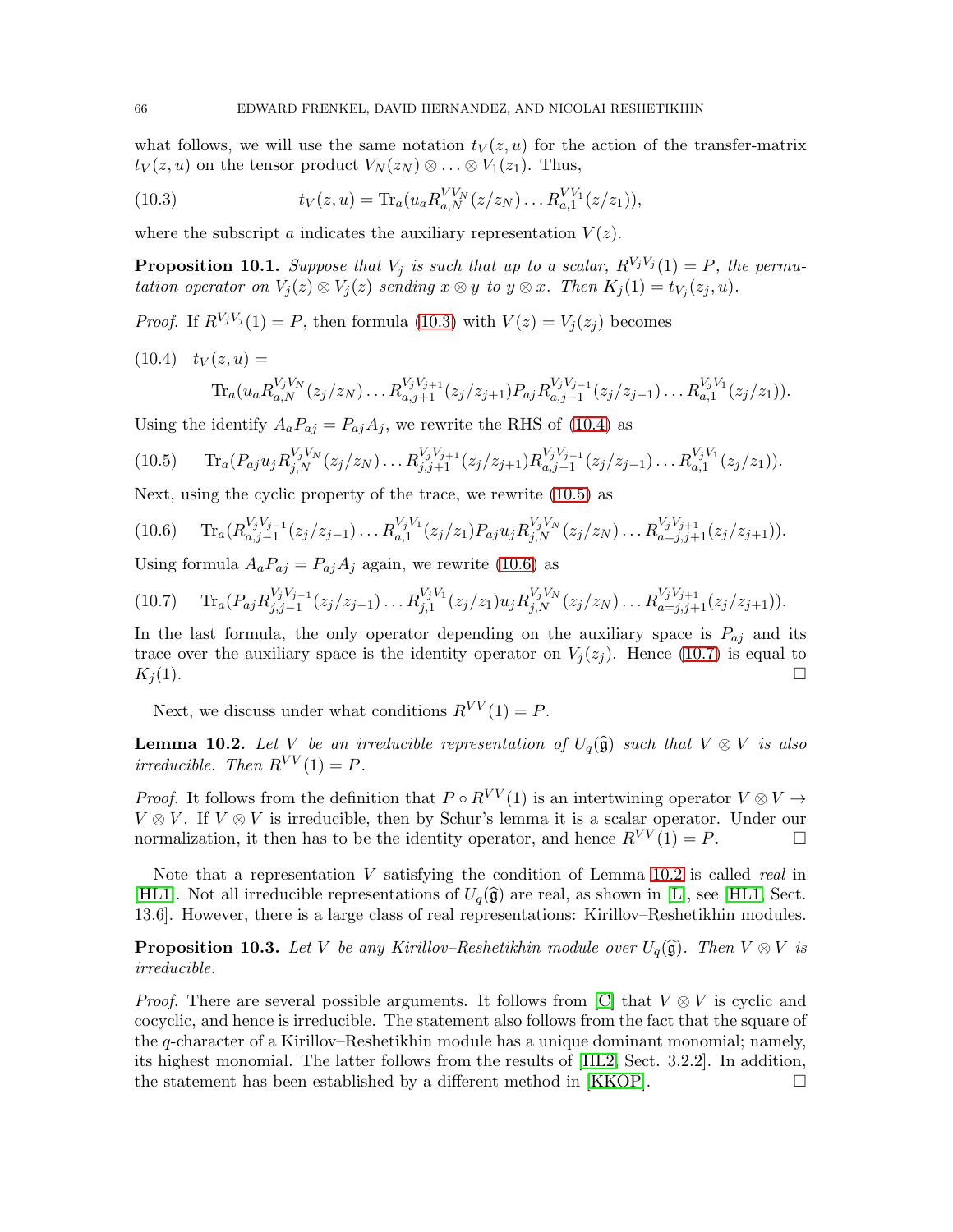Note however that even if  $V \otimes V$  is reducible, we may still have  $R^{VV}(1) = P$ . It would be interesting to describe all irreducible representations V of  $U_q(\hat{\mathfrak{g}})$  satisfying the condition  $R^{VV}(1) = P$ .

In any case, the above results readily imply that in the case when all  $V_i$ 's are Kirillov– Reshetikhin modules, the operators  $K_i(1), j = 1, \ldots, N$ , are commuting Hamiltonians of the XXZ-type integrable model associated to  $U_q(\hat{\mathfrak{g}})$ . It is in this sense that we say that one recovers this integrable model in the critical level limit of the qKZ equations.

Similarly, under the above condition on  $V_j$ , the operator  $K_j(p)$  is the transfer-matrix  $t_{V_j}(z_j, u)$  acting on

$$
V_N(z_N)\otimes\ldots\otimes V_j(z_j)\otimes V_{j-1}(z_{j-1}p^{-1})\otimes V_1(z_1p^{-1}).
$$

However, because of the shifts by  $p^{-1}$  these operators do not commute with each other if  $p \neq 1$ .

Now suppose that  $\frak g$  is a non-simply laced simple Lie algebra. We would like to construct a "folded qKZ system" such that in the critical level limit the operators on the right hand side become the Hamiltonians of the folded quantum integrable model described in this paper. This means, in particular, that they should correspond to transfer-matrices of  $U_q(\mathfrak{g}')$  rather than  $U_q(\hat{\mathfrak{g}})$ . Thus, each  $V_i(z_i)$  should be a representation of  $U_q(\mathfrak{g}')$ .

Unfortunately, naive attempts to construct this folded qKZ system appear to fail:

(1) For each  $V_i(z_i)$ , we have its subspace  $(V_i(z_i))(u)$  defined as above and we can take the tensor product of these subspaces,  $\otimes_{i=1}^{N} (V_i(z_i))(u)$ . However, it is not clear why this subspace would be preserved by the operators  $K_j$  or their p-deformed versions  $K_j(p)$  appearing on the RHS of [\(10.1\)](#page-64-2).

(2) We take the subspace  $V(u)$  of the entire tensor product  $V = \otimes_{i=1}^{N} V_i(z_i)$ . According to Conjecture [5.15,](#page-26-0)(ii), it contains a subspace isomorphic to a representation  $M(V)$  of  $U_q(\hat{L} \hat{\mathfrak{g}})$ . Moreover, since the algebra of transfer-matrices of  $U_q(\hat{\mathfrak{g}'})$  commutes with the Baxter operators  $Q_j(z)$ ,  $j \in I'$ , it follows that all transfer-matrices of  $U_q(\hat{g}')$  preserve this subspace  $V(u)$ . In particular, the operators  $K_j$  given by formula [\(10.2\)](#page-64-3), being the transfer-matrices of  $U_q(\hat{g}$ , preserve  $V(u)$ . But the problem is that on the right hand side of these qKZ equations we have the operators  $K_i(p)$  with  $p \neq 1$ , which are the transfer matrices acting on the tensor product of representations in some of which (namely, the ones with  $i = 1, \ldots, j - 1$ ) there is a multiplicative shift in the spectral parameter by  $p^{-1}$ . It is not clear why these operators should preserve  $V(u)$  (where V is the tensor product of the representations  $V_i(z_i)$  without any shift by  $p^{-1}$ ).

Hence at the moment it is unclear to us how to fold the qKZ equations for  $U_q(\mathfrak{g}')$  in such a way that in the critical level limit we recover the commuting Hamiltonians of the folded quantum integrable model associated to  $U_q(\hat{\mathfrak{g}})$ .

### <span id="page-66-0"></span>**REFERENCES**

- <span id="page-66-3"></span>[AFO] M. Aganagic, E. Frenkel, and A. Okounkov, Quantum q-Langlands Correspondence, Trans. Moscow Math. Soc. 79 (2018) 1–83.
- <span id="page-66-4"></span>[BD2] A. Beilinson and V. Drinfeld, Opers, [arXiv:math/0501398.](http://arxiv.org/abs/math/0501398)
- <span id="page-66-1"></span>[B] H. Bethe, Zur Theorie der Metalle I. Eigenwerte und Eigenfunktionen der linearen Atomkette, Z. Phys. 71 (1931) 205–226.
- <span id="page-66-2"></span>[BLZ] V.V. Bazhanov, S.L. Lukyanov and A.B. Zamolodchikov, *Integrable structure of conformal field* theory. III. The Yang-Baxter Relation, Comm. Math. Phys. 200 (1999), 297–324.
- <span id="page-66-5"></span>[C] V. Chari, Braid group actions and tensor products, IMRN (2002) 357–382.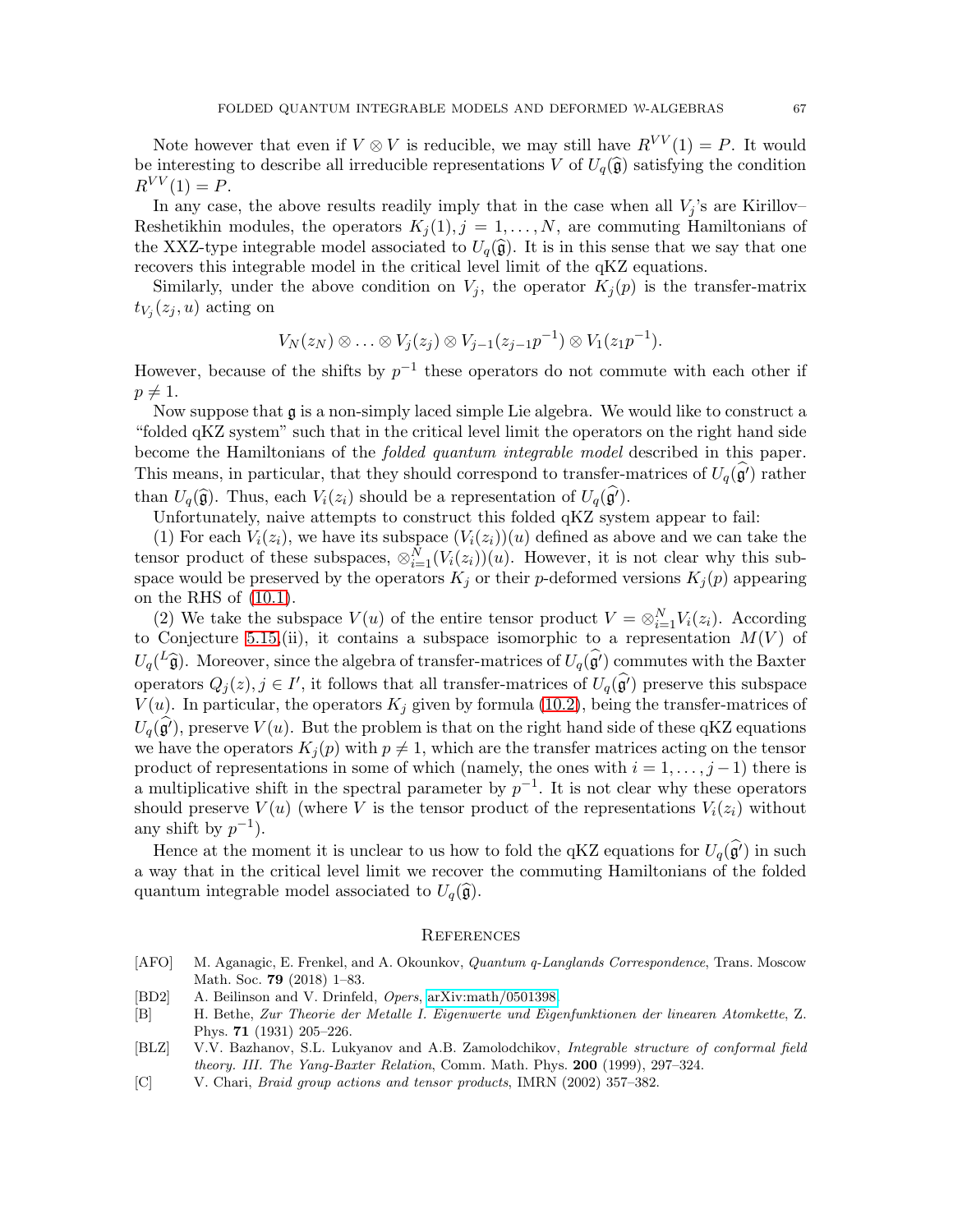- <span id="page-67-20"></span>[CP] V. Chari and A. Pressley, A Guide to Quantum Groups, Cambridge University Press, Cambridge, 1994.
- <span id="page-67-7"></span>[CK] H.-Y. Chen and T. Kimura, Quantum integrability from non-simply laced quiver gauge theory, JHEP 2018 (2018) 165.
- <span id="page-67-6"></span>[DHKM] A. Dey, A. Hanany, P. Koroteev, and N. Mekareeya, On Three-Dimensional Quiver Gauge Theories of Type B, JHEP 09 (2017) 067.
- <span id="page-67-23"></span>[D] V.G. Drinfeld, Quantum groups, in Proceedings of the International Congress of Mathematicians, pp. 798–820, AMS, 1987.
- <span id="page-67-10"></span>[EP] C. Elliott and V. Pestun, Multiplicative Hitchin Systems and Supersymmetric Gauge Theory, Selecta Math. 25 (2018) 64.
- <span id="page-67-8"></span>[FF] B. Feigin and E. Frenkel, Quantization of soliton systems and Langlands duality, in Exploration of New Structures and Natural Constructions in Mathematical Physics, pp. 185–274, Adv. Stud. Pure Math. 61, Math. Soc. Japan, Tokyo, 2011 [\(arXiv:0705.2486\)](http://arxiv.org/abs/0705.2486).
- <span id="page-67-14"></span>[FFR] B. Feigin, E. Frenkel, and N. Reshetikhin, Gaudin model, Bethe Ansatz and critical level, Comm. Math. Phys. 166 (1994) 27–62.
- <span id="page-67-17"></span>[FFRy] B. Feigin, E. Frenkel, and L. Rybnikov, Opers with irregular singularity and spectra of the shift of argument subalgebra, Duke Math. Journal 155 (2010) 337–363.
- <span id="page-67-16"></span>[FFT] B. Feigin, E. Frenkel, and V. Toledano Laredo, Gaudin models with irregular singularities, Advances in Math. 223 (2010) 873–948.
- <span id="page-67-4"></span>[FJMM] B. Feigin, M. Jimbo, T. Miwa and E. Mukhin, Finite type modules and Bethe Ansatz equations, Ann. Henri Poincaré 18 (2017) 2543-2579.
- <span id="page-67-15"></span>[F] E. Frenkel, Gaudin model and opers, in Infinite Dimensional Algebras and Quantum Integrable Systems, eds. P. Kulish, e.a., Progress in Math. 237, pp. 1–60, Birkhäuser, 2005.
- <span id="page-67-26"></span>[FH1] E. Frenkel and D. Hernandez, Langlands duality for representations of quantum groups, Math. Ann. 349 (2011), no. 3, 705–746.
- <span id="page-67-13"></span>[FH2] E. Frenkel and D. Hernandez, Langlands duality for finite-dimensional representations of quantum affine algebras, Lett. Math. Phys. 96 (2011), no. 1-3, 217–261 [\(arXiv:0902.0447\)](http://arxiv.org/abs/0902.0447).
- <span id="page-67-1"></span>[FH3] E. Frenkel and D. Hernandez, Baxter's Relations and Spectra of Quantum Integrable Models, Duke Math. J. 164 (2015) 2407–2460 [\(arXiv:1308.3444\)](http://arxiv.org/abs/1308.3444).
- <span id="page-67-3"></span>[FH4] E. Frenkel and D. Hernandez, Spectra of quantum KdV Hamiltonians, Langlands duality, and affine opers, Comm. Math. Phys. 362 (2018), no. 2, 361–414.
- <span id="page-67-5"></span>[FKSZ] E. Frenkel, P. Koroteev, D.S. Sage, and A.M. Zeitlin, q-Opers, QQ-Systems, and Bethe Ansatz, [arXiv:2002.07344,](http://arxiv.org/abs/2002.07344) to appear in the Journal of European Math. Soc.
- <span id="page-67-18"></span>[FM] E. Frenkel and E. Mukhin, Combinatorics of q-characters of finite-dimensional representations of quantum affine algebras, Comm. Math. Phys. 216 (2001), no. 1, 23–57.
- <span id="page-67-11"></span>[FR1] E. Frenkel and N. Reshetikhin, Quantum affine algebras and deformations of the Virasoro and W–algebras, Comm. Math. Phys. 178 (1996) 237–264.
- <span id="page-67-9"></span>[FR2] E. Frenkel and N. Reshetikhin, Deformations of W–algebras associated to simple Lie algebras, Comm. Math. Phys. 197 (1998) 1–32 [\(arXiv:q-alg/9708006\)](http://arxiv.org/abs/q-alg/9708006).
- <span id="page-67-0"></span>[FR3] E. Frenkel and N. Reshetikhin, The q–characters of representations of quantum affine algebras and deformations of W–algebras, in Recent Developments in Quantum Affine Algebras and Related Topics, N. Jing and K. Misra (eds.), Contemporary Mathematics 248, pp. 163–205, AMS, 1999.
- <span id="page-67-12"></span>[FRS] E. Frenkel, N. Reshetikhin and M. Semenov-Tian-Shansky, Drinfeld–Sokolov reduction for difference operators and deformations of W–algebras I, Comm. Math. Phys. **192**, 605–629 (1998).
- <span id="page-67-27"></span>[FrR] I. Frenkel and N. Reshetikhin, Quantum affine algebras and holonomic difference equations, Comm. Math. Phys. 146 (1992) 1–60.
- <span id="page-67-19"></span>[H1] D. Hernandez, Algebraic approach to q,t-characters, Adv. Math. 187 (2004), no. 1, 1–52.
- <span id="page-67-21"></span>[H2] D. Hernandez, The Kirillov–Reshetikhin conjecture and solutions of T -systems, J. Reine Angew. Math. **596** (2006), 63-87.
- <span id="page-67-22"></span>[H3] D. Hernandez, Kirillov-Reshetikhin conjecture: the general case, IMRN (2010) 149–193 (extended version at [arXiv:0704.2838\)](http://arxiv.org/abs/0704.2838).
- <span id="page-67-24"></span>[H4] D. Hernandez, Simple tensor products, Invent. Math. 181 (2010), 649–675.
- <span id="page-67-25"></span>[H5] D. Hernandez, Representations of shifted quantum affine algebras, Preprint [arXiv:2010.06996.](http://arxiv.org/abs/2010.06996)
- <span id="page-67-2"></span>[HJ] D. Hernandez and M. Jimbo, Asymptotic representations and Drinfeld rational fractions, Compos. Math. 148 (2012), 1593–1623.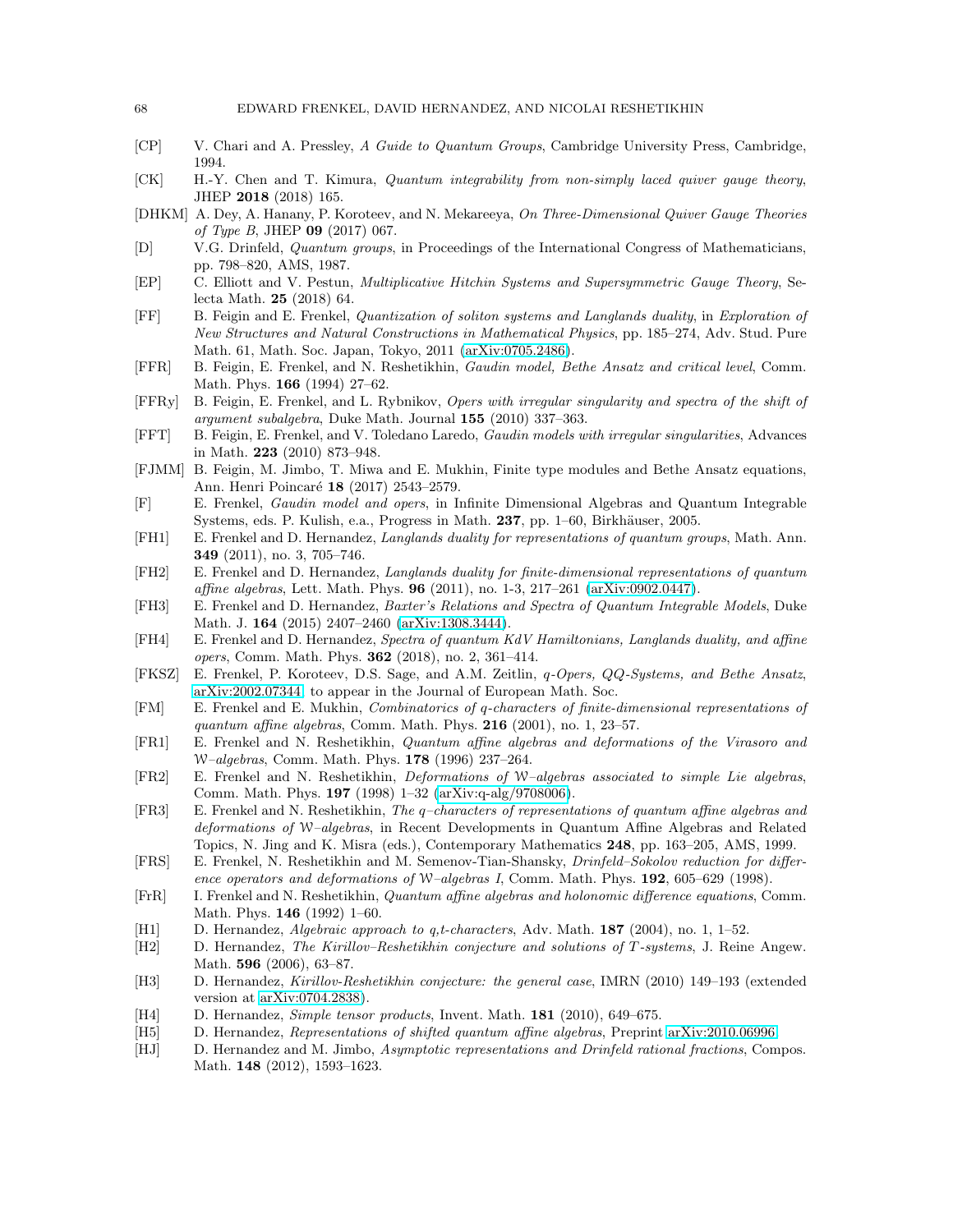- <span id="page-68-22"></span>[HL1] D. Hernandez and B. Leclerc, *Cluster algebras and quantum affine algebras*, Duke Math. J. 154 (2010) 265–341.
- <span id="page-68-24"></span>[HL2] D. Hernandez and B. Leclerc, A cluster algebra approach to q-characters of Kirillov–Reshetikhin modules, J. Eur. Math. Soc. 18 (2016) 1113-1159.
- <span id="page-68-17"></span>[K1] M. Kashiwara, The crystal base and Littelmann's refined Demazure character formula, Duke Math. J. 71 (1993) 839–858.
- <span id="page-68-20"></span>[K2] M. Kashiwara, Similarity of crystal bases, Contemp. Math. 194 (1996), 177–186.
- <span id="page-68-15"></span>[K3] M. Kashiwara, Realizations of crystals, in Combinatorial and geometric representation theory (Seoul, 2001), 133–139, Contemp. Math., 325 (2003).
- <span id="page-68-25"></span>[KKOP] M. Kashiwara, M. Kim, S. Oh, and E. Park, Monoidal categorification and quantum affine algebras, Compositio Math. 156 (2020) 1039–1077.
- <span id="page-68-11"></span>[KP1] T. Kimura and V. Pestun, Quiver W-algebras, Lett. Math. Phys. 108 (2018) 1351–1381.
- <span id="page-68-7"></span>[KP2] T. Kimura and V. Pestun, Fractional quiver W-algebras, Lett. Math. Phys. 108 (2018) 2425–2451.
- <span id="page-68-3"></span>[KSZ] P. Koroteev, D. Sage, and A. Zeitlin,  $(SL(N), q)$ -opers, the q-Langlands correspondence, and quantum/classical duality, Comm. Math. Phys. 381 (2021), no. 2, 641-672.
- <span id="page-68-6"></span>[KZ] P. Koroteev and A. Zeitlin, q-Opers, QQ-systems, and Bethe Ansatz II: Generalized Minors, Preprint [arXiv:2108.04184.](http://arxiv.org/abs/2108.04184)
- <span id="page-68-23"></span>[L] B. Leclerc, *Imaginary vectors in the dual canonical basis of*  $U_q(n)$ , Transform. Groups 8 (2003) 95–104.
- <span id="page-68-8"></span>[MRV1] D. Masoero, A. Raimondo and D. Valeri, Bethe Ansatz and the Spectral Theory of affine Lie algebra-valued connections. The simply-laced case, Commun. Math. Phys. 344 (2016), 719–750.
- <span id="page-68-9"></span>[MRV2] D. Masoero, A. Raimondo and D. Valeri, Bethe Ansatz and the Spectral Theory of affine Lie algebravalued connections. The non simply-laced case, Commun. Math. Phys. 349 (2017), 1063–1105.
- <span id="page-68-4"></span>[MV1] E. Mukhin and A. Varchenko, *Populations of solutions of the XXX Bethe equations associated to* Kac–Moody algebras, in Infinite-dimensional Aspects of Representation Theory and Applications, Contemp. Math. 392, pp. 95–102, AMS, 2005.
- <span id="page-68-5"></span>[MV2] E. Mukhin and A. Varchenko, Discrete Miura Opers and Solutions of the Bethe Ansatz Equations, Commun. Math. Phys. 256 (2005), 565–588.
- <span id="page-68-21"></span>[MV3] E. Mukhin and A. Varchenko, *Multiple orthogonal polynomials and a counterexample to the Gaudin* Bethe Ansatz Conjecture, Trans. Amer. Math. Soc. 359 (2007) 5383–5418.
- <span id="page-68-19"></span>[N1] H. Nakajima, t-analogue of the q-characters of finite dimensional representations of quantum affine algebras, Physics and Combinatorics (2000) 196–219.
- <span id="page-68-16"></span>[N2] H. Nakajima, t-analogs of q-characters of quantum affine algebras of type  $A_n$ ,  $D_n$ , in Combinatorial and geometric representation theory (Seoul, 2001), Contemp. Math. 325, pp. 141–160, AMS, 2003.
- <span id="page-68-18"></span>[N3] H. Nakajima, t-analogs of q-characters of Kirillov–Reshetikhin modules of quantum affine algebras, Represent. Theory 7 (2003), 259–274.
- <span id="page-68-10"></span>[Ne] N. Nekrasov, BPS/CFT correspondence: non-perturbative Dyson–Schwinger equations and qqcharacters, JHEP 1603 (2016) 181.
- <span id="page-68-0"></span>[OW] E. Ogievetsky and P. Wiegmann, Factorized S-matrix and the Bethe ansatz for Simple Lie Groups, Physics Letters B 168 (1986) 360–366.
- <span id="page-68-2"></span>[R] N. Reshetikhin, The spectrum of the transfer matrices connected with Kac–Moody algebras, Lett. Math. Phys. 14 (1987) 235–246.
- <span id="page-68-12"></span>[RS] N.Yu. Reshetikhin and M.A. Semenov-Tian-Shansky, Central extensions of quantum current groups, Lett. Math. Phys. 19 (1990) 133–142.
- <span id="page-68-1"></span>[RW] N. Reshetikhin and P. Weigmann, Towards the classification of completely integrable quantum field theories (the Bethe-Ansatz associated with Dynkin diagrams and their automorphisms), Physics Letters B 189 (1987) 125–131.
- <span id="page-68-14"></span>[Ry] L. Rybnikov, Argument shift method and Gaudin model, Func. Anal. Appl. 40 (2006) 188–199.
- <span id="page-68-13"></span>[SS] M.A. Semenov-Tian-Shansky and A.V. Sevostyanov, Drinfeld–Sokolov reduction for difference operators and deformations of W–algebras II. General semisimple case, Comm. Math. Phys. 192 (1998) 631–647.